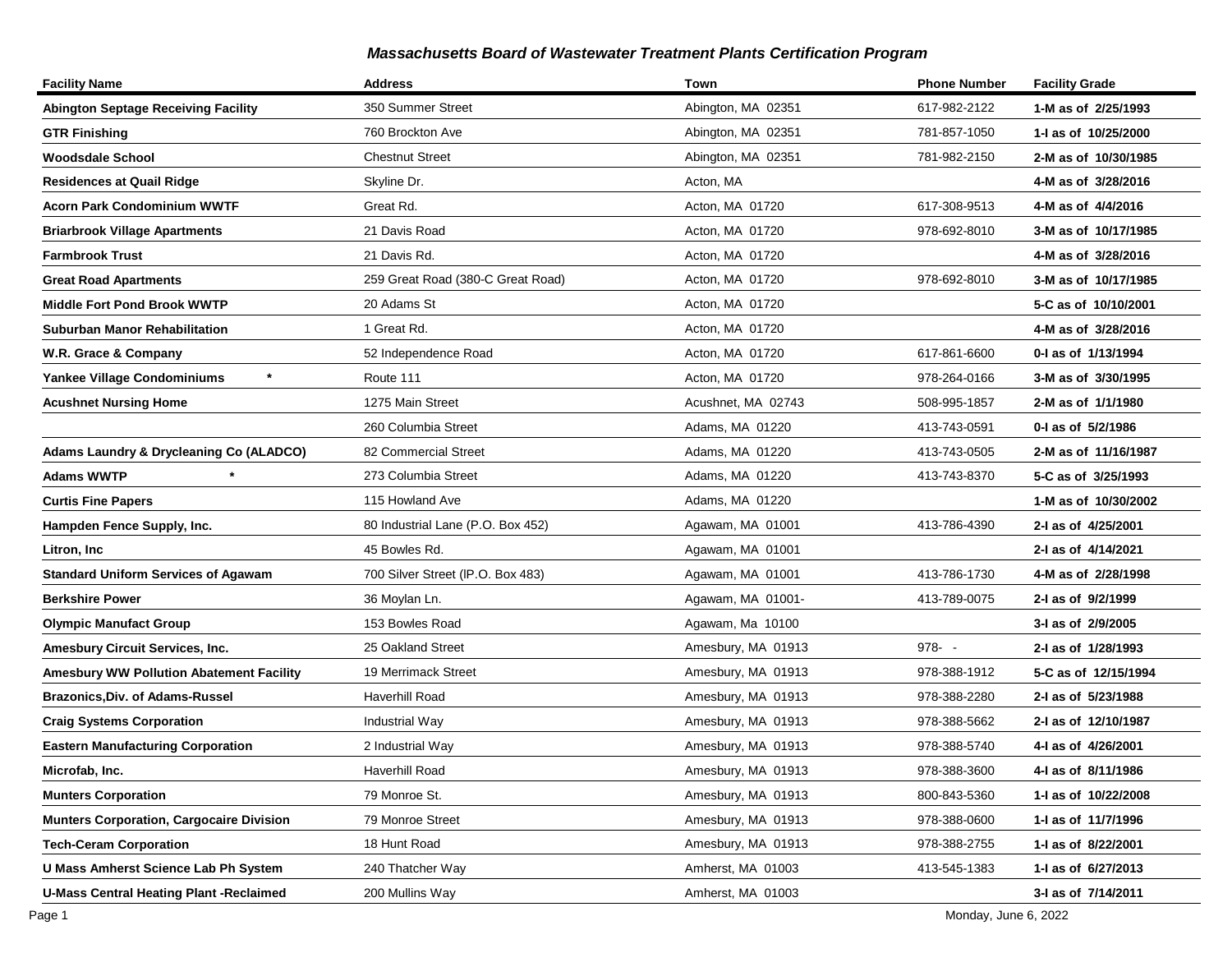| <b>Facility Name</b>                            | <b>Address</b>                        | Town                   | <b>Phone Number</b> | <b>Facility Grade</b> |
|-------------------------------------------------|---------------------------------------|------------------------|---------------------|-----------------------|
| <b>American Power Devices</b>                   | 7 Andover Street                      | Andover, MA 01810      | 978-475-4074        | 2-I as of 2/28/1988   |
| <b>Andover's Colonial Drive Condominiums</b>    | Colonial Drive (P. O. Box 808)        | Andover, MA 01810      | 617-475-3073        | 3-M as of 9/29/1994   |
| <b>BTL Specialty Resins Corp.</b>               | 77 Lowell Junction Road               | Andover, MA 01810      | 978-475-6600        | 1- as of 12/22/1987   |
| Cambridge Isotope Laboratories, Inc.            | 50 Frontage Road                      | Andover, MA 01810      | 978-296-1924        | 1-1 as of 9/26/2013   |
| Eisai Research Institute                        | 4 Corporate Drive - South             | Andover, MA 01810      | 978-837-4825        | 0-I as of 6/10/2009   |
| Eisai Research Institute                        | 100 Federal St.                       | Andover, MA 01810      | 978-837-4825        | 0-1 as of 6/10/2009   |
| Eisai Research Institute                        | 4 Corporate Drive                     | Andover, MA 01810      | 978-794-1117        | 0-I as of 5/25/1995   |
| Genetics Institute, Inc.                        | 1 Burtt Road                          | Andover, MA 01810      | 508-653-8007        | 1-I as of 7/28/1999   |
| <b>Mayo Medical Laboratories, NE</b>            | 160 Dascomb Road                      | Andover, MA 01810      |                     | 2-I as of 10/22/2008  |
| Pfizer                                          | 68 Lowell Junction Road               | Andover, MA 01810      | 978-247-1788        | 1-1 as of 9/14/2011   |
| <b>Philips Electronics</b>                      | 3000 Minuteman Road                   | Andover, MA 01810      | 978-659-3214        | 2-I as of 5/14/2014   |
| <b>Philips Electronics - Andover Site</b>       | 3000 Minuteman Road                   | Andover, Ma 01810      | 978-659-3214        | 2-I as of 6/1/2010    |
| <b>Proctor &amp; Gamble (formerly Gillette)</b> | 30 Burtt Road                         | Andover, MA 01810      | 978-794-5000        | 1-I as of 12/17/1987  |
| Raytheon Co. - Research                         | 358 Lowell Street (350 Lowell Street) | Andover, MA 01810      | 978-470-9124        | 2-I as of 6/22/1995   |
| <b>Raytheon Co.- MMC</b>                        | 362 Lowell Street (350 Lowell Street) | Andover, MA 01810      | 978-470-9124        | 3-I as of 6/22/1995   |
| Raytheon Co., Missile System Division           | 350 Lowell Street                     | Andover, MA 01810      | 978-470-5310        | 4-I as of 10/28/1993  |
| <b>Straumann USA</b>                            | 60 Minuteman Rd.                      | Andover, Ma 01810      | 781-250-1795        | 3-I as of 5/4/2005    |
| <b>Wyeth Biotech</b>                            | 1 Burtt Road                          | Andover, MA 01810      |                     | 2-I as of 7/14/2011   |
| Arlington Lithograph Co., Inc.                  | <b>Six Schouler Court</b>             | Arlington, MA 02476    | 781-646-8815        | 1-I as of 9/12/2007   |
| Ashfield Solar Aquatics Sewage Treatmen*        | Route 116                             | Ashfield, MA 01330     |                     | 4-M as of 2/28/1998   |
| <b>Camp Pembroke</b>                            | 30 Main St                            | Ashland, MA 01621      | 508-881-1002        | 2-M as of 8/22/2001   |
| Kidde-Fenwal Inc.                               | 400 Main Street                       | Ashland, MA 01721      | 508-881-2000        | 3-I as of 2/9/2005    |
| <b>Nyacol Nano Technologies</b>                 | Megunco Road                          | Ashland, MA 01721      | 508-881-2220        | 2-I as of 10/10/2001  |
| <b>Ashland Specialty Chemicals</b>              | 238 South Main Street                 | Assonet, MA 02702-1699 | 508-235-7131        | 4-I as of 10/10/2001  |
| <b>Athol WWTP</b>                               | <b>Jones Street</b>                   | Athol, MA 01331        | 978-249-7600        | 5-C as of 5/1/2000    |
| L. S. Starrett Co.                              | 121 Crescent Street                   | Athol, MA 01331        | 978-249-3551        | 4-1 as of 9/12/2007   |
| Quabbin Valley Convalescent Center              | 521 Daniel Shays Highway              | Athol, MA 01331-       | 978-249-3717        | 4-M as of 7/22/1998   |
| <b>American Insulated Wire Corp</b>             | 330 Turner St                         | Attleboro, MA 02703    | 508-761-7500        | 3-I as of 6/18/2003   |
| <b>Attleboro WWTP</b>                           | 77 Park Street                        | Attleboro, MA 02703    | 508-761-5167        | 7-C as of 11/18/1993  |
| Augat Inc.                                      | 33 Perry Avenue                       | Attleboro, MA 02703    | 508-222-2202        | 4-I as of 10/6/1980   |
| <b>Brainin Advance industries</b>               | 48 Frank Mossberg Dr                  | Attleboro, MA 02703    |                     | 0- as of 6/18/2003    |
| <b>Bristol Nursing Home</b>                     | 1000 Oak Hill Avenue                  | Attleboro, MA 02703    | 508-222-6400        | 2-M as of 1/1/1980    |
| <b>Charles Thomae &amp; Sons Inc.</b>           | 15 Maynard Street                     | Attleboro, MA 02703    | 508-222-0785        | 2-I as of 12/28/1987  |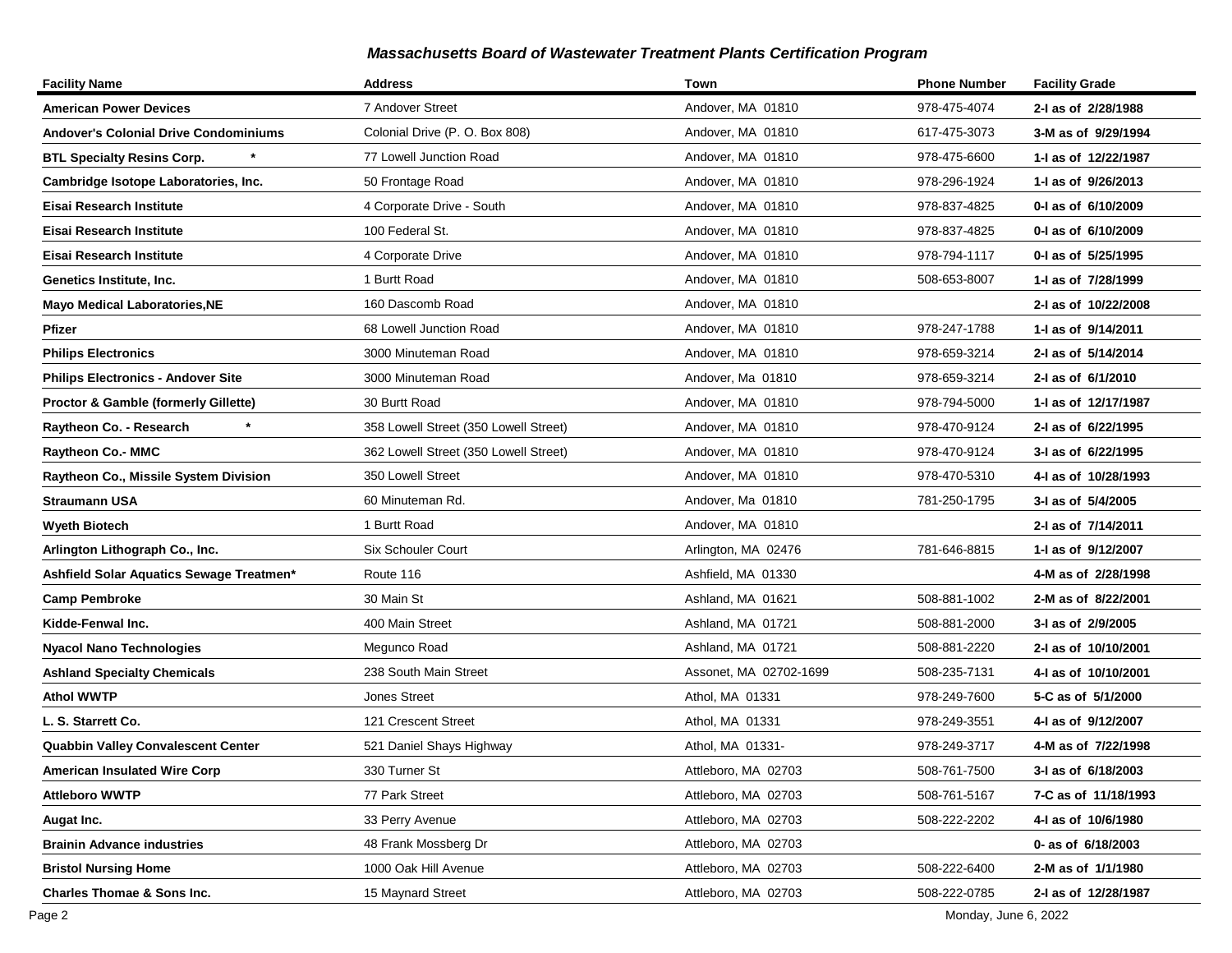| <b>Facility Name</b>                        | <b>Address</b>                       | Town                 | <b>Phone Number</b> | <b>Facility Grade</b> |
|---------------------------------------------|--------------------------------------|----------------------|---------------------|-----------------------|
| <b>Chemet Corporation</b>                   | 52 Gardner Street                    | Attleboro, MA 02703  | 508-226-4470        | 2-I as of 9/26/1996   |
| Craft, Inc.                                 | 1929 County Street, PO Box 3049      | Attleboro, MA 02703  | 508-761-7917        | 2-I as of 10/10/2001  |
| <b>Engineered Material Solutions</b>        | 39 Perry Ave                         | Attleboro, MA 02703  | 508-342-2115        | 4-1 as of 4/22/2015   |
| Foster, Inc.                                | 37 Union Street (P.O. Box 778)       | Attleboro, MA 02703  | 508-222-1870        | 1-I as of 8/29/1996   |
| General Metal Finishing Co. Inc.            | 42 Frank Mossberg Drive              | Attleboro, MA 02703  | 508-226-5606        | 3-I as of 6/10/1998   |
| <b>GWR-Texaco Service Station</b>           | 227 South Avenue                     | Attleboro, MA 02703  | 508-481-5750        | 2-M as of 1/28/1993   |
| Handy & Harmon, Attleboro Refinishing Div   | 20 Townsend Rd                       | Attleboro, MA 02703  | 508-226-1000        | 3-I as of 10/10/2001  |
| Howard H. Sweet & Son Inc.                  | 60 Walton Street                     | Attleboro, MA 02703  | 508-222-9235        | 3-I as of 12/15/1994  |
| <b>Interplex Etch Logic</b>                 | 54 Venus Way                         | Attleboro, MA 02703  |                     | 4-I as of 8/11/2021   |
| Kilmartin Industries                        | 79 Walton Street                     | Attleboro, MA 02703  | 508-226-3310        | 2-I as of 2/1/2000    |
| $\star$<br>Krew, Inc.                       | 101 Dunham Street                    | Attleboro, MA 02703  | 508-222-4433        | 1-I as of 6/19/1997   |
| <b>Lambert Anodizing Co., Inc.</b>          | 92 County Street                     | Attleboro, MA 02703  | 617-222-6265        | 2-I as of 1/1/1987    |
| Leavens Awards Co, Inc.                     | 41 Summer Street (P.O. Box 748)      | Attleboro, MA 02703  | 508-222-2930        | 3-I as of 2/29/1996   |
| <b>Liquid Environmental Solutions of NE</b> | 527 Pleasant Street                  | Attleboro, MA 02703  |                     | 6-C as of 6/11/2015   |
| <b>Metalor Technologies, USA</b>            | 52 Gardner St                        | Attleboro, MA 02703  |                     | 1-I as of 9/11/2002   |
| Mini-Systems, Inc.                          | 45 Frank Mossberg Drive              | Attleboro, MA 02703  | 508-226-2111        | 1-I as of 9/28/1995   |
| Mt. Vernon Silver Co. (Gorham Textron)      | 64 Water Street                      | Attleboro, MA 02703  | 401-785-9800        | 1-I as of 7/1/1985    |
| <b>New Stream, LLC</b>                      | 527 Pleasant St.                     | Attleboro, MA 02703  | 508-236-6001        | 6-C as of 9/8/2010    |
| <b>Plastic Craft Novelty Co, Inc.</b>       | (P.O. Box 657)                       | Attleboro, MA 02703  | 508-222-1486        | 2-I as of 9/30/1989   |
| Qual-Craft Metal Finishing Co., Inc.        | 43 Forest Street                     | Attleboro, MA 02703  | 508-222-4560        | 3-I as of 6/13/2001   |
| Robbins Co.                                 | 400 O'Neil Boulevard (P.O. Box 480)  | Attleboro, MA 02703  | 508-222-2900        | 3-I as of 1/1/1989    |
| RTI, Inc.                                   | 65 Newcomb Street                    | Attleboro, MA 02703  | 508-226-1950        | 2-I as of 3/30/1995   |
| Rust-Oleum Coro (Mantrose-Haeuser Co.)      | 113 Olive St.                        | Attleboro, MA 02703  | 508-222-3710        | 2-I as of 9/11/2014   |
| Sensata Technologies, Inc.                  | 529 Pleasant Street                  | Attleboro, MA 02703  | 508-236-3800        | 2-I as of 4/1/2016    |
| Stern-Leach                                 | 49 Pearl St                          | Attleboro, MA 02703  | 508-222-7400        | 3-I as of 10/31/1997  |
| $\star$<br>Swank Inc.                       | 6 Hazel Street (P.O. Box 839)        | Attleboro, MA 02703  | 508-222-3400        | 3-I as of 8/31/1995   |
| <b>Sweet Metal Finishing</b>                | 28 John William Street               | Attleboro, MA 02703  | 508-226-4359        | 1-I as of 10/26/2005  |
| Teknor Apex Company-Hebronville Facility    | Oakhill Avenue                       | Attleboro, MA 02703  | 508-222-2700        | 2-I as of 11/18/1993  |
| Ultralite Technologies, Inc.                | 50 Walton Street                     | Attleboro, MA 02703  | 508-226-3605        | 3-I as of 10/27/1994  |
| Walton & Londsbury, Inc.                    | 78 North Avenue                      | Attleboro, MA 02703  | 508-222-6900        | 0- as of 8/22/2001    |
| Stern-Leach Co.                             | 49 Pearl St                          | Attleboro, MA 02703- | 508-222-7400        | 4-I as of 4/15/1998   |
| Jostens, Inc.                               | Frank Mossberg Drive (P. O. Box 210) | Attleboro, MA 02903  | 508-222-6730        | 2-I as of 8/12/1993   |
| <b>Auburn Sewer Department</b>              | 7 Millbury Street                    | Auburn, MA 01501     | 508-832-7811        | 2-M as of 9/29/1994   |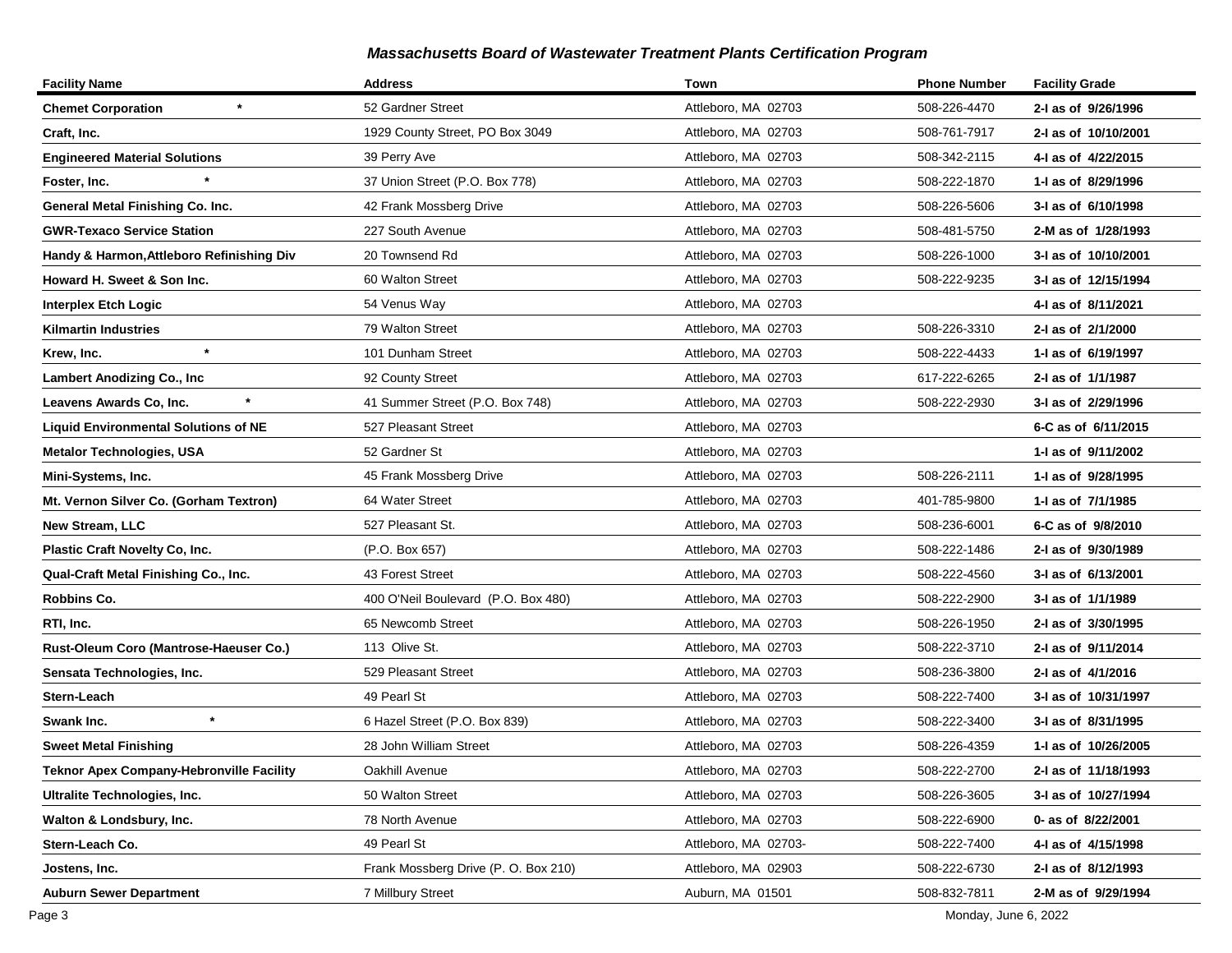| <b>Facility Name</b>                            | <b>Address</b>                          | Town                          | <b>Phone Number</b> | <b>Facility Grade</b> |
|-------------------------------------------------|-----------------------------------------|-------------------------------|---------------------|-----------------------|
| <b>Enviroplastics</b>                           | 15 Saint Mark St.                       | Auburn, MA 01501-             | 508-832-5095        | 2-I as of 2/28/1998   |
| Ayer WWTP                                       | 25 Brook Street                         | Ayer, MA 01432                | 978-772-8243        | 6-C as of 9/1/2004    |
| Cains Foods, Inc.                               | 114 East Main Street                    | Ayer, MA 01432                | 978-772-0300        | 3-I as of 8/31/1995   |
| <b>CPF/Hortheast Hot Fill</b>                   | 25 Copeland Dr                          | Ayer, MA 01432                |                     | 1-I as of 9/9/2009    |
| <b>Custom Electroplating Co. Inc.</b>           | 123 Central Avenue                      | Ayer, MA 01432                | 978-772-0899        | 3-I as of 1/5/1988    |
| Nasoya (formerly Vitasoy)                       | One New England Way                     | Ayer, MA 01432                | 978-772-6880        | 4-M as of 3/20/2014   |
| <b>Templeton WW Pollution Control Facility</b>  | 33 Reservoir Street                     | Baldwinville, MA 01436        | 978-939-5171        | 6-C as of 6/27/2007   |
| <b>Cotuit Meadows</b>                           | 9999 Falmouth Road                      | Barnstable (Cotuit), MA 02635 |                     | 4-M as of 7/21/2010   |
| <b>Cotuit Landing Shopping Center</b>           | 3860 Falmouth Rd.                       | Barnstable, MA                |                     | 4-M as of 4/28/2016   |
| <b>Barnstable Wastewater Treatment Facility</b> | 617 Bearses Way                         | Barnstable, MA 02601          | 508-790-6335        | 7-C as of 12/15/1994  |
| Cape Cod Potato Chip Company, Inc.              | Independence Park, 100 Breeds Hill Road | Barnstable, MA 02601          | 508-775-3358        | 4-M as of 11/6/2014   |
| <b>GWR-Bell Tower Corporation</b>               | 1600 Falmouth Road                      | Barnstable, MA 02632          | 508-778-4702        | 2-M as of 12/15/1994  |
| <b>Barre Sanitary Landfill</b>                  | 99 Depot Road                           | Barre, MA 01005               | 978-355-6821        | 2-M as of 8/28/1997   |
| <b>Charles G. Allen Company</b>                 | <b>School Street</b>                    | Barre, MA 01005               | $978 - -$           | 1- as of 1/20/1984    |
| <b>Barre Wastewater Treatment Facility *</b>    | 411 Wheelwright Road (P.O. Box 216)     | Barre, MA 01074               | 978-355-5020        | 4-M as of 3/24/1994   |
| N2 Biomedical (formerly Spire)                  | 1 Patriots Park                         | Bedford, MA                   | 781- -              | 2-I as of 12/14/1987  |
| Visen Medical                                   | 45 Wiggins Ave                          | Bedford, MA 01703             | 781-932-6875        | 1-I as of 6/11/2008   |
| 1366 Technologies Inc.                          | 6 Preston Court                         | Bedford, MA 01730             | 781-861-1611        | 1-1 as of 9/26/2013   |
| Anika Therapeutics, Inc.                        | 32 Wiggins Ave.                         | Bedford, MA 01730             | 781-932-6616        | 1-1 as of 9/12/2007   |
| <b>Applied Biosystems</b>                       | 2 Preston Court                         | Bedford, MA 01730             |                     | 1-I as of 10/29/2003  |
| ARE-MA Region No. 24, LLC                       | 45 Wiggins Ave.                         | Bedford, MA 01730             | 508-373-4149        | 1-1 as of 8/11/2016   |
| Avila Therapeutics, Inc.                        | 45 Wiggins Ave                          | Bedford, MA 01730             |                     | 1-I as of 9/14/2011   |
| <b>BASF Corporation Information Systems</b>     | 35 Crosby Drive                         | Bedford, MA 01730             | 781-271-4000        | 2-M as of 4/29/1993   |
| <b>BD Biosciences</b>                           | Two Oak Park                            | Bedford, Ma 01730             | 781-275-0004        | 1-I as of 9/7/2005    |
| Bedford Patriots Park, LLC                      | One Patriots Park                       | Bedford, MA 01730             | 617-590-6348        | 1- as of 12/12/2018   |
| <b>Bedford VA Medical Center</b>                | 200 Springs Rd.                         | Bedford, MA 01730             | 781-687-2222        | 1-I as of 10/19/2016  |
| Conagen, Inc.                                   | 15 DeAngelo Dr.                         | Bedford, MA 01730             | 781-271-1588        | 1-1 as of 2/15/2017   |
| <b>Corning Life Scienes - Discovery Labware</b> | 2 Oak Park Dr.                          | Bedford, MA 01730             | 781-771-8517        | 1-I as of 6/19/2019   |
| Covidien / Tyco HealthcareLP                    | 15 Crosby Dr.                           | Bedford, MA 01730             |                     | 1- as of 12/14/2011   |
| <b>Entegris Inc</b>                             | 9 Crosby Drive                          | Bedford, MA 01730             | 978-436-6520        | 2-I as of 9/26/2013   |
| Fujifilm Microdisks, U.S.A., Inc. Loc 102       | 35R Crosby Drive                        | Bedford, MA 01730             | 781-271-4400        | 1-I as of 12/15/1994  |
| <b>GWR-Sports Oil Corp.</b>                     | 181 Bedford Road                        | Bedford, MA 01730             | 781-749-8040        | 2-I as of 1/28/1993   |
| <b>Instrumentation Laboratory</b>               | 180 Hartwell Road                       | Bedford, MA 01730             | 781-861-4091        | 2-I as of 12/17/2008  |

Page 4 Monday, June 6, 2022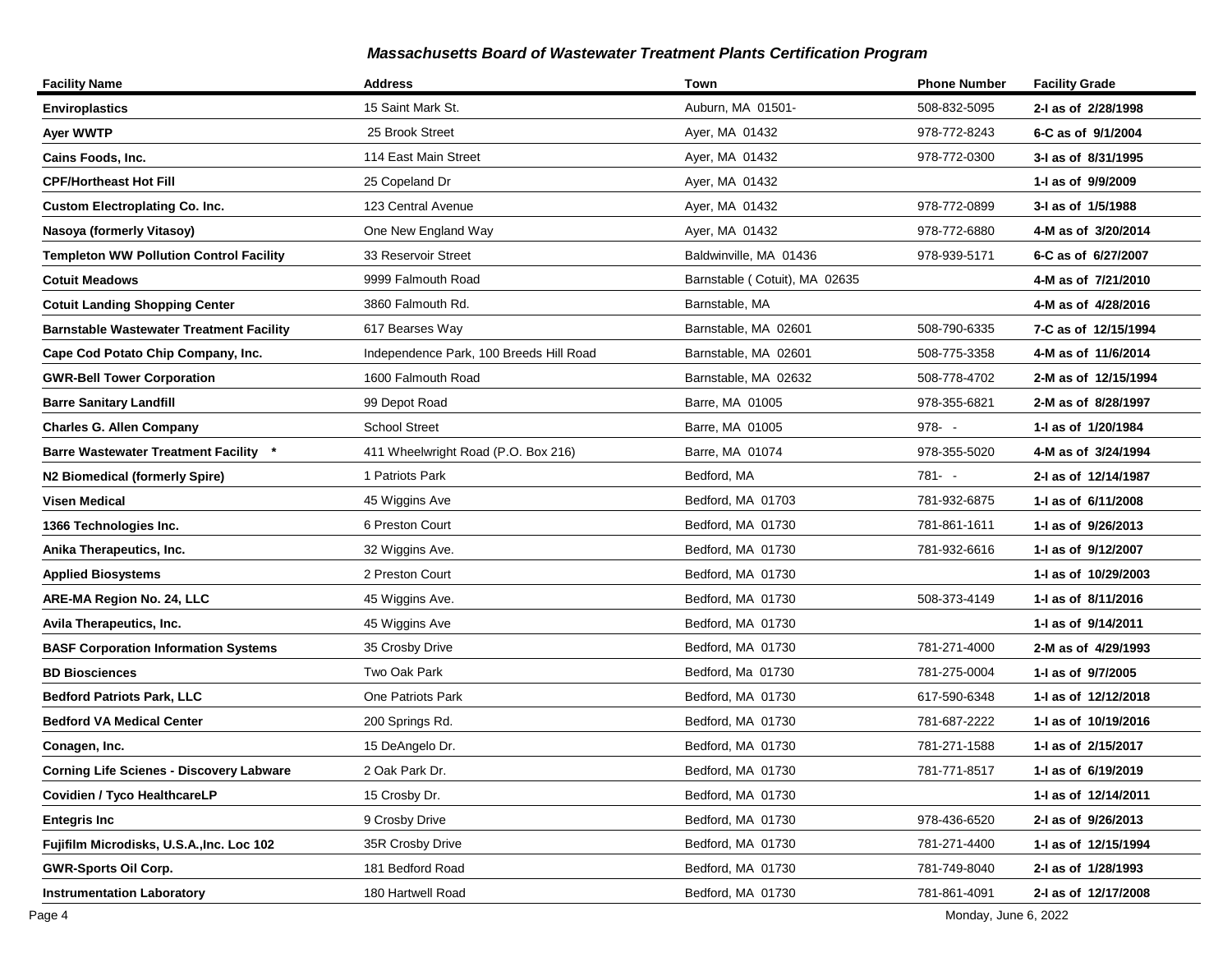| <b>Facility Name</b>                      | <b>Address</b>               | Town                  | <b>Phone Number</b> | <b>Facility Grade</b> |
|-------------------------------------------|------------------------------|-----------------------|---------------------|-----------------------|
| Kaleido Biosciences                       | 18 Crosby Drive              | Bedford, MA 01730     | 603-475-7543        | 1-I as of 12/14/2011  |
| Keurig Green Mountain, Inc.               | 201 Burlington Rd.           | Bedford, MA 01730     |                     | 1-1 as of 8/17/2016   |
| Lan Technologies, Inc. INACTIVE 9-30-94   | 9 Crosby Drive               | Bedford, MA 01730     | 781-271-6583        | 0-0 as of 9/8/1994    |
| <b>Laser Photonics Inc.</b>               | 25 Wiggins Avenue            | Bedford, MA 01730     | 781-275-2650        | 2-I as of 5/27/1992   |
| <b>Millipore Corporation</b>              | 80 Ashby Rd.                 | Bedford, MA 01730     | 781-533-2832        | 1-I as of 5/9/2007    |
| <b>MITRE</b>                              | 202 Burlington Road          | Bedford, MA 01730     |                     | 0-1 as of 3/21/2013   |
| <b>Mitre Corporation</b>                  | 202 Burlington Road          | Bedford, MA 01730     |                     | 0-1 as of 12/17/2008  |
| <b>Optical Switch Corp.</b>               | 65 Wiggins Ave               | Bedford, MA 01730     | 781-276-4060        | 1-I as of 2/7/2001    |
| Raytheon Co.                              | 175 Hartwell Road            | Bedford, MA 01730     | 781-999--           | 2-I as of 12/12/2001  |
| <b>Raytheon Integrated Defense System</b> | 180 Hartwell Road            | Bedford, Ma 01730     |                     | 2-I as of 7/26/2004   |
| Synta Pharmaceuticals, Inc.               | 47 Wiggins Avenue            | Bedford, MA 01730     |                     | 1-1 as of 7/30/2008   |
| Toxikon                                   | 15 Wiggins Ave               | Bedford, MA 01730     | 781-275-3330        | 1-I as of 10/25/2000  |
| <b>Ultragenyx Gene Therapy</b>            | 170 Middlesex Turnpike       | Bedford, MA 01730     |                     | 1-1 as of 4/13/2022   |
| $\ast$<br>W.E. Andrews Company, Inc.      | 140 South Road               | Bedford, MA 01730     | 781-275-0720        | 0-O as of 4/4/1995    |
| <b>Millipore Corp.</b>                    | 80 Ashby Rd                  | Bedford, MA 01730-    | 781-533-2832        | 4-M as of 6/27/2000   |
| NitroMed Inc.                             | Safety Dept. 12 Oak Park Dr. | Bedford, MA 01730-    | 617-513-9107        | 1-I as of 6/27/2000   |
| <b>Pre-owned Electronics</b>              | 125 Middlesex Turnpike       | Bedford, MA 01730-    | 800-274-5343        | 1-I as of 6/10/1998   |
| Tropix, Inc.                              | 35 Wiggins Ave               | Bedford, MA 01730-    |                     | 1- as of 12/15/1999   |
| Comm of MA-Belchertown State School WWTP  | State Street (P.O. Box 486)  | Belchertown, MA 01007 | 413-323-6311        | 4-M as of 5/28/1993   |
| <b>Maplebrook Condominiums</b>            | Maplebrook Road              | Bellingham, MA 02019  | $508 - -$           | 4-M as of 12/17/2003  |
| <b>McLean Hospital</b>                    | 115 Mill St                  | Belmont, MA 02178-    | 617-885-2623        | 1-I as of 7/22/1998   |
| Purecoat International, LLC               | 39 Hittinger Street          | Belmont, MA 02478     | 617-489-2750        | 4-1 as of 6/13/2001   |
| <b>Purecoat North Corporation</b>         | 39 Hittinger St.             | Belmont, MA 02478     |                     | 4-I as of 2/15/2017   |
| <b>Riverbridge Association, Inc.</b>      | 65 River Road West           | Berlin, MA 01503      |                     | 4-M as of 3/28/2016   |
| <b>GWR-B P Service Station (former)</b>   | 38 Enon Street               | Beverly, MA           | 978-568-8740        | 2-M as of 1/13/1994   |
| <b>Axcelis Technologies</b>               | 108 Cherry Hill Drive        | Beverly, MA 01915     | 978-921-0750        | 4-I as of 8/28/1991   |
| C. P. Clare Corporation                   | 78 Cherry Hill Drive         | Beverly, MA 01915     | 978-246-4000        | 1-I as of 9/26/1996   |
| <b>Cell Signaling Technology</b>          | 32 Tozer Road                | Beverly, MA 01915     | 978-867-2414        | 1-I as of 3/20/2014   |
| CPI, Inc. Beverly Microwave Division      | 150 Sohier Road              | Beverly, MA 01915     | 978-922-6000        | 4-1 as of 4/26/2001   |
| Delta Electronics Mfg. Corp.              | 416 Cabot Street             | Beverly, MA 01915     | 978-927-1134        | 2-I as of 6/9/1988    |
| $\star$<br><b>GWR-Dealer Tire, Inc.</b>   | 443 Essex Street             | Beverly, MA 01915     | 603-672-5303        | 2-I as of 12/19/1991  |
| <b>GWR-Varian Associates, Inc.</b>        | 150 Sohier Road              | Beverly, MA 01915     | 978-842-5643        | 4-M as of 9/26/1996   |
| Orion Research, Inc.                      | 500 Cummings Center          | Beverly, MA 01915     | 978-922-4400        | 1-I as of 9/26/1996   |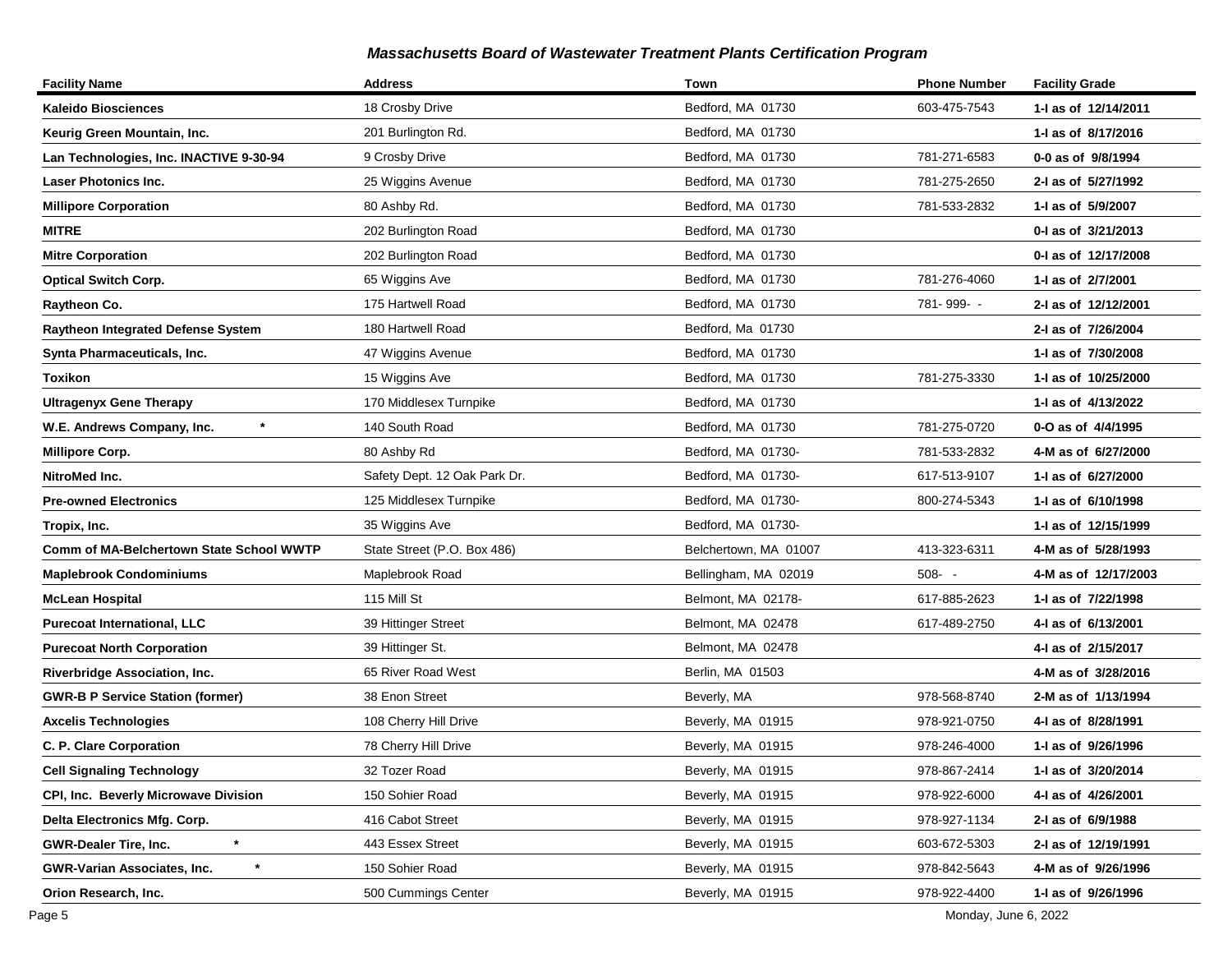| <b>Facility Name</b>                            | <b>Address</b>                     | Town                         | <b>Phone Number</b> | <b>Facility Grade</b> |
|-------------------------------------------------|------------------------------------|------------------------------|---------------------|-----------------------|
| Symmetricom                                     | 123 Brimbal Ave                    | Beverly, MA 01915            | 978-509-4285        | 2-I as of 3/31/2011   |
| <b>BNZ Materials, Inc.</b>                      | 400 Iron Horse Park, High St       | Billerica, (North), MA 01862 | 978-663-3401        | 2-I as of 4/25/2001   |
| <b>Aotco Metal Finishing Co.</b>                | 11 Suburban Park Drive             | Billerica, MA 01821          | 978-275-0880        | 4-I as of 8/31/1995   |
| <b>Baker Commodities</b>                        | 134 Billerica Ave.                 | Billerica, MA 01821          |                     | 3-M as of 10/25/2004  |
| <b>Bull Information systems</b>                 | 300 Concord Rd                     | Billerica, MA 01821          | 978-294-6060        | 0-1 as of 4/26/2001   |
| C. R. Bard, Inc., USCI Division                 | 129 Concord Road                   | Billerica, MA 01821          | 978-667-2511        | 2-I as of 1/13/1994   |
| <b>Cabot Corporation</b>                        | 157 Concord Road                   | Billerica, MA 01821          | 978-663-3455        | 2-I as of 8/31/1995   |
| <b>E-Ink Corporation</b>                        | 1000-1200 Technology Park Drive    | Billerica, MA 01821          | 617-499-6091        | 1- as of 11/7/2013    |
| <b>EMD Pharmaceuticals Inc.</b>                 | 45B Middlesex Turnpike             | Billerica, MA 01821          |                     | 1-I as of 4/23/2008   |
| <b>EMD Serono Research and Development Inst</b> | 45A Middlesex Turnpike             | Billerica, MA 01821          |                     | 1-I as of 6/27/2013   |
| <b>Entegris, Inc</b>                            | 129 Concord Road, Building 2       | Billerica, MA 01821          | 978-436-6520        | 2-I as of 5/26/2011   |
| Geartronics Industries, Inc.                    | 100 Chelmsford Road                | Billerica, MA 01821          | $978 - -$           | 2-I as of 3/22/1988   |
| <b>Mykrolis Corp</b>                            | 129 concord rd. Bld 2              | Billerica, MA 01821          |                     | 1-1 as of 10/30/2002  |
| Nutcracker Snacks, Inc.                         | 26 Cook Street                     | Billerica, MA 01821          | 978-663-5400        | 2-M as of 6/24/1993   |
| <b>Nuvera Fuel Cells</b>                        | 129 Concord Rd. Bldg 1             | Billerica, MA 01821          | 617-799-5451        | 1-J as of 12/18/2019  |
| <b>Sipex Corporation</b>                        | 22 Linnell Circle                  | Billerica, MA 01821          | 978-671-1938        | 1-I as of 8/31/1995   |
| U.S. Filter Corp.                               | 28 Cook Street                     | Billerica, MA 01821          | 978-667-2828        | 2-I as of 2/28/1998   |
| Welch Foods, Inc.                               | 749 Middlesex Turnpike             | Billerica, MA 01821          | 978-371-1000        | 1-I as of 4/17/1997   |
| Nexx Systems, Inc.                              | 900 Middlesex Turnpike, Building 6 | Billerica, MA 01821-3929     |                     | 3-I as of 5/24/2012   |
| EMD Lexigen Research Center 45-A                | 25 Middlesex Turnpike              | Billerica, MA 01821-3936     | 978-294-1212        | 1-I as of 2/7/2007    |
| <b>EMD Serono Research and Development Inst</b> | 45 Middlesex Turnpike              | Billerica, MA 01821-3936     | 978-294-1212        | 1-I as of 2/7/2007    |
| <b>Billerica WWTP</b>                           | Letchworth Avenue                  | Billerica, MA 01862          | 978-671-0956        | 7-C as of 11/18/1993  |
| <b>Bruce Technologies International</b>         | 25 Esquire Road                    | Billerica, MA 01862          | 978-670-5501        | 1- as of 11/7/1996    |
| <b>Faulkner Mills, Inc.</b>                     | <b>Faulkner Street</b>             | Billerica, MA 01862          | 978-663-3424        | - as of 11/1/1987     |
| <b>Millipore corp</b>                           | 900 Middlesex Turnpike             | Billerica, MA 01862          |                     | 1- as of 12/18/2002   |
| Roy Brothers, Inc.                              | 764 Boston Road                    | Billerica, MA 01866          | 978-667-1921        | 2-I as of 8/14/1992   |
| <b>Mobil Solar Energy Corp</b>                  | 4 Suburban Park Drive              | Billerica, MA 01921          | $978 - -$           | 2-I as of 4/30/1992   |
| <b>EMD Serono Research and Development Ins</b>  | 45A Middlesex Turnpike             | Billlerica, MA 01821         |                     | 2-I as of 12/11/2013  |
| <b>Future Electronics</b>                       | 41 Main Street                     | Bolton, MA 01740             | 978-779-3000        | 3-M as of 3/30/1995   |
| GenRad, Inc.                                    | 37 Main Street                     | Bolton, MA 01740             | 978-779-2811        | 3-I as of 1/9/1987    |
| Nashoba Regional High School                    | 50 Mechanic St.                    | Bolton, MA 01740             | 978-779-0539        | 4-M as of 12/1/2015   |
| The International, Inc.                         | 197 Ballville Road                 | Bolton, MA 01740             | 978-779-6911        | 4-M as of 2/25/1993   |
| <b>Genzyme Corporation (Allston Landing)</b>    | Western Avenue                     | Boston (Allston), MA 02134   | 508-270-2176        | 2-I as of 2/25/1998   |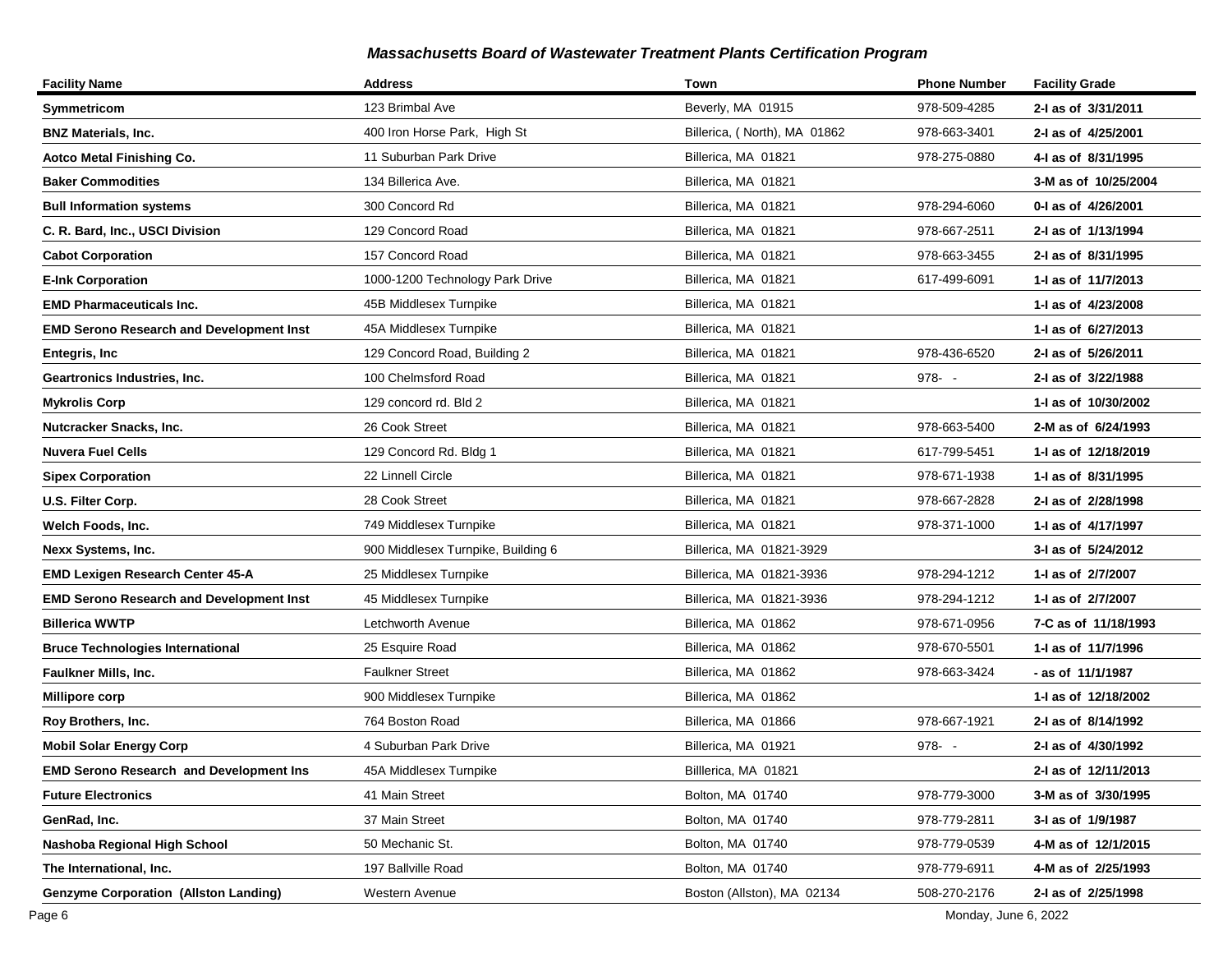| <b>Facility Name</b>                            | <b>Address</b>                           | Town                           | <b>Phone Number</b> | <b>Facility Grade</b> |
|-------------------------------------------------|------------------------------------------|--------------------------------|---------------------|-----------------------|
| Steel Art Company, Inc.                         | 75 Brainerd Road                         | Boston (Allston), MA 02134     | 617-566-4079        | 1-1 as of 12/17/2003  |
| <b>Browning-Ferris Industries, Inc.</b>         | 164 Market Street                        | Boston (Brighton), MA 02135    | 617-254-1800        | 3-I as of 4/17/1997   |
| Honeywell Bull Information Systems, Inc.        | 38 Life Street (Rinsewater Treatment) *  | Boston (Brighton), MA 02135    | 617-783-6543        | 2-I as of 12/2/1987   |
| Honeywell Bull Information Systems, Inc.        | 38 Life Street (Waste Treatment Sys.)*   | Boston (Brighton), MA 02135    | 617-783-6543        | 4-I as of 9/1/1991    |
| Biotransplant, Inc.                             | Bldg. 75, 3d Ave., Charlestown Navy Yard | Boston (Charlestown), MA 02129 | 617-241-5200        | 1-I as of 4/26/2001   |
| Boston Sand & Gravel, Inc., Millers Riv         | 500 Front Street                         | Boston (Charlestown), MA 02129 | 617-227-9000        | 2-I as of 2/6/2002    |
| Diacrin, Inc.                                   | 13th Street, Building 96                 | Boston (Charlestown), MA 02129 | 617-242-9100        | 2-I as of 10/28/1993  |
| Federal Metal Finishing, Inc.                   | 18 Dorrance Street                       | Boston (Charlestown), MA 02129 | 617-242-3370        | 4-I as of 8/22/2001   |
| <b>Sithe Mystic (Boston Edison)</b>             | 173 Alford Street                        | Boston (Charlestown), MA 02149 | 617-381-2387        | 4-I as of 8/22/2001   |
| <b>GWR-Texaco Service Station</b>               | 1154 Morrissey Boulevard                 | Boston (Dorchester), MA        | 617-481-5750        | 2-M as of 1/28/1993   |
| Arborway Metal Finishing, Inc.                  | 50 Park Street                           | Boston (Dorchester), MA 02122  | 617-288-1200        | 4-I as of 10/10/2001  |
| The Blue Ribbon Laundry Co.                     | 15 Banton Street                         | Boston (Dorchester), MA 02124  | 617-436-1404        | 1-I as of 8/25/1994   |
| Diamond Uniform Rental Service, Inc. *          | 31 Hannon Street                         | Boston (Dorchester), MA 02125  | 617-341-4700        | 4-1 as of 12/17/1992  |
| <b>HLA Services</b>                             | 1 Hoyt Street                            | Boston (Dorchester), MA 02125  | $617 - -$           | 2-M as of 8/12/1993   |
| <b>Servolift/Eastern Corporation</b>            | 266 Pleasant Street                      | Boston (Dorchester), MA 02125  | 617-825-4600        | 3-I as of 4/30/1992   |
| <b>Standard Uniform Rental Services, Inc. *</b> | 401 Mount Vernon Street                  | Boston (Dorchester), MA 02125  | 617-436-2040        | 4-M as of 8/12/1992   |
| <b>Unifirst Corporation</b>                     | 78 East Cottage Street                   | Boston (Dorchester), MA 02125  | 617-551-2500        | 4-M as of 8/25/1996   |
| <b>MWRA - Caruso Pumping Station</b>            | 601 Chelsea St                           | Boston (East), MA 02128        | 617-569-7320        | 2-M as of 8/22/2001   |
| Patriot Paper Corp.                             | 892 River Street                         | Boston (Hyde Park), MA 02136   | 617-361-3500        | 6-C as of 6/30/1992   |
| <b>Massachusetts Biomedical Initiative</b>      | 20 Hampden Street, Crosstown Ind. Park   | Boston (Roxbury), MA 02119     | 508-797-4200        | 0-I as of 4/25/2001   |
| Comm of MA-MBTA South Boston Power Stat*        | <b>East First Street</b>                 | Boston (South), MA             | 617-722-5000        | 3-I as of 5/19/1980   |
| Crown                                           | 35 Damrell Street                        | Boston (South), MA             | 617-863-8181        | 4-M as of 6/25/1992   |
| $\star$<br><b>Cliflex Bellows Corp.</b>         | 45 West Third Street                     | Boston (South), MA 02127       | 617-268-5774        | 3-I as of 10/26/2005  |
| <b>MWRA - Columbus Park Headworks</b>           | 1305 Columbia Rd                         | Boston (South), MA 02127       | 617-269-4360        | 2-M as of 4/25/2001   |
| Au Bon Pain Company                             | 19 Fid Kennedy Avenue                    | Boston (South), MA 02210       | 617-432-2100        | 3-I as of 1/18/1990   |
| B. F. Smith Printers, Inc.                      | 320 Stuart Street                        | Boston, MA                     |                     | 2-I as of 9/2/1987    |
| <b>Beth Israel Deaconess Medical Center</b>     | 21-27 Burlington St., Basement           | Boston, MA                     |                     | 1-I as of 10/28/1998  |
| Beth Israel Deaconess Medical Ctr.              | 21-27 Burlington St., Fifth Fl.          | Boston, MA                     |                     | 1-I as of 10/28/1998  |
| Beth Israel Deaconess, Meissner Bld.            | 198 Pilgrim Rd                           | Boston, MA                     |                     | 1- as of 10/28/1998   |
| <b>Boston Brewery Company</b>                   | 30 Germanian St.                         | Boston, MA                     | 781-275-6050        | 1- as of 2/15/2012    |
| <b>Colonnade Residences</b>                     | 120 Huntington Ave                       | Boston, MA                     |                     | 1-M as of 10/25/2000  |
| Dartmouth St. Development Dewatering            | 131 Dartmouth St                         | Boston, MA                     |                     | 1-M as of 8/30/2000   |
| G. H. Dean Company                              | 645 Summer Street                        | Boston, MA                     |                     | 1-I as of 12/29/1987  |

Page 7 Monday, June 6, 2022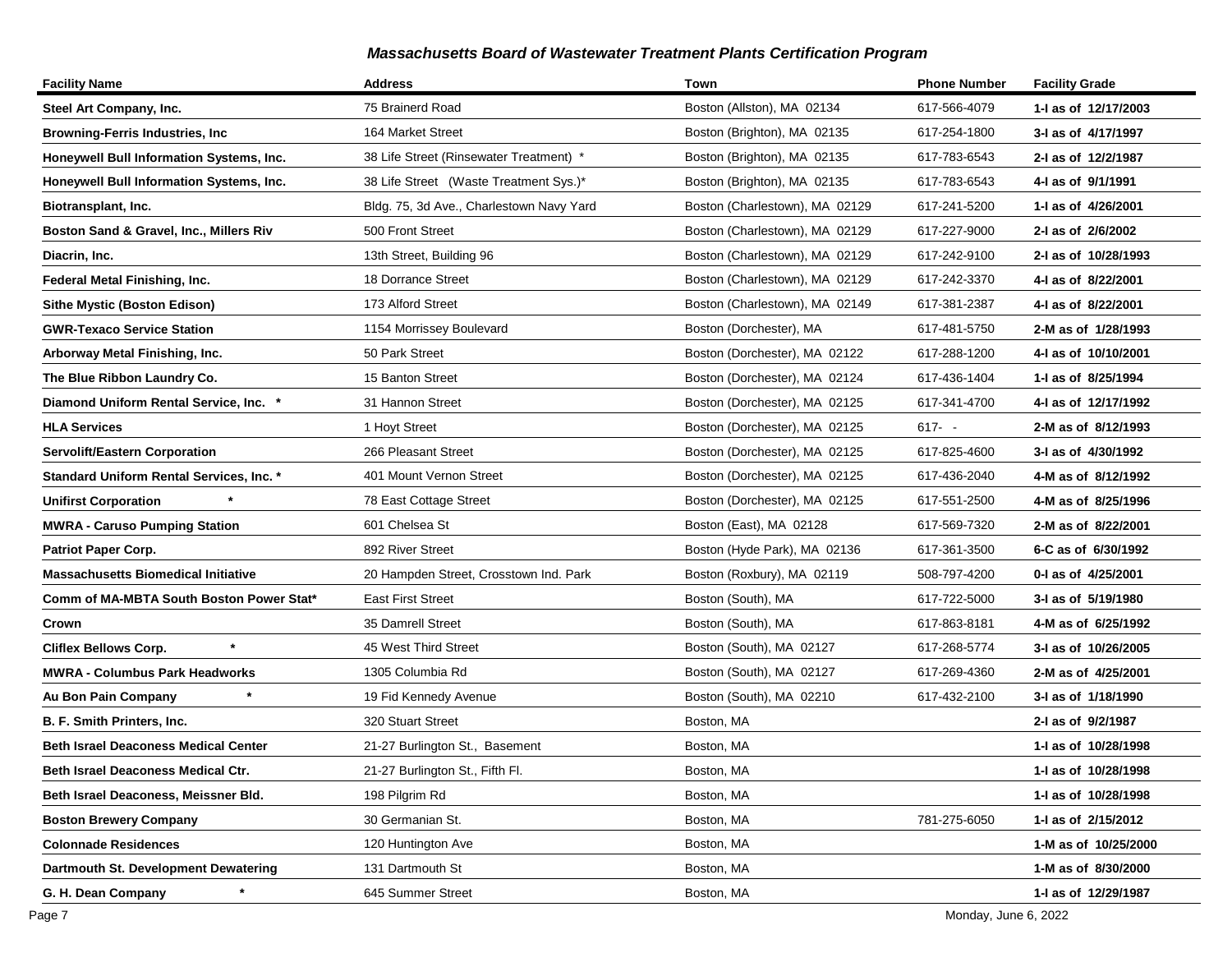| <b>Facility Name</b>                            | <b>Address</b>                           | Town              | <b>Phone Number</b> | <b>Facility Grade</b> |
|-------------------------------------------------|------------------------------------------|-------------------|---------------------|-----------------------|
| New England Medical Center, Inc.                | 75 Kneeland Street                       | Boston, MA        | 617-956-4589        | 1-I as of 3/24/1994   |
| South Boston Piers Transitway Facility          | 220-240 Southampton St                   | Boston, MA        |                     | 2-I as of 10/10/2001  |
| <b>Stride Rite</b>                              | 960 Harrison Avenue                      | Boston, MA        | 617-499-6300        | 2-M as of 6/16/1994   |
| <b>Suffolk Trial Court Facility Construct.</b>  | <b>Merrimack Street</b>                  | Boston, MA        | 617-332-2877        | 2-M as of 12/14/1995  |
| <b>Globe Newspaper Co</b>                       | 135 Morrissey Blvd                       | Boston, MA 02107  |                     | 1-I as of 9/3/2003    |
| $\star$<br><b>U.S.C.G.-Support Center</b>       | 427 Commercial Street                    | Boston, MA 02109  | 617-223-3387        | 0-O as of 2/28/1998   |
| US Coast Guard                                  | 427 Commercial St                        | Boston, MA 02109- | 617-223-3277        | o-O as of 4/1/1998    |
| Central Artery Tunnel, CO9B3 Coag/sett.         | 1 South Station                          | Boston, MA 02110  | 617-951-6000        | 1-I as of 10/31/1997  |
| Comm of MA-DPW Central Artery\Tunnel Pro        | One South Street                         | Boston, MA 02110  | 617-951-6132        | 0-0 as of 11/18/1994  |
| <b>Dewpoint Therapeutics</b>                    | 451 D St.                                | Boston, MA 02110  |                     | 1-I as of 6/9/2021    |
| <b>Jnana Therapeutics</b>                       | 6 Tide St.                               | Boston, MA 02110  |                     | 1-I as of 4/14/2021   |
| <b>New England Aquarium</b>                     | <b>Central Wharf</b>                     | Boston, MA 02110  | 617-226-2128        | 2-M as of 11/1/2012   |
| <b>One Winthrop Square</b>                      | One Winthrop Square                      | Boston, MA 02110  |                     | 1-I as of 2/17/2021   |
| New England Medical (Ziskind Bld.)              | 750 Washington St                        | Boston, MA 02111  |                     | 2-I as of 10/30/2002  |
| <b>Trigen-Boston Energy Corporation</b>         | 165 Kneeland Street                      | Boston, MA 02111  | 617-482-8080        | 2-I as of 9/29/1994   |
| Trigen-Boston Thermal Energy Corp.              | 80 Nashua Street (210 South Street)      | Boston, MA 02111  | 617-484-8080        | 0-O as of 3/15/1995   |
| <b>Tufts New England Medical Center (TNEMC)</b> | 750 Washington St., Maintenance Box 834  | Boston, MA 02111  | 617-636-5024        | 1-I as of 12/19/2007  |
| <b>Massachusetts Eye &amp; Ear Infirmary</b>    | 325 Cambridge Street(243 Charles Street) | Boston, MA 02114  | 617-573-4091        | 1-I as of 6/22/1995   |
| <b>Massachusetts General Hospital</b>           | Parkman Street (55 Fruite Street)        | Boston, MA 02114  | 617-762-2425        | 3-I as of 3/28/1996   |
| Massachusetts General Hospital - Warren         | 55 Fruit St                              | Boston, MA 02114  |                     | 2-I as of 3/19/2008   |
| Massachusetts General Hospital-Wellman          | 55 Fruit St.                             | Boston, MA 02114  |                     | 2-I as of 3/19/2008   |
| Schepens Eye Research Institute                 | 20 Staniford St                          | Boston, MA 02114  | 617-912-0222        | 1-I as of 12/12/2001  |
| Mass. Eye and Ear Infirm. Charles St.           | 243 Charles St                           | Boston, MA 02114- | 978-371-4027        | 1- as of 2/28/1998    |
| Mass. Eye and Ear Infirmary, Cambr. St.         | 325 Cambridge St.                        | Boston, MA 02114- | 978-371-4027        | 1-I as of 2/28/1998   |
| <b>Massachusetts General Hospital</b>           | 55 Fruit St                              | Boston, MA 02114- | 617-726-8880        | 1-I as of 4/28/1999   |
| <b>Shriners Hospital for Children</b>           | 51 Blossom St                            | Boston, MA 02114- | 978-371-4373        | 1-I as of 10/27/1999  |
| <b>Baker Dorm Addition Construction</b>         | 620 Huntington Ave                       | Boston, MA 02115  | 6179894552          | 2-M as of 10/25/2000  |
| <b>Beth Israel Deaconess Medical Center CLS</b> | 300 Brookline Blackfan Circle -CLS Bldg. | Boston, MA 02115  |                     | 1-I as of 2/6/2008    |
| <b>Boston Thermal Energy Corp</b>               | 165 Kneeland Street                      | Boston, MA 02115  | 617-482-3235        | 2-I as of 7/23/1992   |
| Boston University                               | <b>Photonics Building</b>                | Boston, MA 02115  |                     | 1-I as of 10/10/2001  |
| Brigham and Women's Hospital - Eugene           | Braunwald Research Cent.221 Longwood Ave | Boston, MA 02115  | 617-525-7343        | 1-I as of 12/15/2010  |
| Brigham and Women's Hospital - Smith Bld        | One Jimmy Fund Way                       | Boston, MA 02115  | 617-525-7343        | 1-I as of 12/15/2010  |
| Brigham and Women's Hospital - Thorn Bld        | 20 Shattuck Street                       | Boston, MA 02115  | 617-525-7343        | 1-I as of 12/15/2010  |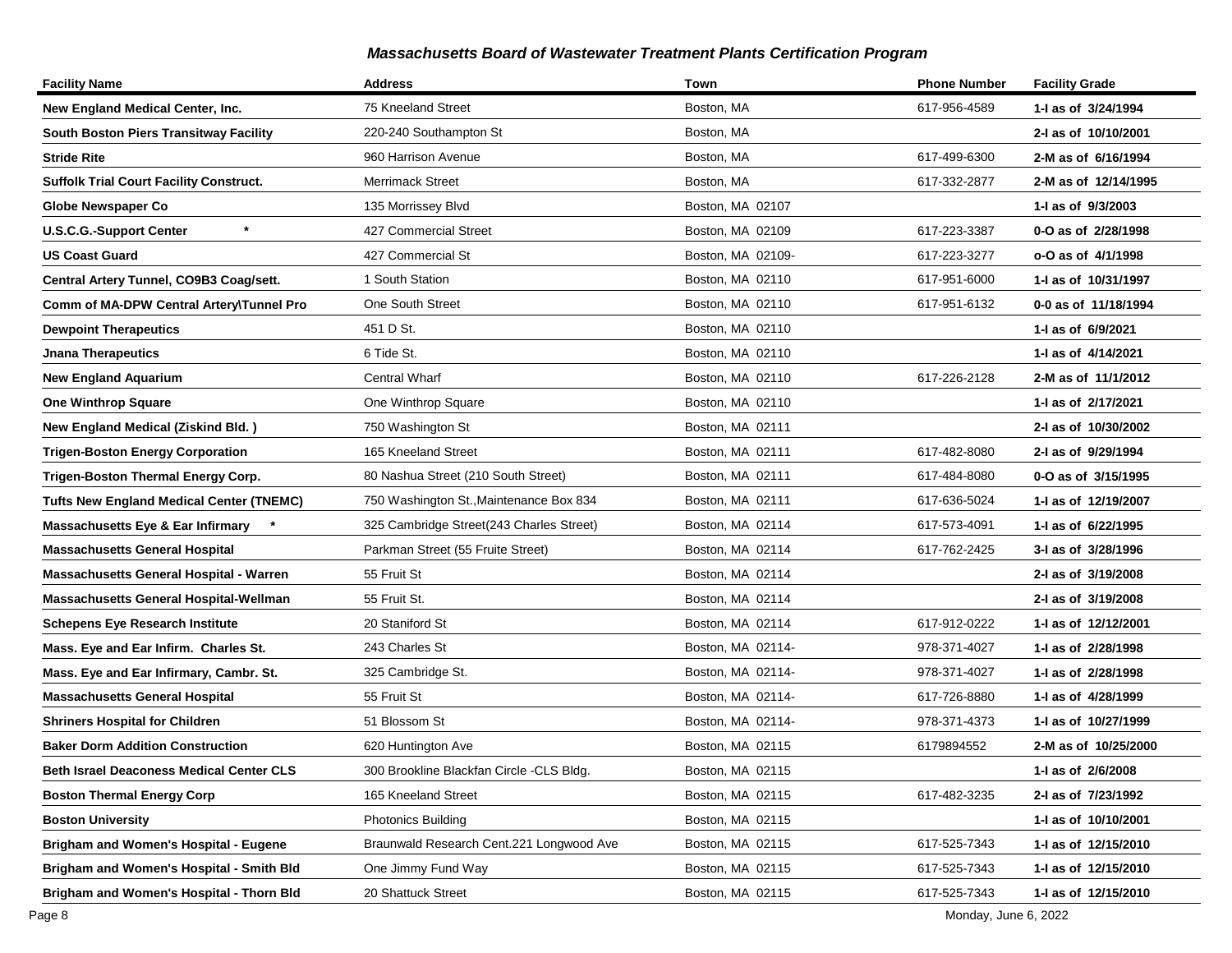| <b>Facility Name</b>                            | <b>Address</b>                       | Town              | <b>Phone Number</b> | <b>Facility Grade</b> |
|-------------------------------------------------|--------------------------------------|-------------------|---------------------|-----------------------|
| Children's Hospital, Bader Bldg.                | <b>Shattuck Street</b>               | Boston, MA 02115  | 617-355-6140        | 1-I as of 6/20/1996   |
| Children's Hospital, Enders Bldg.               | Blackfan Street & Longwood Avenue    | Boston, MA 02115  | 617-355-6140        | 1-I as of 6/20/1996   |
| Children's Hospital, Main Bldg.                 | Blackfan Street & Binney Street      | Boston, MA 02115  | 617-355-6140        | 1-I as of 6/20/1996   |
| <b>Cogeneration Management Co. Inc.</b>         | 474 Brookline Avenue                 | Boston, MA 02115  | 617-732-2711        | 2-I as of 11/30/1987  |
| Dana Farber Cancer Inst., Smith Bld.,           | 44 Binney st                         | Boston, MA 02115  | 617-632-3185        | 1-I as of 8/22/2001   |
| Dana-Farber Cancer Institute,#201 Dana          | 44 Binney Street                     | Boston, MA 02115  | 617-632-3185        | 1-I as of 8/22/2001   |
| Dana-Farber Cancer Institute, Dana #202         | 44 Binney Street                     | Boston, MA 02115  | 617-632-3185        | 1-I as of 8/22/2001   |
| Dana-Farber Cancer Institute, JFB #402          | 44 Binney Street                     | Boston, MA 02115  | 617-632-3185        | 1-I as of 8/22/2001   |
| Dana-Farber Cancer Institute, JFB #403          | 44 Binney Street                     | Boston, MA 02115  | 617-632-3185        | 1-I as of 8/22/2001   |
| Harvard Medical School - The Wyss Inst          | 3 Blackfan St.                       | Boston, MA 02115  | 617-432-2925        | 1-1 as of 2/15/2012   |
| Harvard University - Longwood Campus            | 200 Longwood Avenue                  | Boston, MA 02115  | 617-432-1720        | 1-I as of 12/12/2001  |
| <b>Harvard University Medical School Bldg B</b> | 220 Longwood Avenue                  | Boston, MA 02115  | 617-496-4917        | 1-I as of 9/29/1994   |
| Harvard University Medical School Ed Cen        | 260 Longwood Avenue                  | Boston, MA 02115  | 617-496-4917        | 1-I as of 9/29/1994   |
| La Esperanza Delaware Corp                      | 3 Blackfan Circle                    | Boston, MA 02115  |                     | 1-I as of 5/14/2014   |
| <b>MCPHS University</b>                         | 179 Longwood Avenue                  | Boston, MA 02115  | 617-732-2861        | 1-I as of 4/22/2015   |
| Northeastern Univ- Forsyth Building 0101        | 140 The Fenway                       | Boston, MA 02115  | 617-373-2769        | 1-I as of 4/5/2012    |
| Northeastern Univ- Forsyth Building 0201        | 140 The Fenway                       | Boston, MA 02115  | 617-373-2769        | 1-I as of 4/5/2012    |
| <b>Northeastern University</b>                  | 100 Forsyth St. (Dana Building)      | Boston, MA 02115  |                     | 1-I as of 2/8/2006    |
| <b>Northeastern University</b>                  | 30 Leon St. (Behrakis Building)      | Boston, Ma 02115  |                     | 1-I as of 2/8/2006    |
| <b>Northeastern University</b>                  | 334 Huntington (Hurtig Building)     | Boston, MA 02115  |                     | 1-I as of 2/8/2006    |
| <b>Northeastern University</b>                  | 110 Forsyth St. (Snell Building)     | Boston, MA 02115  |                     | 1-I as of 2/8/2006    |
| <b>Northeastern University</b>                  | 330 Huntington Ave. (Mugar Building) | Boston, Ma 02115  |                     | 1-I as of 2/8/2006    |
| Northeastern University @140 The Fenway         | 140 Fenway Street                    | Boston, MA 02115  | 617-373-2769        | 1-I as of 4/5/2012    |
| Northeastern University at 140 The Fenwa        | 140 Fenway Street                    | Boston, MA 02115  | 617-373-2769        | 1-1 as of 2/15/2012   |
| Trigen-Boston Thermal Energy Corp.              | 19 Scotia Street (210 South Street)  | Boston, MA 02115  | 617-484-8080        | 0-O as of 3/15/1995   |
| <b>Center for Blood Research</b>                | 800 Huntington Ave                   | Boston, MA 02115- | 617-731-6470        | 0-I as of 6/30/1999   |
| MBTA - Albany St Bus Garage - Bus Wash          | 421 Albany St                        | Boston, MA 02116  | 617-222-4617        | 2-I as of 10/25/2000  |
| MBTA - Albany St Bus Garage - Steam Clea        | 421 Albany St                        | Boston, MA 02116  | 617-222-4617        | 2-I as of 10/25/2000  |
| Park Plaza 2 - P2                               | Parcel P-2, 2 Park Plaza             | Boston, MA 02116  |                     | 2-I as of 3/27/2002   |
| Amtrak Corp.                                    | 2 Frontage Road                      | Boston, MA 02118  | $617 - -$           | 4-I as of 10/13/2021  |
| <b>Boston Medical Center (Menino Building)</b>  | 840 Harrison Ave.                    | Boston, MA 02118  |                     | 1-I as of 9/18/2017   |
| <b>Boston University</b>                        | 590 Commonwealth Ave                 | Boston, MA 02118  |                     | 1-I as of 12/13/2000  |
| $\ast$<br>Morgan Services, Inc.                 | 941 Massachusetts Avenue             | Boston, MA 02118  |                     | 2-M as of 6/12/2002   |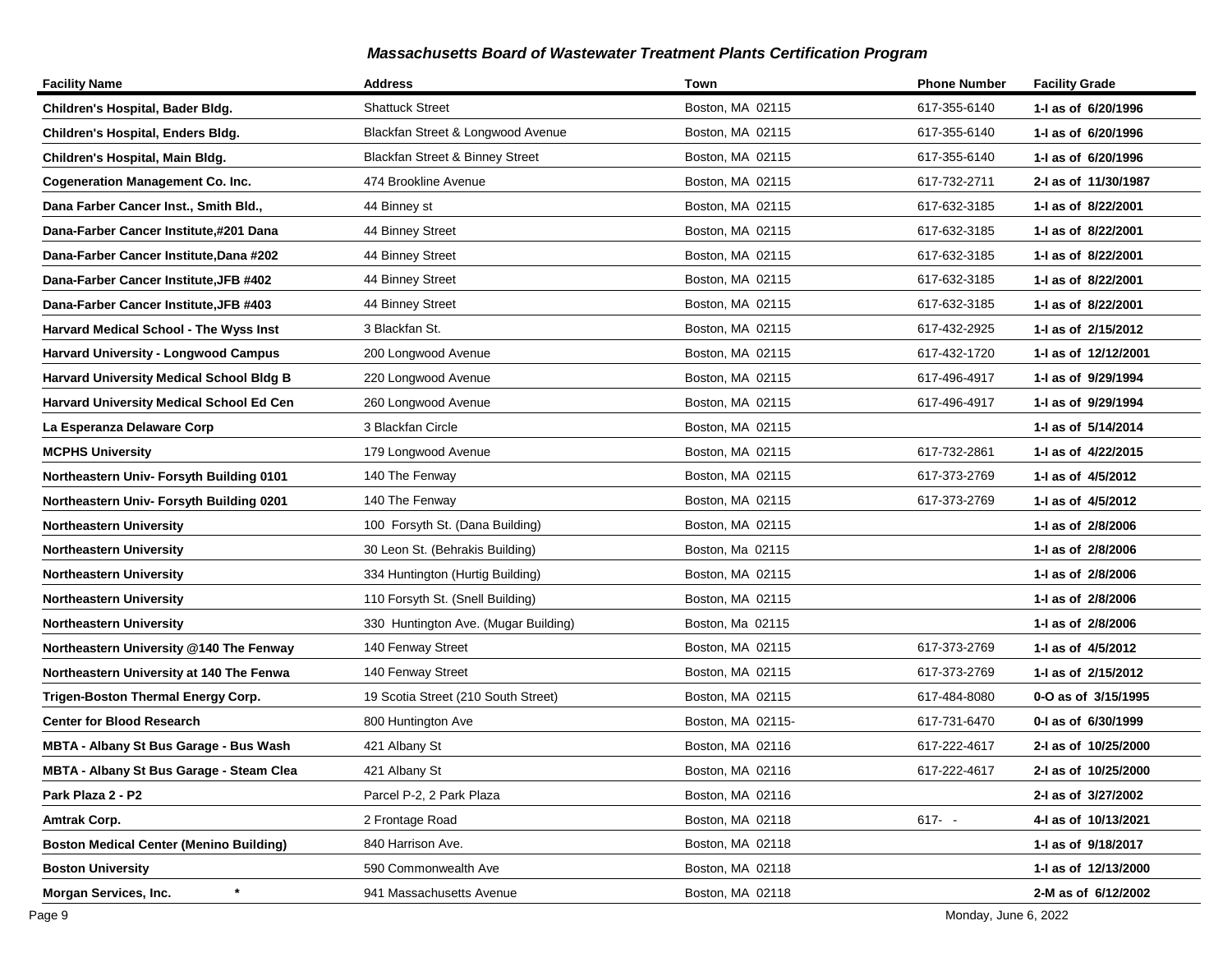| <b>Facility Name</b>                            | <b>Address</b>                          | Town                  | <b>Phone Number</b> | <b>Facility Grade</b> |
|-------------------------------------------------|-----------------------------------------|-----------------------|---------------------|-----------------------|
| <b>PerkinElmer Life and Analytical Sciences</b> | 120 East Dedham St.                     | Boston, Ma 02118      |                     | 1-I as of 10/26/2005  |
| <b>PerkinElmer Life and Analytical Sciences</b> | 100 East Canton Street                  | Boston, MA 02118      |                     | 2-I as of 3/24/1994   |
| T.F. Kinnealey Company                          | 1000 Massachusetts Avenue               | Boston, MA 02118      | 617-442-1200        | 0-O as of 3/20/1995   |
| Trim Trends, Inc.                               | 560 Harrison Avenue                     | Boston, MA 02118      | 617-542-0366        | 1-I as of 12/10/1987  |
| <b>High Speed Trainset Maint. Facility</b>      | 2 Frontage Rd                           | Boston, MA 02118-     |                     | 3-I as of 6/13/2001   |
| <b>Boston University Medical Center NEIDL</b>   | 715 Albany Street, M470                 | Boston, MA 02118-2526 | 617-638-8832        | 1-I as of 2/15/2012   |
| <b>MBTA - Bartlett St Bus Garage - Steam Cl</b> | 2565 Washington St                      | Boston, MA 02119      | 617-222-4617        | 2-I as of 10/25/2000  |
| <b>MBTA Bartlett St Bus Garage - Bus Wash</b>   | 2565 Washington St                      | Boston, MA 02119      | 617-222-4617        | 2-I as of 10/25/2000  |
| Modern Electroplating Company, Inc.             | 2430 Washington Street (P.O. Box K)     | Boston, MA 02119      | 617-445-4400        | 3-I as of 9/2/1986    |
| <b>New England Baptist Hospital</b>             | 125 Parker Hill Ave                     | Boston, MA 02120      |                     | 1- as of 7/21/2010    |
| <b>Teck Corporation</b>                         | 716 Columbus Avenue                     | Boston, MA 02120      | 617-442-1912        | 2-I as of 12/31/1987  |
| <b>New England Baptist Hospital</b>             | Bioskl. Lng. Ctr. 125 Parker Hill Ave   | Boston, MA 02120-     | 978-371-4297        | I-1 as of 7/21/2010   |
| Pearl Meat Packing Co., Inc.                    | 196 Quincy Avenue                       | Boston, MA 02121      | 617-445-6020        | 0-0 as of 9/8/1994    |
| D. J. Cutter & Company, Inc.                    | 88 Freeport Street                      | Boston, MA 02122      | 617-825-1300        | 2-I as of 9/29/1994   |
| <b>Blue Ribbon Laundry Company</b>              | 15 Banton Street                        | Boston, MA 02124      | 617-436-1404        | 1-I as of 8/25/1994   |
| K-Bro Linen Systems(New England), Inc.          | 750 Dorchester Avenue                   | Boston, MA 02125      | 617-282-1380        | 1-I as of 6/16/1994   |
| <b>Fort Point Channel</b>                       | 20 West Howell St                       | Boston, MA 02125-     | 617-265-7800        | 1-M as of 8/17/1998   |
| <b>Perkit Folding Box Corporation</b>           | 36 Poydras Street                       | Boston, MA 02126      | 617-361-1057        | 0-0 as of 8/17/1994   |
| Crown Service Systems, Inc.                     | 39 Damrell Street                       | Boston, MA 02127      | 617-269-5310        | 2-M as of 9/1/1991    |
| Gillette Co                                     | One Gillette Park                       | Boston, MA 02127      | 617-463-2351        | 2-I as of 1/28/1993   |
| Gillette Co. Ultra-filtration Treatment         | One Gillette Park                       | Boston, MA 02127      | 617-463-2351        | 2-I as of 10/25/2000  |
| Gillette Co. Aqueous Wash Process               | One Gillette Park                       | Boston, MA 02127      | 617-463-2351        | 0-0 as of 12/5/1994   |
| Gillette Co. Strip Clean Batch                  | One Gillette Park                       | Boston, MA 02127      | 617-463-2351        | 2-I as of 10/25/2000  |
| Greyhound Lines, Inc.                           | 571 East First Street                   | Boston, MA 02127      | 617-464-4768        | 0-0 as of 8/26/1994   |
| <b>Metalonics Div., Conticast Corp.</b>         | 40 West Third Street                    | Boston, MA 02127      | 617-288-4450        | 0-0 as of 8/17/1994   |
| The 105 by Breakthrough                         | 105 W. First St.                        | Boston, MA 02127      |                     | 1-I as of 2/9/2022    |
| <b>The Gillette Company</b>                     | 1 Gillette Park                         | Boston, MA 02127      |                     | 2-I as of 9/9/2015    |
| Comm of MA-Port Authority Fire Tng Faci         | Logan Airport                           | Boston, MA 02128      | 617-973-5500        | 2-I as of 7/21/1989   |
| Comm of MA-MWRA-Inter-Island Tunnel Dewa        | 100 First Avenue, Charlestown Navy Yard | Boston, MA 02129      | 617-242-6000        | 4-M as of 6/16/1994   |
| Comm of MA-MWRA-Revere Sugar Asbestos RM        | 100 First Avenue, Charlestown Navy Yard | Boston, MA 02129      | 617-242-6000        | - as of 3/2/1990      |
| Massachusetts General Hospital-North pH         | 149 13th Street                         | Boston, MA 02129      | 617-726-5270        | 1- as of 7/28/1994    |
| Massachusetts General Hospital-South pH         | 149 13th Street                         | Boston, MA 02129      | 617-726-5270        | 1-I as of 7/28/1994   |
| <b>MBTA Charlestown Truck Garage</b>            | 36 arlington Ave                        | Boston, MA 02129      |                     | 2-I as of 10/30/2002  |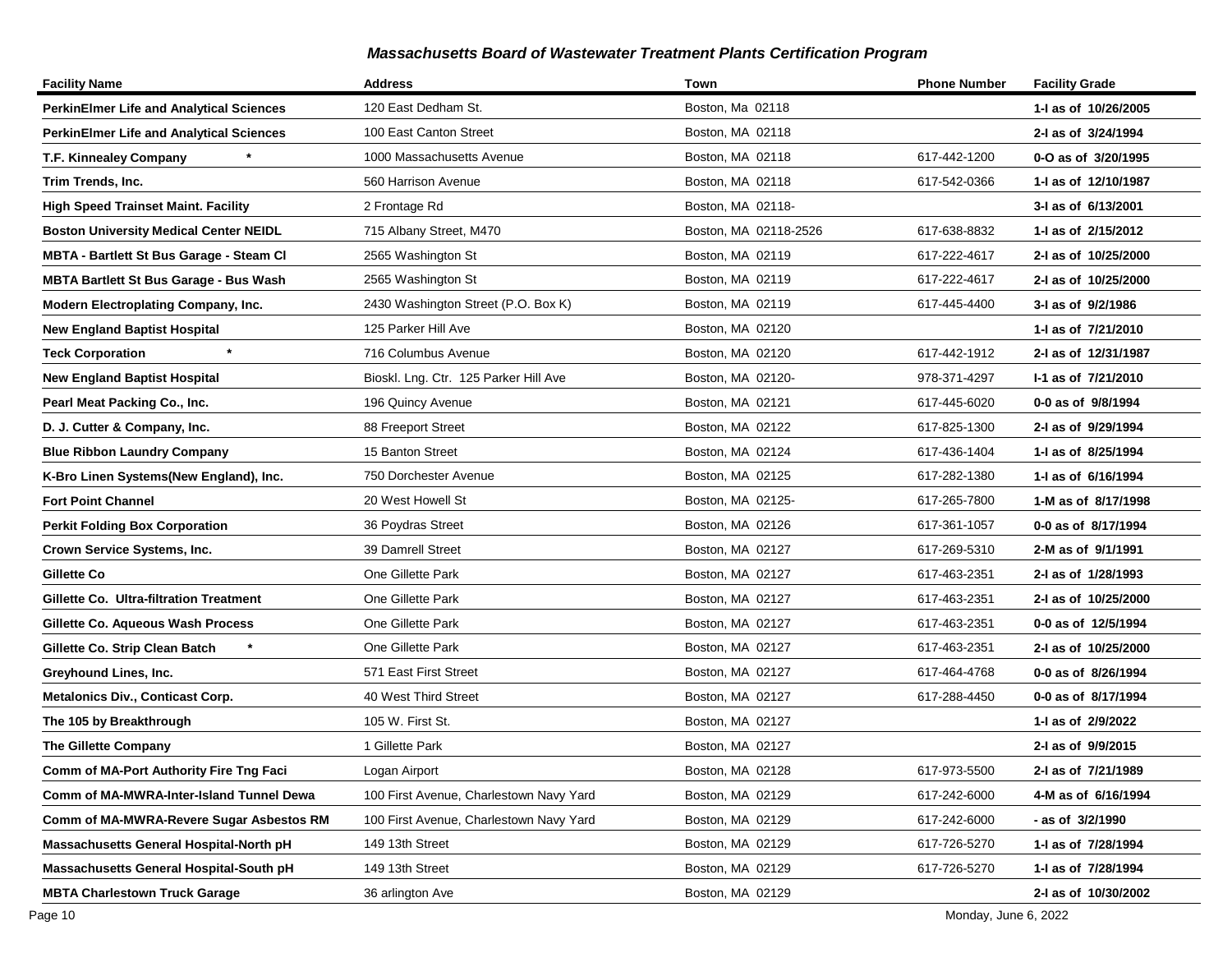| <b>Facility Name</b>                          | <b>Address</b>                   | Town              | <b>Phone Number</b> | <b>Facility Grade</b> |
|-----------------------------------------------|----------------------------------|-------------------|---------------------|-----------------------|
| *<br>Whittemore-Wright Company, Inc.          | 62 Alford Street                 | Boston, MA 02129  | 617-242-1180        | 1-I as of 11/23/1987  |
| Whittemore-Wright Company, Inc.               | 62 Alford Street                 | Boston, MA 02129  | 617-242-1180        | 2-I as of 11/23/1987  |
| <b>Faulkner Hospital</b>                      | 1153 Center St.                  | Boston, MA 02130  |                     | 1-I as of 6/11/2008   |
| The Boston Beer Company                       | 30 Germania St.                  | Boston, MA 02130  |                     | 1-I as of 1/27/2009   |
| U.S.-Veterans Admin. Medical Center *         | 150 South Huntington Avenue      | Boston, MA 02130  | 617-232-9500        | 0-O as of 4/27/1995   |
| <b>GWR-U.S.-Postal Service GW Remediation</b> | 16 Commins Highway               | Boston, MA 02131  | 508-682-1980        | 2-M as of 7/28/1994   |
| <b>Harvard University Weld Hill Research</b>  | 1300 Centre Street               | Boston, MA 02131  | 617-496-1359        | 1-I as of 5/26/2011   |
| <b>Capital Circuits Inc.</b>                  | 24 Denby Road                    | Boston, MA 02134  | 617-562-5135        | 3-I as of 6/13/2001   |
| <b>Sunshine Laundry</b>                       | 10 Penniman Road (40 Rugg road)  | Boston, MA 02134  | 617-783-1166        | 1-I as of 8/25/1994   |
| Anderson Power Products, Inc.                 | 145 Newton Street                | Boston, MA 02135  | 617-787-5880        | 3-I as of 6/29/1988   |
| <b>Boston College - Merkert Chemistry</b>     | 2609 Beacon St.                  | Boston, MA 02135  |                     | 1-I as of 12/18/2020  |
| St. Elizabeth's Medical Center, 0201          | 736 Cambridge Street             | Boston, MA 02135  | 617-789-2055        | 1-I as of 5/25/1995   |
| St. Elizabeth's Medical Center, 0301          | 736 Cambridge Street             | Boston, MA 02135  | 617-789-2055        | 1-I as of 10/31/1997  |
| L. E. Mason Co.                               | 98 Business Street               | Boston, MA 02136  | 617-361-1710        | 4-I as of 4/28/1994   |
| <b>Mr. Clean Restorations</b>                 | 164 Seaver St (54 Walter St.)    | Boston, MA 02136  |                     | 1-I as of 10/31/1997  |
| <b>Bay State Paper</b>                        | 892 River St                     | Boston, MA 02136- | 617-361-3500        | 0-0 as of 9/8/1999    |
| L.E. Mason Co.                                | 98 Business st                   | Boston, MA 02136- | 617-361-1710        | 4-I as of 6/27/2000   |
| Stop & Shop Supermarket Company, Inc.         | 104 Meadow Road                  | Boston, MA 02137  | 617-770-6734        | 2-I as of 9/29/1994   |
| <b>Brammer Bio</b>                            | 250 Binney St.                   | Boston, MA 02142  | 603-352-7242        | 1-I as of 10/18/2018  |
| <b>Barry Controls</b>                         | 40 Guest Street                  | Boston, MA 02154  | 617-923-1555        | 4-I as of 6/13/2001   |
| <b>Boston College-Merkert Bldg.</b>           | 2609 Beacon Street               | Boston, MA 02167  | 617-552-0307        | 1-I as of 12/15/1994  |
| Amtrak Service & Inspection Facility *        | 110 Widett Circle                | Boston, MA 02210  | 617-222-4605        | 3-I as of 8/25/1996   |
| Blanche P. Field, Inc.                        | 1 Design Center Place, Suite 647 | Boston, MA 02210  | 617-423-0715        | 0-0 as of 8/18/1994   |
| Boston Water & Sewer Comm - Moon Island       | 425 Summer Street                | Boston, MA 02210  | 617-330-9400        | - as of 5/16/1990     |
| Bowne of Boston, Inc.                         | 411 D Street                     | Boston, MA 02210  | 617-542-1926        | 2-I as of 1/15/1988   |
| <b>General Ship Corporation</b>               | 300 Northern Avenue              | Boston, MA 02210  | 617-261-4200        | 2-I as of 9/29/1994   |
| Mass Bay Brewing Co. Inc.                     | 306 Northern Ave.                | Boston, MA 02210  | 617-574-9551        | 1-I as of 12/19/2007  |
| Nan Fung - 51 Sleeper St.                     | 51 Sleeper St.                   | Boston, MA 02210  |                     | 1-I as of 4/14/2021   |
| <b>Vertex Pharmaceuticals</b>                 | 316-318 Northern Ave.            | Boston, MA 02210  |                     | 1-I as of 12/15/2021  |
| <b>Vertex Pharmaceuticals Incorporated</b>    | 1 Harbor St                      | Boston, MA 02210  | 617-341-6217        | 1-I as of 1/28/2014   |
| <b>Vertex Pharmaceuticals Incorporated</b>    | 11 Fan Pier Boulevard            | Boston, MA 02210  | 617-341-6217        | 1-I as of 5/14/2014   |
| <b>Vertex Pharmaceuticals Incorporated</b>    | 50 Northern Avenue               | Boston, MA 02210  | 617-341-6217        | 1-I as of 5/14/2014   |
| 201 Brookline                                 | 201 Brookline                    | Boston, MA 02215  |                     | 1-I as of 4/13/2022   |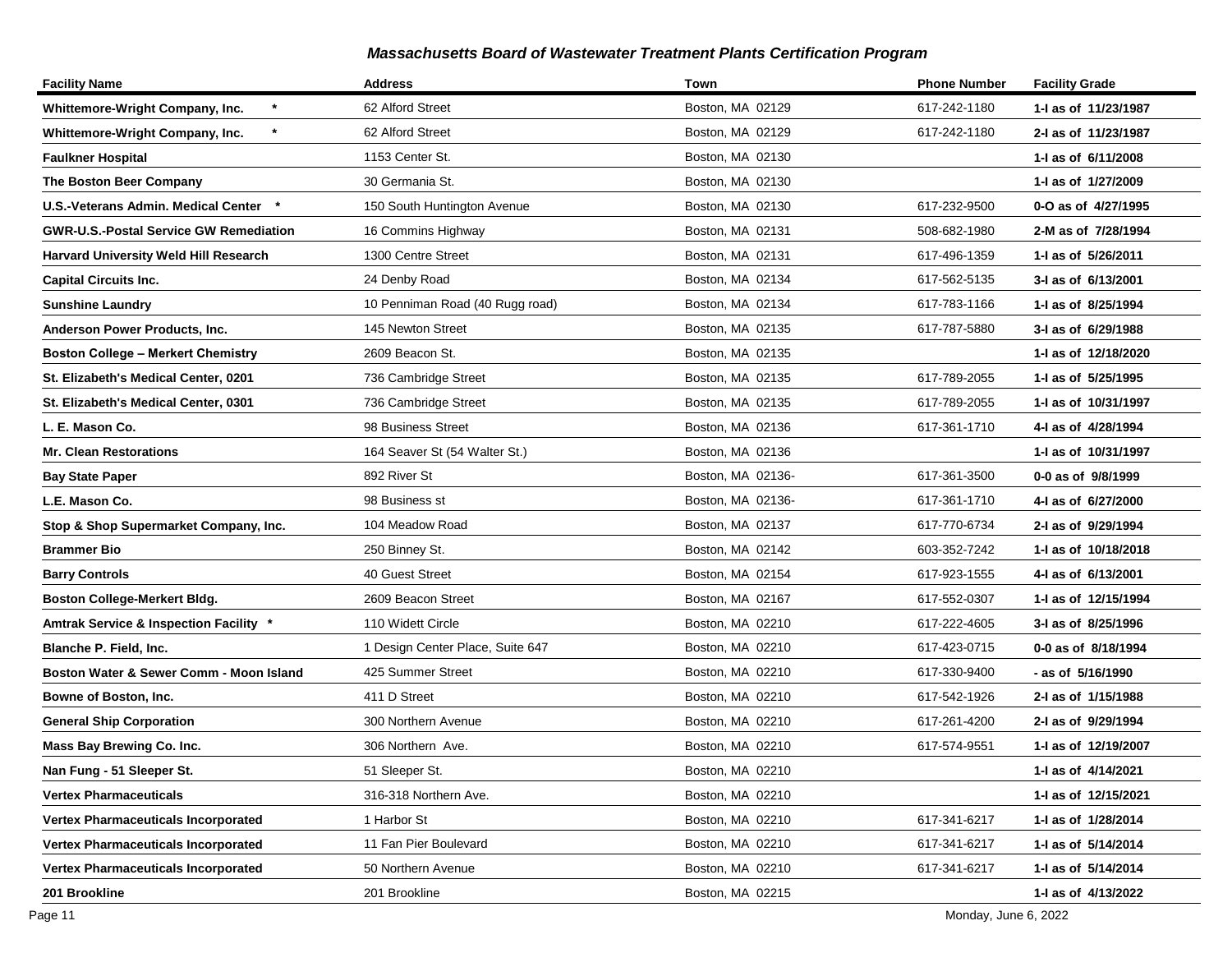| <b>Facility Name</b>                            | <b>Address</b>                           | Town             | <b>Phone Number</b> | <b>Facility Grade</b> |
|-------------------------------------------------|------------------------------------------|------------------|---------------------|-----------------------|
| Beth Israel Deaconess -Rabb Bld.                | 330 Brookline Avenue                     | Boston, MA 02215 | 617-632-7124        | 1-I as of 10/31/2007  |
| Beth Israel Deaconess - Slosberg-Landay         | 330 Brookline Ave East Campus            | Boston, MA 02215 |                     | 2-I as of 1/28/2014   |
| <b>Beth Israel Deaconess Med West Campus</b>    | 330 Brookline Ave                        | Boston, MA 02215 |                     | 1-1 as of 9/12/2012   |
| Beth Israel Hospital-Slosber/Landay Bld         | 330 Brookline Avenue                     | Boston, MA 02215 | 617-735-3587        | 2-I as of 4/5/2012    |
| <b>Beth Isreal Hospital, Clinical Center</b>    | 364 Brookline Avenue                     | Boston, MA 02215 | 617-735-3644        | 2-I as of 9/14/1992   |
| Beth Isreal Hospital, North Research            | 99 Brookline Avenue                      | Boston, MA 02215 | 617-735-3587        | 2-I as of 8/12/1993   |
| Beth Isreal Hospital-Research East Bld          | 330 Brookline Avenue                     | Boston, MA 02215 | 617-735-3587        | 1-I as of 3/28/1996   |
| <b>Boston University</b>                        | 30-38 Cummington St                      | Boston, MA 02215 |                     | 1-I as of 10/10/2001  |
| <b>Boston University</b>                        | 3-5 Cummington St                        | Boston, MA 02215 |                     | 1-I as of 10/10/2001  |
| <b>Boston University</b>                        | 42-44 Cummington St                      | Boston, MA 02215 |                     | 1-I as of 10/10/2001  |
| Boston University - 610 Commonwealth Ave        | 610 Commonwealth Ave.                    | Boston, MA 02215 | 617-353-1993        | 1- as of 6/15/2017    |
| <b>Boston University - 704 Commonwealth</b>     | 704 Commonwealth Ave.                    | Boston, MA 02215 | 857-225-7268        | 1-J as of 12/12/2018  |
| <b>Brigham and Women's Hospital</b>             | 360 Longwood Ave.                        | Boston, MA 02215 | 617-264-5846        | 1-I as of 8/5/2019    |
| Center for Blood Research, Inc.                 | 800 Huntington Ave                       | Boston, MA 02215 |                     | 1-I as of 9/11/2002   |
| Dana Farber Cancer Institute/Mayer Bldg         | 44 Binney Street                         | Boston, MA 02215 | 617-632-3190        | 1-I as of 8/25/1994   |
| <b>Decibel Therapeutics</b>                     | 1325 Boylston St., 5th Floor             | Boston, MA 02215 | 781-910-0646        | 1-I as of 2/15/2017   |
| <b>Emmanuel College</b>                         | 400 The Fenway                           | Boston, MA 02215 |                     | 1-I as of 1/27/2009   |
| <b>Joslin Diabetes Center</b>                   | One Joslin Place                         | Boston, MA 02215 | 978-371-4207        | 1-I as of 9/2/1999    |
| <b>MATEP</b>                                    | 474 Brookline Avenue                     | Boston, MA 02215 | 617-598-2723        | 3-I as of 6/13/2001   |
| <b>MATEP West System</b>                        | 474 Brookline Avenue                     | Boston, MA 02215 |                     | 2-I as of 3/20/2014   |
| <b>MATEP, LP East System</b>                    | 474 Brookline Avenue                     | Boston, MA 02215 |                     | 2-I as of 3/20/2014   |
| New England Deaconess Hospital-Baker Bld        | Riverway (185 Pilgrim Road)              | Boston, MA 02215 | 617-632-8012        | 0-I as of 1/26/1995   |
| <b>New England Deaconess Hospital-CRI 12</b>    | 185 Pilgrim Road                         | Boston, MA 02215 | 617-632-8012        | 1- as of 1/26/1995    |
| <b>New England Deaconess Hospital-Deaconess</b> | 185 Pilgrim Road                         | Boston, MA 02215 | 617-632-8012        | 0-I as of 1/26/1995   |
| New England Deaconess Hospital-Farr Hall        | Riverway (185 Pilgrim Road)              | Boston, MA 02215 | 617-632-8012        | 0-I as of 1/26/1995   |
| New England Deaconess Hospital-Kennedy H        | Riverway (185 Pilgrim Road)              | Boston, MA 02215 | 617-632-8012        | 0-I as of 1/26/1995   |
| <b>New England Deaconess Hospital-Lowry Bld</b> | Riverway (185 Pilgrim Road)              | Boston, MA 02215 | 617-632-8012        | 0-I as of 1/26/1995   |
| New England Deaconess Hospital-Maint & E        | Autumn & Pilgrim Road (185 Pilgrim Road) | Boston, MA 02215 | 617-632-8012        | 0-I as of 1/26/1995   |
| <b>New England Deaconess Hospital-Meissner</b>  | Francis Street (185 Pilgrim Road)        | Boston, MA 02215 | 617-632-8012        | 0-I as of 1/26/1995   |
| <b>New England Deaconess Hospital-MRI</b>       | Riverway (185 Pilgrim Road)              | Boston, MA 02215 | 617-632-8012        | 0-I as of 1/26/1995   |
| <b>New England Deaconess Hospital-New Clini</b> | 185 Pilgrim Road                         | Boston, MA 02215 | 617-632-8012        | 1-I as of 1/26/1995   |
| <b>New England Deaconess Hospital-Palmer BI</b> | 185 Pilgrim Road                         | Boston, MA 02215 | 617-632-8012        | 0-I as of 1/26/1995   |
| New England Deaconess Hospital-SWIRL Fac        | 50 Binney Street (185 Pilgrin Road)      | Boston, MA 02215 | 617-632-8012        | 1-I as of 1/26/1995   |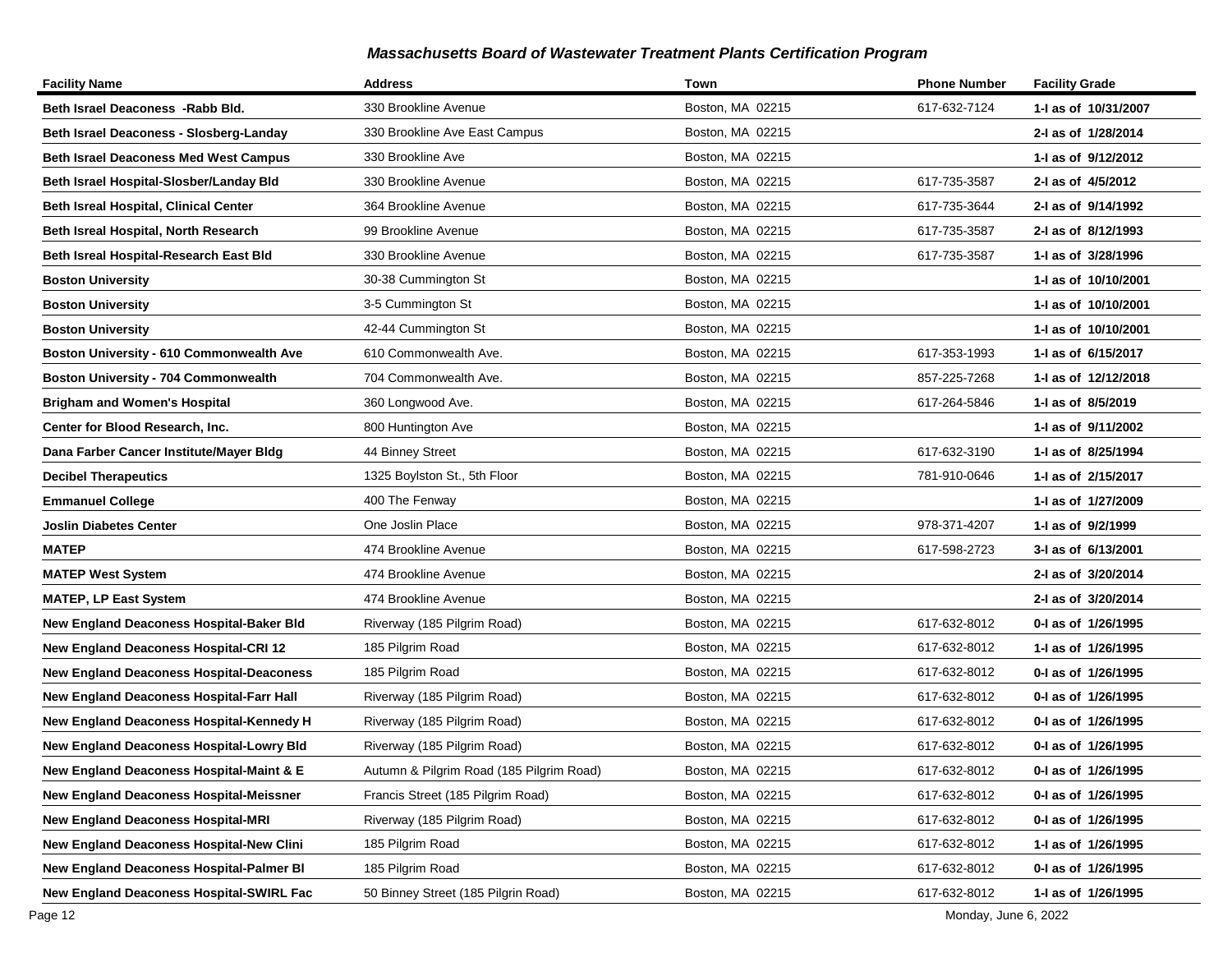| <b>Facility Name</b>                       | <b>Address</b>                    | Town                 | <b>Phone Number</b> | <b>Facility Grade</b> |
|--------------------------------------------|-----------------------------------|----------------------|---------------------|-----------------------|
| <b>Bourne Laundromat</b>                   | 105 Trowbridge Road               | Bourne, MA           | 508-759-4966        | 0-M as of 1/28/1993   |
| <b>Canal BP Oil Company</b>                | Route 6A                          | Bourne, MA           | $508 - -$           | 2-I as of 9/1/1990    |
| <b>Residence at Canal Bluffs</b>           | 6 Otis Park Dr.                   | Bourne, MA           |                     | 4-M as of 4/28/2016   |
| <b>Bourne Manor</b>                        | 146 Macarthure Boulevard          | Bourne, MA 02111     | 508-759-8880        | 4-M as of 12/19/2007  |
| <b>Bourne Middle School</b>                | Waterhouse Rd.                    | Bourne, MA 02532     |                     | 4-M as of 4/28/2016   |
| <b>Bournedale Village Farms</b>            | SEE GRADE FORM                    | Bourne, MA 02532     | $508 - -$           | 3-M as of 11/22/1989  |
| <b>Castlebar Health Care Center</b>        | (see grade form)                  | Bourne, MA 02532     | $508 - -$           | 3-M as of 11/6/1989   |
| E.J. & A.E. Gramer, Jr. Alt Septic Sys *   | 168 Tahanto Road (see memo)       | Bourne, MA 02532     | 508-668-6741        | 0-O as of 3/30/1995   |
| <b>Pocasset Assisted Living</b>            | 100 Dr. Julius Kelley Lane        | Bourne, MA 02559     |                     | 4-M as of 4/28/2016   |
| <b>Codman Hill Condo Association</b>       | Codman Hill Rd.                   | Boxborough, MA       |                     | 4-M as of 3/28/2016   |
| <b>Harvard Ridge Condo Trust</b>           | 90 Swanson Rd.                    | Boxborough, MA       |                     | 4-M as of 3/28/2016   |
| <b>Holiday Inn</b>                         | 1 Adams Place                     | Boxborough, MA       |                     | 4-M as of 3/28/2016   |
| <b>Office Building</b>                     | 1414 Massachusetts Ave            | Boxborough, MA       |                     | 4-M as of 1/29/2003   |
| <b>Tech Central Park</b>                   | 80-90 Central St.                 | Boxborough, MA       |                     | 4-M as of 3/28/2016   |
| <b>Brook Village Condominium Assoc.</b>    | off Swanton Rd                    | Boxborough, MA 01719 | 978-264-4004        | 3-M as of 2/7/2001    |
| Cisco Systems, Inc.                        | 1414 Massachusetts Ave.           | Boxborough, MA 01719 |                     | 4-M as of 3/28/2016   |
| <b>Boxbourgh Meadows WWTF</b>              | Loring St.                        | Boxborough, MA 01720 | 978-621-5879        | 4-M as of 4/15/2016   |
| <b>Piedmont's Tech Central</b>             | 90 Central Street                 | Boxborourh, MA       |                     | 4-M as of 3/11/2015   |
| $\pmb{\ast}$<br><b>Ainsle Corporation</b>  | 531 Pond Street                   | Braintree, MA 02184  | 781-848-0850        | 4-I as of 5/4/1989    |
| Armstrong World Industries, Inc.           | 10 Plain Street                   | Braintree, MA 02184  | 781-843-3950        | 2-I as of 11/23/1987  |
| <b>Bradlees Distribution Center</b>        | One Bradlees Circle               | Braintree, MA 02184  | 781-380-5286        | 2-I as of 8/25/1994   |
| <b>Braintree Electric Light Department</b> | 100 Potter Road (44 Allen Street) | Braintree, MA 02184  | 781-848-1130        | 2-I as of 9/30/1993   |
| <b>Citra Labs (Zimmer-Biomet)</b>          | 55 Messina Dr.                    | Braintree, MA 02184  | 781-848-9386        | 1-I as of 5/15/2017   |
| <b>Clean Harbors of Braintree</b>          | 1 Hill Ave                        | Braintree, MA 02184  | 781-380-7100        | 2-I as of 11/6/2014   |
| Clean Harbors of Braintree, Inc.           | 385 Quincy Avenue                 | Braintree, MA 02184  | 781-849-1807        | 2-I as of 9/29/1994   |
| <b>Haemonetics</b>                         | 400 Wood Road                     | Braintree, MA 02184  | 781-848-7100        | 0-0 as of 9/22/1994   |
| <b>Haemonetics Corp</b>                    | 400 Wood Rd                       | Braintree, MA 02184  |                     | 2-I as of 9/11/2002   |
| Industrial Engineering&Machine Co., Inc.   | 75 Lundquist Drive - Pretreat #2  | Braintree, MA 02184  | 781- -              | 2-I as of 12/15/1987  |
| Industrial Engineering&Machine Co., Inc.   | 75 Lundquist Drive - Pretreat #1  | Braintree, MA 02184  | 781- -              | 1- as of 12/15/1987   |
| Region-X, A Quench Company                 | 100 Messina Dr., Suite L          | Braintree, MA 02184  |                     | 1-I as of 12/13/2017  |
| Sandman Electric Company, Inc.             | 530 West Street (P.O. Box 9019)   | Braintree, MA 02184  | 781-848-2111        | 0-0 as of 8/17/1994   |
| <b>Symmons Industries</b>                  | 31 Brooks Dr                      | Braintree, MA 02184  | 781-848-2250        | 4-I as of 8/22/2001   |
| <b>Eastern Container Companies</b>         | 78 River Street (P.O. Box 850348) | Braintree, MA 02185  | 781-843-9400        | 2-I as of 3/30/1995   |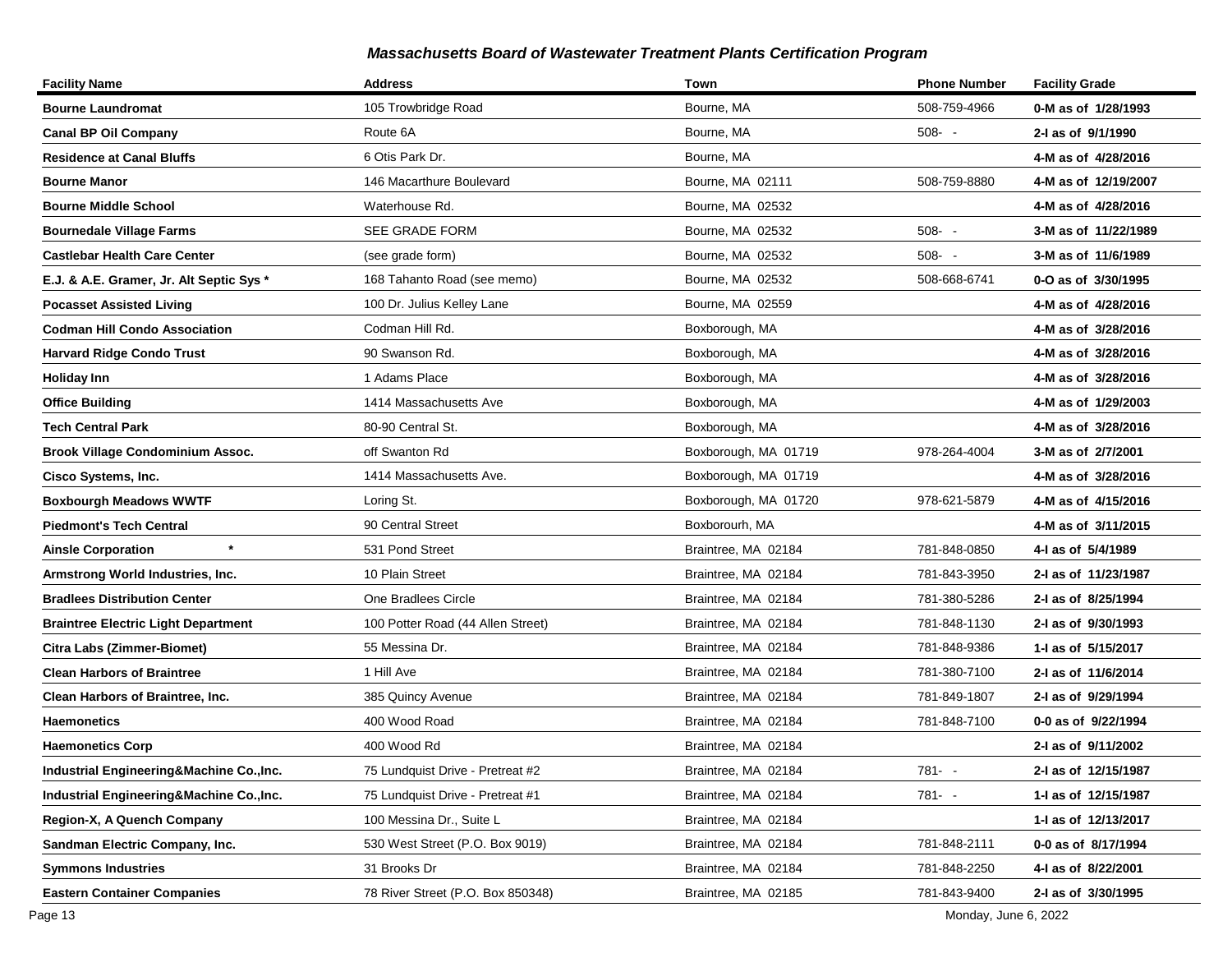| <b>Facility Name</b>                            | <b>Address</b>                       | Town                  | <b>Phone Number</b> | <b>Facility Grade</b> |
|-------------------------------------------------|--------------------------------------|-----------------------|---------------------|-----------------------|
| <b>Kings Landing</b>                            | 3 State St.                          | Brewster, MA          |                     | 4-M as of 4/28/2016   |
| <b>Brewster Manor Nursing Home</b>              | 873 Harwich Road, (Route 124)        | Brewster, MA 02631    | $508 - -$           | 4-M as of 1/26/1995   |
| <b>Pleasant Bay Health Center</b>               | 383 South Orleans Rd.                | Brewster, MA 02631    |                     | 4-M as of 4/28/2016   |
| <b>Seasons of the Cape</b>                      | (see grading form)                   | Brewster, MA 02631    | $508 - -$           | 3-M as of 9/9/1986    |
| <b>Bridgewater WWTP</b>                         | Morris Avenue                        | Bridgewater, MA 02324 | 508-697-0937        | 6-C as of 2/29/1996   |
| Comm of MA-Bridgewater MCI WWTP                 | 12 Administration Road               | Bridgewater, MA 02324 | 508-697-3327        | 4-M as of 10/1/1986   |
| <b>GWR-Cumberland Farms Service Station-For</b> | 20 Broad Street                      | Bridgewater, MA 02324 | 508-481-5750        | 2-M as of 1/28/1993   |
| <b>Bridgewater State University</b>             | 24 Park Ave                          | Bridgewater, MA 02325 | 508-531-2750        | 1-1 as of 2/15/2012   |
| Boston College, Merkert Chem. Bldg.             | 2609 Beacon St.                      | Brighton, MA 02135    | 617-552-0300        | 1-I as of 2/7/2007    |
| Nano Terra Inc.                                 | 50 Soldiers Field Place              | Brighton, MA 02135    | 617-621-8500        | 1-1 as of 9/14/2011   |
| <b>QLB Biotherapeutics, Inc.</b>                | 50 Soldiers Field Place              | Brighton, MA 02135    | 617-553-5976        | 1-1 as of 2/12/2020   |
| <b>Surface Logix</b>                            | 50 Soldiers Field Pl                 | Brighton, MA 02135    |                     | 1-I as of 3/12/2003   |
| <b>Vacuum Tube Industries</b>                   | 506 North Warren Avenue              | Brockton, MA          | 508-584-4500        | 2-I as of 12/15/1994  |
| Carlo Gavazzi Mupac, Inc (DBA Atrenne)          | 10 Mupac Drive                       | Brockton, MA 02301    | 508-588-6110        | 3-I as of 10/10/2001  |
| <b>Brockton WWTP</b>                            | 303 Oak Hill Way                     | Brockton, MA 02401    | 508-580-7885        | 7-C as of 3/27/2002   |
| <b>Campello Tanning</b>                         | 62 Watson Street                     | Brockton, MA 02401    | 508-586-5662        | 3-I as of 12/14/1995  |
| <b>Powers Pharmaceutical Corporation</b>        | 170 Oak Hill Way                     | Brockton, MA 02401    | 508-584-8100        | 1- as of 8/31/1995    |
| U.S.-Veterans Admin. Medical Center             | 940 Belmont Street                   | Brockton, MA 02401    | 508-583-4500        | 0-O as of 3/30/1995   |
| <b>Fairfield Farm Kitchens</b>                  | 309 Battles Street                   | Brockton, MA 02401-   | 508-584-9300        | 2-M as of 6/27/2000   |
| <b>Mupac Corporation</b>                        | 646 Summer Street                    | Brockton, MA 02402    | 508-588-6110        | 5-C as of 12/15/1994  |
| Alden Products Co.                              | 117 North Main Street (P.O. Box 860) | Brockton, MA 02403    | 508-583-0160        | 2-I as of 10/29/1992  |
| <b>Churchill Linen Service</b>                  | 7 Evans St                           | Brockton, MA 02403-   | 508-586-1953        | 3-I as of 6/10/1998   |
| Phoenix Tanning & Leather, Inc.                 | 70 Brookside Avenue                  | Brockton, MA 02404    | 508-580-4305        | 2-I as of 6/27/2000   |
| <b>GWR-Texaco Service Station</b>               | 485 Boylston Street                  | Brookline, MA         | 508-481-5750        | 2-M as of 1/28/1993   |
| Northwest Park Release Abat., Bld. 37,28        | $\tilde{?}$                          | Burlington, MA        | 781-721-4026        | 3-I as of 6/9/1999    |
| <b>Adams Russell Electronics</b>                | 80 Cambridge Street                  | Burlington, MA 01803  | 781- -              | 2-I as of 6/30/1988   |
| <b>Alto-Tronics Corporation</b>                 | 71 Third Avenue                      | Burlington, MA 01803  | $781 - -$           | 4-I as of 5/13/1988   |
| <b>Bunlington Regional Dialysis</b>             | 31 Mall Rd, Suite 1B                 | Burlington, MA 01803  | 781-270-3580        | 2-I as of 12/14/2011  |
| <b>ConforMIS</b>                                | 11 North Ave                         | Burlington, MA 01803  | 781-345-9001        | 1-1 as of 9/26/2013   |
| Dyax Corp                                       | 55 Network Drive                     | Burlington, MA 01803  | 617-225-2500        | 1- as of 12/14/2011   |
| Keurig Green Mountain, Inc.                     | 63 South Avenue                      | Burlington, MA 01803  | 781-275-6050        | 1-I as of 8/17/2016   |
| <b>Lahey Clinic</b>                             | 41 Mall Rd.                          | Burlington, MA 01803  | 781-744-2652        | 2-I as of 9/26/2013   |
| Lasertron, Inc. Location 0301                   | 37 North Avenue                      | Burlington, MA 01803  | 781-272-6462        | 1-I as of 8/25/1994   |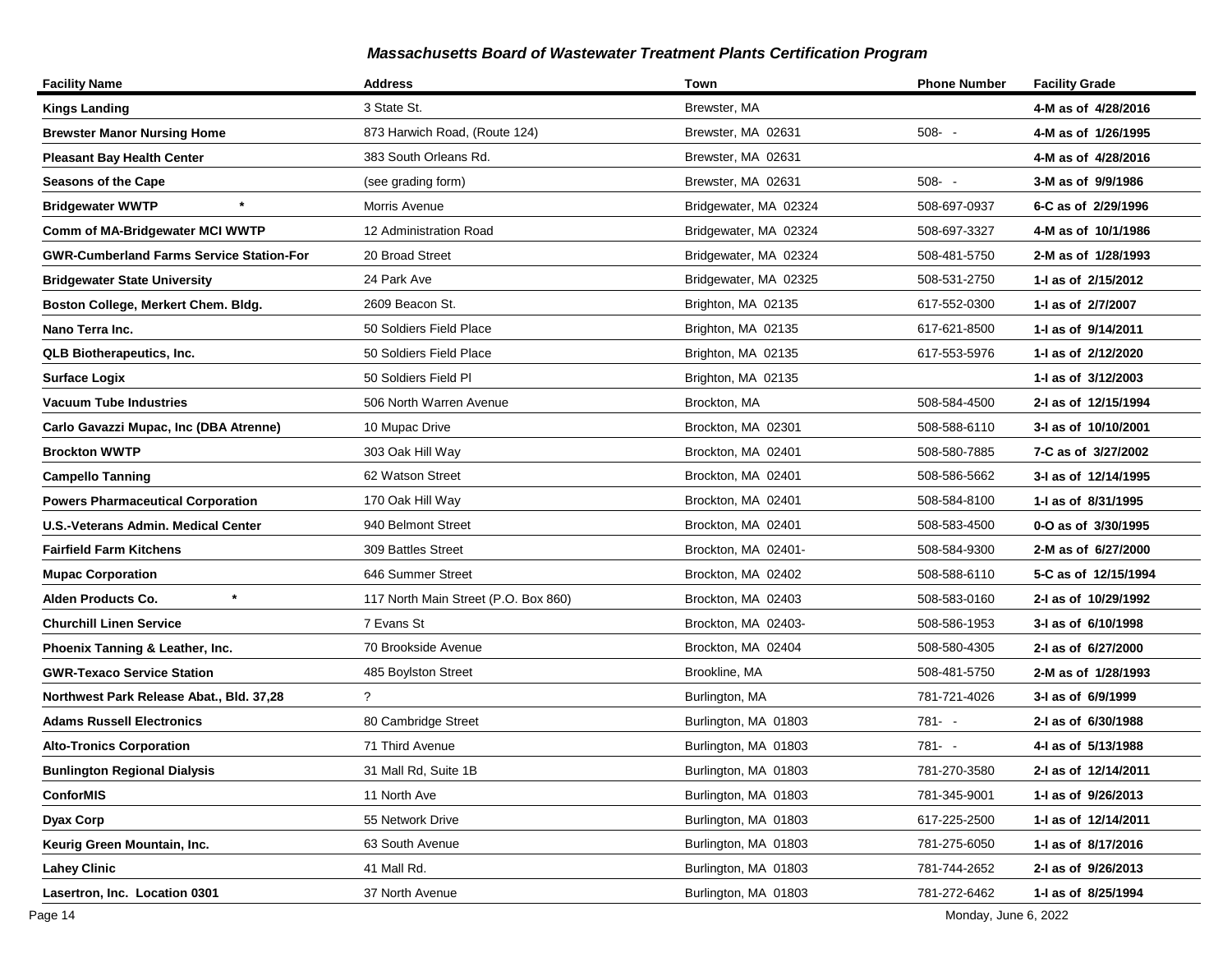| <b>Facility Name</b>                            | <b>Address</b>                         | Town                   | <b>Phone Number</b> | <b>Facility Grade</b> |
|-------------------------------------------------|----------------------------------------|------------------------|---------------------|-----------------------|
| Lasertron, Inc. Location 0302                   | 37 North Avenue                        | Burlington, MA 01803   | 781-272-6462        | 1-I as of 8/25/1994   |
| M/A-Com, Inc. Building 25                       | 43 South Avenue                        | Burlington, MA 01803   | 781-564-3044        | 3-I as of 4/26/2001   |
| MA/Com, Inc. Anzac Division Building 7*         | 80 Cambridge Street                    | Burlington, MA 01803   | 781-272-3000        | 4-1 as of 12/10/1987  |
| Raytheon Service Co., Spencer Laboratory        | 2 Wayside Road                         | Burlington, MA 01803   | 616-272-9300        | 1- as of 1/31/1987    |
| <b>Sarepta Therapeutics</b>                     | 55 Network Dr.                         | Burlington, MA 01803   | 617-584-7641        | 1-1 as of 4/17/2019   |
| Semicon Components, Inc.-Bldg 10 North *        | 10 North Avenue                        | Burlington, MA 01803   | 781-272-9015        | 3-I as of 2/27/1997   |
| Semicon Components, Inc.-Bldg. 11 North         | 11 North Avenue                        | Burlington, MA 01803   | 781-272-9015        | 2-I as of 11/14/1986  |
| <b>Semicon Components, Inc-Complex Combined</b> | 10 North Avenue                        | Burlington, MA 01803   | 781-272-9015        | 3-I as of 11/14/1986  |
| Comm of MA-MA Maritime Acadamy WWTP             | 101 Academy Dr                         | Buzzards Bay, MA 02532 |                     | 4-M as of 1/29/2003   |
| <b>Beam Therapeutics</b>                        | 26 Landsdowne St.                      | Cambridge, 02139       |                     | 1-1 as of 4/15/2020   |
| <b>BIAL - Biotech</b>                           | 19 Blackstone St.                      | Cambridge, MA          |                     | 0-1 as of 12/16/2020  |
| $\star$<br><b>Biopure Corporation</b>           | 11 Hurley Street                       | Cambridge, MA          | 617-350-7800        | 1-I as of 1/26/1995   |
| Canon U.S.A., Inc.                              | 210 Broadway                           | Cambridge, MA          |                     | 1-1 as of 3/21/2013   |
| <b>Massachusetts Institute of Technology</b>    | 500 Tech Square                        | Cambridge, MA          |                     | 1-1 as of 6/18/2003   |
| MRL Massachusetts, LLC - 320 Bent St            | 320 Bent St.                           | Cambridge, MA          |                     | 1-1 as of 10/13/2021  |
| Shire Human Genetic Ther Transkaryotic          | 205 Alewife Brook Parkway              | Cambridge, Ma          |                     | 1- as of 2/17/2004    |
| Sirtris Pharmaceuticals, Inc.                   | 200 Technology Square, 3rd Floor       | Cambridge, MA 01239    |                     | 1-1 as of 9/12/2007   |
| Epizyme                                         | 325 Vassar Street 2nd Floor            | Cambridge, MA 01608    | 617-512-9570        | 1-I as of 3/31/2011   |
| <b>Alnylam Pharmaceuticals</b>                  | 300 Third St.                          | Cambridge, Ma 01778    |                     | 1-I as of 2/17/2004   |
| <b>Foundation Medicince (was Bluebird Bio)</b>  | 150 Second Street                      | Cambridge, MA 02104    |                     | 1- as of 12/11/2013   |
| <b>Harvard University Dental School</b>         | 188 Longwood Avenue (46 Oxford Street) | Cambridge, MA 02115    | 617-496-4917        | 1-I as of 9/29/1994   |
| <b>Wave Life Sciences</b>                       | 733 Concord Ave.                       | Cambridge, MA 02135    | 617-949-2926        | 1-1 as of 5/20/2016   |
| <b>Alnylam Pharmaceuticals</b>                  | 665 Concord Ave.                       | Cambridge, MA 02138    |                     | 1- as of 5/15/2017    |
| <b>AMAG Pharmaceuticals</b>                     | 61 Mooney St                           | Cambridge, MA 02138    | 617-576-4160        | 1-I as of 1/13/2010   |
| <b>Avencell Therapeutics</b>                    | 51 Moulton St.                         | Cambridge, MA 02138    |                     | 1-I as of 2/9/2022    |
| <b>Blue Stream Laboratories</b>                 | 763 Concord Ave, Bldg E                | Cambridge, MA 02138    |                     | 0-1 as of 11/7/2013   |
| DIV 35 CPD (East), LLC                          | 35 Cambridgepark Dr.                   | Cambridge, MA 02138    | 617-986-6323        | 1- as of 12/12/2018   |
| DIV 35 CPD (West), LLC                          | 35 Cambridgepark Drive                 | Cambridge, MA 02138    | 617-986-6323        | 1-I as of 12/12/2018  |
| <b>Eagle Pharmaceuticals</b>                    | 47 Moulton St.                         | Cambridge, MA 02138    | 617-834-7710        | 1-I as of 4/12/2017   |
| <b>EdiGENE</b>                                  | 51 Moulton St.                         | Cambridge, MA 02138    |                     | 0-I as of 8/14/2019   |
| <b>Enseco-Erco Laboratory</b>                   | 205 Alewife Brook Parkway              | Cambridge, MA 02138    | 617-661-3111        | 0-I as of 2/25/1993   |
| Genocea                                         | 100 Acorn Park                         | Cambridge, MA 02138    |                     | 1-I as of 7/18/2012   |
| Lockheed Martin Advanced Energy Storage         | 61 Moulton St.                         | Cambridge, MA 02138    | 617-755-2287        | 1-I as of 7/1/2016    |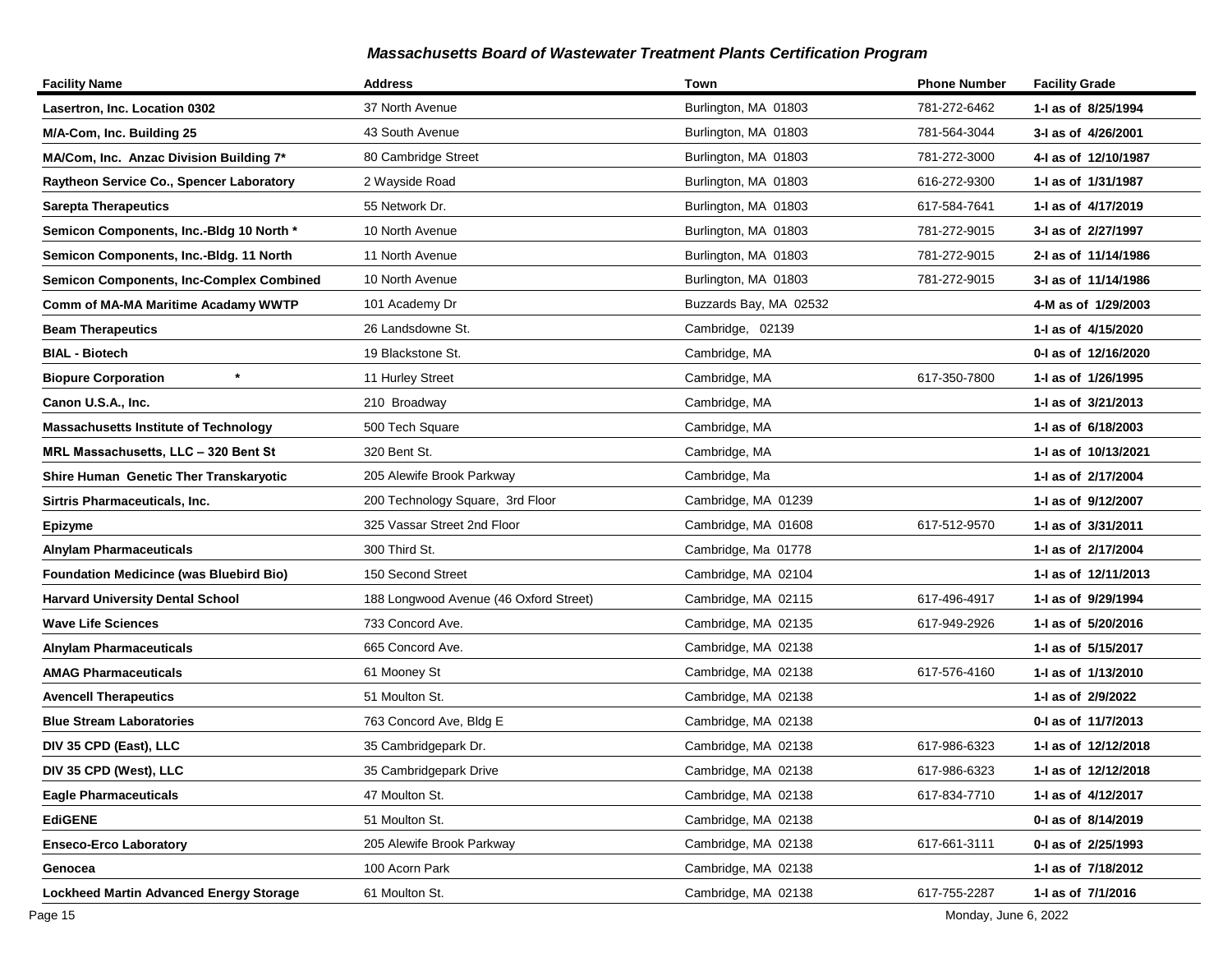| <b>Facility Name</b>                     | <b>Address</b>                         | Town                 | <b>Phone Number</b> | <b>Facility Grade</b> |
|------------------------------------------|----------------------------------------|----------------------|---------------------|-----------------------|
| Novartis Institutes for Biomedical resea | 254 Mass Ave                           | Cambridge, MA 02138  |                     | 1-1 as of 10/29/2003  |
| Quad 75 Moulton St. & 20 Wilson Rd., LLC | 75 Moulton St.                         | Cambridge, MA 02138  | 617-986-6323        | 1- as of 10/18/2018   |
| Ra Pharmaceuticals                       | 87 Cambridge Park Drive                | Cambridge, MA 02138  |                     | 1-I as of 3/1/2016    |
| Shire Human Genetic Therapies, Inc.      | 205 Alewife Brook Parkway              | Cambridge, MA 02138  | 617-613-4836        | 1-I as of 12/10/2014  |
| Analog Devices\Cambridge Mfg.            | 21 Osborn St                           | Cambridge, MA 02138- | 617-761-7102        | 2-I as of 4/15/1998   |
| 24- M Technologies, Inc.                 | 130 Brookline Ave                      | Cambridge, MA 02139  | 617-553-1014        | 1-I as of 6/24/2014   |
| <b>Acceleron Pharma</b>                  | 149 Sidney St.                         | Cambridge, MA 02139  |                     | 1-I as of 1/29/2009   |
| Acceleron Pharma                         | 12 Emily Street                        | Cambridge, MA 02139  | 617-512-9570        | 1-I as of 6/10/2009   |
| Acceleron Pharma                         | 128 Sidney St.                         | Cambridge, MA 02139  | 617-576-2220        | 1-I as of 1/27/2009   |
| <b>Addgene Inc</b>                       | 75 Sidney Street, Suite 550A           | Cambridge, MA 02139  | 617 225-9000        | 1-I as of 7/22/2015   |
| Agios Pharmaceuticals, Inc.              | 88 Sidney Street                       | Cambridge, MA 02139  | 617-649-8644        | 1-I as of 4/5/2012    |
| <b>Aileron Therapeutics</b>              | 281 Albany Street                      | Cambridge, MA 02139  | 617-510-9589        | 0-1 as of 9/8/2010    |
| Alexandria Real Estate - Region 21, LLC  | 161 First St.                          | Cambridge, MA 02139  |                     | 1-I as of 3/21/2007   |
| Alkermes                                 | 64 Sidney Street                       | Cambridge, MA 02139  | 617-494-0171        | 1-I as of 8/28/1997   |
| Alkermes, Inc.                           | 88 Sidney St                           | Cambridge, MA 02139  |                     | 1-I as of 2/6/2002    |
| Altus Pharmaceuticals Inc.               | 640 memorial Drive                     | Cambridge, MA 02139  | 617-299-2899        | 1-I as of 5/9/2007    |
| Altus Pharmaceuticals, Inc.              | 195 Albany St.                         | Cambridge, MA 02139  |                     | 1-I as of 9/12/2007   |
| Amgen                                    | One Kendall Square - Bld 1000          | Cambridge, MA 02139  | 617-374-3730        | 1-I as of 8/30/2000   |
| <b>Analog Devices - Cambridge</b>        | 21 Osborne St                          | Cambridge, MA 02139  | 617-761-7102        | 1-I as of 6/1/2010    |
| <b>Archemix Corp</b>                     | 1 Hampshire St, 5th floor              | Cambridge, MA 02139  | 617-225-6965        | 1-I as of 12/12/2001  |
| <b>Ariad Pharmaceuticals</b>             | 26 Landsdowne St                       | Cambridge, MA 02139  | 617-494-0400        | 1-I as of 4/25/2001   |
| <b>Baxter Bioscience</b>                 | 148 Sidney Street                      | Cambridge, MA 02139  | 617-621-7700        | 1-I as of 3/31/2011   |
| <b>Blackstone Partners LLC.</b>          | 19 Blackstone Street                   | Cambridge, MA 02139  | 617-266-0303        | 1-I as of 4/5/2012    |
| <b>Blueprint Medicines</b>               | 45 Sidney St.                          | Cambridge, MA 02139  | 774-462-1382        | 1-I as of 10/18/2018  |
| <b>BMR - 325 Vassar Street LLC</b>       | 325 Vassar Street                      | Cambridge, MA 02139  | 617-225-2440        | 1-I as of 7/14/2011   |
| <b>BMR - 450 Kendall St. LLC</b>         | 450 Kendall St.                        | Cambridge, MA 02139  | 617-551-5923        | 1-I as of 6/1/2016    |
| <b>BMR - Hampshire LLC</b>               | 50 Hampshire St.                       | Cambridge, MA 02139  | 617-551-5942        | 1-I as of 10/19/2016  |
| <b>BMR - Sidney Research Campus LLC</b>  | 40 Erie St. and 200 Sidney St.         | Cambridge, MA 02139  | 617-551-5923        | 1-I as of 6/1/2016    |
| <b>Boston Biomedical, Inc.</b>           | 640 Memorial Drive                     | Cambridge, MA 02139  | 781-278-0900        | 0-1 as of 3/21/2013   |
| Cambridge Electric Light Co.             | 46 Blackstone St. (Station)            | Cambridge, MA 02139  | 617-225-4808        | 2-I as of 11/23/1987  |
| <b>Cambridge Health Alliance</b>         | 1493 Cambridge St                      | Cambridge, MA 02139  |                     | 1-I as of 6/13/2001   |
| <b>Casebia Therapeutics, LLC</b>         | 610 Main St., 5th Floor                | Cambridge, MA 02139  | 857-270-5063        | 1-I as of 8/16/2017   |
| <b>Cequent Pharmaceuticals Inc.</b>      | One Kendall Square, Bldg 700,1St Floor | Cambridge, Ma 02139  | 617-995-7940        | 1-I as of 9/12/2007   |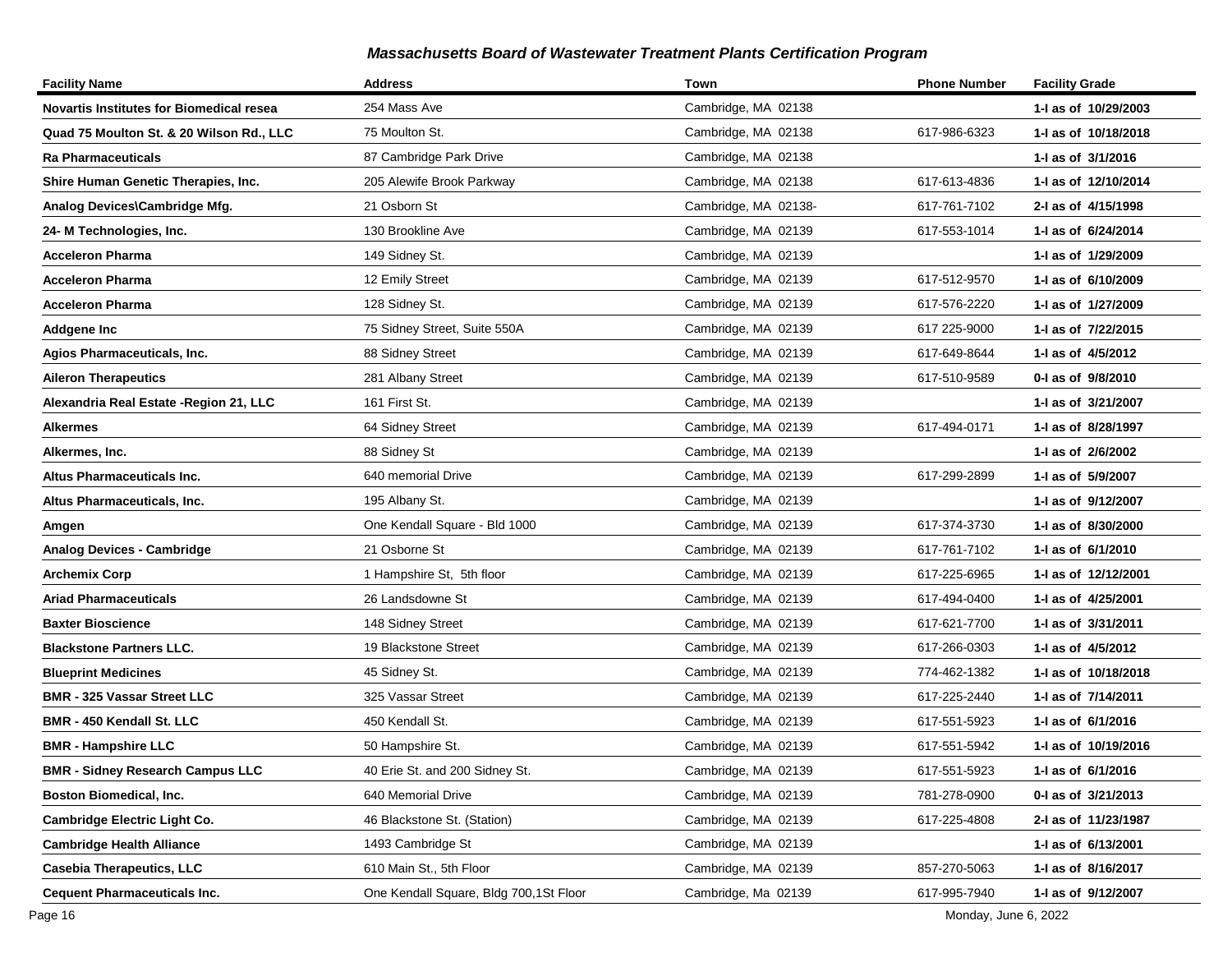| <b>Facility Name</b>                        | <b>Address</b>                           | Town                | <b>Phone Number</b> | <b>Facility Grade</b> |
|---------------------------------------------|------------------------------------------|---------------------|---------------------|-----------------------|
| <b>Cereon Genomics</b>                      | 325 Vassar St                            | Cambridge, MA 02139 |                     | 1-I as of 8/30/2000   |
| <b>Cereon Genomics</b>                      | 45 Sidney St                             | Cambridge, MA 02139 | 617-551-8224        | 1-I as of 2/7/2001    |
| <b>Charles S. Draper Laboratory(PC Lab)</b> | 555 Technology Square                    | Cambridge, MA 02139 | 617-258-1618        | 3-I as of 12/23/1988  |
| <b>Charles S. Draper Laboratory(VLSI)</b>   | 555 Technology Square                    | Cambridge, MA 02139 | 617-258-2994        | 2-I as of 12/23/1988  |
| <b>Claritas Genomics</b>                    | 99 Erie St.                              | Cambridge, MA 02139 | 617-553-5800        | 1-I as of 9/26/2013   |
| <b>Codon Devices</b>                        | 99 Erie St.                              | Cambridge, MA 02139 |                     | 1-I as of 9/12/2007   |
| <b>Cogen Therapeutics</b>                   | 26 Landsdowne St., 3rd Floor             | Cambridge, MA 02139 | 617-949-5599        | 1- as of 12/12/2018   |
| <b>Community Fusion Systems</b>             | 148 Sidney St.                           | Cambridge, MA 02139 |                     | 0-1 as of 8/11/2021   |
| <b>Constellation Pharmaceuticals, Inc.</b>  | 148 Sidney St.                           | Cambridge, MA 02139 | 617-816-7938        | 1-1 as of 6/11/2008   |
| <b>Construction Dewatering - Temporary</b>  | 240 Sidney Street                        | Cambridge, MA 02139 |                     | 2-M as of 3/20/2014   |
| <b>CRISPR Therapeutics</b>                  | 610 Main St.                             | Cambridge, MA 02139 | 617-315-4478        | 1- as of 2/15/2017    |
| <b>Critical Therapeutics</b>                | 675 Mas Ave, 14th floor                  | Cambridge, MA 02139 |                     | 0-1 as of 9/11/2002   |
| <b>Critical Therapeutics</b>                | 12 Emily St                              | Cambridge, MA 02139 |                     | 1-1 as of 6/18/2003   |
| Draper Lab. Temporary Const. Dewatering     | One Hampshire St.                        | Cambridge, Ma 02139 | 617-258-1000        | 1-I as of 11/9/2004   |
| <b>Draper Laboratory</b>                    | 555 Technology Square                    | Cambridge, MA 02139 | 617-258-2990        | 2-I as of 3/21/2013   |
| Draper Laboratory, Inc                      | One Hampshire St.                        | Cambridge, Ma 02139 | 617-258-1000        | 1-I as of 12/13/2004  |
| DYAX Corp.                                  | 300 Technology Square 1st. Fl.           | Cambridge, MA 02139 |                     | 1-I as of 2/8/2006    |
| <b>Elixir Pharmaceuticals</b>               | 12 Emily St                              | Cambridge, MA 02139 | 617-995-7009        | 1-1 as of 9/12/2007   |
| <b>EMD Serono Research Institute Inc.</b>   | One Kendall Square, Building 1400        | Cambridge, MA 02139 |                     | 1-I as of 3/11/2009   |
| <b>Enumeral Biomedical</b>                  | One Kendall Square, Bldg. 400, 4th Floor | Cambridge, MA 02139 | 347-277-4787        | 1-I as of 3/21/2013   |
| <b>Expansion Technologies</b>               | 1 Kendall Square, Suite B4401            | Cambridge, MA 02139 | 617-225-7980        | 1-I as of 9/9/2015    |
| Gen 9, Inc.                                 | 500 Technology Square Suite 130          | Cambridge, MA 02139 | 617-250-8433        | 1-I as of 3/31/2011   |
| GenPath Pharmaceuticals, Inc.               | 75 Sidney St.                            | Cambridge, MA 02139 | 617-250-5951        | 1- as of 10/13/2004   |
| GenPath Pharmaceuticals, Inc.               | One Kendall Square, Bldg. 300, 3rd Floor | Cambridge, Ma 02139 |                     | 1-I as of 7/26/2004   |
| <b>Harvard Art Museum</b>                   | 16 Divinity Ave/ 32 Quincy Ave           | Cambridge, MA 02139 |                     | 1-I as of 11/6/2014   |
| <b>Harvard University</b>                   | 46 Oxford Street                         | Cambridge, MA 02139 | 617-496-1405        | 1-I as of 12/31/1987  |
| Harvard University - HMS Kendall Square     | One Kendall Square, Bldg 600, 3rd floor  | Cambridge, MA 02139 | 617-495-1983        | 0-1 as of 8/22/2001   |
| Harvard University Biological Lab.          | 16 Divinity Ave                          | Cambridge, MA 02139 | 617-495-3055        | 1-I as of 11/6/2014   |
| <b>Helicos Bio Sciences</b>                 | One Kendall Square, Building 700, 3rd FI | Cambridge, MA 02139 | 617-715-1852        | 1-I as of 9/6/2006    |
| <b>HiFiBiO Therapeutics, Inc.</b>           | 237 Putnam Ave.                          | Cambridge, MA 02139 | 857-500-0397        | 0-I as of 4/17/2019   |
| <b>Idenix Pharmaceuticals Inc.</b>          | 50 Hampshire St.                         | Cambridge, MA 02139 |                     | 1-I as of 9/10/2008   |
| Idera Pharmaceuticals, Inc.                 | 167 Sidney Street                        | Cambridge, MA 02139 |                     | 1-I as of 9/12/2007   |
| <b>iGEM</b>                                 | One Kendall Square, B6104                | Cambridge, MA 02139 | 617-500-3106        | 0-I as of 4/5/2012    |

Page 17 Monday, June 6, 2022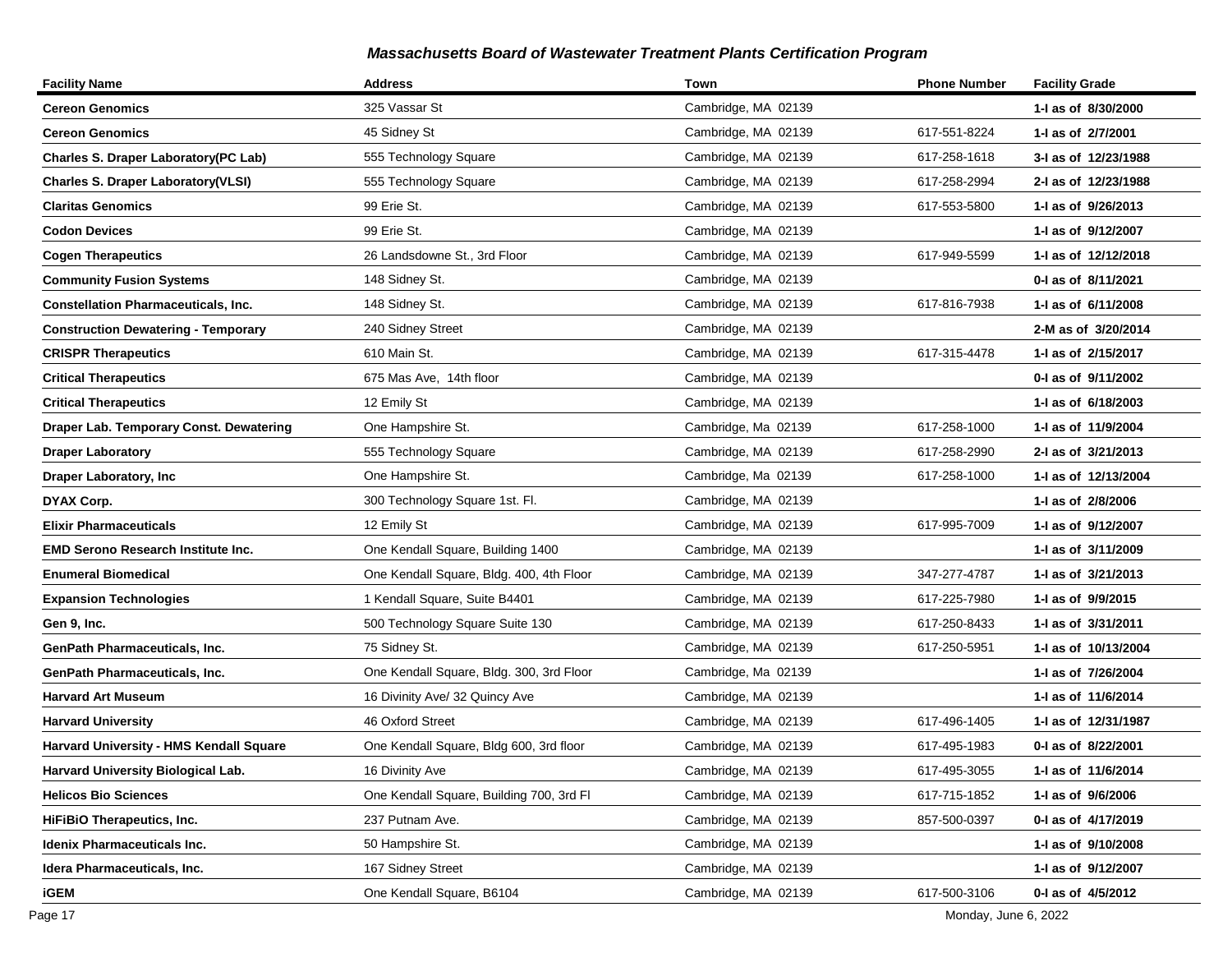| <b>Facility Name</b>                            | <b>Address</b>                           | Town                | <b>Phone Number</b> | <b>Facility Grade</b> |
|-------------------------------------------------|------------------------------------------|---------------------|---------------------|-----------------------|
| ImmunoGen, Inc                                  | 128 Sidney St                            | Cambridge, MA 02139 |                     | 1-1 as of 9/11/2002   |
| <b>Infinity Pharmaceuticals, Inc.</b>           | 780 Memorial Drive                       | Cambridge, MA 02139 | 617-453-1174        | 1-I as of 2/8/2006    |
| <b>Intellia Therapeutics</b>                    | 281 Albany St.                           | Cambridge, MA 02139 |                     | 1-I as of 4/14/2021   |
| <b>InVivo Therapeutics</b>                      | One Kendall Sq. Suite B14402             | Cambridge, MA 02139 | 617-863-5500        | 1- as of 12/12/2012   |
| Ipsen Biosciences - Building 700                | One Kendall Square - Building 700        | Cambridge, MA 02139 | 617-947-7365        | 1-I as of 3/13/2019   |
| <b>Jounce Therapeutics</b>                      | 780 Memorial Dr.                         | Cambridge, MA 02139 | 857-999-2904        | 1-I as of 6/13/2017   |
| Kanyos Bio, Inc.                                | One Kendall Square, Bldg 1400W, Ste14201 | Cambridge, MA 02139 | 203-913-7122        | 1-I as of 4/8/2016    |
| LiquiGlide                                      | 75 Sidney Street, 5th Floor              | Cambridge, MA 02139 | 339-221-0508        | 1-I as of 6/11/2015   |
| <b>Massachusetts General Hospital</b>           | 38 Sidney St                             | Cambridge, MA 02139 |                     | 0-I as of 9/11/2002   |
| Massachusetts Instit. Tech., BIdE17,18,1        | 77 Massachusetts Ave                     | Cambridge, MA 02139 |                     | 1-I as of 6/18/2003   |
| Merrimack Pharmaceuticals                       | One Kendall Square Blvd 700, 2nd Floor   | Cambridge, MA 02139 | 617-441-1005        | 1-I as of 5/9/2007    |
| <b>Millennium Pharmaceutical</b>                | One Kendall Square, Bld. 300             | Cambridge, MA 02139 | 617-679-7101        | 1- as of 12/13/2000   |
| Millennium Pharmaceuticals, Inc                 | 35 Landsdowne St                         | Cambridge, MA 02139 |                     | 1-I as of 5/24/2012   |
| <b>MWRA - Cottage Farm CSO</b>                  | 660 Memorial Dr.                         | Cambridge, MA 02139 | 617-491-8089        | 2-M as of 2/7/2001    |
| <b>Nine Point Medical, Inc.</b>                 | One Kendall Square, B7501                | Cambridge, MA 02139 | 617-250-7165        | 0-I as of 5/26/2011   |
| Novartis Institute for BioMedical Reseah        | 700 Main St.                             | Cambridge, MA 02139 | 617-417-5378        | 1- as of 9/4/2014     |
| <b>Novartis Institute for Biomedical Resear</b> | 100 Technology Sq                        | Cambridge, MA 02139 |                     | 1-I as of 3/11/2015   |
| <b>Novartis Institutes BioMedical Researh</b>   | 64 Sidney Street                         | Cambridge, MA 02139 | 617-417-1230        | 1-I as of 3/11/2015   |
| <b>Novartis Institutes for BioMedical Resea</b> | 500 Technology Square                    | Cambridge, MA 02139 | 617-871-5378        | 1-I as of 3/11/2015   |
| Novartis Institutes-BioMedical Research         | 45 Sidney Street                         | Cambridge, MA 02139 | 617-417-1230        | 1-I as of 3/11/2015   |
| Nucleus Scientific , Inc                        | 148 Sidney Street                        | Cambridge, MA 02139 | 508-572-7209        | 0-I as of 6/26/2014   |
| <b>Paratek Pharmaceuticals</b>                  | 99 Erie St.                              | Cambridge, MA 02139 | 617-275-0040        | 1-1 as of 9/15/2012   |
| <b>Paratek Pharmaceuticals</b>                  | 64 Sidney St.                            | Cambridge, MA 02139 | 617-275-0040        | 1- as of 3/31/2011    |
| Partners Health Care Molecular Bio. Res.        | 65 Landsdowne St                         | Cambridge, MA 02139 |                     | 1-I as of 3/27/2002   |
| <b>Pathology Services</b>                       | 640 Memorial Dr. fourth floor            | Cambridge, Ma 02139 |                     | 0-I as of 1/29/2003   |
| Percivia Biotechnology                          | One Hampshire St., 5th Floor             | Cambridge, MA 02139 |                     | 1-I as of 6/11/2008   |
| <b>PerSeptive Biosystems</b><br>$^\star$        | 230 Albany Street                        | Cambridge, MA 02139 | 617-577-0261        | 2-I as of 8/25/1996   |
| Pfizer, Inc.                                    | 610 Main St.                             | Cambridge, MA 02139 | 617-551-3000        | 1-I as of 4/15/2020   |
| Pfizer, Inc.                                    | 1 Portland St.                           | Cambridge, MA 02139 | 617-551-3000        | 1-I as of 4/15/2020   |
| Pharma Mar                                      | 64 Sidney St.                            | Cambridge, MA 02139 |                     | 1-I as of 12/19/2007  |
| Polyjoule                                       | 148 Sidney St.                           | Cambridge, MA 02139 | 617-834-5388        | 0-I as of 3/8/2019    |
| Proteostasis Therapeutics Inc.                  | 200 Technology Square 4 th Floor         | Cambridge, MA 02139 | 617-225-0096        | 1-I as of 1/13/2010   |
| <b>Radial Therapeutics</b>                      | 237 Putnam Ave                           | Cambridge, MA 02139 | 617-358-4759        | 1-I as of 3/31/2011   |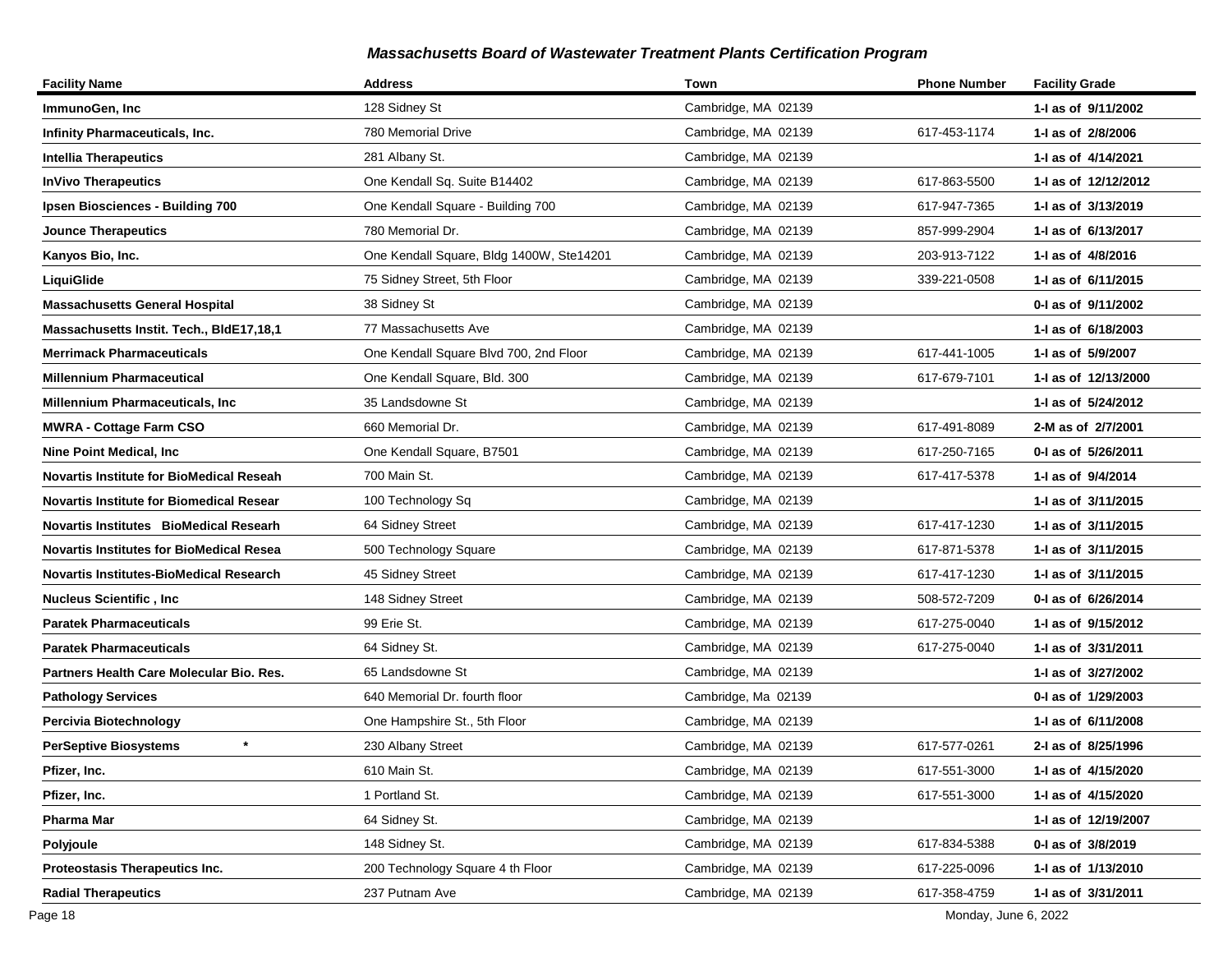| <b>Facility Name</b>                            | <b>Address</b>                           | Town                     | <b>Phone Number</b> | <b>Facility Grade</b> |
|-------------------------------------------------|------------------------------------------|--------------------------|---------------------|-----------------------|
| <b>RheosMedicines (was Blueprint Medicines)</b> | 38 Sidney St., Suite 200                 | Cambridge, MA 02139      | 781-222-1022        | 1-1 as of 2/22/2016   |
| Sanofi Aventis                                  | 270 Albany St.                           | Cambridge, MA 02139      | 617-768-4043        | 1-1 as of 10/25/2006  |
| Sanofi Corporation                              | 640 Memorial Drive                       | Cambridge, MA 02139      | 508-271-3627        | 1-I as of 12/12/2012  |
| <b>Schlumberger Technology Corporation</b>      | One Hampshire St                         | Cambridge, MA 02139      | 617-768-2005        | 2-I as of 9/9/2009    |
| <b>Sherman St. Dewatering</b>                   | 102-104 Sherman St.                      | Cambridge, MA 02139      |                     | 2-I as of 4/13/2022   |
| Takeda Pharmaceutical                           | 300 Massachusetts Avenue                 | Cambridge, MA 02139      | 617 679-7000        | 1-I as of 9/9/2015    |
| Telefex, Inc. (formerSemprusBiosciences)        | One Kendell Sq. 1400 West 1st Floor      | Cambridge, MA 02139      | 617-577-7755        | 1- as of 12/12/2012   |
| <b>The Engine</b>                               | 501 Massachusetts Avenue                 | Cambridge, MA 02139      | 415-656-7854        | 0-I as of 7/8/2019    |
| TolerRx                                         | 300 Tech Square                          | Cambridge, MA 02139      |                     | 1-1 as of 9/11/2002   |
| Vertex Pharmaceuticals                          | 130 Waverly St                           | Cambridge, MA 02139      | 617-444-6628        | 1- as of 12/12/2001   |
| Vertex Pharmaceuticals                          | 200 Sidney St                            | Cambridge, MA 02139      | 617-444-6628        | 1- as of 12/12/2001   |
| Vertex Pharmaceuticals Incorporated             | 88 Sidney Street                         | Cambridge, MA 02139      | 617-444-6867        | 1-1 as of 9/12/2012   |
| <b>Voyager Therapeutics</b>                     | 75 Sidney St, 5th Floor                  | Cambridge, MA 02139      | 857-259-5340        | 1-I as of 11/6/2014   |
| <b>Voyager Therapeutics</b>                     | 64 Sidney St., 5th Floor                 | Cambridge, MA 02139      | 857-259-5340        | 1-I as of 1/27/2017   |
| <b>Xanthus Life Sciences</b>                    | 300 Technology Squ. 5th fl               | Cambridge, Ma 02139      |                     | 1-1 as of 6/18/2003   |
| <b>Zimmer Biomet (formerly ETEX)</b>            | 38 Sidney St.                            | Cambridge, MA 02139      | 617-577-7270        | 1-1 as of 12/20/2006  |
|                                                 | 620 Memorial Dr.                         | Cambridge, MA 02139-     | 978-371-4027        | 0-I as of 2/28/1998   |
| <b>Millennium Pharmaceuticals</b>               | 45, 75 Sidney St                         | Cambridge, MA 02139-     | 617-679-7101        | 1-I as of 3/29/2000   |
| Shire Human Genetic TherapTranskaryotic         | 195 Albany st                            | Cambridge, MA 02139-     | 617-349-0287        | 1-I as of 3/2/2000    |
| <b>Massachusetts Institute of Technology</b>    | 77 Mass. Ave. Bld. 24-015                | Cambridge, MA 02139-4307 |                     | 1-I as of 12/15/1999  |
| Amgen, Inc.,                                    | 200 Cambridge Park Drive 5th & 6th floor | Cambridge, MA 02140      | 617-444-5026        | 1-1 as of 2/11/2015   |
| BioTechnica International, Inc.                 | 85 Bolton Street                         | Cambridge, MA 02140      | $617 - -$           | 1-I as of 12/1/1987   |
| <b>Cambridge Discovery Park</b>                 | 20 Acorn Park Dr.                        | Cambridge, MA 02140      |                     | 1-I as of 12/15/2021  |
| <b>Celgene Avilomics Research</b>               | 200 Cambridgepark Dr.                    | Cambridge, MA 02140      | 781-541-3769        | 1-I as of 1/22/2016   |
| Dicerna Pharmaceulticals                        | 87 Cambridgepark Drive, 2nd Floor        | Cambridge, MA 02140      | 617-612-621         | 1-I as of 11/6/2014   |
| <b>Enumeral Biomedical</b>                      | 200 Cambridge Park Drive, Suite 2000     | Cambridge, MA 02140      | 617-945-9146        | 1-I as of 6/11/2015   |
| <b>Fog Pharmaceuticals</b>                      | 100 Acorn Park Dr., 6th Floor            | Cambridge, MA 02140      | 617-945-9510        | 1-I as of 1/27/2017   |
| <b>Fold Rx</b>                                  | 100 Acorn Park Drive, 5th Floor          | Cambridge, MA 02140      | 617-504-9344        | 1-I as of 9/8/2010    |
| <b>GCP Applied Technologies</b>                 | 62 Whittemore Ave                        | Cambridge, MA 02140      | 617-876-1400        | 2-1 as of 12/11/2013  |
| <b>GCP Applied Technologies</b>                 | 62 Whittemore Ave                        | Cambridge, MA 02140      | 617-876-1400        | 2-I as of 3/21/2001   |
| <b>Shire Human Genetic Therapies</b>            | 28 Osborn St                             | Cambridge, MA 02140      |                     | 1-I as of 1/29/2003   |
| <b>Siemens HealthCare Diagnostics</b>           | 100 Acorn Park Drive, 6th Floor          | Cambridge, MA 02140      | 617-312-5105        | 1-I as of 1/27/2009   |
| The Dodge Chemical Company, Inc.                | 165 Cambridge Park Drive (P.O. Box 193)  | Cambridge, MA 02140      | 617-661-0500        | 0-0 as of 8/19/1994   |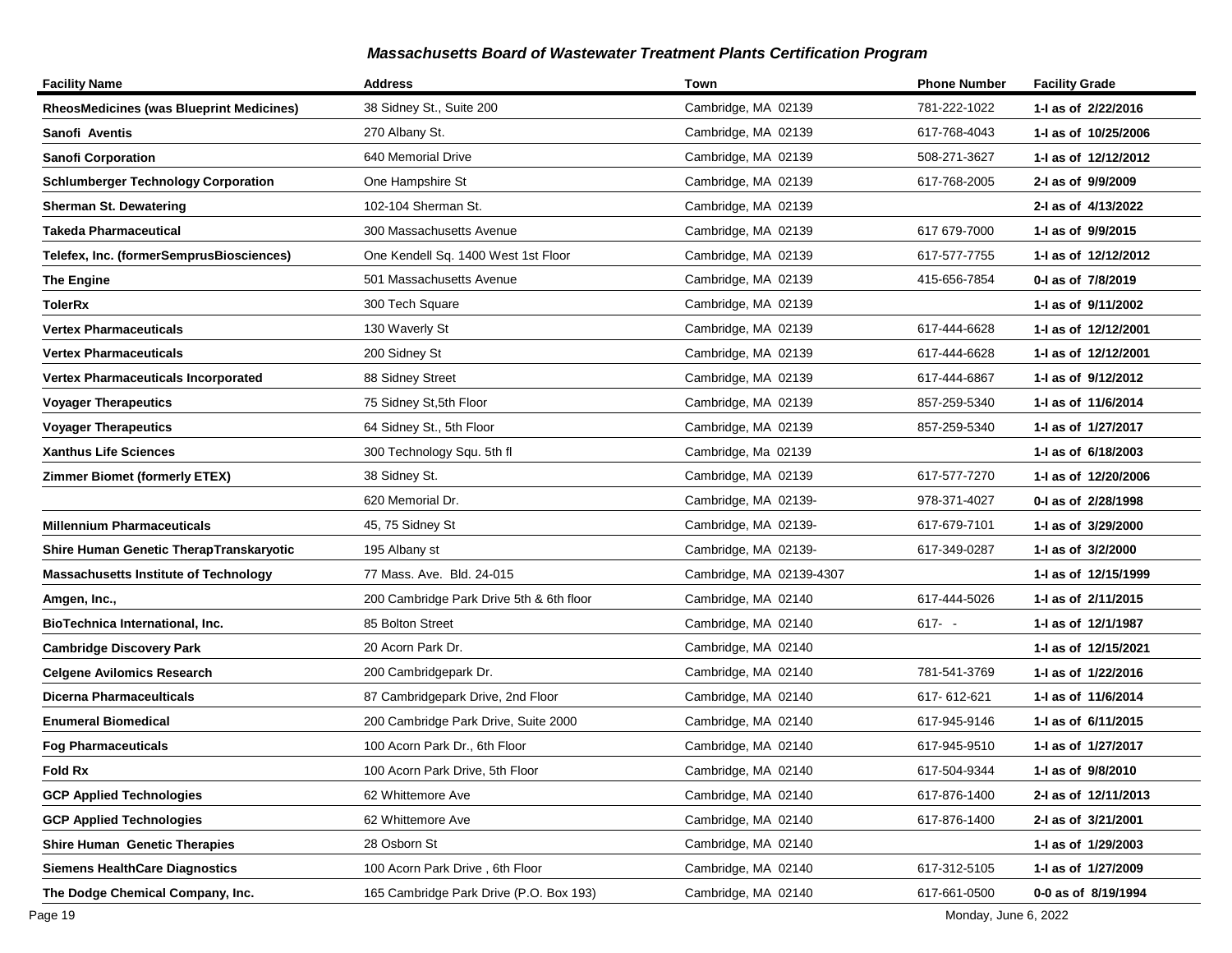| <b>Facility Name</b>                     | <b>Address</b>                           | Town                 | <b>Phone Number</b> | <b>Facility Grade</b> |
|------------------------------------------|------------------------------------------|----------------------|---------------------|-----------------------|
| <b>Unum Therapeutics</b>                 | 200 Cambridge Park Drive, Suite 3100     | Cambridge, MA 02140  | 781-222-1022        | 1-I as of 2/25/2016   |
| W.R. Grace & Company                     | 62 Whittemore Avenue                     | Cambridge, MA 02140  | 617-876-1400        | 2-I as of 3/21/2001   |
| Wyeth Research                           | 35,87 CambridgePark Drive, 85 Bolton St  | Cambridge, MA 02140  | 508-653-8007        | 1-I as of 9/2/1999    |
| <b>Wyeth Research</b>                    | 200 CambridgePark Drive                  | Cambridge, MA 02140- | 508-653-8007        | 1-I as of 12/15/1999  |
|                                          | 22 Spring Street                         | Cambridge, MA 02141  | 617-350-7800        | 1-M as of 5/31/1991   |
| $\star$<br><b>Biopure Corporation</b>    | 39 Hurley Street                         | Cambridge, MA 02141  | 617-350-7800        | 1-I as of 6/16/1994   |
| <b>Broad Institute</b>                   | 301 Binney Street                        | Cambridge, MA 02141  | 617-714-8466        | 1-I as of 6/1/2010    |
| <b>Cerevel Therapeutics</b>              | 222 Jacob St.                            | Cambridge, MA 02141  |                     | 1-I as of 6/9/2021    |
| <b>Editas Medicine</b>                   | 11 Hurley St.                            | Cambridge, MA 02141  | 617-401-9000        | 1-I as of 2/15/2017   |
| <b>Ironwood Pharmaceuticals</b>          | 320 Bent St.                             | Cambridge, MA 02141  | 617-621-7722        | 1-I as of 10/26/2005  |
| Microbia, Inc.                           | One Kendall Square Building 300-4&5 FL   | Cambridge, MA 02141  | 617-621-8393        | 1-1 as of 2/7/2007    |
| <b>Moderna Therapeutics</b>              | 320 Bent Street. Floor 3                 | Cambridge, MA 02141  | 617-714-6500        | 1-I as of 5/14/2014   |
| <b>MRL Cambridge ESC, LLC</b>            | 320 Bent St.                             | Cambridge, MA 02141  | 617-995-9900        | 1-I as of 10/18/2018  |
| MWRA - Prison Point Pump Station and CSO | 1 Monsignor Highway                      | Cambridge, MA 02141  |                     | 2-M as of 3/12/2003   |
| <b>Philips Research</b>                  | 2 Canal Park, Third Floor                | Cambridge, MA 02141  |                     | 1-I as of 9/9/2015    |
| Sanofi US                                | 350 Water St.                            | Cambridge, MA 02141  |                     | 1-I as of 2/9/2022    |
| <b>ViaCell</b>                           | 245 First St. 15th Floor                 | Cambridge, MA 02141  |                     | 1-I as of 2/6/2008    |
| 500 Technology Square (MIT)              | 9 Th Floor                               | Cambridge, Ma 02142  | 617-452-3039        | 1-I as of 6/22/2005   |
| 620 Memorial leasehold llc               | 620 Memorial Drive                       | Cambridge, MA 02142  |                     | 1- as of 11/6/2014    |
| Alexion Pharmaceuticals, Inc.            | 75 Cambridge Parkway, Suite 800          | Cambridge, MA 02142  | 617-674-5757        | 1-I as of 12/10/2014  |
| <b>Alnylam Pharmaceuticals</b>           | 300 Third St.                            | Cambridge, MA 02142  |                     | 1-I as of 6/27/2013   |
| ALS Therapy Develop. Found.              | 215 First Street, Building C             | Cambridge, MA 02142  |                     | 1-I as of 6/19/2003   |
| Amgen (360 Binney)                       | 360 Binney St.                           | Cambridge, MA 02142  |                     | 2-I as of 2/17/2020   |
| <b>Archemix Corp</b>                     | 300 Third St.                            | Cambridge, MA 02142  |                     | 1-I as of 5/9/2007    |
| ARIAD Pharmaceuticals (dba as Takeda)    | 125 Binney St.                           | Cambridge, MA 02142  | 617-503-7456        | 1-I as of 5/5/2016    |
| Biogen, Inc.                             | 115 Broadway St. (formerly 12 Cambridge) | Cambridge, MA 02142  | 617-679-2330        | 1-I as of 4/4/2016    |
| Biogen, Inc.                             | 125 Broadway (formerly 15 Cambridge)     | Cambridge, MA 02142  | 617-679-2461        | 1-I as of 12/13/2000  |
| Biogen, Inc.                             | 301 Binney St.                           | Cambridge, MA 02142  |                     | 1-I as of 1/22/2016   |
| <b>Bluebird Bio</b>                      | 60 Binney St.                            | Cambridge, MA 02142  | 774-696-6541        | 1-I as of 2/15/2017   |
| <b>Bristol-Myers Squibb</b>              | 100 Binney St.                           | Cambridge, MA 02142  | 203-677-3584        | 1-I as of 2/13/2018   |
| <b>Broad Institute</b>                   | 75 Ames Street                           | Cambridge, MA 02142  | 617-714-8466        | 1-I as of 6/11/2015   |
| Cambridge Electric Light - Kendall Sqr.  | 265 First Street                         | Cambridge, MA 02142  | 617-225-4808        | 2-I as of 11/23/1987  |
| <b>Cedilla Therapeutics</b>              | 245 First St., 3rd Floor                 | Cambridge, MA 02142  | 617-500-8099        | 1-I as of 5/8/2017    |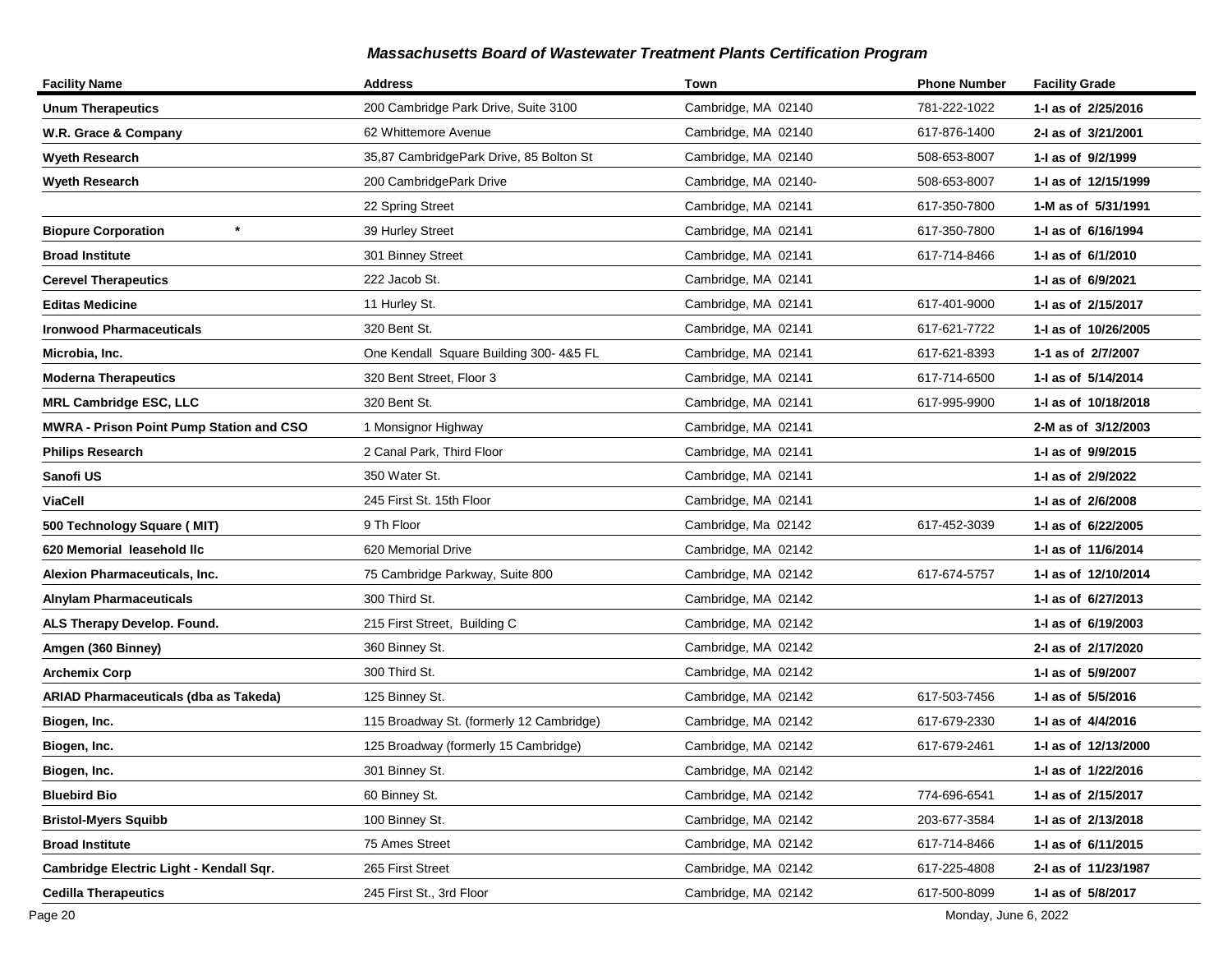| <b>Facility Name</b>                            | <b>Address</b>                         | Town                 | <b>Phone Number</b> | <b>Facility Grade</b> |
|-------------------------------------------------|----------------------------------------|----------------------|---------------------|-----------------------|
| CombinatoRx                                     | 245 First St.                          | Cambridge, MA 02142  | 617-301-7073        | 1-I as of 12/20/2006  |
| <b>Cyclerion Therapeutics (former Ironwood)</b> | 301 Binney St.                         | Cambridge, MA 02142  | 617-621-7722        | 1-I as of 7/30/2008   |
| EPIX Medical, Inc.                              | 75 Rogers Street (71 Rogers Street)    | Cambridge, MA 02142  | 617-499-1400        | 1-I as of 6/19/1997   |
| <b>Fulcrum Therapeutics, Inc.</b>               | 1 Kendall Square, Building 700         | Cambridge, MA 02142  |                     | 1-I as of 4/4/2016    |
| <b>Genzyme Corp</b>                             | 1 Kendall Square                       | Cambridge, MA 02142  | 5082702176          | 1-I as of 10/25/2000  |
| <b>Genzyme Corporation</b>                      | 101 & 111 Binney Street                | Cambridge, MA 02142  | 617-872-8400        | 0-0 as of 8/26/1994   |
| <b>Horizon Combinato RX</b>                     | 245 First Ave                          | Cambridge, MA 02142  |                     | 1-I as of 11/6/2014   |
| Ipsen                                           | 650 East Kendall Street                | Cambridge, MA 02142  |                     | 1-I as of 9/4/2014    |
| Kendall Green Energy, LLC                       | 265 First St.                          | Cambridge, MA 02142  | 978-392-5328        | 1-I as of 12/14/2016  |
| Living Proof, Inc.                              | 301 Binney Street                      | Cambridge, MA 02142  | 617-500-1510        | 0-1 as of 4/5/2012    |
| <b>MA Riverview 1245 First Street</b>           | 245 First St.                          | Cambridge, MA 02142  | 617-679-7811        | 1-I as of 9/9/2009    |
| <b>Mass Innovatiotion Laboratories</b>          | 675 West Kendall St.                   | Cambridge, MA 02142  | 781-222-6152        | 1-I as of 4/22/2015   |
| <b>Metamark Genetics</b>                        | 245 First Street                       | Cambridge, MA 02142  |                     | 1-I as of 5/24/2012   |
| <b>Momenta Pharmaceuticals, Inc</b>             | 320 Bent Street                        | Cambridge, Ma 02142  | 617-491-9700        | 1- as of 12/14/2011   |
| <b>Organon Research Center USA</b>              | 245 First Street 6th Floor             | Cambridge, Ma 02142  | 617-374-5301        | 1-I as of 9/7/2005    |
| OvaScience                                      | 215 First St.                          | Cambridge, MA 02142  | 617-500-2802        | 0-I as of 9/26/2013   |
| Sanafi Aventis US, Inc.                         | 300 Third St. Floor 1                  | Cambridge, MA 02142  | 617-665-4233        | 1-I as of 3/31/2011   |
| <b>Sartorius Stedim</b>                         | 245 First St.                          | Cambridge, MA 02142  | 857-209-3406        | 1-I as of 12/20/2016  |
| <b>Scholar Rock</b>                             | 301 Binney St.                         | Cambridge, MA 02142  |                     | 1-I as of 2/17/2021   |
| <b>Seventh Sense Biosystems</b>                 | 101 Binney St                          | Cambridge, MA 02142  |                     | 1-I as of 9/9/2009    |
| Seventh Sense Biosystems, Inc                   | 101 Binney Street                      | Cambridge, MA 02142  |                     | 1-I as of 9/9/2009    |
| Shire                                           | 125 Binney St.                         | Cambridge, MA 02142  | 617-682-2455        | 1-I as of 6/14/2018   |
| The Forsyth Institute                           | 245 First Street                       | Cambridge, MA 02142  |                     | 1- as of 2/15/2012    |
| The Forsyth Institute                           | 245 First Street                       | Cambridge, MA 02142  | 617-892-8216        | 1-I as of 4/5/2012    |
| The Rowland Institute for Science, Inc.         | 100 Edwin H. Land Boulevard            | Cambridge, MA 02142  | 617-497-4690        | 0-O as of 2/27/1997   |
| The Whitehead Institute                         | Cambridge Center                       | Cambridge, Ma 02142  |                     | 1-I as of 7/27/2004   |
| <b>Therion Biologics Corporation</b>            | 72 Rogers St.                          | Cambridge, Ma 02142  |                     | 1-I as of 2/9/2005    |
| LeukoSite                                       | 215 First St                           | Cambridge, MA 02142- | 617-621-9350        | 1-I as of 6/30/1999   |
| Intellia Therpeutics                            | 130 Brookline Street, 2nd Floor        | Cambridge, MA 02193  | 781-460-1995        | 1- as of 12/10/2014   |
| <b>Cambion (Midland-Ross Corp.)</b>             | 445 Concord Avenue                     | Cambridge, MA 02238  | $617 - -$           | 4-I as of 6/12/1986   |
| Mount Auburn Hospital                           | 330 Mount Auburn Street                | Cambridge, MA 02238  | 617-499-5558        | 1-I as of 12/14/1995  |
| Biogen, Inc.                                    | 250 Binney St. (formerly 14 Cambridge) | Cambridge, MA 02401  | 617-679-2224        | 1-I as of 1/15/1988   |
| Affinivax                                       | 301 Binney St., 3rd Floor              | Cambridge, MA 02422  |                     | 1-I as of 8/12/2020   |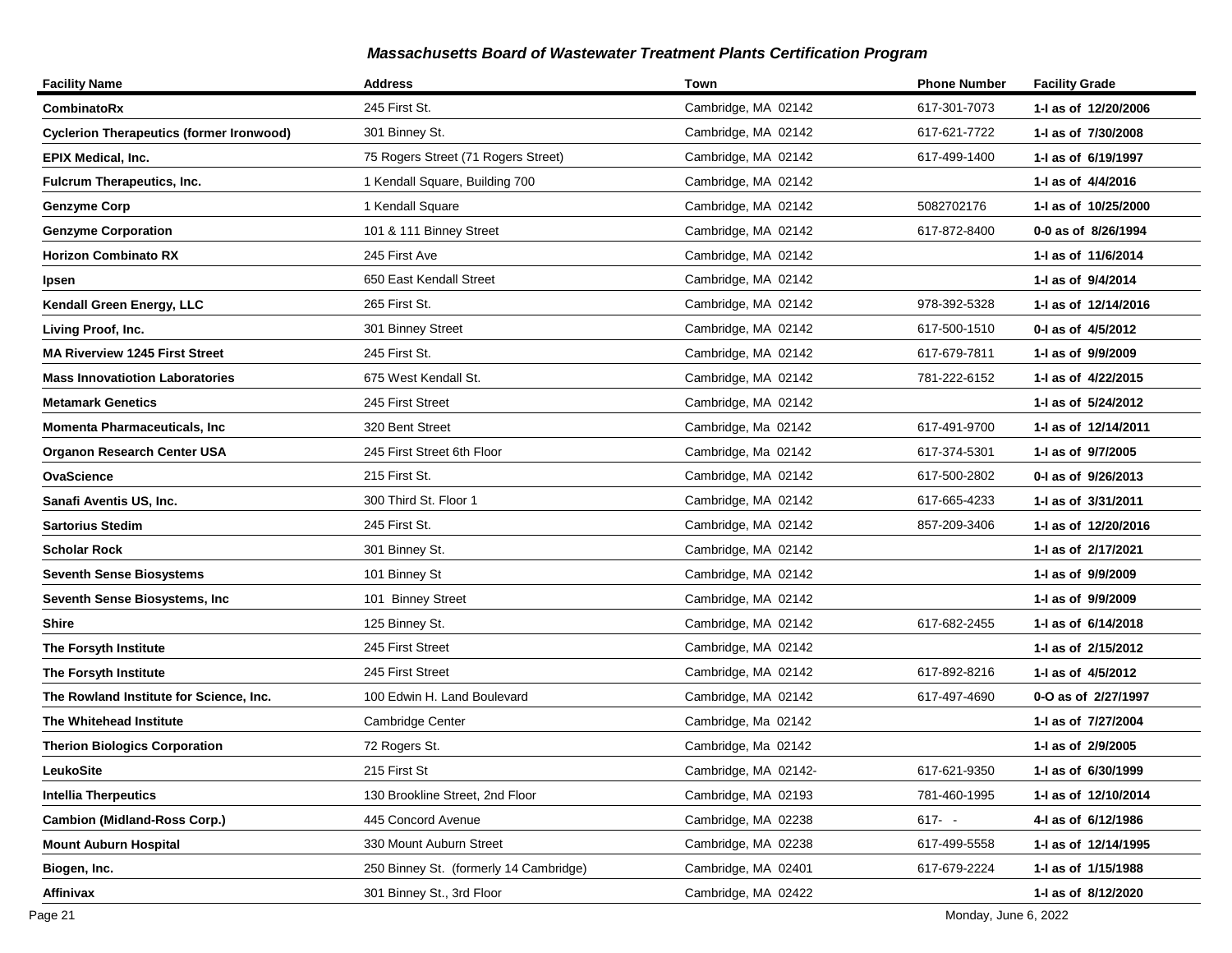| <b>Facility Name</b>                            | <b>Address</b>                 | Town                  | <b>Phone Number</b> | <b>Facility Grade</b> |
|-------------------------------------------------|--------------------------------|-----------------------|---------------------|-----------------------|
| <b>Wyeth Research</b>                           | 87 Cambridge Park Drive        | Camdridge, Ma 02140   | 617-665-7085        | 1-I as of 3/23/2005   |
| <b>MWRA - New Neponset Pumping Station</b>      | University Rd                  | Canton, MA            |                     | 2-M as of 3/12/2003   |
| <b>Abbott-Action Inc.</b>                       | 10 Campanelli Circle           | Canton, MA 02021      | 781-733-6443        | 2-I as of 4/5/2012    |
| <b>Armstrong Pharmaceuticals</b>                | 10 Dan Rd                      | Canton, MA 02021      |                     | 0-1 as of 3/27/2002   |
| Copley Pharmaceutical, Inc.-Cream & Oint        | 25 John Road                   | Canton, MA 02021      | 781-575-7443        | 2-I as of 6/20/1996   |
| <b>Copley Pharmaceutical, Inc.-Lab Sinks</b>    | 25 John Road                   | Canton, MA 02021      | 781-575-7443        | 2-I as of 3/24/1994   |
| <b>Cumberland Farms, Inc.</b>                   | 777 Dedham Street              | Canton, MA 02021      | 781-828-4900        | 1-I as of 6/19/1997   |
| <b>Draper Properties, Inc.</b>                  | 28 Draper Lane                 | Canton, MA 02021      | 781-828-0029        | 0-0 as of 8/26/1994   |
| Emerson & Cuming, Inc.                          | 869 Washington Street          | Canton, MA 02021      | 781-828-3300        | 1-I as of 9/28/1995   |
| GWR-Augat/Reliable Elctrnc Fnshng Co. *         | 300 Pine Street                | Canton, MA 02021      | $781 - -$           | 3-I as of 7/31/1991   |
| GWR-Augat/Reliable Elctrnc Fnshng Co. *         | 300 Pine Street                | Canton, MA 02021      | 781- -              | 2-M as of 7/31/1991   |
| Harrison Specialty Co., Inc.                    | 15 University Road(P.O. Box H) | Canton, MA 02021      | 781-821-0400        | 0-0 as of 9/23/1994   |
| New England Card & Index Co.                    | 530 Turnpike Street            | Canton, MA 02021      | 781-821-2273        | 2-I as of 9/29/1994   |
| Organogenesis                                   | 150 Dan Rd                     | Canton, MA 02021      |                     | 1-I as of 5/1/2002    |
| Organogenesis, Inc.                             | 85 Dan Road                    | Canton, MA 02021      | 7814011208          | 1-1 as of 2/15/2012   |
| $\star$<br>P & L Electroplating Co., Inc.       | 118 Will Drive                 | Canton, MA 02021      | 781-828-5155        | 3-I as of 9/18/1990   |
| <b>Safety Kleen Systems</b>                     | 960 Turnpike Street            | Canton, MA 02021      | 781-481-3116        | 3-I as of 10/30/2002  |
| Shield Packaging Co., Inc.                      | 15-21 University Road          | Canton, MA 02021      | 781-828-0286        | 2-M as of 4/29/1993   |
| <b>Battery Engineering</b>                      | 100 Energy Dr.                 | Canton, MA 02021-     | 781-575-0800        | 1-1 as of 4/15/1998   |
| <b>BLH Electronics</b>                          | 75 Shawmut Rd.                 | Canton, MA 02021-     | 781-821-2000        | 2-I as of 4/28/1999   |
| <b>Carlisle Public Schools</b>                  | Bedford Rd.                    | Carlisle, MA 01741    |                     | 4-M as of 3/24/2016   |
| <b>Carver High School</b>                       | 60 South Meadow Road           | Carver, MA 02330      | 508-866-4556        | 3-M as of 4/27/1987   |
| <b>Decas Cranberry</b>                          | 4 Forge Dr.                    | Carver, MA 02330      | 508-295-0147        | 1-M as of 1/28/2014   |
| <b>Decas Cranberry Products</b>                 | 4 Forge Dr.                    | Carver, MA 02330      | 508-295-0147        | 6-C as of 9/12/2012   |
| <b>GWR-North Carver Landfill</b>                | Route 58                       | Carver, MA 02330      | 508-946-2799        | 2-I as of 1/26/1995   |
| Ocean Spray Cranberries, Inc.                   | <b>Federal Road</b>            | Carver, MA 02330      | 508-866-5306        | 3-M as of 3/12/1985   |
| <b>Charlemonte WWTF</b>                         | Factory Road (P.O. Box 137)    | Charlemonte, MA 01339 | 413-339-5767        | 4-M as of 8/31/2020   |
| <b>Hood Park</b>                                | 500 Rutherford Ave. - South    | Charlestown, MA 02129 |                     | 1-I as of 2/9/2022    |
| Indigo Ag (formerly Symbiota)                   | 500 Rutherford Ave.            | Charlestown, MA 02129 | 617-588-0653        | 1-I as of 4/15/2016   |
| <b>MBTA - Charlestown Bus Garage - Steam CI</b> | 21 Arlington Ave               | Charlestown, MA 02129 | 617-222-4617        | 2-I as of 10/25/2000  |
| <b>MBTA - Charlestown Bus Garage Bus Wash</b>   | 21 Arlington Ave               | Charlestown, MA 02129 | 617-222-4617        | 2-I as of 10/25/2000  |
| <b>MWRA - Peter DeLauri Pumping Station</b>     | 172 Alford St                  | Charlestown, MA 02129 | 617-381-1843        | 2-M as of 8/22/2001   |
| Nordblom Management Co., Inc.                   | 100 Hood Park Dr.              | Charlestown, MA 02129 |                     | 1-I as of 12/15/2021  |

Page 22 Monday, June 6, 2022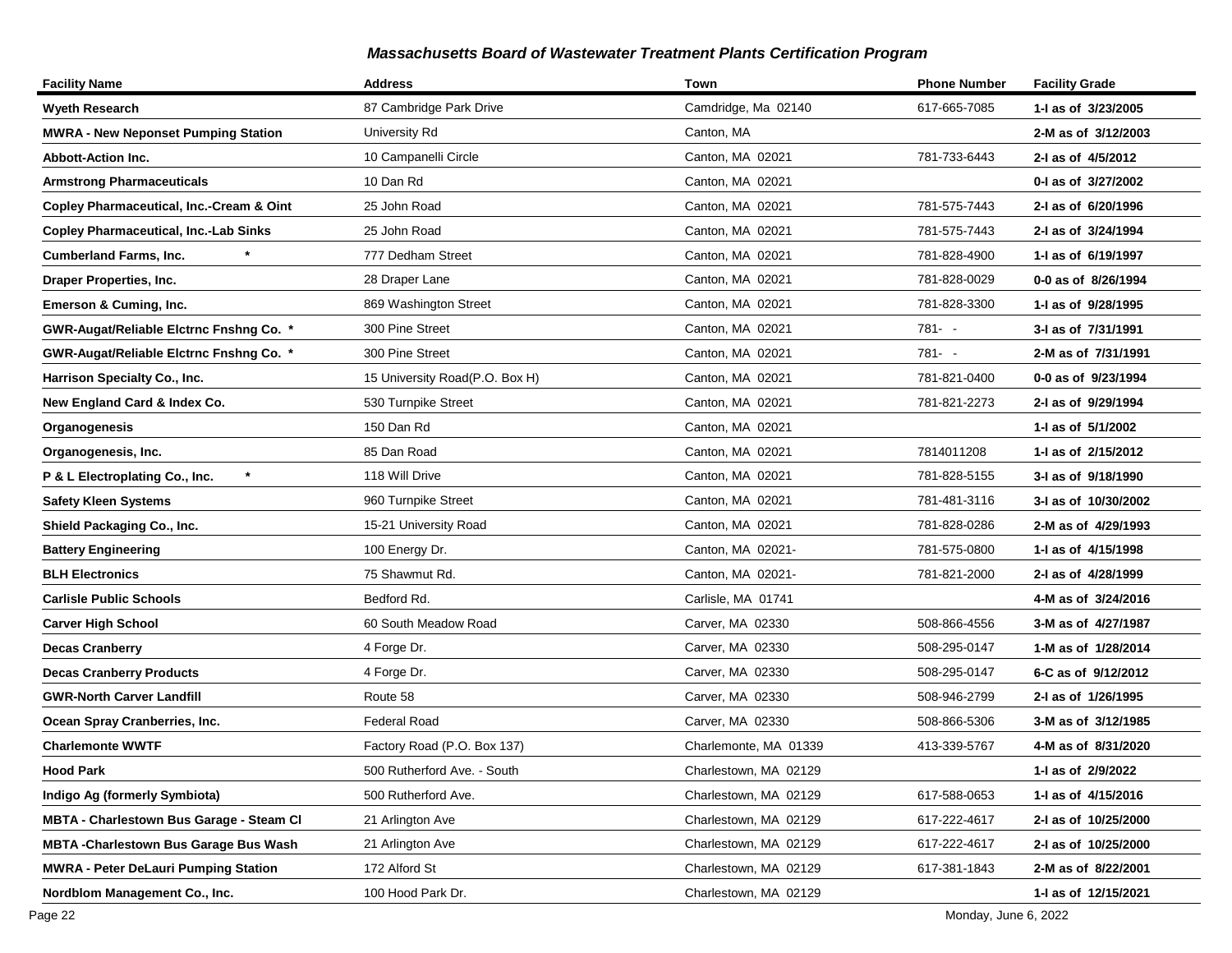| <b>Facility Name</b>                            | <b>Address</b>                           | Town                           | <b>Phone Number</b> | <b>Facility Grade</b> |
|-------------------------------------------------|------------------------------------------|--------------------------------|---------------------|-----------------------|
| Spaulding Rehabititation Hospital Corp.         | 96 Thirteenth St.                        | Charlestown, MA 02129          | 617-952-5234        | 1-I as of 3/11/2015   |
| <b>Mystic Development LLC</b>                   | 39 Rover St.                             | Charlestown, Ma 02149          | 617-381-2350        | 4-1 as of 10/13/2004  |
| <b>Millennium Power</b>                         | 10 Sherwood Ln.                          | Charlton, Ma 01507             |                     | 1-I as of 9/7/2005    |
| <b>Tree House Brewery (Pilot)</b>               | 129 Sturbridge Rd.                       | Charlton, MA 01507             |                     | 4-M as of 10/16/2019  |
| <b>Charlton Wastewater Treatment Plant</b>      | Rts. 69 & 20                             | Charlton, MA 01507-            | 508-248-4699        | 5-C as of 12/14/2005  |
| <b>Charlton WWTP</b>                            | off Route 20 @ Gulf Sta. (P.O. Box 190)  | Charlton, MA 01509             | 508-248-5900        | 4-M as of 12/12/1996  |
| Chatham Bars Inn                                | 186 Seaview St.                          | Chatham, MA 02633              | 508-945-3700        | 4-M as of 4/23/2008   |
| <b>Chatham WW Pollution Control Facil.</b>      | 59 Sam Ryder Road                        | Chatham, MA 02669              | 508-945-2286        | 6-C as of 4/14/2010   |
| <b>Scotty Hollow Condominiums</b>               | Scotty Hollow Drive (P.O. Bocx 488)      | Chelmsford (Andover), MA 01824 | 978-692-8811        | 3-M as of 10/31/1985  |
| <b>Brooks Automation Corporation</b>            | 15 Elizabeth Drive                       | Chelmsford, MA                 |                     | 1-I as of 12/20/2006  |
| Adams Farm Condominiums                         | Kennedy Drive (P.O. Box 694, Andover)    | Chelmsford, MA 01824           | 978- -              | 3-M as of 10/30/1987  |
| <b>Chelmsford Office &amp; Research Park</b>    | <b>Billerica Road and Riverneck Road</b> | Chelmsford, MA 01824           | $978 - -$           | 4-M as of 10/31/1985  |
| <b>Cintas Corporation</b>                       | 200 Apollo Dr.                           | Chelmsford, MA 01824           | 513-631-5750        | 3-I as of 10/31/1997  |
| ESA, Inc.                                       | 22 Alpha Road                            | Chelmsford, MA 01824           | 978-250-7000        | 1-I as of 3/30/1995   |
| Pace Industries (JEL Division)                  | 25 Katrina Road                          | Chelmsford, MA 01824           | 978-256-2212        | 3-I as of 8/28/1997   |
| <b>Schleifring North America</b>                | 222 Mill Rd.                             | Chelmsford, MA 01824           |                     | 4-1 as of 2/15/2017   |
| <b>Silicon Transistor Corp.</b>                 | 21 Katrina Road                          | Chelmsford, MA 01824           | 978-256-3321        | 2-I as of 10/30/1985  |
| Thermo Fisher                                   | 22 Alpha Road                            | Chelmsford, Ma 01824           |                     | 1-I as of 7/18/2012   |
| Thermo Fisher Scientific                        | 220 Mill Rd.                             | Chelmsford, MA 01824           |                     | 1-I as of 2/17/2021   |
| United Parcel Service Dist. Center              | 1 UPS Way                                | Chelmsford, MA 01824           | 978-692-8010        | 3-M as of 6/30/1986   |
| <b>Woodcrest Condominiums Sewage Plant</b>      | 181 Littleton Road (P.O. Box 94)         | Chelmsford, MA 01824           | 978-256-6955        | 3-M as of 2/21/1986   |
| <b>Gilet Wool Scouring</b>                      | <b>Princeton Street</b>                  | Chelmsford, MA 01863           | 978-251-4051        | - as of 7/1/1984      |
| <b>Acorda Therapeutics (former CivitasTher)</b> | 190 Everett Avenue                       | Chelsea, MA 02150              | 617-212-9068        | 1-I as of 3/31/2011   |
| Alkermes/Advanced Inhalation Research           | 190 Everett Ave, Brickyard Sq. Facility  | Chelsea, MA 02150              |                     | 2-I as of 9/11/2002   |
| American Finish & Chemical Company              | 1012 Broadway Street                     | Chelsea, MA 02150              | 617-884-6060        | 2-M as of 9/29/1994   |
| American Finish and Chemical                    | 1012 Broadway                            | Chelsea, MA 02150              |                     | 3-I as of 10/25/2000  |
| <b>Beacon Auto Radiator</b>                     | 25 Arlington Street                      | Chelsea, MA 02150              | 414-636-1200        | 3-I as of 3/13/1990   |
| <b>Calander Linen Supply</b>                    | 644 Washington Ave                       | Chelsea, MA 02150              | 617-884-5880        | 2-M as of 10/25/2000  |
| Central Label & Engraving Company               | 158 Carter Street                        | Chelsea, MA 02150              | 617-889-2060        | 1- as of 8/25/1994    |
| Chelsea Clock Company, Inc.                     | 284 Everett Avenue                       | Chelsea, MA 02150              | $617 - -$           | 2-M as of 4/19/1990   |
| E. Ciardi Company                               | 96 Library Street                        | Chelsea, MA 02150              | 617-884-0857        | 2-I as of 11/28/1990  |
| $\pmb{\ast}$<br><b>GWR-Cabot Stain Facility</b> | 229 Marginal Street                      | Chelsea, MA 02150              | 508-697-3191        | 2-I as of 12/13/1989  |
| <b>Inspectorate America Corp.</b>               | 2 Williams St.                           | Chelsea, MA 02150              | 617-889-6515        | 0-I as of 4/5/2012    |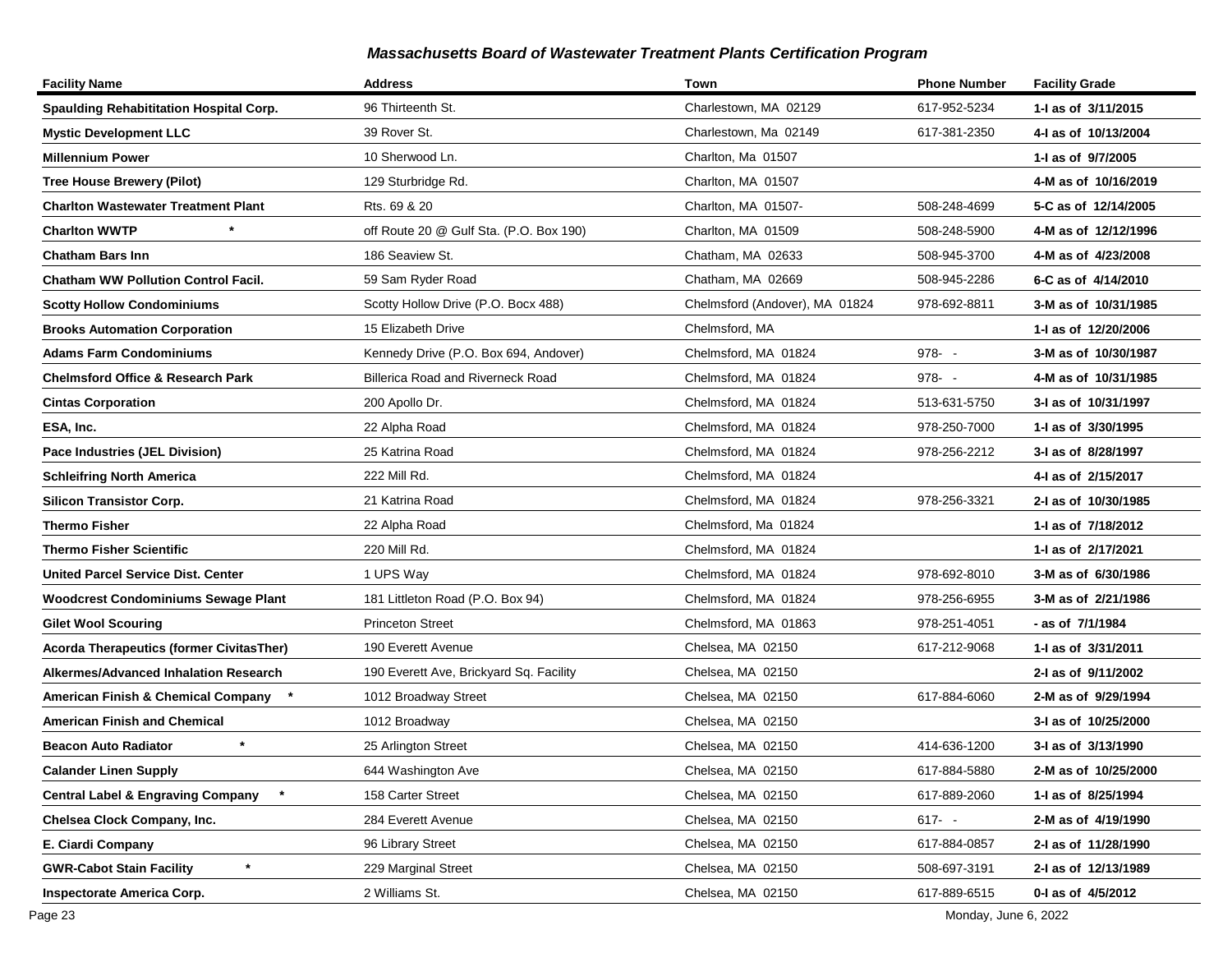| <b>Facility Name</b>                            | <b>Address</b>                     | Town                    | <b>Phone Number</b> | <b>Facility Grade</b> |
|-------------------------------------------------|------------------------------------|-------------------------|---------------------|-----------------------|
| Kayem Foods, Inc.                               | 75 Arlington St.                   | Chelsea, Ma 02150       | 617-887-3143        | 1-I as of 2/9/2005    |
| MWRA - Chelsea Creek Headworks                  | 340 Marginal St                    | Chelsea, MA 02150       | 617-884-7499        | 2-M as of 2/7/2001    |
| <b>Peter Pan Boston</b>                         | 333 Third St.                      | Chelsea, Ma 02150       | 617-887-2200        | 2-I as of 6/22/2005   |
| Synthon Industries, Inc.                        | 300 Third Street                   | Chelsea, MA 02150       | 617-889-4150        | 1-I as of 4/27/1995   |
| Thomas Strahan, Inc.                            | 260 Maple Street                   | Chelsea, MA 02150       | 617-884-7020        | 2-I as of 9/8/1999    |
| Town & Country Jewelry Mfg. Corp.               | 25 Union Street                    | Chelsea, MA 02150       | 508-222-3600        | 1-I as of 5/11/1989   |
| Chelsea Sandwich Truckwash LLC                  | 11 Broadway                        | Chelsea, MA 02150-      | 617-660-1119        | 1-I as of 3/30/2000   |
| Bay State Wire Co.                              | No Telephone Listing 11-4-93/j3    | Chicopee, MA            | $413 - -$           | 2-I as of 1/30/1988   |
| Dow Jones & Co., Inc.                           | 1 Second Avenue                    | Chicopee, MA            | 413-594-8106        | 2-I as of 11/30/1987  |
| Easco Hand Tools, Inc.                          | Delta Industrial Park              | Chicopee, MA            | $413 - -$           | 1-M as of 10/30/1991  |
| GWR-Danaher Tool Group/Easco Hand Tools*        | Delta Park                         | Chicopee, MA            | 413-562-1600        | 1-I as of 6/19/1997   |
| <b>Leonische of America</b>                     | 2189 Westover Road                 | Chicopee, MA            | 413-593-6618        | 3-I as of 4/30/1991   |
| <b>Chicopee WWTP</b>                            | 80 Medina Street                   | Chicopee, MA 01013      | 413-594-3585        | 7-C as of 7/29/1976   |
| Eastern Etching & Manufacturing Co.             | Foot of Grape                      | Chicopee, MA 01013      | 413-594-6601        | 3-I as of 4/30/1987   |
| <b>Environmental Testing Lab.</b>               | 170 Montgomery Street              | Chicopee, MA 01013      | 413-592-2500        | 1-J as of 5/30/1987   |
| <b>Hercules Corp</b>                            | 1111 Grattan Street                | Chicopee, MA 01013      | 413-536-6426        | 2-I as of 4/16/1992   |
| <b>International Metal Products Corporation</b> | 1165 Montgomery St.                | Chicopee, MA 01013      | 413-532-2411        | 3-I as of 6/11/2008   |
| <b>Jones Ferry CSO Satellite Facility</b>       | Ferry Lane Rd. off of Chicopee St. | Chicopee, MA 01013      |                     | 2-M as of 3/21/2017   |
| <b>McKinstry Metal Works, Inc.</b>              | 285 McKinstry Avenue               | Chicopee, MA 01013      | 413-592-7716        | 2-I as of 11/30/1987  |
| <b>Mold-Tech Northeast</b>                      | 939 Chicopee St                    | Chicopee, MA 01013      | 413-536-7970        | 0-1 as of 6/13/2001   |
| <b>Spalding World Wide Sports</b>               | 425 Meadow Street (P.O. Box 901)   | Chicopee, MA 01013      | 413-536-1200        | 0-O as of 12/14/1995  |
| John R. Lyman Co.                               | 60 Depot Street (P.O. Box 157)     | Chicopee, MA 01014      | 413-598-8344        | 1-I as of 4/30/1987   |
| <b>Mass Tank Disposal (Maray Corp)</b>          | 99 Baskin Dr                       | Chicopee, MA 01020      | 413-592-6321        | 2-I as of 10/10/2001  |
| South Hadley WWTP                               | 1 James Street                     | Chicopee, MA 01020      | 413-538-5040        | 6-C as of 2/1/1977    |
| Facemate Corp.                                  | 5 West Main Street                 | Chicopee, MA 01020-1876 | 413-594-6661        | 1-I as of 8/22/2001   |
| <b>Commonwealth Packaging</b>                   | 1146 Sheridan St PO Box 329        | Chicopee, MA 01021      | 413-593-1482        | 2-I as of 11/7/2013   |
| Ala-Vel Industries, Inc.                        | 2189 Westover Road                 | Chicopee, MA 01022      | 413-593-6411        | 2-I as of 5/30/1987   |
| <b>Cardinal Health</b>                          | 2 Ludlow Park Drive                | Chicopee, Ma 01022      | 413-572-3211        | 1-I as of 7/27/2004   |
| Poly Plating Co., Inc.                          | 4610 Westovewr Road                | Chicopee, MA 01022      | 413-593-5477        | 2-I as of 1/30/1988   |
| <b>Sundor Brands, Inc.</b>                      | 106 Lonczak Drive                  | Chicopee, MA 01022      | 413-593-9991        | 2-M as of 3/30/1989   |
| U.S. Tsubaki                                    | 106 Lonczak Drive                  | Chicopee, MA 01022      | 413-593-1100        | 3-I as of 2/27/1997   |
| <b>Clinton Hospital</b>                         | 201 Highland Street                | Clinton, MA 01510       | 978-368-3000        | 0-O as of 2/27/1997   |
| <b>Comm of MA-MWRA Clinton POTW</b>             | 677 High Street                    | Clinton, MA 01510       | 978-365-6144        | 7-C as of 6/19/1992   |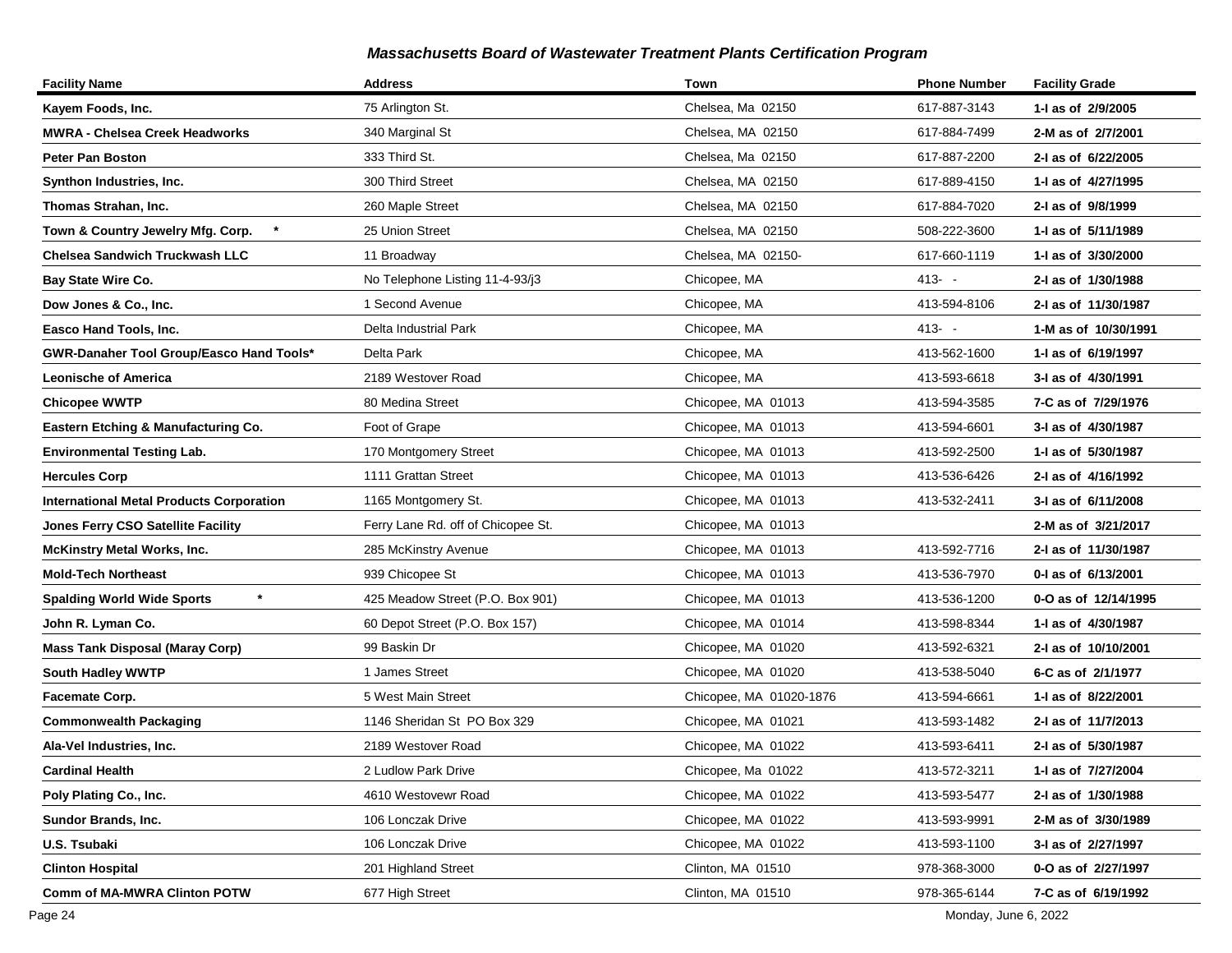| <b>Facility Name</b>                      | <b>Address</b>                  | Town                 | <b>Phone Number</b> | <b>Facility Grade</b> |
|-------------------------------------------|---------------------------------|----------------------|---------------------|-----------------------|
| Crytaltek, Inc.                           | 60 Plain Street (P.O. Box 549)  | Clinton, MA 01510    | 978-368-1292        | 1-I as of 2/27/1997   |
| <b>Darmann Abrasive Products</b>          | 100 Sterling St                 | Clinton, MA 01510    | 978-736-3839        | 2-I as of 10/10/2001  |
| <b>LFE Corporation</b>                    | 55 Green Street                 | Clinton, MA 01510    | 978-365-3400        | 4-1 as of 6/30/1985   |
| Microbac Laboratories, Inc.               | 63 Plain Street                 | Clinton, MA 01510    | 978-368-7604        | 0-O as of 3/28/1996   |
| <b>Proto Technology Corporation</b>       | 55 Green Street (See LFE Corp)  | Clinton, MA 01510    | 978-368-8588        | 3-I as of 2/7/2001    |
| <b>Sterling Precision Inc.</b>            | 90 Parker St.                   | Clinton, MA 01510    | 978-365-4999        | 1-1 as of 3/11/2009   |
| Suprenant Cable, Inc.                     | 172 Sterling Street             | Clinton, MA 01510    | 978-365-6331        | 2-I as of 9/29/1994   |
| <b>Eagle Traffic Control</b>              | 55 Green St                     | Clinton, MA 01510-   | -365-3465           | 1-J as of 6/9/1999    |
| Weetabix                                  | 20 Cameron St                   | Clinton, MA 01510-   | 781-368-0991        | 2-I as of 10/28/1998  |
| <b>Cohasset Knoll Nursing Home</b>        | 1 Chief Justice Cushing Hwy.    | Cohasset, MA         |                     | 4-M as of 4/28/2016   |
| <b>Estates at Cohasset</b>                | 117 Beechwood St.               | Cohasset, MA         |                     | 4-M as of 4/28/2016   |
| <b>Cohasset WWTP</b>                      | 43 Elm Street, P.O.Box 602      | Cohasset, MA 02025   | 781-383-1519        | 5-C as of 9/10/2008   |
| <b>BBA Fiberweb (Veratec, Kendall)</b>    | Route 112 (P.O. Box 3)          | Colrain, MA 01340    | 413-624-3471        | 4-M as of 2/7/2007    |
| Alexan Residential                        | 48 Old Powermill Rd.            | Concord, MA          |                     | 4-M as of 3/24/2016   |
| <b>Camp Thoreau</b>                       | 275 Forest Ridge Rd.            | Concord, MA 01742    | 978-831-1200        | 4-M as of 4/14/2016   |
| <b>Comm of MA-Concord MCI WWTP</b>        | 965 Elm Street                  | Concord, MA 01742    | 978-369-3220        | 5-C as of 12/15/2010  |
| <b>Comm of MA-DEM Walden Pond-Clivus</b>  | <b>Walden Pond</b>              | Concord, MA 01742    | $978 - -$           | 0-M as of 7/28/1994   |
| Comm of MA-DEM Walden Pond-Clivus WWDis   | <b>Walden Pond</b>              | Concord, MA 01742    | $978 - -$           | 1-M as of 7/28/1994   |
| <b>Concord Country Club</b>               | 246 Old Rd. to Nine Acre Corner | Concord, MA 01742    |                     | 4-M as of 3/24/2016   |
| <b>Concord Wastewater Treatment Plant</b> | 509 Bedford Street              | Concord, MA 01742    | 978-371-7174        | 6-M as of 7/22/2015   |
| <b>Middlesex School</b>                   | 1400 Lowell Road                | Concord, MA 01742    | 978-369-2550        | 4-M as of 1/17/2019   |
| Nashawtuc Country Club, Inc.              | 1861 Sudbury Rd.                | Concord, MA 01742    |                     | 4-M as of 3/24/2016   |
| Welch Foods, Inc.                         | 300 Baker Ave, Suite 101        | Concord, MA 01742    | 978-371-1000        | 1- as of 6/27/2013    |
| Crane and Company, Inc. WWTP              | 30 South Street                 | Dalton, MA 01226     | 413-684-2600        | 5-C as of 12/18/2002  |
| <b>Amicon Corporation</b>                 | 24 Cherry Hill Drive            | Danvers, MA 01923    | 978-777-3790        | 2-I as of 12/15/1987  |
| DiLuigi Foods                             | 41 Popes Lane                   | Danvers, MA 01923    | 978-750-9900        | 1-1 as of 8/16/2017   |
| <b>Fishery Products, Inc.</b>             | 18 Electronics Avenue           | Danvers, MA 01923    | 978-750-5178        | 4-M as of 12/15/1999  |
| Morton Thiokol, Inc.                      | 154 Andover Street              | Danvers, MA 01923    | 978-750-9513        | 2-I as of 3/20/1987   |
| OSRAM/Sylvania, Inc.                      | 75 Sylvan Street                | Danvers, MA 01923    | 978-777-1900        | 2-I as of 1/13/1994   |
| Sylvania, Osram                           | 100 Endicott Street             | Danvers, MA 01923    | 978-777-1900        | 2-I as of 11/23/1987  |
| Varian                                    | 1 Ferncroft Road                | Danvers, MA 01923    | $978 - -$           | 2-I as of 4/28/1987   |
| Resolve, Inc.                             | 1275 North Hixville Road        | Dartmouth, MA 02714  | 508-998-8525        | 3-M as of 1/13/1994   |
| Zapp Precision Strip, Inc.                | 266 Samuel Barnet Blvd.         | Dartmouth, MA 02745- | 978-371-4027        | 1-I as of 3/2/2000    |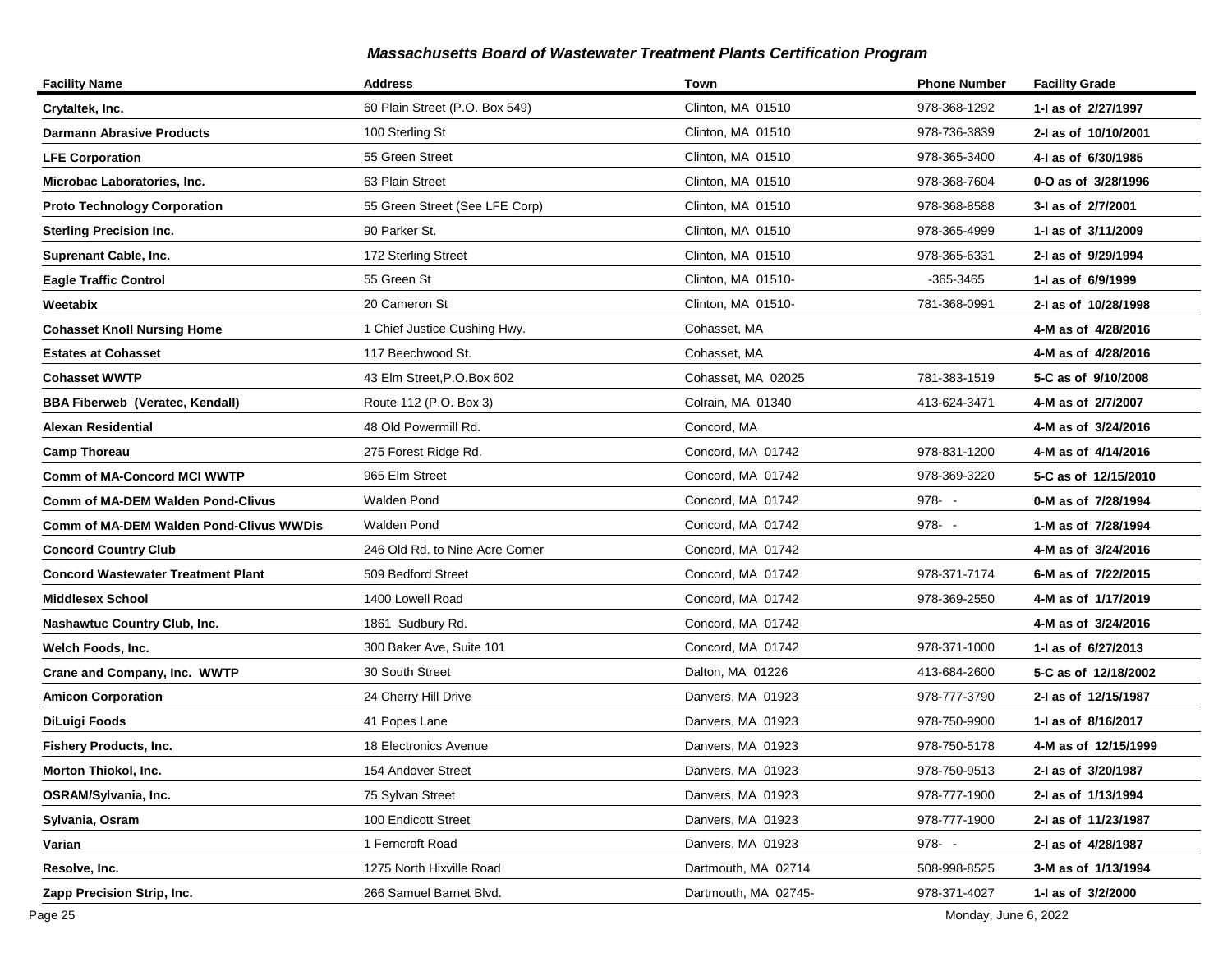| <b>Facility Name</b>                            | <b>Address</b>                           | Town                  | <b>Phone Number</b> | <b>Facility Grade</b> |
|-------------------------------------------------|------------------------------------------|-----------------------|---------------------|-----------------------|
| <b>Dartmouth Power Associates</b>               | 1 Energy Road                            | Dartmouth, MA 02747   | 508-995-0269        | 0- as of 1/25/2011    |
| Lincoln Park Amusement Co., Inc.                | Route 6, 901 State Road                  | Dartmouth, MA 02747   | 508-999-6984        | 4-M as of 9/25/1975   |
| Tegra Medical                                   | 8 Ledgewood Boulevard                    | Dartmouth, MA 02747   |                     | 1-I as of 12/17/2008  |
| <b>Dartmouth WW Pollution Control Plant</b>     | 759 Russells Mills Road                  | Dartmouth, MA 02748   | 508-999-0740        | 6-C as of 7/28/1994   |
| <b>Dedham-Westwood Water District</b>           | 50 Elm Street (P.O. Box 9137)            | Dedham, MA 02026      | 781-329-7090        | - as of 1/1/1988      |
| <b>GWR-Texaco Service Station</b>               | 901 East Street                          | Dedham, MA 02026      | 781-481-5750        | 2-M as of 1/28/1993   |
| $\star$<br>Old Deerfield WWTP                   | Little Meadow Road                       | Deerfield, MA 01342   | 413-774-4595        | 3-M as of 2/29/1996   |
| Oxford Pickle Co.                               | 15 Jewett Avenue                         | Deerfield, MA 01342   | 413-665-7011        | 2-M as of 11/30/1987  |
| $\star$<br>Cain's Foods, Inc.                   | 15 Jewett Avenue                         | Deerfield, MA 01373   | 413-665-7011        | 2-M as of 9/9/1997    |
| Dennisport Automatic Coin Laundry, Inc.         | 13 Hall Street (P.O. Box 548)            | Dennis, MA 02639      | 508-398-8911        | 1-M as of 9/30/1991   |
| <b>Red Tail Golf Club</b>                       | 15 Bulge Rd                              | Devens, Ma            |                     | 2-I as of 3/12/2003   |
| American Superconductor Corp.                   | 64 Jackson Rd                            | Devens, MA 01432      | 508-621-4210        | 0-0 as of 9/26/2013   |
| <b>Devens Wastewater Treatment Plant</b>        | 31 McPherson Rd                          | Devens, MA 01432      |                     | 6-C as of 10/29/2003  |
| <b>Southern Container Corp</b>                  | 51 Independence Dr                       | Devens, MA 01432      | 978-772-5050        | 3-I as of 3/21/2001   |
| <b>Bristol-Myers Squibb Company</b>             | 38 Jackson Road                          | Devens, MA 01434      | 978-487-2310        | 6-C as of 9/12/2007   |
| <b>Evergreen Solar</b>                          | Lot 2 Barnum Road                        | Devens, MA 01434      | 508-357-2221        | 5-C as of 9/21/2007   |
| <b>Dighton Power</b>                            | 1450 Somerset Ave.                       | Dighton, MA           |                     | 1-I as of 6/24/1999   |
| Zeneca, Inc (Formerly ICI Americas, Inc)        | 333 Main Street                          | Dighton, MA 02715     | 508-669-6731        | 5-C as of 9/24/1979   |
| Dighton-Rehoboth Regional School                | 2700 Regional Road                       | Dighton, MA 02764     | 508-252-5000        | 2-M as of 4/30/1978   |
| Rosemar Silver Co.                              | 620 Spring Street                        | Dighton, MA 02764     | 508-823-7176        | 4-I as of 8/22/2001   |
| B. P. I. Environmental, Inc.                    | 155 Somerset Avenue                      | Dighton, MA 02780     | 508-880-2025        | 2-I as of 11/18/1993  |
| <b>Aggregate Industries</b>                     | 55 Enterprise Drive                      | Dorchester, Ma        |                     | 1-I as of 7/27/2004   |
| <b>MWRA - Commercial Point (CSO)</b>            | 50 Park St.                              | Dorchester, Ma 021122 | 617-256-8344        | 2-M as of 7/27/2004   |
| <b>Dutch Maid Bakery</b>                        | 50 Park St.                              | Dorchester, Ma 02122  |                     | 2-I as of 7/27/2004   |
| <b>Epiphany School Dewatering</b>               | 55 Sharp St                              | Dorchester, MA 02122  |                     | 1-M as of 6/13/2001   |
| <b>Blue Ideal Laundry Co.</b>                   | 9 Ansei Rd                               | Dorchester, Ma 02124  | 617-825-4100        | 1-1 as of 9/6/2006    |
| <b>MBTA - Cabot Yard Groundwater Remed. Fac</b> | 375 Gallivan Bulevard                    | Dorchester, MA 02124  |                     | 5-C as of 12/19/2007  |
| <b>MBTA - Codman Yard Reclamation Facility</b>  | 375 Gallivan Bulevard                    | Dorchester, MA 02124  |                     | 0- as of 12/19/2007   |
| Douglas WWTF                                    | 29 Charles Street (P.O. Box 624)         | Douglas, MA 01516     | 508-476-2400        | 5-C as of 1/26/1995   |
| <b>Guilford of Maine</b>                        | 120 Gilboa Street                        | Douglas, MA 01516     | 508-476-3881        | 4-M as of 8/29/1996   |
| Dover-Sherborn Regional High School             | 137 Farm Street                          | Dover, MA 02030       | 508-785-0624        | 4-M as of 1/1/1972    |
| <b>United Circuits, Inc.</b>                    | 100 Pleasant Street                      | Dracut, MA 01826      | 978-957-1505        | 4-I as of 4/25/2001   |
| <b>Webster-Dudley WWTP, Dudley Division</b>     | Carroll Drive off Rt12 (40 Schofield Av) | Dudley, MA 01570      | 508-949-8008        | 3-M as of 9/29/1994   |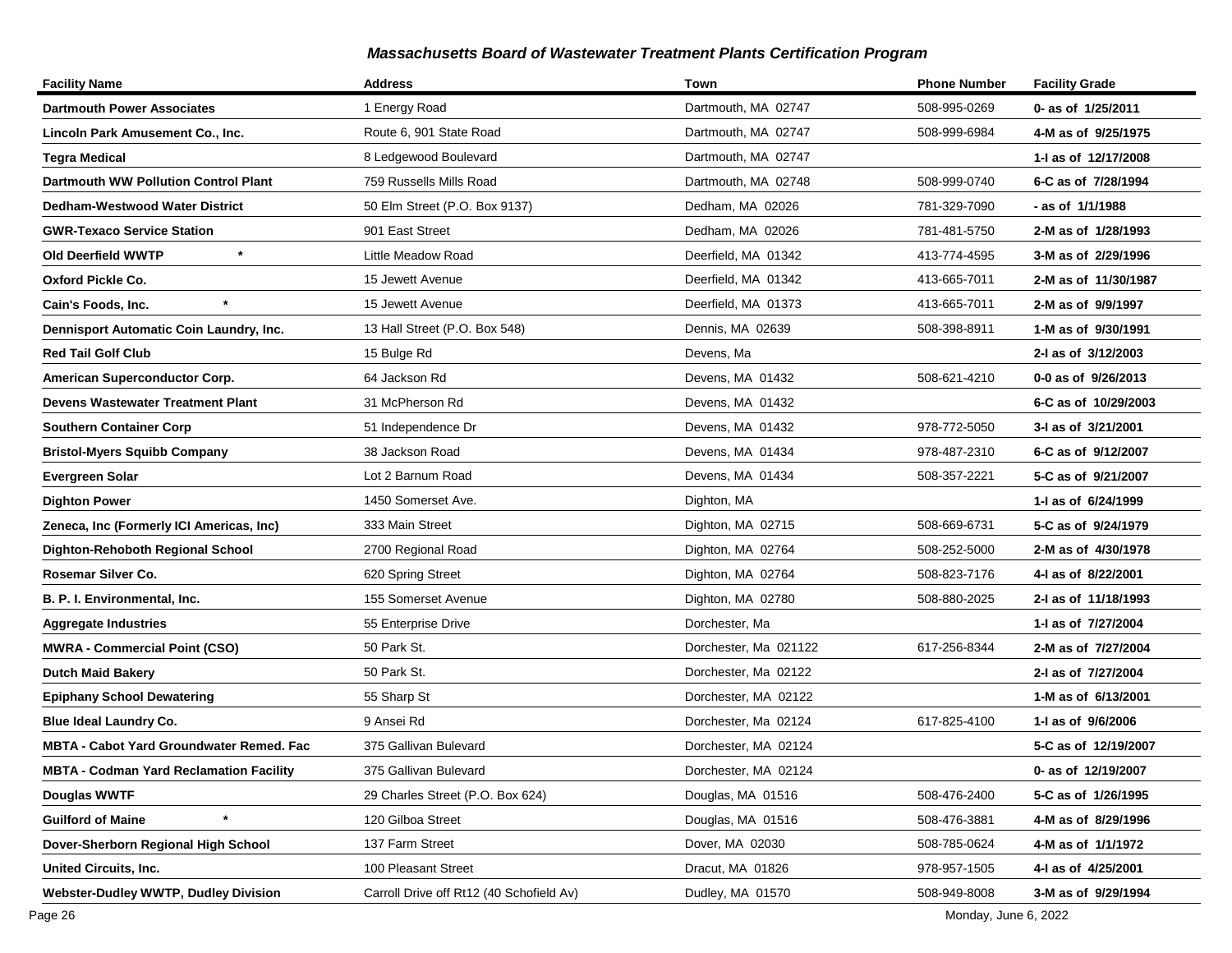| <b>Facility Name</b>                               | <b>Address</b>                       | Town                       | <b>Phone Number</b> | <b>Facility Grade</b> |
|----------------------------------------------------|--------------------------------------|----------------------------|---------------------|-----------------------|
| <b>Webco Chemical Corporation</b>                  | 420 West Main Street                 | Dudley, MA 01571           | 508-943-2337        | 1-I as of 6/19/1997   |
| South Shore Pumping, Inc.                          | 789 Mayflower Road                   | Duxbury, MA                | 781-585-6660        | 4-M as of 4/21/1989   |
| <b>Battelle</b>                                    | 397 Washington St.                   | Duxbury, MA 02332          |                     | 1-M as of 5/8/2013    |
| <b>Duxbury High School</b>                         | 130 St. George Street                | Duxbury, MA 02332          | $781 - -$           | 3-M as of 1/28/1993   |
| <b>Village at Duxbury</b>                          | 286 Kings Town Way                   | Duxbury, MA 02332          | 781-585-6479        | 4-M as of 3/21/1991   |
| Stone & Webster, Inc.                              | 56 Woodrock Road                     | E. Weymouth, Ma 02189      | 617-494-7377        | 1-I as of 5/4/2005    |
| <b>MBTA - Orient Heights</b>                       | Car Yard - Train Wash                | East Boston, MA            |                     | 2-I as of 3/31/2011   |
| <b>Fire Training Facility</b>                      | Logan Internatiional Airport         | East Boston, MA 02128      | 617-568-3552        | 2-I as of 9/14/2011   |
| $\star$<br>Mobil Oil - East Boston Terminal        | 467 Chelsea Street (See Memo)        | East Boston, MA 02128      | 508-389-1886        | 2-I as of 10/31/1997  |
| Swissport Fueling, Inc.                            | 196 Prescott St. Logan Int, Bldg. 46 | East Boston, MA 02128      | 617-561-9700        | 1-I as of 2/7/2007    |
| Comm. of Ma., Massport storm drains                | Logan Airport                        | East Boston, MA 02128-     |                     | 2-M as of 2/28/1998   |
| <b>Harmony Crossing</b>                            | Wildwood Ave.                        | East Bridgewater, MA 02324 |                     | 4-M as of 4/28/2016   |
| Foxboro Company*                                   | 600 North Bedford Street             | East Bridgewater, MA 02333 | 508-549-3620        | 4-M as of 5/23/1991   |
| Ridder Farm, Inc.                                  | Rear of 60 Franklin St               | East Bridgewater, MA 02333 | $508 - -$           | 4-M as of 9/11/2002   |
| <b>White Pine Village</b>                          | 41 Bell Dr.                          | East Bridgewater, MA 02333 |                     | 4-M as of 4/28/2016   |
| <b>Boston &amp; Maine Corp. Treatment Facility</b> | Railroad Ave                         | East Deerfield, MA 01342   | 413-774-6176        | 3-I as of 8/22/2001   |
| <b>Excel Dryer Corporation</b>                     | 357 Chestnut Street                  | East Longmeadow, MA 01028  | 413-525-4531        | 4-I as of 7/8/1987    |
| <b>Suddekor - Treating Facility</b>                | 82 Deer Park Drive                   | East Longmeadow, Ma 01028  | 413-821-9045        | 3-I as of 10/26/2005  |
| American Saw and Mfg. Co.                          | 301 Chestnut St. (PO Box 504)        | East Longmeadow, MA 01028- | 413-525-3961        | 2-I as of 2/28/1998   |
| <b>Carlin Combustion Technology, Inc.</b>          | 70 Maple Street                      | East Longmeadow, MA 10128  | 413-525-7700        | 1-I as of 6/19/1997   |
| <b>Sheraton 4 Points</b>                           | Route 6                              | Eastham, MA                |                     | 4-M as of 4/28/2016   |
| Captain's Quarters Inn                             | 10-30 Captains Quarters Court        | Eastham, MA 02642          |                     | 2-M as of 3/12/2003   |
| Chemetal a Division of the October Co.             | 39 O'Neil Street                     | Easthampton, MA 01027      | 4135279380          | 3-I as of 3/11/2015   |
| Easthampton WWTF                                   | Gosslin Dr.                          | Easthampton, MA 01027      | 413-566-8307        | 5-C as of 12/15/1999  |
| National Felt Co., Wool Felt Division              | Mechanic Street, P.O. Box 150        | Easthampton, MA 01027      | 413-527-3445        | 2-M as of 11/18/1993  |
| <b>Easton Crossing Condominiums</b>                | 11 Adams St.                         | Easton, MA                 |                     | 4-M as of 4/28/2016   |
| <b>Friends Crossing Condominiums</b>               | <b>Friends Road</b>                  | Easton, MA 02334           | 508-934-0105        | 3-M as of 12/17/1986  |
| <b>Easton School Complex</b>                       | Lothrop Street                       | Easton, MA 02356           | 508-                | 4-M as of 8/25/1996   |
| North Easton Village WWTP                          | 28 Main St.                          | Easton, MA 02356           |                     | 4-M as of 4/28/2016   |
| <b>Queset Commons</b>                              | Washington St.                       | Easton, MA 02356           |                     | 4-M as of 4/28/2016   |
| <b>Southeast Rehabilitation Center</b>             | 184 Lincoln St.                      | Easton, MA 02356           |                     | 4-M as of 4/28/2016   |
| Shaw Glass Co., Inc / Solar Seal Co.               | 55 Bristol Drive                     | Easton, Ma 02375           | 508-238-0112        | 2-I as of 3/23/2005   |
| <b>Edgartown Municipal WWTP</b>                    | West Tisbury Road (P.O. Box 1068)    | Edgartown, MA 02539        | 508-627-5482        | 7-C as of 6/22/1995   |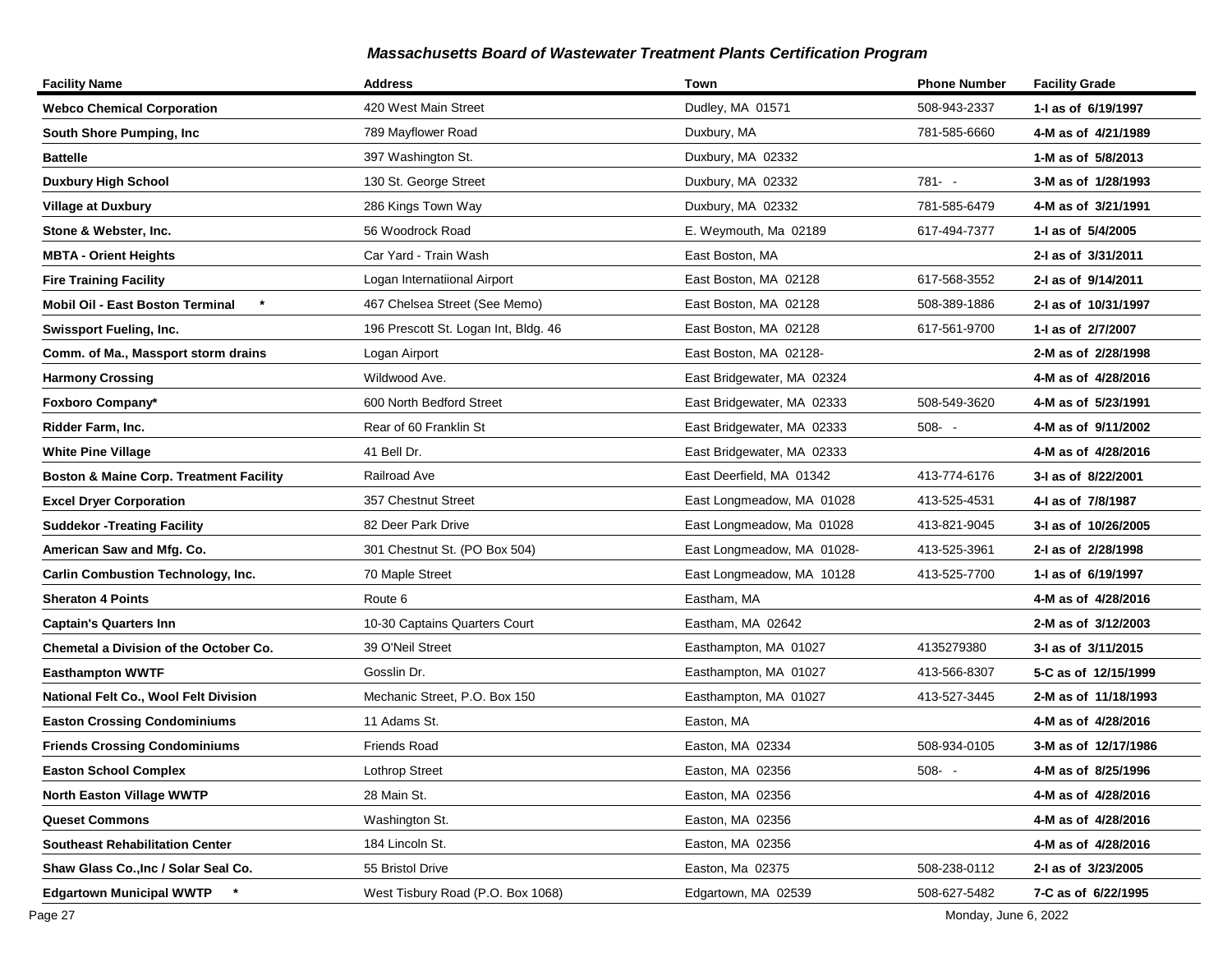| <b>Facility Name</b>                            | <b>Address</b>                            | Town                          | <b>Phone Number</b> | <b>Facility Grade</b> |
|-------------------------------------------------|-------------------------------------------|-------------------------------|---------------------|-----------------------|
| <b>SanTOE WWTS</b>                              | PO Box 1154                               | Edgartown, MA 02539           | 412-719-5976        | 4-M as of 11/15/2019  |
| International Paper Company, Inc.               | Papermill Road                            | Erving(Millers Falls, MA 1349 | 413-659-2333        | 1-I as of 9/26/1996   |
| <b>Erving Center WWTP #1</b>                    | Route 2, P.O. Box 248                     | Erving, MA 01344              | 413-544-2711        | 7-C as of 8/31/2020   |
| <b>Erving Paper Mills</b>                       | Route 2                                   | Erving, MA 01344              | 413-544-2711        | 2-I as of 6/4/1987    |
| Farley Village WWTF #3                          | <b>River Road</b>                         | Erving, MA 01349              | 413-659-3354        | 2-M as of 9/1/2020    |
| <b>Miller Falls WWTP</b>                        | <b>River Road</b>                         | Erving, MA 01349              | 413-659-3354        | 5-C as of 12/14/1995  |
| <b>Essex Housing Authority WWTP</b>             | Chebacco Terrace-off Winthrop Street      | Essex, MA 01929               | 978-768-6821        | 2-M as of 1/26/1995   |
| T-5 Alt.-Saneco, Inc.                           | 65 Eastern Avenue (P.O. Box 9B)           | Essex, MA 01929               | $978 - -$           | 2-M as of 8/31/1995   |
| <b>Exxon Corp. of USA Terminal</b>              | 52 Beacham Street                         | Everett, MA 02140             | 617-381-2801        | 3-I as of 5/26/2011   |
| Bear Moose Brewing Co. Inc.                     | 1934 Revere Beach Pkwy                    | Everett, MA 02149             | 508-259-0199        | 1-1 as of 10/16/2019  |
| Cambridge Health Alliance, Whidden Memor        | 103 Garland Street                        | Everett, MA 02149             |                     | 1- as of 6/27/2013    |
| <b>Comm of MA-MBTA/Everett Shops</b>            | 80 Broadway(500 Aborway, JamaicaPln02130) | Everett, MA 02149             | 617-722-4617        | 0-0 as of 8/17/1994   |
| <b>Distrigas Of Massachusetts LLC</b>           | 18 Rover St.                              | Everett, MA 02149             | 617-381-8509        | 1-1 as of 10/25/2006  |
| <b>Duncan Galvanizing</b>                       | 69 Norman Street                          | Everett, MA 02149             | 617-389-8440        | 0-1 as of 6/13/2001   |
| Exxon Corp. of USA Terminal-Tank Bottom*        | 52 Beacham Street                         | Everett, MA 02149             | 617-381-2801        | 2-M as of 4/25/1996   |
| Hi-Tech Plating/New England Tinning             | 69 Norman Street                          | Everett, MA 02149             | 617-389-3400        | 4-I as of 8/22/2001   |
| Ledkote Galvanizing Company, Inc.               | 128-132 Spring Street (P.O. Box 356)      | Everett, MA 02149             | $617 - -$           | 0-O as of 10/14/1986  |
| <b>MBTA - Everett Repair Shop</b>               | 80 Broadway                               | Everett, MA 02149             | 617-222-4617        | 3-I as of 7/21/2010   |
| $\star$<br><b>Monsanto Chemical Company</b>     | Mystic View Road                          | Everett, MA 02149             | 617-394-2129        | 4-1 as of 8/13/1991   |
| Prolerized New England Company, LLC             | 69 Rover St.                              | Everett, MA 02149             | 800-775-8303        | 1-I as of 12/18/2019  |
| <b>Tillotson Rubber Company</b>                 | 59 Waters Avenue                          | Everett, MA 02149             | 617-387-9401        | 0-O as of 4/27/1995   |
| <b>Bay State Galvanizing</b>                    | PO Box 356 128-132 Spring St              | Everett, MA 02149-            | 617-389-0671        | 0-0 as of 4/1/1998    |
| <b>Metro Linen</b>                              | 9 Charlton St                             | Everett, MA 02149-            |                     | 1-I as of 2/28/1998   |
| Fairhaven Ship Yard                             | 50 Fort St.                               | Fairhaven, MA                 |                     | 1-1 as of 1/13/2010   |
| $\star$<br><b>Atlas Tack Company</b>            | 83 Pleasant Street                        | Fairhaven, MA 02116           | $508 - -$           | 2-I as of 5/8/1980    |
| <b>Fairhaven WW Pollution Control Facility</b>  | 5 Arsene Street                           | Fairhaven, MA 02719           | 508-979-4031        | 7-C as of 9/8/2010    |
| West Island, Fairhaven                          | Fir St                                    | Fairhaven, MA 02719-          | 508-979-4031        | 4-M as of 4/13/1998   |
| <b>Aluminum Processing Corporation</b>          | 631 Airport Road                          | Fall River, MA 02720          | 508-679-8131        | 2-I as of 12/22/1987  |
| <b>Blount Seafood Corp</b>                      | 630 Currant Rd                            | Fall River, MA 02720          |                     | 4-M as of 10/29/2003  |
| <b>Fall River Municipal Incinerator Facilit</b> | 10 Lewiston Street                        | Fall River, MA 02720          | 508-460-1205        | 2-I as of 9/29/1994   |
| <b>GWR-Shell Product Distribution Facility*</b> | 1 New Street                              | Fall River, MA 02720          | 508-481-5750        | 2-I as of 4/27/1995   |
| Joan Fabrics                                    | 1822 North Main Street                    | Fall River, MA 02720          | 508-678-2941        | 2-I as of 12/18/1987  |
| <b>Massachusetts Biologic - South Coast</b>     | 1240 Innovation Way                       | Fall River, MA 02720          | 617-474-3004        | 1-I as of 3/26/2018   |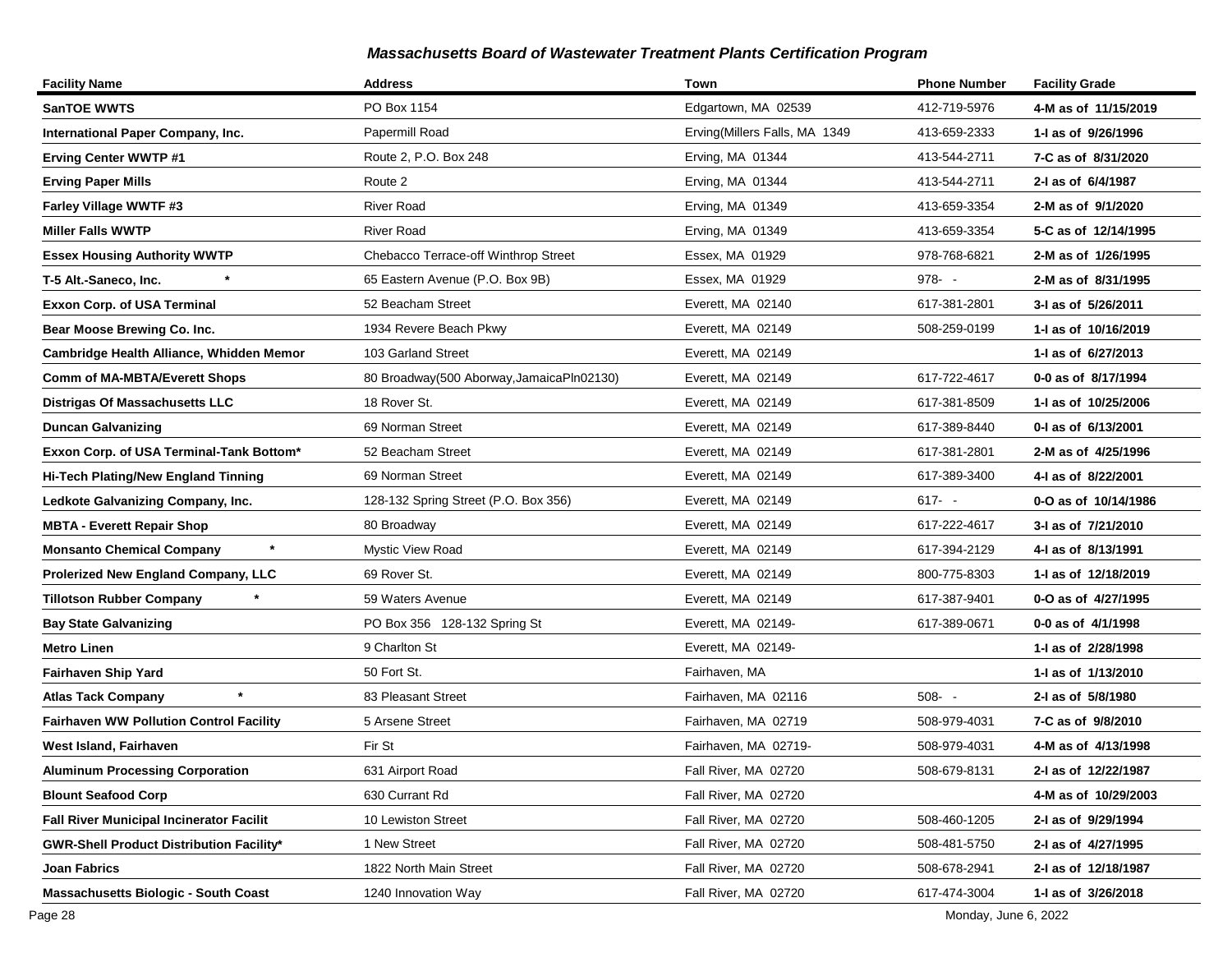| <b>Facility Name</b>                    | <b>Address</b>                           | Town                       | <b>Phone Number</b> | <b>Facility Grade</b> |
|-----------------------------------------|------------------------------------------|----------------------------|---------------------|-----------------------|
| Molten Metal Technology, Inc.           | 421 Currant Road                         | Fall River, MA 02720       | 508-675-3900        | 1-I as of 6/16/1994   |
| <b>Victor Innovative Textiles LLC</b>   | 81 Commerce Dr.                          | Fall River, MA 02720       | 508-646-2413        | 3-I as of 12/15/2010  |
| <b>Wakefield Engineering</b>            | 132 Sykes Rd                             | Fall River, MA 02720       | 508-235-4000        | 3-I as of 6/13/2001   |
| Globe Manufacturing Co.                 | 456 Bedford Street                       | Fall River, MA 02720-      | 508-674-3585        | 4-I as of 6/10/1998   |
| <b>Bayside II Laminating</b>            | 848 Airport Rd                           | Fall River, MA 02721       | 508-675-0101        | 1-I as of 10/31/1997  |
| <b>Bristol Finishing Company</b>        | 18 Pocasset Street                       | Fall River, MA 02721       | $508 - -$           | 2-M as of 12/18/1987  |
| <b>Capri Textile Company</b>            | 168 Stevens Street                       | Fall River, MA 02721       | 508-679-0044        | 1-I as of 12/18/1987  |
| Danbel-Sarama Lighting                  | 30-90 Front Street                       | Fall River, MA 02721       | 508-678-1971        | 2-I as of 12/18/1987  |
| Fall River Dyeing & Finishing           | 168 Stevens Street                       | Fall River, MA 02721       | 508-676-8235        | 1-I as of 12/18/1987  |
| <b>Quaker Fabric Corporation</b>        | 941 Grinnel Street                       | Fall River, MA 02721       | 508-678-1951        | 2-I as of 6/19/1997   |
| <b>Swan Finishing</b>                   | 372 Stevens Street                       | Fall River, MA 02721       | 508-674-4611        | 2-I as of 12/18/1987  |
| <b>Tillotson Complex</b>                | 106 Ferry Street                         | Fall River, MA 02721       | 508-675-0181        | 2-I as of 12/18/1987  |
| American Dryer Corp.                    | 88 Currant Street                        | Fall River, MA 02722       | 508-678-9000        | 0- as of 12/9/1993    |
| Dover Parkersburg                       | 427 Plymouth Avenue                      | Fall River, MA 02722       | $508 - -$           | 3-I as of 1/5/1988    |
| <b>United Merchants</b>                 | (P.O. Box 111)                           | Fall River, MA 02722       | 508-676-1941        | 2-I as of 12/18/1987  |
| Borden and Remington, Tillotson Comples | 106 Ferry St                             | Fall River, MA 02722-      | 508-675-0181        | 2-I as of 6/29/1999   |
| Dipco - Tillotson Dipped Products       | 106 Ferry St                             | Fall River, MA 02722-      | 508-677-0800        | 1-I as of 6/9/1999    |
| <b>Robbins Manufacturing</b>            | 1200 Airport Rd. PO Box 704 / 750        | Fall River, MA 02722-      | 617-675-2555        | 3-I as of 10/27/1999  |
| Tillotson Rubber Co., Glove Div.        | 106 Ferry St                             | Fall River, MA 02722-      | 508-675-0181        | 2-I as of 6/9/1999    |
| <b>Gold Medal Bakery</b>                | 1397 Bay Street (21 Penn Street-Corp HQ) | Fall River, MA 02723       | 508-674-5766        | 1-M as of 8/12/1993   |
| <b>Roma Chemical</b>                    | 749 Quequechan Street                    | Fall River, MA 02723       | 508-676-3481        | 1-I as of 12/18/1987  |
| <b>Bayside I Laminating</b>             | 112 Globe Mills Ave                      | Fall River, MA 02724       | 508-675-0101        | 1- as of 10/31/1997   |
| <b>Crown Services</b>                   | 909 Dwelly Street                        | Fall River, MA 02724       | 508-675-0311        | 2-M as of 3/1/1989    |
| <b>Duro Finishing Corporation</b>       | 110 Chace Street                         | Fall River, MA 02724       | 508-675-0101        | 2-I as of 10/31/1997  |
| $\ast$<br><b>Duro Textile Printers</b>  | 206 Globe Mills Avenue                   | Fall River, MA 02724       | 508-675-0101        | 2-I as of 10/31/1997  |
| $\star$<br><b>Fall River WWTF</b>       | 1979 Bay Street                          | Fall River, MA 02724       | 508-324-2321        | 7-C as of 2/1/1974    |
| <b>Fall River WWTF</b><br>$\star$       | 1979 Bay Street                          | Fall River, MA 02724       | 508-324-2321        | 6-C as of 2/1/1974    |
| <b>GTE Sylvania</b>                     | 21 Penn Street                           | Fall River, MA 02724       | 508-678-3911        | 1-I as of 12/18/1987  |
| New England Electropolishing Co., Inc.  | 220 Shove Street (P.O. Box 845)          | Fall River, MA 02724       | 508-672-6616        | 2-1 as of 6/12/2002   |
| <b>Pioneer Finishing Co.</b>            | 1 Middle Street                          | Fall River, MA 02724       | 508-675-0101        | 1- as of 12/18/1997   |
| <b>Refleck Corporation</b>              | 109 Howe Street                          | Fall River, MA 02724       | 508-678-3906        | 1-I as of 12/18/1987  |
| <b>Stedro Textile Company</b>           | 100 Globe Mills Avenue                   | Fall River, MA 02724       | 508-675-0101        | 1-I as of 10/31/1997  |
| <b>TracRac</b>                          | 994 Jefferson St                         | Falll River, MA 02721-4893 | 800-501-1587        | 1-I as of 12/12/2001  |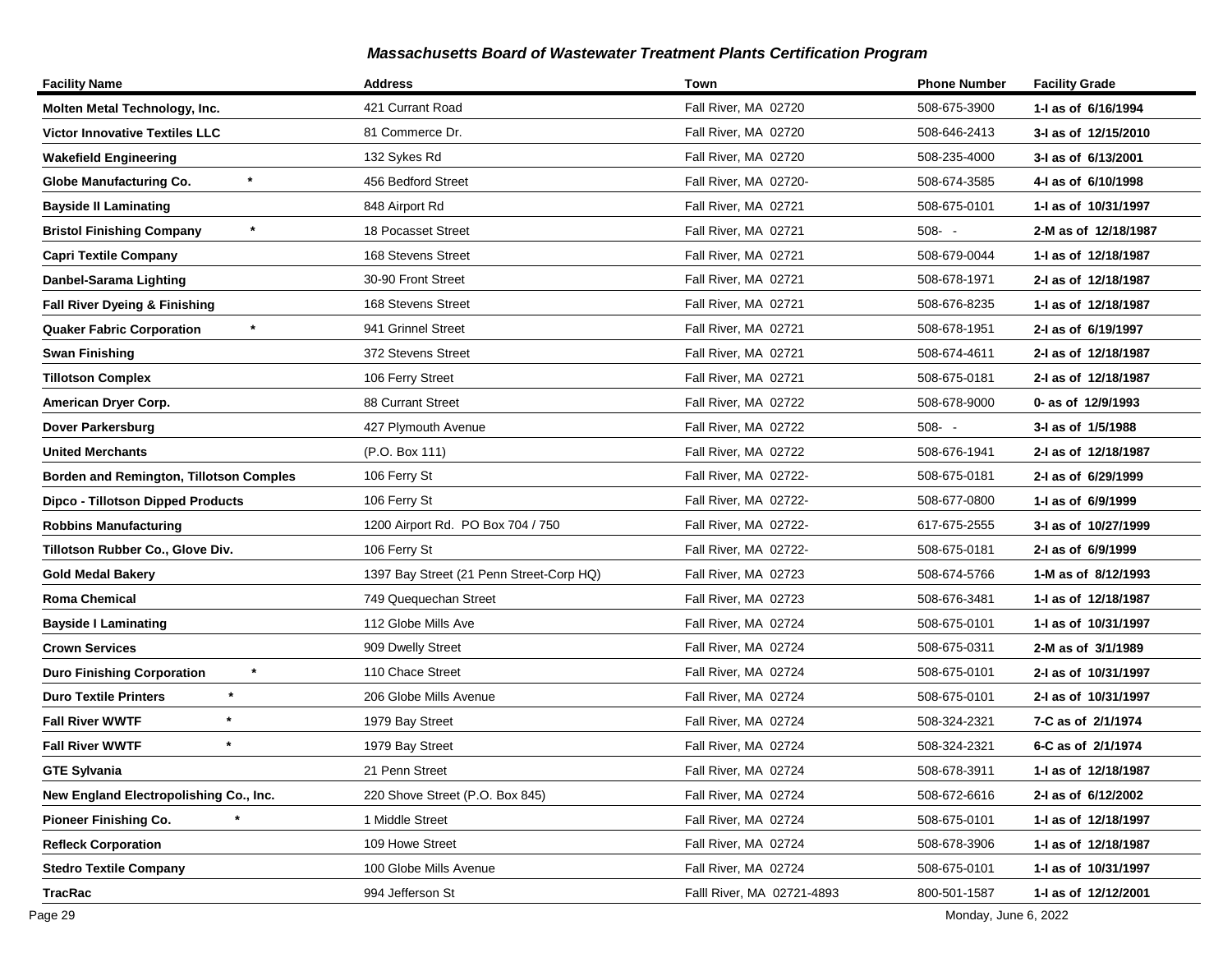| <b>Facility Name</b>                      | <b>Address</b>                    | Town                 | <b>Phone Number</b> | <b>Facility Grade</b> |
|-------------------------------------------|-----------------------------------|----------------------|---------------------|-----------------------|
| Atria-Woodbriar                           | 339 Gifford St                    | Falmouth, MA 02540   | 516-548-3564        | 3-M as of 10/10/2001  |
| <b>Falmouth WWTP</b>                      | 154 Blacksmithshop Road           | Falmouth, MA 02540   | 508-540-9437        | 6-C as of 10/29/2003  |
| New Silver Beach WWTF                     | William Rd.                       | Falmouth, MA 02540   |                     | 5-C as of 4/28/2016   |
| T-5 Alt.-Innovative RUSK Systems, Inc. *  | 200 Main Street, Room 201         | Falmouth, MA 02540   | 800-659-7825        | 0-M as of 8/31/1995   |
| Woods Hole Oceanographic Institute *      | McLean Laboratory, Quisset Campus | Falmouth, MA 02543   | 508-548-1400        | 1-I as of 3/30/1995   |
| <b>Seacrest Oceanfront Resort</b>         | 350 Quaker Road (Mailing Address) | Falmouth, MA 02556   | $508 - -$           | 4-M as of 6/16/1994   |
| <b>Crocker Technical Paper, Inc.</b>      | 431 Westminster St.               | Fitchburg,           | 978-345-4700        | 2-I as of 1/28/2014   |
| Select Engineering, Inc.                  | 260 Lunenbeurg Street             | Fitchburg, MA        | 978-345-4400        | 3-I as of 6/13/2001   |
| <b>ChemDesign Corporation AP-5</b>        | 99 Development Road               | Fitchburg, MA 01420  | $978 - -$           | 2-I as of 1/16/1987   |
| $\star$<br><b>Fitchburg East WWTF</b>     | Lanides Lane                      | Fitchburg, MA 01420  | 978-345-9626        | 7-C as of 12/15/1994  |
| $\star$<br><b>Fitchburg West WWTF</b>     | Princeton Road                    | Fitchburg, MA 01420  | 978-345-9624        | 6-C as of 12/15/1994  |
| <b>General Electric Co.</b>               | 166 Boulder Drive                 | Fitchburg, MA 01420  | 978-343-1000        | 3-I as of 10/28/1993  |
| Headwall Photonics, Inc.                  | 601 River St.                     | Fitchburg, Ma 01420  | 978-348-4051        | 1-I as of 6/22/2005   |
| Micron Products                           | 25 Sawyers Passway                | Fitchburg, Ma 01420  | 978-345-5000        | 4-I as of 2/9/2005    |
| Micron Products, Inc                      | 25 Sawyer Passway                 | Fitchburg, MA 01420  | 978-345-5000        | 2-I as of 12/30/1987  |
| Munksjo Paper                             | 642 River St.                     | Fitchburg, MA 01420  | 978-342-1080        | 2-M as of 9/9/2009    |
| OMNOVA                                    | 119 Authority Drive               | Fitchburg, MA 01420  | 978-342-5831        | 3-I as of 2/29/1996   |
| <b>Premier Packaging</b>                  | 245 River St.                     | Fitchburg, Ma 01420  | 800-322-0348        | 2-I as of 10/26/2005  |
| Simonds Industries                        | 135 Intervale Rd                  | Fitchburg, MA 01420  | 978-                | 0-I as of 6/13/2001   |
| The Newark Paperboard Mills Group         | 100 Newark Way                    | Fitchburg, MA 01420  | 978-665-2608        | 5-C as of 3/19/2008   |
| <b>Wachusett Potatoe Chip</b>             | 759 Water Street                  | Fitchburg, MA 01420  | 978-342-6038        | 0-O as of 4/4/1995    |
| CMGI Field- Foxboro Realty Trust          | Off Rt 1                          | Foxboro, MA 02035    |                     | 5-C as of 2/6/2002    |
| <b>Bay State Raceway</b>                  | Route 1                           | Foxborough, MA 02035 | 508-957-1983        | 3-M as of 1/30/1992   |
| Comm of MA-Foxboro State School WWTP      | Payson Road                       | Foxborough, MA 02035 | 508-384-3115        | 3-M as of 9/30/1993   |
| Schneider Electric (dba Invensys System)  | 38 Neponset Avenue                | Foxborough, MA 02035 | 508-549-3620        | 4-I as of 10/26/1995  |
| <b>Applied Biosystems</b>                 | 500 Old Connecticut path          | Framingham, MA 01701 |                     | 1-I as of 6/18/2003   |
| <b>ATC Diagnostics, Inc.</b>              | 45 New York Avenue                | Framingham, MA 01701 | 508-935-3600        | 0-0 as of 11/22/1994  |
| ATC Diagnostics, Inc., (Gene-Trak Systems | 31 New York Avenue                | Framingham, MA 01701 | 508-935-3600        | 1-I as of 12/15/1994  |
| <b>Cargill Inc</b>                        | 184 Fountain St                   | Framingham, MA 01701 |                     | 1-I as of 6/18/2003   |
| <b>CRISPR Therapeutics</b>                | 33 New York Ave., Suite 110       | Framingham, MA 01701 |                     | 1-I as of 8/11/2021   |
| <b>Genzyme Corp</b>                       | 45 New York Ave                   | Framingham, MA 01701 | 508-271-3104        | 1-I as of 10/10/2001  |
| Genzyme Corp.                             | 5 Mountain Rd                     | Framingham, MA 01701 | 508-270-2146        | 1-I as of 8/30/2000   |
| <b>Genzyme Corporation</b>                | 1 Mountain Rd. (PO Box 9322)      | Framingham, MA 01701 | 508-270-2176        | 1-I as of 10/31/1997  |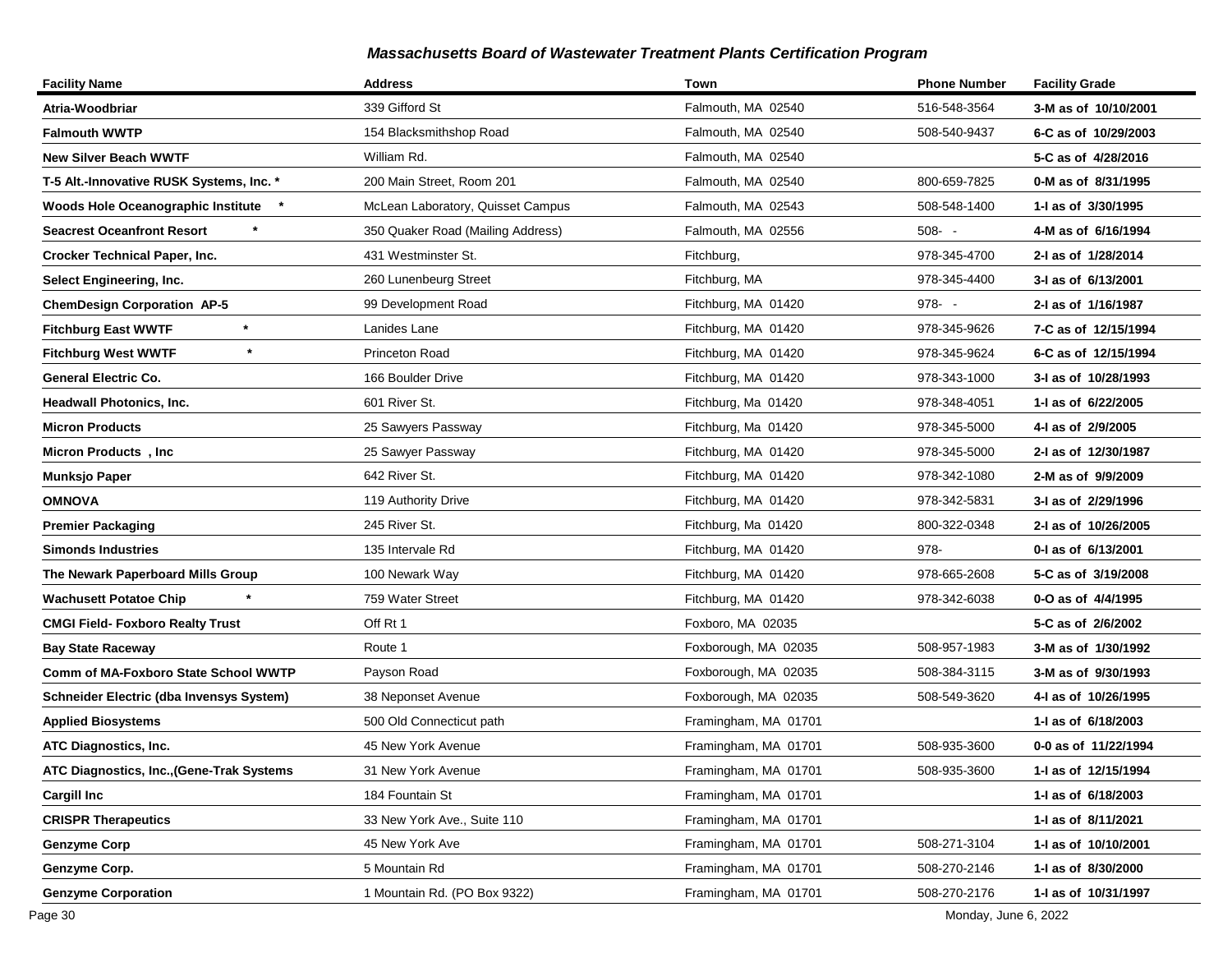| <b>Facility Name</b>                           | <b>Address</b>                   | Town                      | <b>Phone Number</b> | <b>Facility Grade</b> |
|------------------------------------------------|----------------------------------|---------------------------|---------------------|-----------------------|
| <b>Genzyme Corporation</b>                     | 31 New York Ave. (PO Box 9322)   | Framingham, MA 01701      | 508-270-2176        | 1-I as of 10/31/1997  |
| <b>Genzyme Corporation</b>                     | 76 New York Avenue               | Framingham, MA 01701      | 508-270-2176        | 1-I as of 8/28/1997   |
| <b>Genzyme Corporation</b>                     | 72 New York Ave                  | Framingham, MA 01701      | 508-271-3481        | 4-M as of 6/10/2009   |
| <b>Genzyme Corporation</b>                     | 8 New York                       | Framingham, MA 01701      | 508-271-3481        | 1-I as of 3/20/2014   |
| <b>Genzyme Corporation</b>                     | 68 New York Ave                  | Framingham, MA 01701      | 508-271-3481        | 1-I as of 3/31/2011   |
| <b>Genzyme Corporation</b>                     | 51 New York Avenue               | Framingham, MA 01701      | 508-270-2176        | 1-I as of 8/28/1997   |
| Good Humor - Breyers Ice Cream                 | 490 Old Connecticut Path         | Framingham, MA 01701      | 508-620-4337        | 1-I as of 1/13/1994   |
| Industrial Color Lab                           | 9 Proctor Street                 | Framingham, MA 01701      | $508 - -$           | 2-I as of 12/17/1987  |
| Replimune, Inc.                                | 33 New York Ave.                 | Framingham, MA 01701      |                     | 1-I as of 4/14/2021   |
| Sanofi Genzyme                                 | 49 New York Avenue               | Framingham, MA 01701      |                     | 1-1 as of 2/23/2010   |
| Southern Graphic Systems, Inc.                 | 49 Loring Avenue                 | Framingham, MA 01701      | 508-872-3898        | 2-I as of 2/29/1996   |
| <b>Sudbury River Dye Works</b>                 | 2 Central Street                 | Framingham, MA 01701      | $508 - -$           | 1-J as of 12/30/1987  |
| Toyota Motor Sales/Conrail                     | 20 Col. James Halpin Dr.         | Framingham, MA 01701      | $508 - -$           | 4-I as of 2/27/1992   |
| <b>International Paper Co.</b>                 | 125 Pennsylvania Ave             | Framingham, MA 01701-     | 508-875-6135        | 3-I as of 6/27/2000   |
| <b>Nestle Water North America</b>              | 105 Pennsylvania Ave             | Framingham, MA 01701-     | 508-935-3500        | 1-I as of 3/2/2000    |
| <b>PE Biosystems</b>                           | 1455 Concord St                  | Framingham, MA 01701-     | 508-383-7979        | 2-I as of 10/27/1999  |
| <b>Unilever Ice Cream</b>                      | 490 Old Connecticut Path         | Framingham, MA 01701-4578 | 508-620-4300        | 4-M as of 9/6/2006    |
| <b>Boston Heart Diagnostics - 175 Crossing</b> | 175 Crossing Blvd.               | Framingham, MA 01702      | 508-400-5015        | 1- as of 12/12/2018   |
| <b>Boston Heart Diagnostics - 200 Crossing</b> | 200 Crossing Blvd                | Framingham, MA 01702      |                     | 1- as of 12/12/2018   |
| MetroWest Medical Center - Fram. Uni Hosp      | 115 Lincoln Street               | Framingham, MA 01702      |                     | 1-I as of 5/14/2014   |
| P.P. Manufacturing Corporation                 | 175 Crossing Boulevard Suite 200 | Framingham, Ma 01702      | 508-766-2700        | 1-I as of 6/1/2010    |
| Avery Dennison Co.                             | 7 Bishop St                      | Framingham, MA 01702-     | 978-371-4122        | 1-I as of 9/2/1999    |
| <b>Avery Dennison Co.</b>                      | 7 Bishop St                      | Framingham, MA 01702-     | 978-371-4122        | 2-I as of 9/2/1999    |
| <b>Adesa Auctions</b>                          | 63 Western Ave                   | Framingham, MA 01720      | 508-626-7000        | 2-I as of 8/30/2000   |
| <b>MWRA - Framingham Pump Station</b>          | Arthur St., Dept. Public Works   | Framingham, MA 01720      |                     | 2-M as of 3/12/2003   |
| <b>Genzyme Corporation</b>                     | 11 Pleasant Street Connector     | Framinghan, MA 01701      | 508-270-2176        | 1-I as of 5/26/2011   |
| <b>Adirondack Club</b>                         | 800 Chestnut St                  | Franklin, MA 02038        | 508-541-1400        | 4-M as of 8/22/2001   |
| <b>Eagle Stainless Tube</b>                    | 10 Discovery Way                 | Franklin, MA 02038        | 508-528-8650        | 2-I as of 9/10/2008   |
| <b>Franklin Country Club</b>                   | East Central St. Route 1         | Franklin, MA 02038        | 508-528-6110        | 3-M as of 3/21/2001   |
| <b>General Cable</b>                           | 20 Forge Park                    | Franklin, MA 02038        | 508-541-8122        | 2-I as of 6/27/2013   |
| <b>Grainger Manufacturing, Inc.</b>            | 20 Discovery Way                 | Franklin, MA 02038        | 508-520-4005        | 1-I as of 4/29/1993   |
| <b>Newport Corporation</b>                     | 8 East Forge Parkway             | Franklin, MA 02038        | 508-528-4411        | 1-I as of 9/8/2017    |
| <b>Oakhill Senior Living</b>                   | 61 Innsbruck Way                 | Franklin, MA 02038        |                     | 4-M as of 3/28/2016   |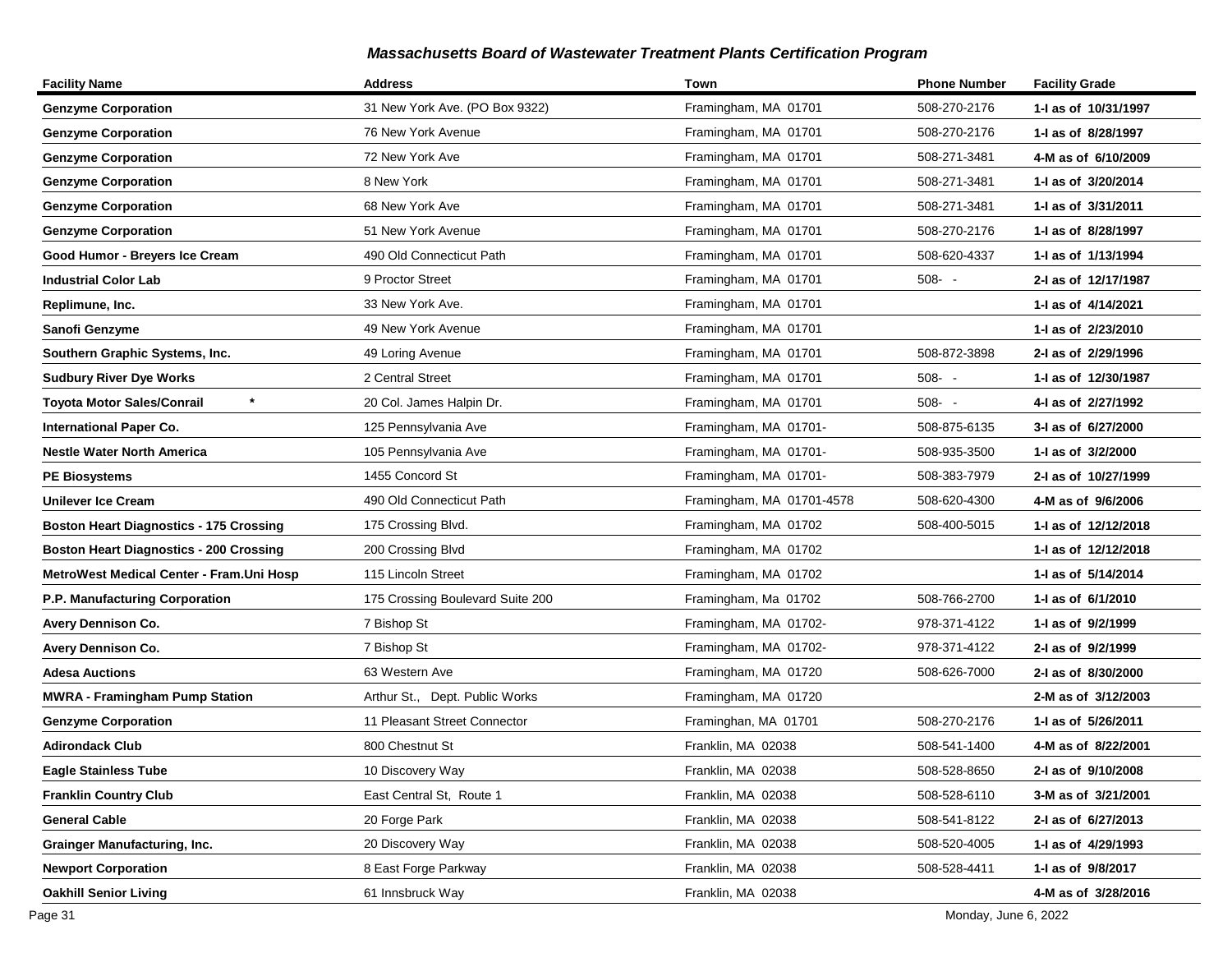| <b>Facility Name</b>                            | <b>Address</b>                       | Town                       | <b>Phone Number</b> | <b>Facility Grade</b> |
|-------------------------------------------------|--------------------------------------|----------------------------|---------------------|-----------------------|
| Vacumet (dba AR Metallizing)                    | 24 Forge Park                        | Franklin, MA 02038         | 508-541-7700        | 1-I as of 10/22/2008  |
| Alpha Grainger                                  | 20 Discovery Way                     | Franklin, MA 02038-        | 508-675-9600        | 2-I as of 3/2/2000    |
| Garelick Farms, Inc.                            | 1199 West Central St                 | Franklin, MA 02038-        | 508553-5311         | 4-M as of 4/14/2010   |
| <b>J&amp;J Corrugated Box Corp.</b>             | 210 Grove St                         | Franklin, MA 02038-        | 508-528-6200        | 2-I as of 4/28/1999   |
| <b>Garlock Printing</b>                         | 164 Fredlette St                     | Gardner, MA 01440          |                     | 2-I as of 10/22/2008  |
| <b>New England Wooden Ware</b>                  | 75 Logan Street                      | Gardner, MA 01440          | 978-632-3600        | 3-I as of 11/7/1996   |
| <b>Georgetown Housing Authority</b>             | 23 Trestle Way                       | Georgetown, MA 01833       |                     | 4-M as of 3/24/2016   |
| <b>Georgetown Village Longview Apartments</b>   | 9 Patriot Way                        | Georgetown, MA 01833       |                     | 4-M as of 3/24/2016   |
| Littles Hill Condominium Trust                  | 18 Londonderry Lane                  | Georgetown, MA 01833       |                     | 4-M as of 3/24/2016   |
| Cape Ann Marina Corp                            | 75 Essex Ave.                        | Gloucester, Ma 01930       | 978-283-0806        | 2-I as of 10/13/2004  |
| <b>Channel Fish Processing Company, Inc</b>     | 88 Commercial Street                 | Gloucester, MA 01930       | $978 - -$           | 2-M as of 11/7/2013   |
| <b>First Boston Pharma, LLC</b>                 | 9 Blackburn Drive                    | Gloucester, MA 01930       | 978-282-1800        | 2-M as of 4/14/2010   |
| <b>Gloucester WW Pollution Control Facility</b> | 50 Essex Avenue                      | Gloucester, MA 01930       | 978-281-3741        | 5-C as of 12/15/1994  |
| Good Harbor Filet Company, Inc.                 | 21 Great Republic Drive              | Gloucester, Ma 01930       | 978-281-6360        | 3-M as of 2/9/2005    |
| $\star$<br>Matheson Gas Products Co.            | 61 Grove Street (P.O. Box 1147)      | Gloucester, MA 01930       | 978-283-7700        | 1-J as of 12/15/1994  |
| National Fish & Seafood, Inc.                   | 159 East Nain St                     | Gloucester, MA 01930       | 978-879-5578        | 3-M as of 2/23/2010   |
| <b>Ocean Crest Seafood Company</b>              | 88 Commercial Street                 | Gloucester, MA 01930       | $978 - -$           | 1-M as of 2/18/1987   |
| O'Donnell-Usen Fisheries Corp.                  | (P.O. Box 1129)                      | Gloucester, MA 01930       | 978-283-5563        | 4-M as of 1/1/2000    |
| <b>Shorecliff - Deaconess Retirement Home</b>   | 14 Cliff Ave,                        | Gloucester, MA 01930       | 978-525-6008        | 4-M as of 9/9/2009    |
| <b>U.S.C.G.-Eastern Point Light Station</b>     | c/o U.S.C.G. Station, 17 Harbor Loop | Gloucester, MA 01930       | 401-736-1731        | 1-M as of 5/25/1995   |
| <b>U.S.C.G.-Light Station Cape Ann</b>          | Thatcher Island                      | Gloucester, MA 01930       | $978 - -$           | 2-I as of 8/9/2017    |
| Varian Semiconductor Equipment                  | 35 Dory Road                         | Gloucester, MA 01930       | 978-282-2049        | 1- as of 12/15/2010   |
| <b>Windover Shorecliff (Formerly Shorecliff</b> | 14 Cliff Ave                         | Gloucester, MA 01930       | 978-5256008         | 4-M as of 9/9/2009    |
| New England Regional Biosafety Laborator        | 200 Westborough Road                 | Grafton, MA 01536          |                     | 1-I as of 3/11/2009   |
| <b>Wyman Gordon Company</b>                     | 244 Worcester Street (P.O. Box 8001) | Grafton, MA 01536          | 508-756-5111        | 4-I as of 12/1/1986   |
| <b>Grafton WWTP</b>                             | 9 Depot Street                       | Grafton, MA 01560          | 508-839-8526        | 6-C as of 3/27/2002   |
| <b>Granby Heights Condominums</b>               | RT 116                               | Granby, MA 01033           | $413 - -$           | 4-M as of 3/31/2011   |
| <b>Great Barrington WWTF</b>                    | 100 Bentley Road                     | Great Barrington, MA 01230 | 413-528-0650        | 5-C as of 1/1/2000    |
| <b>GWR-B P Service Station (former)</b>         | 343 Main Street                      | Great Barrington, MA 01230 | 508-481-5750        | 2-M as of 1/28/1993   |
| <b>Greenfield WW Pollution Control Plant *</b>  | 384 Deerfield Street                 | Greenfield, MA 01301       | 413-772-1539        | 5-C as of 10/15/1974  |
| <b>Tap and Die Company</b>                      | NO TELEPHONE LISTING 3-29-95         | Greenfield, MA 01301       | $413 - 5$           | 2-I as of 1/12/1977   |
| <b>Groton School</b>                            | Farmers Row                          | Groton, MA 01450           | 978-448-3363        | 4-M as of 4/14/2010   |
| Hollingsworth & Vose Co.                        | 219 Townsend Road                    | Groton, MA 01472           | 978-448-3311        | 4-M as of 7/29/1976   |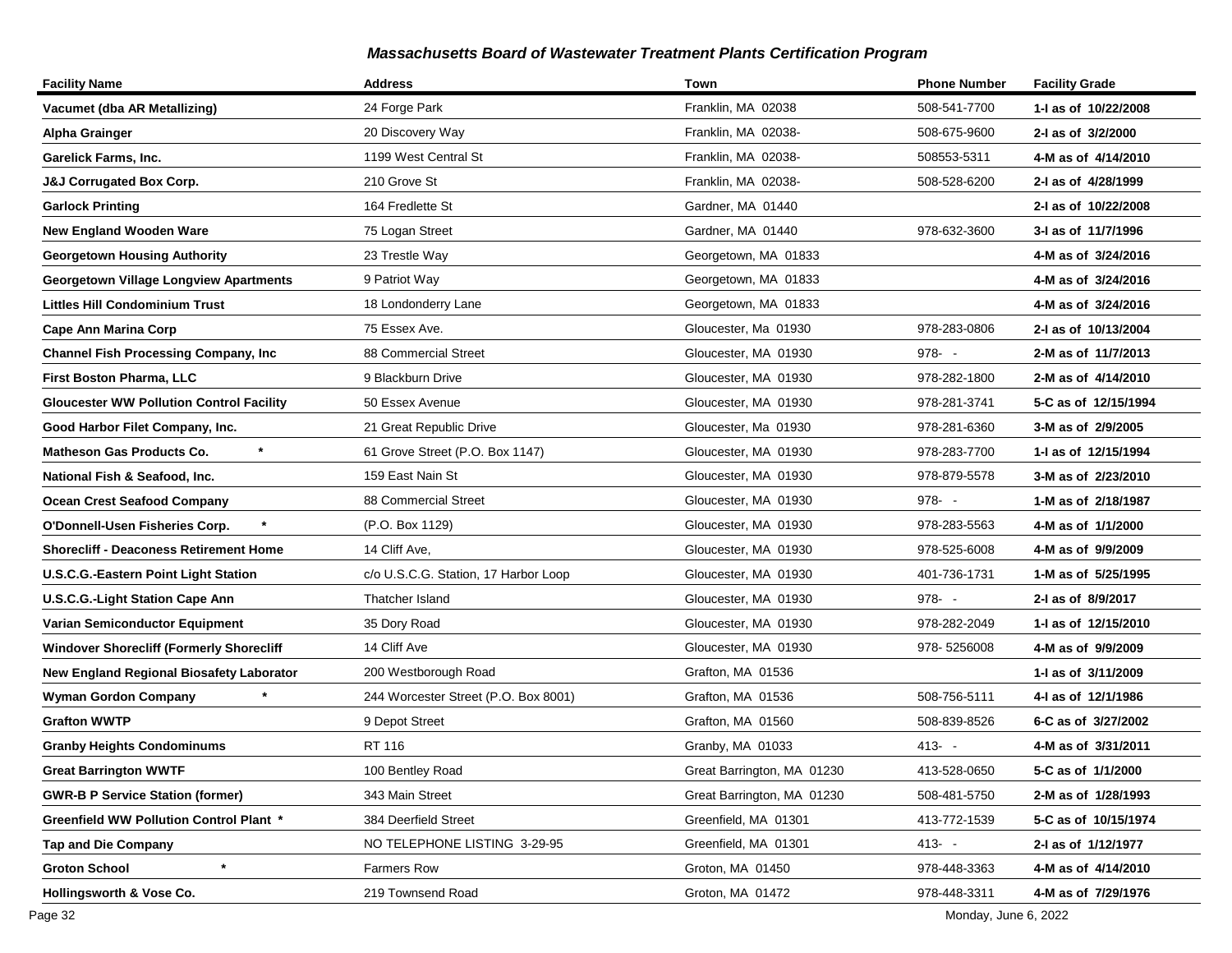| <b>Facility Name</b>                              | <b>Address</b>                           | Town                           | <b>Phone Number</b> | <b>Facility Grade</b> |
|---------------------------------------------------|------------------------------------------|--------------------------------|---------------------|-----------------------|
| U- Mass CHP -Reclaimed Water Plant                | Mullins Way                              | Hadley, MA                     |                     | 3-I as of 5/26/2011   |
| Amherst WWTF                                      | 100 Mullins Way                          | Hadley, MA 01035               | 413-259-3055        | 7-C as of 5/8/2013    |
| $\star$<br><b>Hadley WWTF</b>                     | 134 South Middle Street                  | Hadley, MA 01035               | 413-585-0460        | 4-M as of 5/28/1993   |
| Halifax Laundry, Inc.                             | Shopper's Mart, Rout 106                 | Halifax, MA 02338              | $781 - -$           | 1-M as of 9/30/1991   |
| Hamilton-Wenham Reg School Dist.                  | 755 Bay Road                             | Hamilton, MA 01982             |                     | 4-M as of 6/11/2015   |
| Jiminy Peak, Inc.                                 | 37 Corey Road                            | Hancock, MA 01237              | 413-738-5500        | 4-M as of 6/13/2001   |
| <b>Patriots Resort</b>                            | 276 Brodie Mountain                      | Hancock, MA 01237              |                     | 4-M as of 3/28/2016   |
| Hanover Mall (Campanelli-Tedeschi Trust)          | 1775WashingtonStreet(OneCampanelliDrive) | Hanover (Braintree), MA 02339  | $781 - -$           | 2-I as of 8/20/1981   |
| <b>Hanover Washington LP</b>                      | Route 53                                 | Hanover, MA                    |                     | 4-M as of 4/28/2016   |
| South Shore YMCA at Mill Pond                     | 75 Mill St.                              | Hanover, MA                    |                     | 4-M as of 4/28/2016   |
| St. Coletta's & Cardinal Cushing School           | 405 Washington St.                       | Hanover, MA 02339              |                     | 4-M as of 4/28/2016   |
| <b>Stonebridge Commons Village</b>                | Liberty St.                              | Hanson, MA                     |                     | 4-M as of 4/28/2016   |
| Hardwick WWTP (Gilbertville)                      | Mill Street (P.O. Box 117)               | Hardwick, MA 01031             | 413-477-6959        | 4-M as of 12/15/1994  |
| Hershey Products, Inc.                            | <b>Main Street</b>                       | Hardwick, MA 01031             | $413 - -$           | - as of 7/1/1985      |
| Hardwick WWTP (Wheelright)                        | Pine Street (P.O. Box 117, Gilbertville) | Hardwick, MA 01094             | 413-477-6959        | 3-M as of 12/15/1994  |
| <b>Cranberry Pointe, Inc.</b>                     | 111 Headwaters Drive                     | Harwich, MA 02645              | $508 - -$           | 3-M as of 6/6/1991    |
| <b>Harwich Middle and Elementary School</b>       | 81 Oak St.                               | Harwich, MA 02645              |                     | 4-M as of 4/28/2016   |
| Snow Inn                                          | 23 Snow Inn Rd.                          | Harwich, MA 02645              |                     | 4-M as of 4/28/2016   |
| <b>Wequassett Resort and Golf Club</b>            | 2171 Route 28                            | Harwich, MA 02645              |                     | 4-M as of 4/19/2009   |
| <b>Thompson's Clam Bar</b>                        | 23 Snow Inn Road                         | Harwich, MA 02646              | 508-432-1000        | 3-M as of 1/21/1987   |
| <b>Hatfield WWTP</b>                              | 260 Main St                              | Hatfield, MA 01038-            | 413-247-9844        | 5-C as of 10/28/1998  |
| Sanmina Tech Center East                          | 46 Rogers Road                           | Haverhill (Wardhill), MA 01835 | 978-556-6283        | 4-I as of 6/13/2001   |
| <b>Cabot Inkjet Colorants</b>                     | 50 Rogers Road                           | Haverhill, Ma                  | 978-670-6965        | 1-I as of 10/13/2004  |
| <b>Whittier Regional High School</b>              | 115 Amesbury Line Road                   | Haverhill, MA                  | 978-373-4101        | 4-M as of 4/5/2012    |
| <b>Applied Circuits, Inc.</b>                     | 18 Granite Street                        | Haverhill, MA 01830            | 978-372-9531        | 3-I as of 1/13/1994   |
| <b>Borden Packaging &amp; Industrial Products</b> | Shelley Road - Ward Hill                 | Haverhill, MA 01830            | 978-373-1551        | - as of 8/1/1989      |
| Galaxy Circuits, Inc.                             | 104 Essex Street                         | Haverhill, MA 01830            | $978 - -$           | 2-I as of 5/11/1992   |
| Gare, Inc.                                        | 165 Rosemont Street                      | Haverhill, MA 01830            | 978-373-9131        | 2-I as of 5/28/1993   |
| Hale Hospital                                     | 140 Lincoln Avenue                       | Haverhill, MA 01830            | 978-374-2000        | 2-I as of 3/25/1993   |
| Haverhill Paperboard Corp.                        | 100 South Kimball Street                 | Haverhill, MA 01830            | 978-373-4111        | 2-I as of 2/18/1987   |
| Hans Kissle Co.                                   | 9 Creek Brook Dr                         | Haverhill, MA 01832            | 978-556-4500        | 1-I as of 3/1/2000    |
| IMI, Inc.                                         | 140 Hilldale Avenue                      | Haverhill, MA 01832            | 978-373-9190        | 4-I as of 8/22/2001   |
| <b>SAFC Hitech</b>                                | 1429 Hilldale Avenue                     | Haverhill, MA 01832            | 978-692-9090        | 0-I as of 11/6/2014   |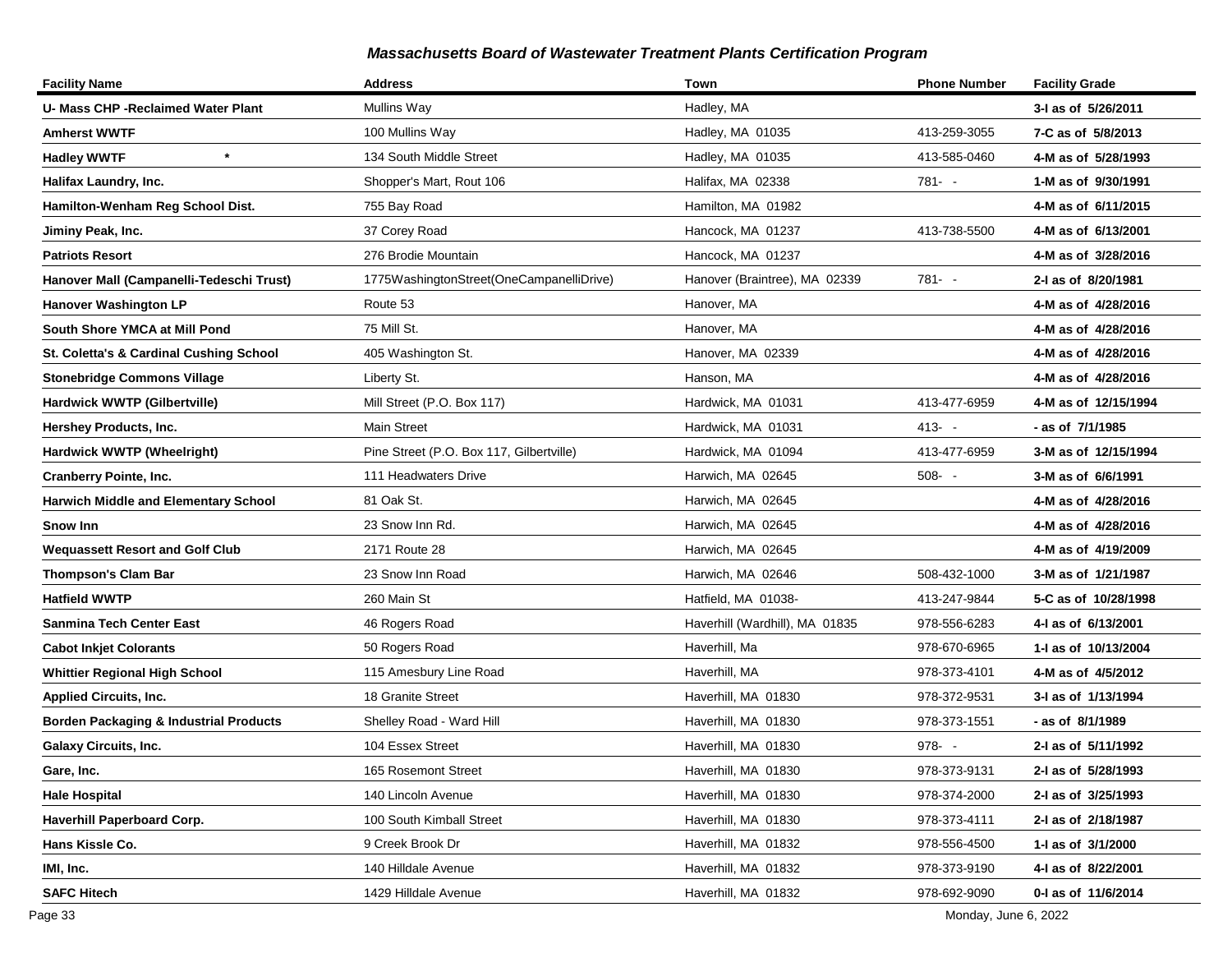| <b>Facility Name</b>                          | <b>Address</b>                       | Town                 | <b>Phone Number</b> | <b>Facility Grade</b> |
|-----------------------------------------------|--------------------------------------|----------------------|---------------------|-----------------------|
| 3-M Touch System                              | 55 Foundation Ave.                   | Haverhill, MA 01835  | 508-982-1202        | 2-I as of 9/12/2007   |
| <b>Circuit Board Express</b>                  | 2 Avco Road                          | Haverhill, MA 01835  | 978-521-9288        | 3-I as of 6/13/2001   |
| <b>Covanta Haverhill, Inc.</b>                | 100 Recovery Way                     | Haverhill, MA 01835  | 978-241-3015        | 1-I as of 6/13/2001   |
| <b>Haverhill WWTF</b>                         | 40 South Porter Street               | Haverhill, MA 01835  | 978-374-2382        | 7-C as of 8/22/2001   |
| <b>Metropolitan Linen</b>                     | 105 Ward Hill Ave.                   | Haverhill, MA 01835  |                     | 1-1 as of 2/14/2018   |
| <b>Parker Hannifin</b>                        | 260 Neck Rd.                         | Haverhill, MA 01835  | 978-478-2552        | 2-I as of 9/18/2017   |
| <b>Stewarts's Environmental -Pretreatment</b> | 20 South Mill St.                    | Haverhill, MA 01835  | 978-372-7471        | 3-M as of 4/29/2009   |
| Teccon Circuit Corp. INACTIVE 10-28-93        | 2 Avco Road<br>SEE FILE 154C93       | Haverhill, MA 01835  | 978-373-9204        | 4-I as of 2/1/1993    |
| <b>Haverhill Paperboard</b>                   | 100 S. Kimball St                    | Haverhill, MA 01835- | 978-373-4111        | 1-1 as of 6/21/2000   |
| <b>Specialized Plating, Inc.</b>              | 15 Ward Hill Ave                     | Haverhill, MA 01835- | 978-373-8030        | 4-1 as of 6/27/2000   |
| <b>Hingham Junior High School WWTP</b>        | 1103 Main Street                     | Hingham, MA 02043    | 781-741-1500        | 2-M as of 11/7/1996   |
| <b>MWRA - Hingham Pumping Station</b>         | 463 Lincoln St                       | Hingham, Ma 02043    |                     | 2-M as of 3/12/2003   |
| <b>Queen Anne Nursing Home</b>                | 50 Recreation Park Drive             | Hingham, MA 02043    |                     | 4-M as of 4/28/2016   |
| Avon Custom Mixing Service, Inc.              | 55 High Street                       | Holbrook, MA 02343   | 781-767-0511        | 2-M as of 2/6/2002    |
| <b>Barcolene Company</b>                      | 620 South Street                     | Holbrook, MA 02343   | 781-767-2800        | 2-I as of 9/29/1994   |
| <b>Container Recycling Alliance</b>           | 620 South St                         | Holbrook, MA 02343-  | 781-767-5891        | 1-M as of 3/2/2000    |
| <b>Clariant -Masterbatches Division</b>       | 85 Industrial Drive                  | Holden, MA 01520     | 800-632-9286        | 3-I as of 5/9/2007    |
| <b>ECC Corporation</b>                        | 156 Princeton Street                 | Holden, MA 01520     | 508-829-5301        | 4-1 as of 10/10/2001  |
| Reed-Rico                                     | 18 Industrial Park                   | Holden, MA 01520     | 508-829-4491        | 2-I as of 8/15/1991   |
| <b>Crestview Condo Trust</b>                  | 147 Turner Rd.                       | Holliston, MA        |                     | 4-M as of 3/28/2016   |
| <b>Highland Meadows Development, LLC</b>      | Highland St.                         | Holliston, MA        |                     | 4-M as of 3/28/2016   |
| Axton Cross Co., Inc.                         | 20 Cross Street (P.O. Box 6529)      | Holliston, MA 01746  | 508-429-6766        | 0-I as of 1/13/1994   |
| SolmeteX, Inc.                                | 21 Green Street                      | Holliston, MA 01746  | $508 - -$           | 1-J as of 8/31/1995   |
| <b>Woodland School Complex</b>                | Linden St                            | Holliston, MA 01746- | 508-429-0636        | 4-M as of 10/27/1999  |
| D & S Plating Company                         | 102 Cabot Street                     | Holyoke, MA 01040    | 413-533-7771        | 1-I as of 10/10/2001  |
| <b>Hazen Paper Company</b>                    | 717 Main St.                         | Holyoke, MA 01040    | 413-538-8204        | 2-I as of 2/16/2016   |
| <b>Holyoke Gas &amp; Electric Department</b>  | 102 Cabot Street                     | Holyoke, MA 01040    | 413-534-0221        | 2-I as of 1/7/1987    |
| <b>Holyoke WWTP</b>                           | 1 Berkshire Street                   | Holyoke, MA 01040    | 413-534-2222        | 7-C as of 4/26/2001   |
| Imperial Metal & Chemical Co.                 | 717 Main Street                      | Holyoke, MA 01040    | 413-533-7181        | 2-1 as of 1/28/1993   |
| Mt. Tom Station - First Light Power Res.      | 200 Northampton St.                  | Holyoke, MA 01040    | 413-536-9531        | 3- as of 12/15/2010   |
| U.S. Tsubake/ACME Chain Divison               | 821 Main Street                      | Holyoke, MA 01040    | 413-536-1576        | 2-I as of 10/27/2010  |
| Kodak Polychrome                              | 383 Dwight Street (P.O. Box 348)     | Holyoke, MA 01041    | 413-538-9624        | 1-I as of 6/22/1995   |
| $\ast$<br><b>Kodak Polychrome</b>             | 75 Whiting Farms Road (P.O. Box 348) | Holyoke, MA 01041    | 413-538-9624        | 1-I as of 3/30/1995   |

Page 34 Monday, June 6, 2022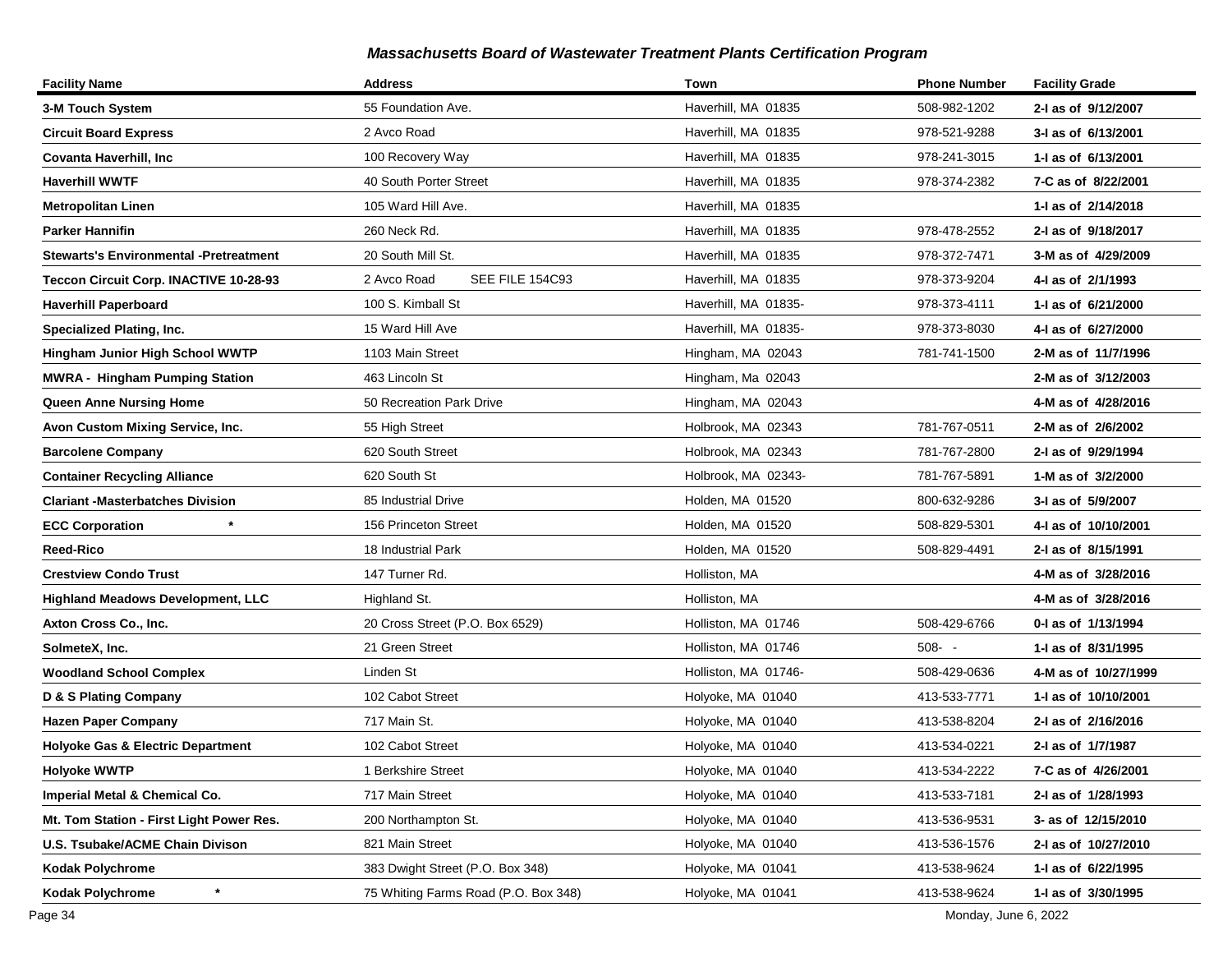| <b>Facility Name</b>                       | <b>Address</b>                            | Town                        | <b>Phone Number</b> | <b>Facility Grade</b> |
|--------------------------------------------|-------------------------------------------|-----------------------------|---------------------|-----------------------|
| <b>Hopedale WWTP</b>                       | Mendon Street (P. O. Box 7)               | Hopedale, MA 01747          | 508-634-2210        | 5-C as of 2/25/1993   |
| <b>EMC</b>                                 | 171 South ST                              | Hopkinton, MA 01748         | 508-435-2075        | 5-C as of 9/12/2007   |
| <b>Fruit Street Hopkinton</b>              | <b>Fruit Street</b>                       | Hopkinton, MA 01748         |                     | 5-C as of 9/8/2010    |
| <b>Hopkinton Sewer Department</b>          | 85 Wood Street-PO Box 234                 | Hopkinton, MA 01748         | 508-435-5007        | 2-M as of 1/30/1992   |
| <b>Indian Brook Condominiums</b>           | Elm St                                    | Hopkinton, MA 01748         | 508-869-4570        | 4-M as of 3/21/2013   |
| <b>Indian Brook Condominiums WWTP</b>      | Elm Street                                | Hopkinton, MA 01748         | $508 - -$           | 2-M as of 9/29/1994   |
| LaserSharp, Inc                            | 86 South St                               | Hopkinton, MA 01748         |                     | 2-I as of 3/21/2001   |
| Lonza Biologics Inc.                       | 99 South St.                              | Hopkinton, MA 01748         |                     | 1-I as of 1/13/2010   |
| Lonza Biologics, Inc - Builbing 97 E & W   | 97 South St.                              | Hopkinton, MA 01748         |                     | 1-I as of 12/17/2008  |
| Perkin Elmer                               | 68 Elm Street                             | Hopkinton, MA 01748         | 508-589-7602        | 1-I as of 9/4/2014    |
| Perkin Elmer                               | 5 Parkwood Drive                          | Hopkinton, MA 01748         | 508-589-7602        | 1-I as of 9/4/2014    |
| <b>Stryker Biotech</b>                     | 35 South St.                              | Hopkinton, Ma 01748         | 508-416-5232        | 1-I as of 7/27/2004   |
| Fox River Paper, Housatonic Mill           | 295 Park St, PO Box 565                   | Housatonic, MA 01236        | 413-274-1650        | 3-M as of 8/30/2000   |
| H. LaRosee and Sons. Inc.                  | 15-19 Broad Street                        | Hudson, MA 01479            |                     | 1-I as of 5/24/2012   |
| <b>Act Manufacturing</b>                   | 2 Cabot Rd                                | Hudson, MA 01749            | 508-562-1200        | 2-I as of 8/30/2000   |
| <b>Digital Equipment Corporation</b>       | 75 Reed Road                              | Hudson, MA 01749            | 978-568-7255        | 3-I as of 5/21/1986   |
| Hudson Lock, Inc.                          | 81 Aspley Street                          | Hudson, MA 01749            | 978-562-3481        | 3-I as of 9/30/1993   |
| <b>Hudson Sewage Treatment Plant</b>       | 1 Municipal Drive                         | Hudson, MA 01749            | 978-562-9333        | 6-C as of 10/29/1992  |
| Intel Massachusetts, Inc                   | 75 Reed Rd                                | Hudson, MA 01749            |                     | 4-I as of 12/18/2002  |
| J. Kittredge & Sons, Inc.                  | 18 Robert Bonazzoli Avenue                | Hudson, MA 01752            | $978 - -$           | 4-I as of 8/25/1996   |
| <b>Hull WW Pollution Control Facility</b>  | 1111 Nantasket Avenue                     | Hull, MA 02045              | 781-925-0906        | 6-C as of 9/10/2008   |
| <b>Huntington WW Treatment Plant</b>       | Park Street (P. O. Box 301)               | Huntington, MA 01050        | 413-667-3356        | 4-M as of 8/19/1986   |
| Precision Coating Company, Inc.            | 63 Sprague Street                         | Hyde Park, MA 02139         |                     | 1-I as of 6/26/2014   |
| <b>Turner Hill Golf &amp; Racquet Club</b> | 31 Stonebridge Rd.                        | Ipswich, MA                 |                     | 4-M as of 3/24/2016   |
| <b>Ipswich Country Club</b>                | Newburyport Turnpike                      | Ipswich, MA 01938           | 978-546-9323        | 3-M as of 3/11/1992   |
| Ipswich Waste Water Treatment Plant        | 20 Fowlers Lane (                         | Ipswich, MA 01938           | 978-356-6642        | 5-C as of 4/23/2008   |
| <b>New england Biolabs</b>                 | 240 County Rd                             | Ipswich, MA 01938           |                     | 4-M as of 9/11/2002   |
| <b>MBTA Arborway Mantenance Facility</b>   | 3550 Arborway Maintenance Facility        | Jamacia Plain, MA 02130     |                     | 2-I as of 2/8/2006    |
| <b>Independence Mall</b>                   | Smith's Lane (1 Financial Center, 27 Floo | Kingston (Boston), MA 02364 |                     | 3-M as of 11/21/1989  |
| Town & Country Sanitation Corporation      | <b>Summer Street</b>                      | Kingston, MA 02346          | 781-585-8888        | 3-M as of 4/27/1995   |
| <b>Baptist Home of Massachusetts</b>       | Evanswood                                 | Kingston, MA 02364          | 781- -              | 4-M as of 4/20/1990   |
| <b>Evanswood Bithzatha Corp</b>            | 55 Lake Street                            | Kingston, MA 02364          | 781-585-5526        | 4-M as of 1/28/1993   |
| <b>Kingston Commons</b>                    | Lliam C. Gould Way                        | Kingston, MA 02364          | 781- -              | 4-M as of 1/26/1995   |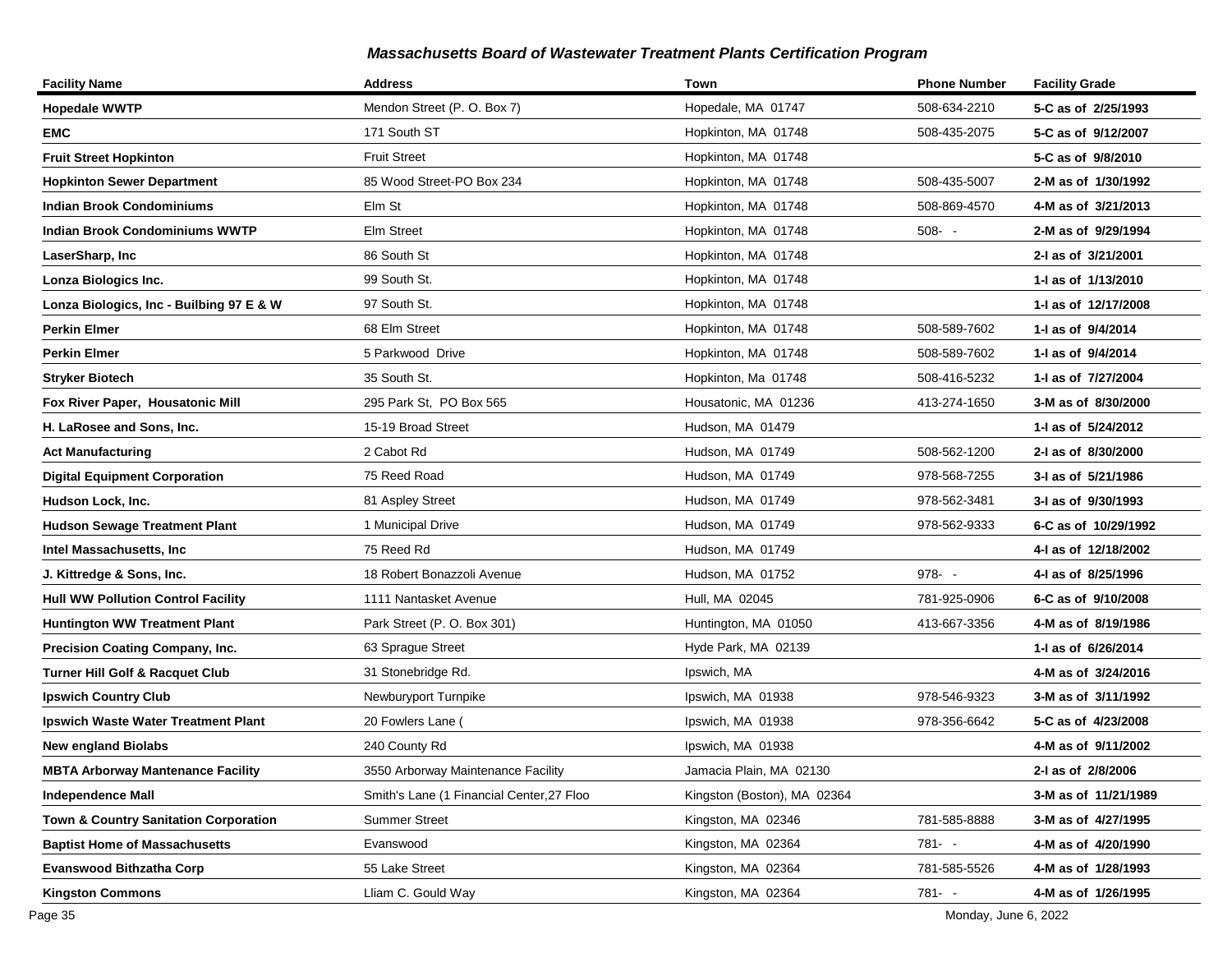| <b>Facility Name</b>                          | <b>Address</b>                           | Town                   | <b>Phone Number</b> | <b>Facility Grade</b> |
|-----------------------------------------------|------------------------------------------|------------------------|---------------------|-----------------------|
| Kingston Wastewater Treatment Facility        | 8 Cranberry Rd                           | Kingston, MA 02364     |                     | 5-C as of 2/7/2001    |
| <b>Silver Lake Regional School District</b>   | 130 Pembroke Street                      | Kingston, MA 02364     | 781-585-4313        | 4-M as of 8/9/2017    |
| <b>Summer Hill Shopping Plaza</b>             | Route 3A                                 | Kingston, MA 02364     | 781-871-5238        | 4-M as of 6/25/1992   |
| <b>Wingate at Silver Lake</b>                 | 18 Chipman Way                           | Kingston, MA 02364     |                     | 4-M as of 4/28/2016   |
| Lebaron, The Fairways                         | Rhode Island Rd.                         | Lakeville, MA          |                     | 4-M as of 4/28/2016   |
| <b>River Terrace Healthcare</b>               | <b>Ballard Hill Road</b>                 | Lancaster, MA 01523    | 978-365-4537        | 3-M as of 6/18/2003   |
| <b>Berkshire Mall</b>                         | Rt. 8 & Old State Road (P.O. Box H)      | Lanesborough, MA 01237 | 413-445-4306        | 4-M as of 8/22/2001   |
| Neveon, Inc.                                  | One Jacob's Way                          | Lawrence, Ma )1843     | 978-975-0045        | 2-I as of 5/4/2005    |
| Adtech Electroplating, Inc.                   | 9 Mill Street                            | Lawrence, MA 01840     | 978-683-2082        | 4-I as of 10/26/1995  |
| <b>Hilton Chrome Corporation</b>              | 77 Holly Street                          | Lawrence, MA 01840     | 978-687-3437        | 3-I as of 8/31/1995   |
| <b>Loren Products</b>                         | 250 Canal Street                         | Lawrence, MA 01840     | 978-685-0911        | 2-I as of 12/10/1987  |
| Multi-Lab, Inc.                               | 37 Manchester Street                     | Lawrence, MA 01840     | 978-682-5800        | 3-I as of 5/28/1993   |
| Northeast Environmental Services, Inc. *      | 28 Water Street                          | Lawrence, MA 01840     | 978-777-0030        | 3-M as of 2/29/1996   |
| SAPANNA, Inc., (TechnicalSystems&Design)      | 15 Union Street                          | Lawrence, MA 01840     | 978-683-2310        | 2-I as of 8/25/1994   |
| Dynamic Chromium Industries, Inc.             | 75 Bay State Road                        | Lawrence, MA 01841     | 978-688-0731        | 0-O as of 5/25/1995   |
| Malden Mills Industries, Inc.                 | 46 Stafford Street (P.O. Box 809)        | Lawrence, MA 01841     | 978-685-6341        | 1-I as of 5/25/1995   |
| <b>Microsemi Corporation</b>                  | 6 Lake Street                            | Lawrence, MA 01841     | 978-681-0392        | 4-I as of 10/10/2001  |
| <b>Ogden Martin Systems</b>                   | 85 Manchester Street                     | Lawrence, MA 01841     | 978-688-6950        | 2-I as of 5/28/1993   |
| <b>United Linen- Facility Grading</b>         | 65 Manchester Street                     | Lawrence, MA 01841     | 978-683-7390        | 2-I as of 2/23/2010   |
| <b>United Uniform Rental Service</b>          | 398 Park Street                          | Lawrence, MA 01841     | 978-687-2552        | 3-M as of 1/26/1995   |
| Multi-Lab, Inc.                               | 37 Manchester St                         | Lawrence, MA 01841-    | 978-682-5800        | 2-I as of 6/27/2000   |
| <b>BF Goodrich (Key Polymer)</b>              | Jacob's Way(17 Shepard St.)(P.O.BOX 1529 | Lawrence, MA 01842     | 978-683-9411        | 4-I as of 3/25/1993   |
| GenCorp                                       | 70 General St                            | Lawrence, MA 01842     | 978-683-7123        | 2-I as of 12/12/2001  |
| <b>National Northeast Corporation</b>         | 65 Manchester Street                     | Lawrence, MA 01842     | 978-686-4197        | 1-I as of 5/25/1995   |
| <b>Newark Atlantic Paperboard Corporation</b> | 250 Canal Street                         | Lawrence, MA 01842     | 978-687-7100        | 2-I as of 5/25/1995   |
| <b>Aramark Uniform Services</b>               | 110 Glenn Street                         | Lawrence, MA 01843     | 978-685-1936        | 4-M as of 9/25/1990   |
| Crown Cork and Seal, Inc.                     | 155 Shepard St, Lawrence Indust. Park    | Lawrence, MA 01843     | 978-685-1961        | 4-I as of 9/9/2009    |
| <b>GWR-Haffner's Service Station</b>          | 194 South Broadway Street (see memo)     | Lawrence, MA 01843     | 978-683-2771        | 2-M as of 5/25/1995   |
| Merrimac Paper Co., Inc.                      | 9 South Canal Street                     | Lawrence, MA 01843     | 978-683-2754        | 1-I as of 4/7/1987    |
| <b>Merrimack Valley Medical Service Co. *</b> | <b>Zero Farley Street</b>                | Lawrence, MA 01843     | 978-687-2775        | 0-1 as of 8/22/2001   |
| <b>Onyx Specialty Paper, Inc.</b>             | 40 Willow St.                            | Lee (South), MA 01260  | 413-243-5894        | 4-M as of 10/25/2000  |
| <b>Lee WW Pollution Control Plant</b>         | Route 102 (P.O. Box 630)                 | Lee, MA 01231          | 413-243-5525        | 5-C as of 9/12/2007   |
| Schweitzer-Mauduit International, Inc. *      | 701 Greylock Street                      | Lee, MA 01238          | 413-243-1000        | 5-C as of 4/25/1996   |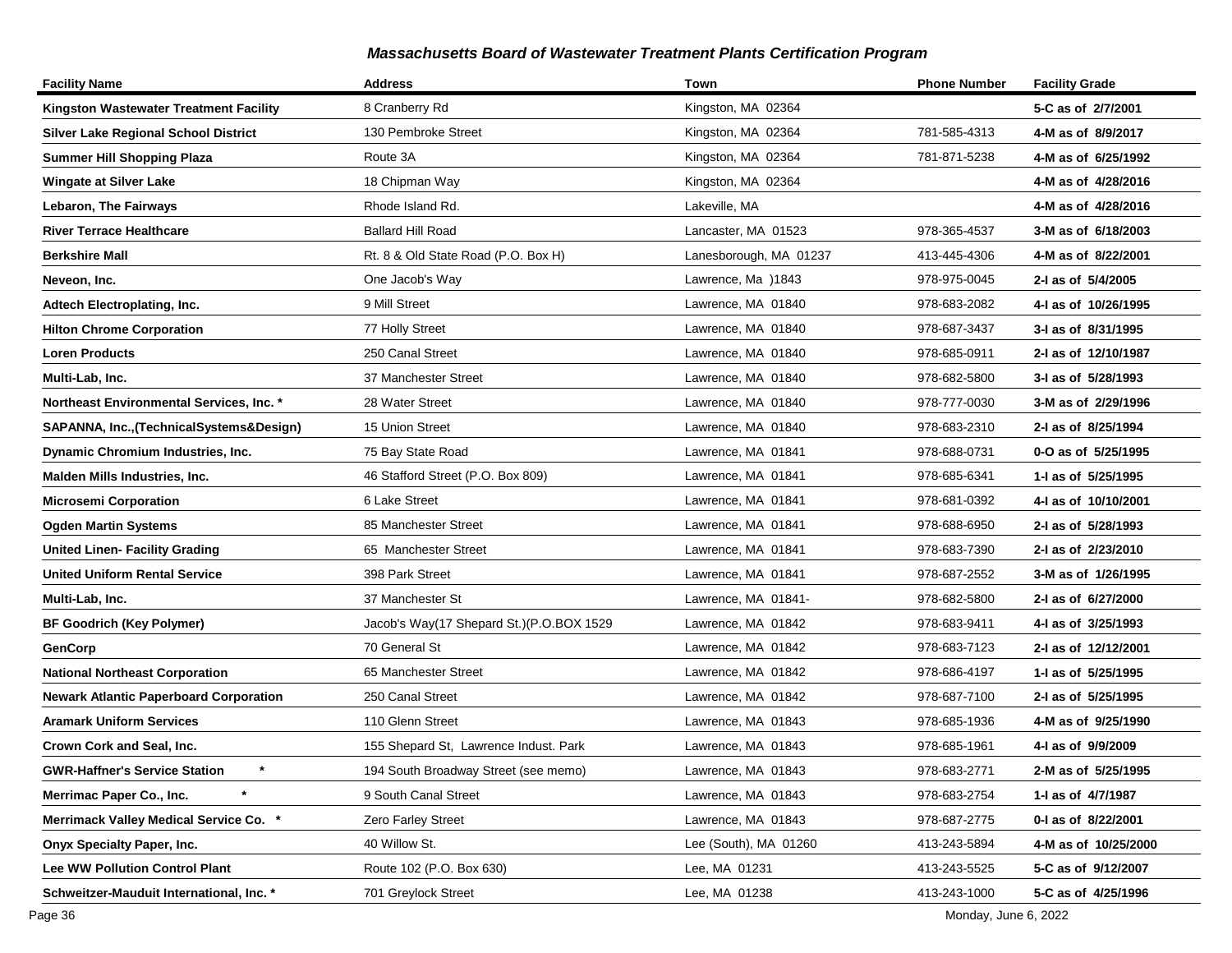| <b>Facility Name</b>                           | <b>Address</b>                         | Town                 | <b>Phone Number</b> | <b>Facility Grade</b> |
|------------------------------------------------|----------------------------------------|----------------------|---------------------|-----------------------|
| Schweitzer Paper Company INACTIVE *            | 701 Greylock Street                    | Lee, MA 1238         | $413 - -$           | 5-C as of 8/9/2017    |
| <b>Leicester Water Supply District WWTP</b>    | 124 Pine Street, P.O. Box 86           | Leicester, MA 01524  | 508-892-8484        | 4-M as of 10/29/1992  |
| Worcester Tool & Stamping Company, Inc.        | 10 Hankey Street (P.O. Box 308)        | Leicester, MA 01542  | 508-892-8194        | -I as of 3/1/1989     |
| <b>Lenox Center WW Pollution Control Plant</b> | <b>Crystal Street</b>                  | Lenox, MA 01240      | 413-637-1973        | 4-M as of 3/25/1993   |
| <b>Claremont Flock Corporation</b>             | 101 Scott Drive                        | Leominster, MA 01453 | 978-534-6191        | 2-I as of 3/30/1995   |
| <b>Leominster WWTP</b>                         | 436 Mechanic Street                    | Leominster, MA 01453 | 978-537-5720        | 7-C as of 10/29/1992  |
| Novacor Chemicals Inc., Plastics Div.          | 33 Fuller Street<br>(formerly Polyser) | Leominster, MA 01453 | 978-537-9901        | 3-I as of 1/1/1993    |
| <b>Novacor Corporation</b>                     | 29 Fuller Street P.O. Box 90           | Leominster, MA 01453 | 978-537-9901        | 3-I as of 1/24/1991   |
| Quebecor World Eusey Press Inc.                | 27 Nashua St.                          | Leominster, Ma 01453 |                     | 1-I as of 5/4/2005    |
| <b>Critical Therapeutics</b>                   | 60 Westview St.                        | Lexington, Ma        |                     | 1-I as of 2/17/2004   |
| <b>LogicBio Therapeutics</b>                   | 65 Hayden Ave.                         | Lexington, MA        |                     | 1-1 as of 4/15/2020   |
| <b>SRE Flag</b>                                | 10 Maguire Rd., Building 1             | Lexington, MA 01824  |                     | 1-I as of 4/13/2022   |
| Translate Bio, Inc.                            | 29 Hartwell Ave.                       | Lexington, MA 02142  | 857-242-3508        | 1-1 as of 1/19/2018   |
| <b>GWR-Varian Vacuum Products</b>              | 121 Hartwell Street                    | Lexington, MA 02173  | 781-861-7200        | 2-M as of 5/25/1995   |
| <b>Instrumentation Laboratory</b>              | 113 Hartwell Avenue (P.O. Box 9113)    | Lexington, MA 02173  | 781-861-1908        | 0-0 as of 9/8/1994    |
| <b>Lockheed Martin IR Imaging Systems</b>      | 2 Forbes Road                          | Lexington, MA 02173  | 781-862-6222        | 1-I as of 3/28/1996   |
| <b>Lockheed Martin IR Imaging Systems</b>      | 2 Forbes Road, Ms 362                  | Lexington, MA 02173  | 781-862-6222        | 1-I as of 2/29/1996   |
| <b>MIT Lincoln Laboratory</b>                  | 244 Wood Street                        | Lexington, MA 02173  | 781-981-2380        | 2-I as of 1/30/1992   |
| <b>Predix Pharmaceuticals</b>                  | 4 Maquire Road                         | Lexington, Ma 02173  | 617-686-7713        | 1-I as of 2/8/2006    |
| W.R. Grace & Company                           | 55 Hayden Street                       | Lexington, MA 02173  | 781-863-8720        | 2-I as of 3/26/1992   |
| <b>Cubist Pharmaceuticals</b>                  | 65 Hayden Ave.                         | Lexington, MA 02420  | 617 715-1852        | 0-1 as of 6/11/2008   |
| <b>MIT Lincoln Laboratory C- Building</b>      | 244 Wood Street                        | Lexington, MA 02420  | 781-981-0232        | 1-1 as of 4/22/2015   |
| <b>MIT Microelectronics Laboratory (ML)M</b>   | 244 Wood Street                        | Lexington, MA 02420  |                     | 1-I as of 4/22/2015   |
| <b>Promedior Inc.</b>                          | 101 Hartwell Ave.                      | Lexington, MA 02420  |                     | 1- as of 12/12/2012   |
| <b>TIAX LLC</b>                                | 35 Hartwell Ave                        | Lexington, MA 02420  | 781-879-1222        | 1-I as of 6/1/2010    |
| <b>Accent Therapeutics</b>                     | 65 Hayden Ave., Suite 3100S            | Lexington, MA 02421  | 919-434-2488        | 1-I as of 6/29/2018   |
| Agenus, Inc. (formerly Antigenics)             | 3 Forbes Rd.                           | Lexington, MA 02421  | 781-674-4406        | 1-I as of 2/7/2007    |
| Alpro, Inc.                                    | 101 Hartwell Ave                       | Lexington, MA 02421  | 617-225-0808        | 1-I as of 7/14/2011   |
| BioScale, Inc.                                 | 4 Maguire Rd. 2nd Floor                | Lexington, MA 02421  | 617-301-6134        | 1-1 as of 3/31/2011   |
| <b>Brammer Bio MA, LLC</b>                     | 45 Hartwell Ave.                       | Lexington, MA 02421  |                     | 1- as of 6/19/2019    |
| <b>Codiak Biosciences</b>                      | 4 Hartwell Place                       | Lexington, MA 02421  |                     | 1-I as of 8/12/2020   |
| <b>Concert Pharmaceuticals</b>                 | 65 Hayden Ave. Suite 3000N             | Lexington, MA 02421  |                     | 1-I as of 6/25/2018   |
| <b>Concert Pharmaceuticals Inc.</b>            | 99 Hayden Avenue Suite 500             | Lexington, MA 02421  | 781-860-0045        | 1-I as of 1/27/2009   |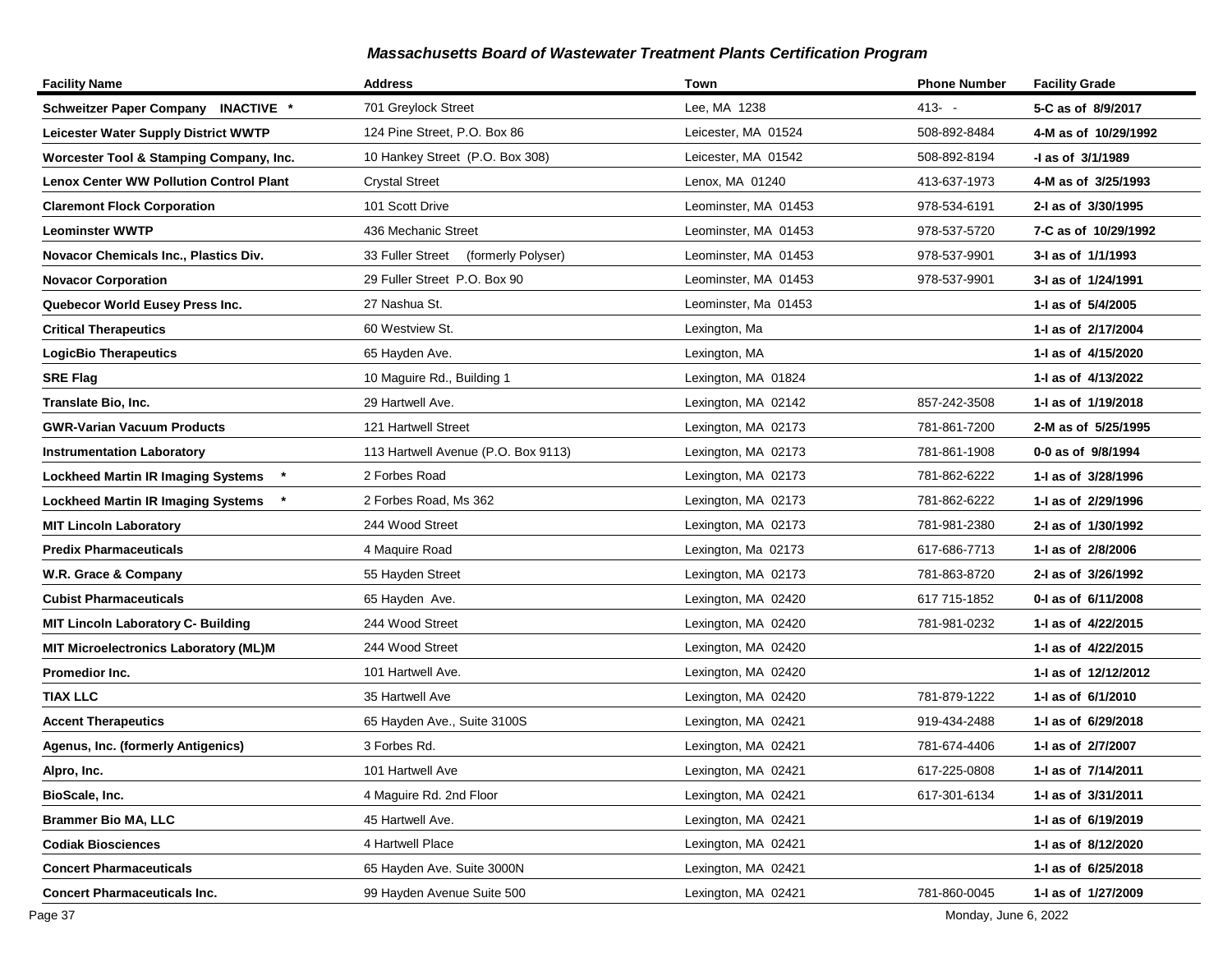| <b>Facility Name</b>                 | <b>Address</b>                 | Town                     | <b>Phone Number</b> | <b>Facility Grade</b> |
|--------------------------------------|--------------------------------|--------------------------|---------------------|-----------------------|
| Curis, Inc.                          | 4 Maguire Road                 | Lexington, MA 02421      | 617-503-6500        | 0-I as of 12/15/2010  |
| <b>Dicerna Pharmaceuticals</b>       | 33 Hayden Ave                  | Lexington, MA 02421      | 857-204-5436        | 1-1 as of 6/11/2015   |
| <b>Frequency Therapeutics</b>        | 75 Hayden Ave.                 | Lexington, MA 02421      |                     | 1-I as of 12/16/2020  |
| <b>Genzyme Corp</b>                  | 4 Maguire Rd                   | Lexington, MA 02421      |                     | 1-I as of 2/6/2002    |
| Hypnion, Inc.                        | 500 Patriot Way                | Lexington, Ma 02421      | 781-778-0300        | 1-I as of 2/9/2005    |
| <b>Kaleido Biosciences</b>           | 65 Hayden Ave (North)          | Lexington, MA 02421      | 978-875-0525        | 1-I as of 10/10/2001  |
| Kiniksa Pharmaceuticals              | 100 Hayden Ave.                | Lexington, MA 02421      | 781-705-6028        | 1-I as of 1/17/2019   |
| Microbia Precision Engineering, Inc. | 60 Westview St.                | Lexington, MA 02421      | 781-259-7600        | 1-I as of 1/27/2009   |
| <b>Predix Pharmaceuticals</b>        | 4 Maquire Road                 | Lexington, Ma 02421      | 617-686-7713        | 1-I as of 9/7/2005    |
| QD Vision, Inc.                      | 29 Hartwell Ave.               | Lexington, MA 02421      | 603-540-2053        | 1-I as of 5/24/2012   |
| QD Vision, Inc.                      | 29 Hartwell Ave                | Lexington, MA 02421      | 603-540-2053        | 1-I as of 5/24/2012   |
| Rain Dance Technologies, Inc.        | 44 Hartwell Ave.               | Lexington, MA 02421      | 781-879-0064        | 1-I as of 6/11/2008   |
| Sekisui Diagnostics, LLC             | 4 Hartwell Place               | Lexington, MA 02421      | 508-271-6719        | 1-I as of 3/21/2013   |
| Shire Human Genetic Therapies, Inc.  | 200 Patriot Way                | Lexington, MA 02421      | 617-613-4435        | 1-I as of 3/31/2011   |
| <b>Shire Lexington Campus</b>        | 125 Spring Street              | Lexington, MA 02421      | 617-613-4401        | 1-I as of 2/11/2015   |
| <b>Shire Pharmaceuticals</b>         | 400 Shire way                  | Lexington, MA 02421      |                     | 1-I as of 2/11/2015   |
| <b>Shire Pharmaceuticals</b>         | 300 Shire Way                  | Lexington, MA 02421      | 781-482-6457        | 1-I as of 2/11/2015   |
| <b>Shire Pharmaceuticals</b>         | 128 Spring St.                 | Lexington, MA 02421      |                     | 1-1 as of 2/12/2015   |
| <b>Strata Pathology Services</b>     | One Cranberry Hill , Suite 104 | Lexington, MA 02421      | 617-401-4752        | 1-I as of 2/15/2012   |
| <b>Synta Pharmaceuticals</b>         | 125 Hartwell Ave               | Lexington, Ma 02421      | 781-274-8200        | 1-I as of 5/4/2005    |
| <b>Synta Pharmaceuticals</b>         | 45 Hartwell Ave                | Lexington, Ma 02421      | 781-541-7289        | 1-I as of 6/22/2005   |
| <b>T2 Biosystems</b>                 | 101 Hartwell Ave.              | Lexington, MA 02421      | 781-457-1200        | 1-I as of 9/14/2016   |
| <b>TARIS Biomedical LLC</b>          | 113 Hartwell Avenue            | Lexington, MA 02421      | 781-676-7750        | 0-I as of 7/22/2015   |
| <b>Transform Pharmaceuticals</b>     | 29 Hartwell ave                | Lexington, MA 02421      |                     | 1-I as of 10/30/2002  |
| Uniqure, Inc.                        | 113 Hartwell Ave.              | Lexington, MA 02421      | 339-970-7000        | 1-I as of 8/17/2016   |
| <b>Valo Early Discovery</b>          | 75 Hayden Ave.                 | Lexington, MA 02421      |                     | 1-I as of 8/11/2021   |
| <b>Voyager Therapeutics</b>          | 75 Hayden Ave.                 | Lexington, MA 02421      |                     | 1-I as of 8/12/2020   |
| <b>MGI Pharma Biologics (Zycos)</b>  | 44 Hartwell Ave.               | Lexington, MA 02421-     | 617-492-8651        | 1-I as of 6/27/2000   |
| <b>Quanterix Corporation</b>         | 113 Hartwell Ave.              | Lexington, MA 02421-3125 |                     | 1-I as of 12/12/2018  |
| The Commons in Lincoln               | 1 Harvest Circle               | Lincoln, MA              |                     | 4-M as of 3/24/2016   |
| <b>Lincoln Woods</b>                 | 50 Wells Rd.                   | Lincoln, MA 01773        |                     | 4-M as of 3/24/2016   |
| <b>Lincoln Woods</b>                 | 50 Wells Road                  | Lincoln, MA 01777        | 781-259-0150        | 4-M as of 2/6/2002    |
| <b>New Littleton High School</b>     | Rt. 110/2A                     | Littleton, MA            |                     | 4-M as of 3/27/2002   |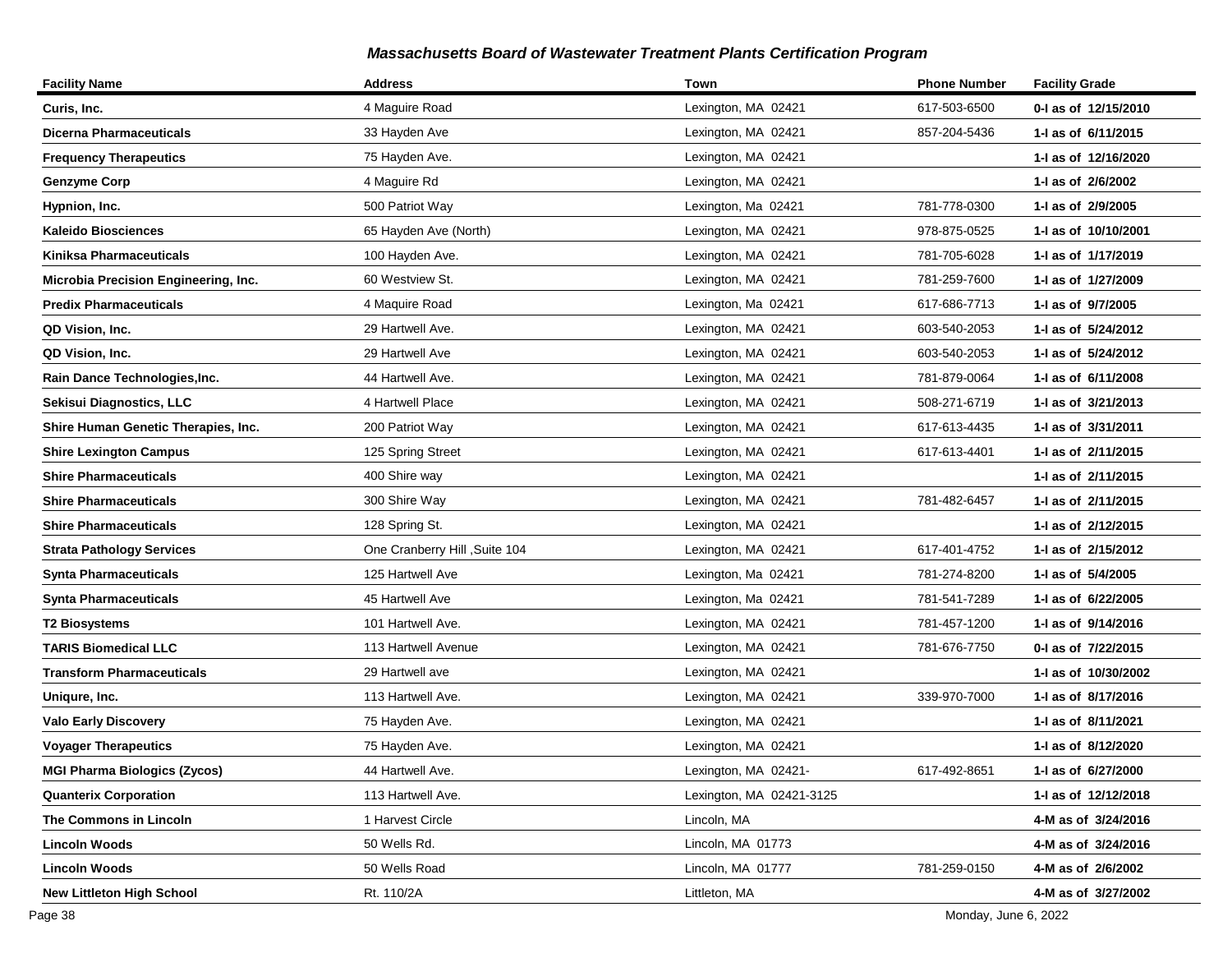| <b>Facility Name</b>                            | <b>Address</b>                           | Town                  | <b>Phone Number</b> | <b>Facility Grade</b> |
|-------------------------------------------------|------------------------------------------|-----------------------|---------------------|-----------------------|
| Wells REIT II - 550 King St., LLC               | 550 King St.                             | Littleton, MA         |                     | 4-M as of 3/28/2016   |
| <b>Digital Equipment Corporation</b>            | 550 King Street                          | Littleton, MA 01460   | 978-486-7608        | 4-M as of 6/16/1994   |
| <b>Littleton Nursing Home</b>                   | 191 Foster St.                           | Littleton, MA 01460   |                     | 4-M as of 3/28/2016   |
| <b>Littleton Public School</b>                  | King St.                                 | Littleton, MA 01460   |                     | 4-M as of 3/28/2016   |
| <b>Patriot Beverage</b>                         | 20 Harvard Rd.                           | Littleton, MA 01460   |                     | 5-C as of 8/11/2021   |
| <b>Pondside at Littleton</b>                    | 147 King Street                          | Littleton, MA 01460   | 978-486-4007        | 4-M as of 9/27/1994   |
| <b>Village Green</b>                            | <b>Great Road</b>                        | Littleton, MA 01460   |                     | 4-M as of 1/28/2014   |
| <b>Childrens Hospital Center Life Sciences</b>  | Center for Life SciBldg. Blackfan Circle | Longwood - Boston, MA |                     | 1-I as of 2/6/2008    |
| <b>Metrigraphics</b>                            | 1001 Pawtucket Blvd.                     | Lowell, MA            |                     | 1-I as of 6/11/2015   |
| <b>GWR-Haffner's Service Station</b>            | 1150 Bridge Street                       | Lowell, MA 01850      | 978-683-2771        | 2-M as of 8/31/1995   |
| <b>Lowell WWTF</b>                              | <b>First Street Boulevard</b>            | Lowell, MA 01850      | 978-970-4248        | 7-C as of 8/22/2001   |
| <b>Evoqua Water Technologies</b>                | 10 Technology Drive                      | Lowell, MA 01851      | 978-458-0600        | 2-M as of 12/3/1990   |
| Evoqua Water Technologies, LLC                  | 10 Technology Dr.                        | Lowell, MA 01851      | 978-614-7501        | 1-I as of 2/7/2019    |
| <b>Fluid Solutions, Inc.</b>                    | 160 Stedman St                           | Lowell, MA 01851      |                     | 2-I as of 10/31/1997  |
| Joan Fabrics Company                            | 122 Western Avenue                       | Lowell, MA 01851      | 978-934-7148        | 2-M as of 8/14/1989   |
| <b>Lowell Cogeneration Co. Limited Partners</b> | 282 Western Avenue                       | Lowell, MA 01851      | 978-453-9680        | 2-I as of 10/1/2011   |
| M/A -COM Technology Solutions Inc.              | 100 Chelmsford St.                       | Lowell, MA 01851      | 978-656-2731        | 1-I as of 12/12/2012  |
| <b>Microsemi Corporation</b>                    | 75 Technology Drive                      | Lowell, MA 01851      | 9786202630          | 2-I as of 5/23/2019   |
| <b>Specialty Materials, Inc.</b>                | 1449 Middlesex St.                       | Lowell, MA 01851      | 978-322-1927        | 3-I as of 12/14/2005  |
| <b>Textron Specialty Materials</b>              | 790 Chemsford Street                     | Lowell, MA 01851      | 978-452-8961        | 4-I as of 4/29/1993   |
| <b>Coating Systems, Inc.</b>                    | 90 Phoenix Avenue                        | Lowell, MA 01852      | 978-937-3712        | 3-I as of 10/10/2001  |
| Fleetwash                                       | 35 Maple St., Unit 18-20                 | Lowell, MA 01852      |                     | 3-I as of 6/9/2021    |
| Fleetwash, Inc.                                 | 35 Maple Street, Units 18-21             | Lowell, MA 01852      | 978-322-0763        | 2-I as of 6/27/2013   |
| <b>Freudenberg Nonwovens</b>                    | 221 Jackson Street                       | Lowell, MA 01852      | 978-454-0461        | 3-I as of 10/10/2001  |
| <b>GWR-Silresim Superfund Site</b>              | 86 Tanner Street                         | Lowell, MA 01852      | 617-457-8200        | 4-I as of 8/31/1995   |
| <b>Interstate Container Lowell</b>              | 240 Industrial Ave East                  | Lowell, MA 01852      |                     | 2-I as of 2/20/2019   |
| <b>Millenium Plating Company</b>                | 75 Phoenix Avenue                        | Lowell, MA 01852      | 978-459-3230        | 3-I as of 6/20/1996   |
| Peroxygen Systems                               | 116 John St., Suite 315                  | Lowell, MA 01852      | 248-835-9026        | 1-I as of 4/17/2019   |
| T & T Anodizing, Inc.                           | 35 Maple St.                             | Lowell, MA 01852      | 508-454-9631        | 4-I as of 10/31/1997  |
| <b>UAE Lowell Power LLC</b>                     | 2 tanner Street                          | Lowell, MA 01852      | 978-454-6166        | 2-I as of 9/25/1990   |
| William Tonner Co.                              | 12 Perkins Street                        | Lowell, MA 01852      | $978 - -$           | -I as of 7/1/1985     |
| <b>Empire Laundry Service</b>                   | 685 Lawrence St                          | Lowell, MA 01852-     | 978-446-2050        | 2-M as of 4/15/1998   |
| <b>Cobham Sensor Systems</b>                    | 1001 Pawtucket Boulevard                 | Lowell, MA 01853      | 978-442-4464        | 1-I as of 3/21/2013   |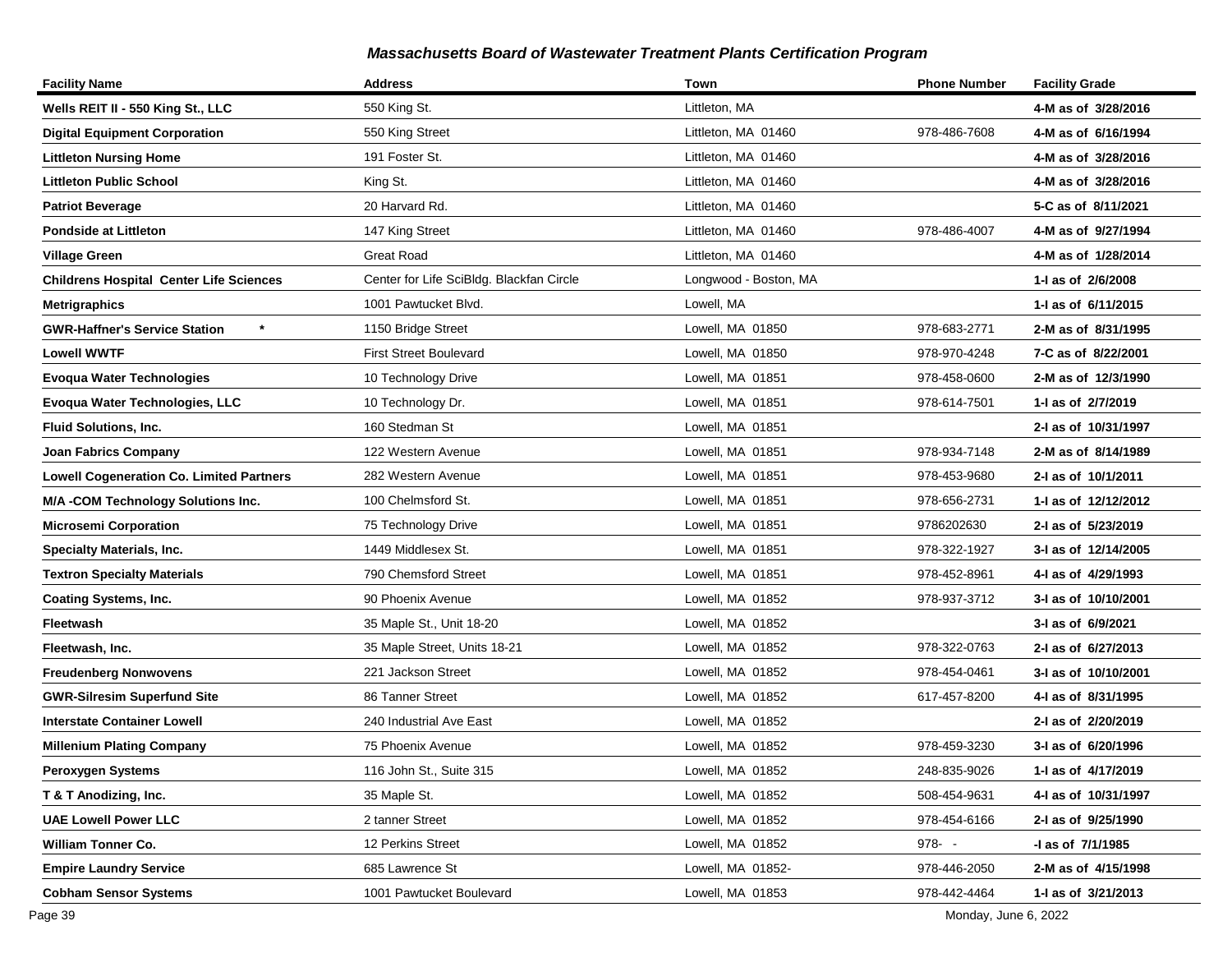| <b>Facility Name</b>                             | <b>Address</b>                   | Town                | <b>Phone Number</b> | <b>Facility Grade</b> |
|--------------------------------------------------|----------------------------------|---------------------|---------------------|-----------------------|
| <b>Lowell Municipal Landfill</b>                 | Leachate Pretreatment            | Lowell, MA 01853    | $978 - -$           | 2-M as of 2/10/1989   |
| M/A-Com, Inc.                                    | 100 Chelmsford Street            | Lowell, MA 01853    | 978-656-2969        | 3-I as of 12/12/2012  |
| Raytheon Co.                                     | 350 Woburn Street (P.O. Box 740) | Lowell, MA 01853    | 978-441-5117        | 4-I as of 7/31/1992   |
| <b>Colonial Gas Co.</b>                          | 775 Dutton Street                | Lowell, MA 01854    | 978-458-3177        | 2-I as of 1/24/1990   |
| <b>Microwave Printed Circuitry</b>               | 81 Old Ferry Road                | Lowell, MA 01854    | 978-452-9061        | 2-I as of 1/26/1995   |
| Montgomery L'Energia Power Partners, LLC         | 2 Tanner Street                  | Lowell, MA 01854    | 978-446-5095        | 1-I as of 7/21/2010   |
| U of Lowell - Emerging Technogies                | 40 University Ave                | Lowell, MA 01854    | 978-934-2632        | 2-I as of 7/18/2012   |
| <b>Photo Etch Technology</b>                     | 71 Willie St                     | Lowell, MA 01854-   | 978-937-7989        | 3-I as of 2/28/1998   |
| Chem Graphic, Inc.                               | 340 State Street                 | Ludlow, MA 01056    | 413-589-0151        | 2-I as of 11/5/1987   |
| <b>Chemi-Graphics</b>                            | 340 State St.                    | Ludlow, MA 01056    | 413-589-0151        | 3-I as of 1/28/2014   |
| $\star$<br>Ionics Elite Chemicals                | 203 West Avenue                  | Ludlow, MA 01056    | 413-589-1600        | 2-I as of 8/25/1996   |
| Ludlow Industrial Realties, Inc.                 | State Street (P.O. Box 402)      | Ludlow, MA 01056    | 413-583-8303        | 0-0 as of 10/28/1993  |
| Stony Brook Energy Center                        | Mood Street (P.O. Box 426)       | Ludlow, MA 01056    | $413 - -$           | 2-I as of 6/22/1987   |
| General Electric Buld.29G, Sect Cell             | 1000 Western Ave.                | Lynn, Ma            |                     | 2-I as of 7/26/2004   |
| <b>Carr Leather Company</b>                      | 500 Boston Road                  | Lynn, MA 01901      | 781-599-2511        | 4-I as of 5/22/1992   |
| <b>Eastern Smelting &amp; Refining Corp</b>      | 37-39 Bubier Street              | Lynn, MA 01901      | 781-309-2018        | 2-I as of 3/1/2000    |
| <b>General Electric Aircraft Engines - E.R.S</b> | 1000 Western Avenue              | Lynn, Ma 01901      |                     | 3-I as of 10/13/2004  |
| General Electric Co. Bld 58                      | 1000 Western Ave                 | Lynn, MA 01901      | 781-594-3605        | 3-I as of 5/9/2007    |
| General Electric Co. Riverworks                  | 1000 Western Avenue              | Lynn, MA 01901      | 781-594-6454        | 4-I as of 10/10/2001  |
| General Electric Co. TCA Tank/Drain 28si         | 1000 Western Avenue              | Lynn, MA 01901      | $781 - -$           | 2-I as of 5/4/1992    |
| General Electric Co., AF Plant 29 Site           | 1000 Western Avenue              | Lynn, MA 01901      | 781-594-6454        | 2-I as of 6/25/1992   |
| General Electric Co.Bld 33/35                    | 1000 Western Ave                 | Lynn, MA 01901      | 781-594-3605        | 3-I as of 5/9/2007    |
| <b>Kettle Cuisine</b>                            | 330 Lynn Way                     | Lynn, MA 01901      | 617-409-1196        | 3-M as of 1/28/2014   |
| Whyte's Laundry & Cleaners, Inc.                 | 80 Willow Street                 | Lynn, MA 01901      | 781-593-3542        | 1-I as of 7/28/1994   |
| $\star$<br>TDF Metal Finishing Co., Inc.         | 271 Western Avenue               | Lynn, MA 01904      | 781-599-7721        | 4-I as of 8/31/1995   |
| Garelick Farms                                   | 626 Lynnway                      | Lynn, Ma 01905      | 800-487-8700        | 4-M as of 12/20/2006  |
| <b>GWR-Lynn Texaco</b>                           | 653 Eastern Avenue               | Lynn, MA 01905      | 781-777-0700        | 2-I as of 9/28/1995   |
| John Boyd Co., Inc.                              | 420 Lynnway                      | Lynn, MA 01905      | 781-593-4422        | 4-M as of 5/9/1989    |
| <b>Lynn Regional WWTF</b>                        | 2 Circle Avenue                  | Lynn, MA 01905      | 781-592-7048        | 7-C as of 10/29/1992  |
| <b>General Electric Company - Main</b>           | 1000 Western Avenue              | Lynn, MA 01910      | 781-594-3834        | 4-I as of 8/31/1995   |
| <b>Lynnfield High School</b>                     | 275 Essex St.                    | Lynnfield, MA 01940 | 781-334-3143        | 4-M as of 3/30/2016   |
| <b>Lynnfield Middle School</b>                   | Main St.                         | Lynnfield, MA 01940 | 781-334-3143        | 4-M as of 3/24/2016   |
| <b>Sunrise Assisted Living of Lynnfield</b>      | 55 Salem St.                     | Lynnfield, MA 01940 |                     | 4-M as of 3/24/2016   |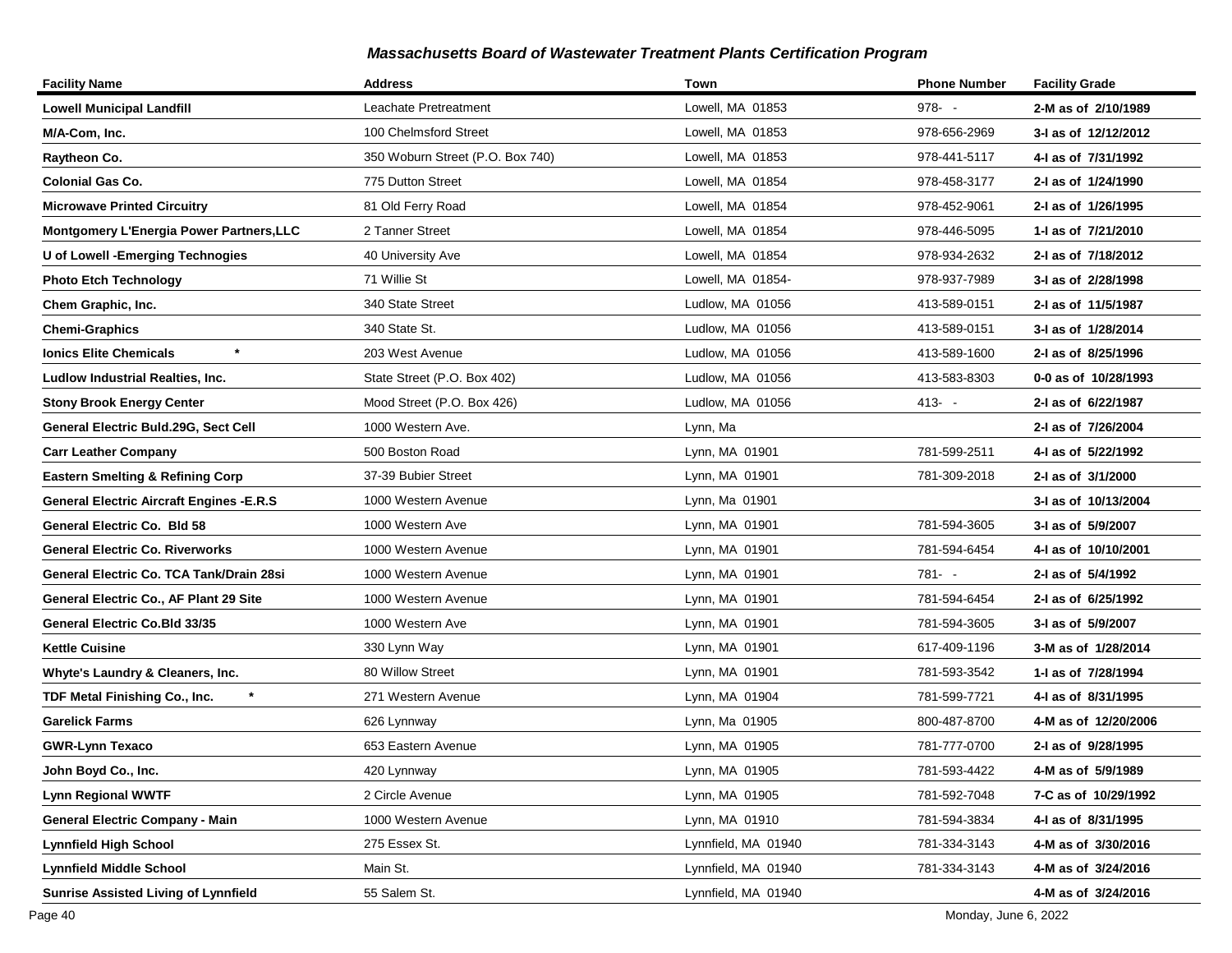| <b>Facility Name</b>                         | <b>Address</b>                    | Town                  | <b>Phone Number</b> | <b>Facility Grade</b> |
|----------------------------------------------|-----------------------------------|-----------------------|---------------------|-----------------------|
| F. M. Callahan & Sons Electroplating, Inc    | 22 Sharon Street                  | Malden, MA 02148      | 781-324-5101        | 4-I as of 8/12/1986   |
| Hopwood-Globe Metal Finishing                | 303 Commercial Street             | Malden, MA 02148      | 781-322-2390        | 4-I as of 12/2/1987   |
| Rohm Tech, Inc.                              | 195 Canal Street                  | Malden, MA 02148      | 781-321-6111        | 3-I as of 1/13/1994   |
| <b>BCD Metal Products</b>                    | 205 Maplewood St                  | Malden, MA 02148-     | 781-397-9922        | 1-I as of 10/27/1999  |
| <b>Manchester WWTF</b>                       | <b>Beach Street</b>               | Manchester, MA 01944  | 978-526-4612        | 5-C as of 10/25/2000  |
| Charles A. Richardson, Inc.                  | 330 Otis Street (P.O. Box 29)     | Mansfield, MA 02048   | 508-339-8600        | 0-I as of 8/22/2001   |
| CTI Cryogenics, Inc.                         | 11 Hampshire Street               | Mansfield, MA 02048   | 508-337-5644        | 1-I as of 2/29/1996   |
| <b>Eastern Container Corp</b>                | 60 Maple St                       | Mansfield, MA 02048   |                     | 4-I as of 8/30/2000   |
| Hub Folding Box, INC                         | 774 Norfolk St.                   | Mansfield, MA 02048   |                     | 1-I as of 2/8/2006    |
| Integra                                      | 11 Cabot Blvd.                    | Mansfield, MA 02048   | 781-971-5736        | 1-I as of 4/17/2019   |
| Reichold Chemicals, Inc.                     | 751 North Main Street             | Mansfield, MA 02048   | $508 - -$           | - as of 1/1/1986      |
| $\star$<br><b>Smith and Nephew Endoscopy</b> | 130 Forbes Boulevard              | Mansfield, MA 02048   | 508-339-9700        | 2-I as of 12/14/1995  |
| Marblehead Wastewater Treatment Plant        | (P.O. Box 1108)                   | Marblehead, MA 01945  | 781-631-0102        | -M as of 3/13/1991    |
| <b>Marion WWTP</b>                           | Benson Brook RD.                  | Marion, MA 02738      | 508-748-3540        | 5-C as of 10/26/2005  |
| <b>Act Manufacturing</b>                     | 401 Elm St                        | Marlboro, MA          |                     | 2-I as of 8/30/2000   |
| <b>Corning-NetOptix</b>                      | 170 Locke Dr                      | Marlboro, MA 01752    | 508-804-6284        | 3-I as of 3/27/2002   |
| Dav-Tech Plating                             | 40 Cedar Hill Road (P.O. Box 836) | Marlboro, MA 01752    | 508-485-8472        | 3-I as of 8/22/2001   |
| Ken's Foods                                  | 1 D'Angelo Drive                  | Marlboro, MA 01752    | 508-485-7540        | 3-M as of 10/3/1991   |
| Ken's Foods, Inc.                            | 1 D'Angelo Dr                     | Marlboro, MA 01752    | 508-229-1100        | 5-C as of 10/22/2008  |
| Koehler Manufacturing Co.                    | 123 Felton Street                 | Marlboro, MA 01752    | 508-485-1000        | 2-I as of 6/27/1988   |
| Ktron Technologies                           | 29 Bartlett st                    | Marlboro, MA 01752    |                     | 4-I as of 12/18/2002  |
| <b>Marlboro East WWTP</b>                    | 860 Boston Post Road              | Marlboro, MA 01752    | 508-624-6920        | 7-C as of 12/14/2011  |
| <b>Marlboro West WWTF</b>                    | 225 Boundary Street               | Marlboro, MA 01752    | 508-624-6919        | 6-C as of 10/29/1992  |
| <b>Massachusetts Container corp</b>          | 300 Cedar Hill St                 | Marlboro, MA 01752    |                     | 2-I as of 12/18/2002  |
| <b>Rich Products Corp</b>                    | 40 Crane Meadow Rd                | Marlboro, MA 01752    | 508-481-8900        | 2-M as of 3/21/2001   |
| Rohm and Haas Electronic Mat. Fab 4.         | 455 Forest st                     | Marlboro, MA 01752    |                     | 1-I as of 10/25/2006  |
| <b>Ruland Manufacturing Company, Inc.</b>    | 6 Hayes Memorial Dr               | Marlboro, MA 01752    |                     | 0-I as of 10/29/2003  |
| <b>Satcon Electronics</b>                    | 165 Cedar Hill St                 | Marlboro, MA 01752    |                     | 1-I as of 1/29/2003   |
| Corning-Marlborough                          | 170 Locke Dr.                     | Marlboro, MA 01752-   | 978-443-0202        | 2-I as of 3/29/2000   |
| <b>Microwave Components and Systems</b>      | 583 Berlin Rd                     | Marlboro, MA 01752-   | 508-480-0106        | 1- as of 9/2/1999     |
|                                              | 257 Ceder Hill St.                | Marlborough, Ma 01752 |                     | 3-I as of 9/8/2010    |
| <b>Butcher Company</b>                       | 120 Bartlett Street               | Marlborough, MA 01752 | 508-787-2010        | 3-I as of 6/19/1997   |
| <b>CYTYC</b>                                 | 250 Campus Drive                  | Marlborough, Ma 01752 | 508-263-8354        | 1-I as of 5/4/2005    |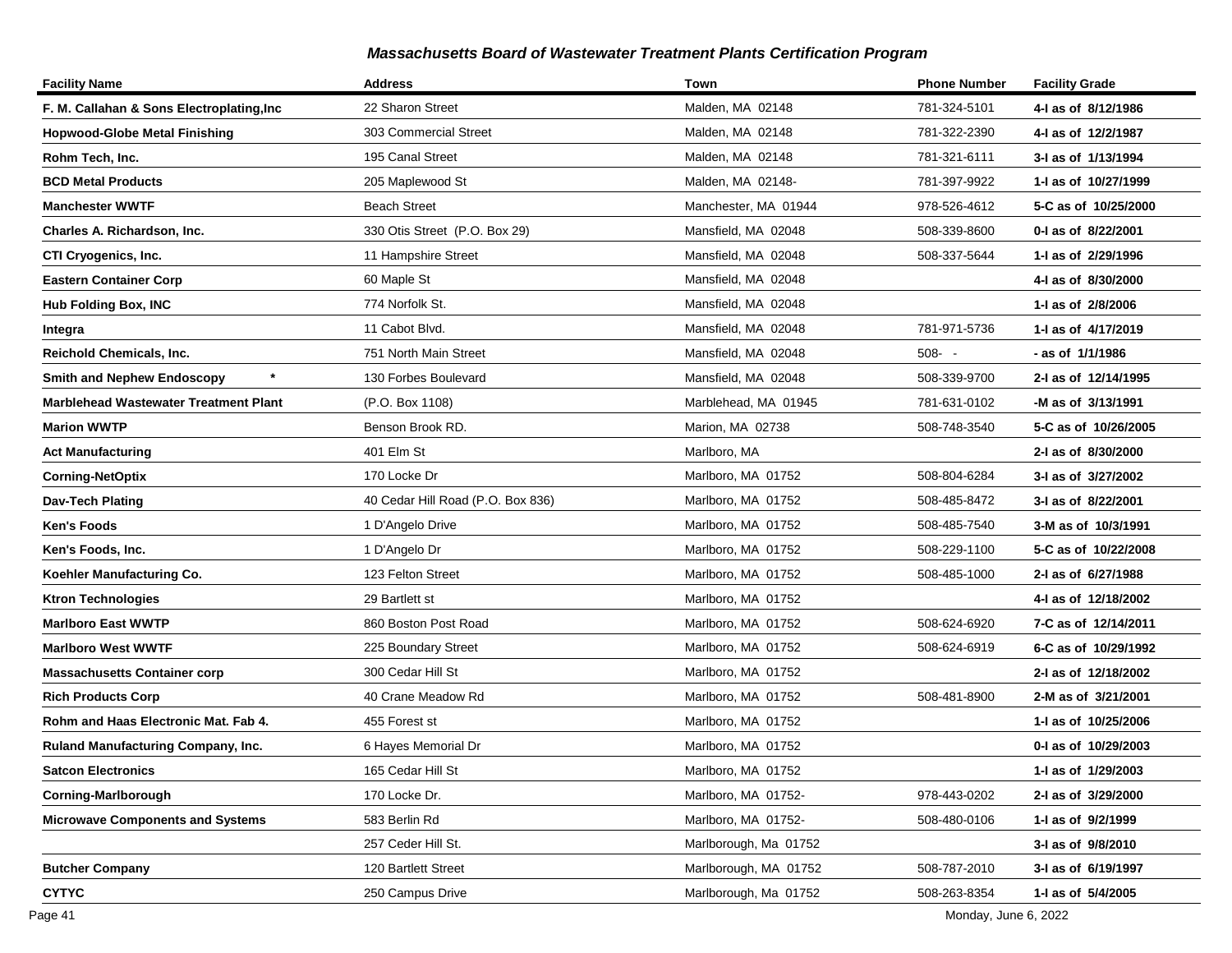| <b>Facility Name</b>                        | <b>Address</b>                            | <b>Town</b>            | <b>Phone Number</b> | <b>Facility Grade</b> |
|---------------------------------------------|-------------------------------------------|------------------------|---------------------|-----------------------|
| Evergreen Solar, Inc.                       | 257 Cedar Hill St                         | Marlborough, MA 01752  | 781-860-3132        | 1-I as of 12/13/2000  |
| <b>GE Healthcare</b>                        | 100 Results Way                           | Marlborough, MA 01752  | 508-490-0048        | 1-1 as of 2/12/2020   |
| Qualex, Inc.                                | 150 Locke Drive                           | Marlborough, MA 01752  | 508-460-9595        | 3-I as of 8/28/1997   |
| Rohm and Hass Electronic Materials, L.L.C   | 455 Forest St.                            | Marlborough, MA 01752  | 508-229-7250        | 3-I as of 9/8/2010    |
| Sepracor, Inc, Corp. Headquarters           | 85 Waterford Dr                           | Marlborough, MA 01752  |                     | 1-I as of 10/30/2002  |
| <b>WeCare Environmental, LLC</b>            | 856 Boston Post Road East                 | Marlborough, MA 01752  |                     | 1-1 as of 3/21/2013   |
| <b>Commerce Green</b>                       | Village Green Way                         | Marshfield, MA         |                     | 4-M as of 4/28/2016   |
| <b>Spyglass Landing</b>                     | 192 Grove St.                             | Marshfield, MA         |                     | 4-M as of 4/28/2016   |
| The Village at Marshfield                   | Plain St.                                 | Marshfield, MA         |                     | 4-M as of 4/28/2016   |
| <b>Marshfield WWTP</b>                      | 200 Town Pier Road (P.O. Box 268)         | Marshfield, MA 02020   | 781-834-5521        | 6-C as of 3/27/2002   |
| <b>Marshfield Car Wash\VERC Enterprises</b> | 535 Plain Street                          | Marshfield, MA 02050   | 781- -              | 0-O as of 4/25/1996   |
| <b>Marshfield High School</b>               | Route 116                                 | Marshfield, MA 02050   | 781-834-5521        | 1-I as of 2/29/1996   |
| Wendy's Restaurant                          | 730 Plain Street                          | Marshfield, MA 02050   | 781- -              | 2-M as of 6/16/1994   |
| <b>Mashpee Village</b>                      | 1 Wampanoag Dr.                           | Mashpee, MA            |                     | 4-M as of 4/28/2016   |
| <b>Windchime Point of Mashpee</b>           | <b>Great Neck Road</b>                    | Mashpee, MA            | 508-925-2273        | 3-M as of 6/11/1987   |
| <b>Mashpee Commons Development</b>          | Great Neck Road, South (P.O. Box 1539)    | Mashpee, MA 02649      | 508-477-5400        | 4-M as of 6/25/1992   |
| <b>Mashpee Junior and Senior High</b>       | 16 Great Rd.                              | Mashpee, MA 02649      |                     | 4-M as of 4/28/2016   |
| <b>Mashpee WRRF</b>                         | 16 Great Neck Road North                  | Mashpee, MA 02649      |                     | 5-C as of 12/15/2021  |
| <b>New Seabury WWTP</b>                     | New Seabury                               | Mashpee, MA 02649      | 914-241-9000        | 5-C as of 3/21/2001   |
| <b>SouthCape</b>                            | 650 Falmouth Rd                           | Mashpee, MA 02649      |                     | 4-M as of 8/22/2001   |
| <b>Southport on Cape Cod</b>                | 42 Meadow Brook Rd.                       | Mashpee, MA 02649      |                     | 4-M as of 4/28/2016   |
| Massachusetts Biologic Lab. - Umass Med.    | 458 Walk Hill Street                      | Mattapan, MA 02026     | 617-474-3004        | 1-1 as of 2/11/2015   |
| <b>Massachusetts Biologic Lab.- U-Mass</b>  | 460 Walk Hill Street                      | Mattapan, MA 02126     | 617-983-6400        | 1- as of 12/15/2010   |
| Old Rochester Reg. High School WWTP         | 135 Marion Road                           | Mattapoisett, MA 02739 | 508-758-3745        | 2-M as of 11/20/1985  |
| <b>Digital Equipment Corporation</b>        | 146 Main Street                           | Maynard, MA 01754      | 978-493-7624        | 2-I as of 3/25/1993   |
| $\star$<br><b>Maynard WWTF</b>              | <b>Pine Street</b>                        | Maynard, MA 01754      | 978-897-1020        | 5-C as of 7/14/2011   |
| <b>Maynard WWTP</b>                         | Pine Hill Road                            | Maynard, MA 01754-     | 508-897-1020        | 6-C as of 7/14/2011   |
| <b>Ciba Corning Corp</b>                    | 63 North Street                           | Medfield, MA 02052     | 508-359-3299        | 2-I as of 5/5/1992    |
| <b>Comm of MA-Medfield State Hospital</b>   | North Meadows St. [Rt 27] (45 HospitalRd) | Medfield, MA 02052     | 508-359-7312        | 0-0 as of 9/29/1994   |
| <b>Medfield WWTP</b>                        | 99 Bridge Street                          | Medfield, MA 02052     | 508-359-4533        | 6-C as of 9/12/2012   |
| ArQule, Inc.                                | 200 Boston Avenue, Suite 3600             | Medford, MA 02125      | 781-395-4100        | 1-I as of 6/19/1997   |
| Akceli                                      | 200 Boston Ave, Suite 2100                | Medford, MA 02155      |                     | 1-I as of 6/19/2003   |
| Ancora Pharmacevticals, Inc                 | 200 Boston Ave, Suite 4975                | Medford, Ma 02155      | 781-395-7700        | 1-I as of 10/13/2004  |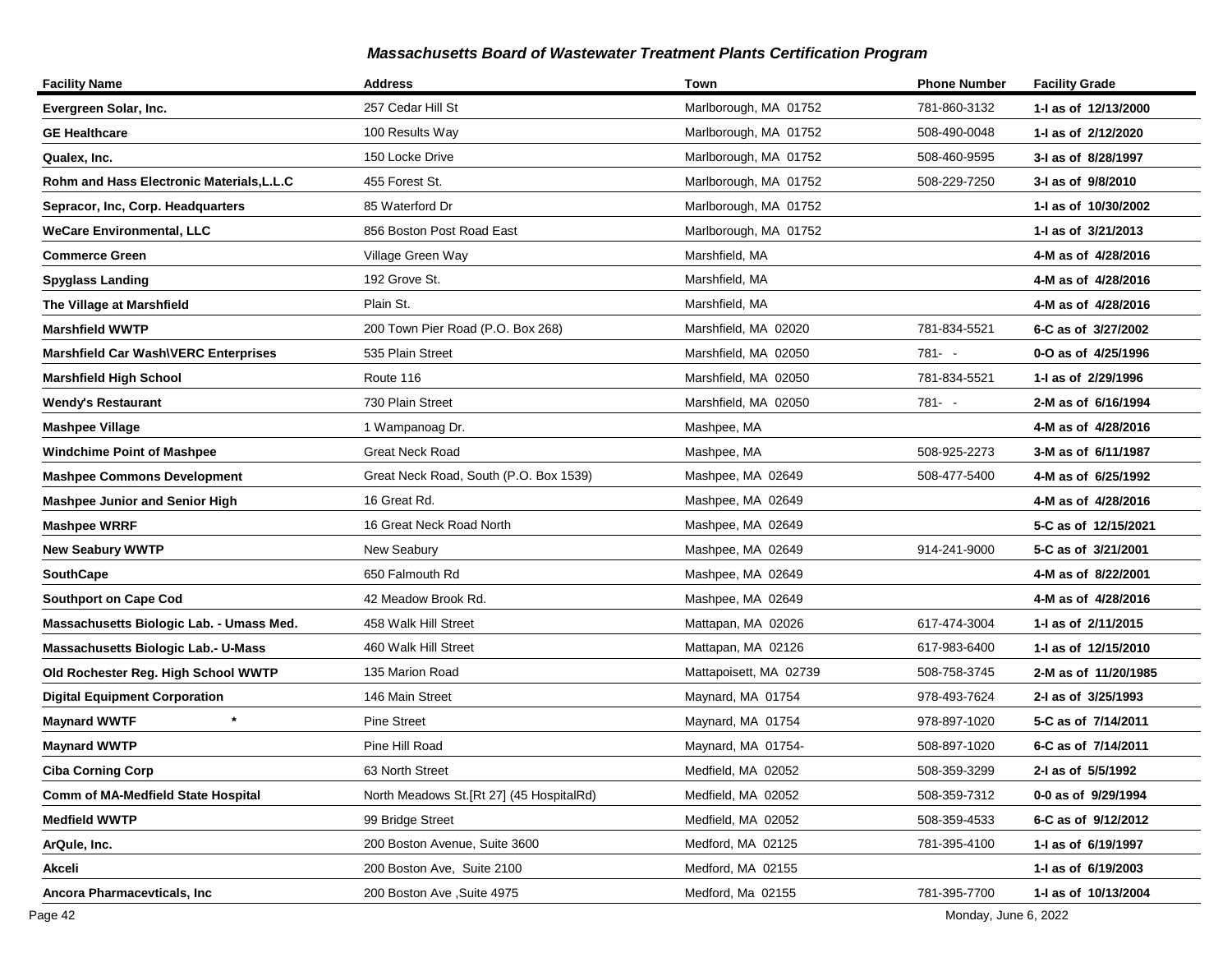| <b>Facility Name</b>                            | <b>Address</b>                 | Town                    | <b>Phone Number</b> | <b>Facility Grade</b> |
|-------------------------------------------------|--------------------------------|-------------------------|---------------------|-----------------------|
| <b>General Electric Company</b>                 | 3960 Mystic Valley Parkway     | Medford, MA 02155       | 781-396-9600        | 1-I as of 3/28/1996   |
| <b>Lawrence Memorial Hospital of Medford</b>    | 170 Governors Avenue           | Medford, MA 02155       | 781-396-9250        | 0-O as of 10/26/1995  |
| MBTA - Fellsway Bus Garage- Bus Wash            | 447 Salem St                   | Medford, MA 02155       | 617-222-4617        | 2-I as of 10/25/2000  |
| <b>MBTA - Wellington Carhouse/Trainwash</b>     | 37 Revere Beach Parkway        | Medford, MA 02155       | 617-429-4119        | 2-I as of 6/19/2019   |
| <b>MBTA Wellington CarHouse- Train Wash</b>     | 37 Revere Beach Parkway        | Medford, MA 02155       |                     | 2-I as of 10/30/2002  |
| Murnell Wax Co., Inc.                           | 87 Mystic Avenue               | Medford, MA 02155       | 781-395-1323        | 0-0 as of 9/23/1994   |
| <b>Mystic Plating Corp.</b>                     | 213 Corporation Way            | Medford, MA 02155       | 781-395-7330        | 4-I as of 1/28/1993   |
| Nanosys, Inc                                    | 200 Boston Ave. Suite 4000     | Medford, MA 02155       |                     | 1-I as of 2/6/2002    |
| <b>Science and Technology Center - Tufts</b>    | 4 Colby St                     | Medford, MA 02155       |                     | 1-I as of 1/13/2010   |
| <b>Tecan Boston</b>                             | 200 Boston Ave, Suite 3000     | Medford, MA 02155       |                     | 1-I as of 10/30/2002  |
| <b>Trustees of Tufts College</b>                | 200 Boston Ave                 | Medford, MA 02155       | 617-201-3614        | 1-1 as of 9/12/2012   |
| <b>Tufts University</b>                         | 419 Boston Ave.                | Medford, Ma 02155       |                     | 1-I as of 2/12/2004   |
| <b>Tufts University, Somerv/Medf Campus</b>     | 419 Boston Ave.                | Medford, MA 02155       | 617-636-2797        | 1-I as of 11/21/2016  |
| Elegix                                          | 200 Boston Ave                 | Medford, MA 02155-      | 781-393-8500        | 1-I as of 3/29/2000   |
| <b>Kinetix Pharmaceuticals</b>                  | 200 Boston Ave. Suite 4700     | Medford, MA 02155-      | 781-391-7577        | 1-I as of 4/28/1999   |
| <b>Charles River Pollution Control District</b> | 66 Village Street              | Medway, MA 02053        | 508-533-6762        | 7-C as of 9/29/1994   |
| MicroGroup, Inc.                                | 7 Industrial Park Rd.          | Medway, MA 02053        | 508-533-4925        | 1-I as of 8/23/2018   |
| <b>Compensated Devices, Inc.</b>                | 166 Tremont Street             | Melrose, MA 02176       | 781-665-1071        | 2-I as of 5/3/1988    |
| Melrose Wakefield Hospital                      | 585 Lebanon St                 | Melrose, MA 02176       | 781-979-3292        | 1-I as of 2/7/2001    |
| Coastal Metal Finishing Co., Inc.               | 2 Little's Court               | Merrimac, MA 01860      | 978-346-9221        | 4-I as of 1/13/1994   |
| <b>Merrimac WWTF</b>                            | 50 Federal Way                 | Merrimac, MA 01860      | 978-346-9988        | 5-C as of 10/29/2003  |
| 3                                               | 490 Broadway Street            | Methuen, MA 01844       | 908-750-6548        | 2-I as of 9/29/1994   |
| <b>3M Touch Systems</b>                         | 501 Griffin Brook Drive        | Methuen, MA 01844       |                     | 1- as of 9/6/2006     |
| Circle Metal Finishing, Inc.                    | 55 Chase St.                   | Methuen, MA 01844       | 978-682-4297        | 1-I as of 9/12/2012   |
| <b>Circle Metal Finishing, Inc.</b>             | 55 Chase Street                | Methuen, MA 01844       | 978-682-4297        | 1-I as of 5/25/1995   |
| Colombo Yogurt, Inc.                            | 35 Danton Drive                | Methuen, MA 01844       | 978-689-1326        | 1-I as of 6/20/1996   |
| <b>Masse Circuits Co.</b>                       | 55 Chase Street                | Methuen, MA 01844       | 978-794-5443        | 3-I as of 10/10/2001  |
| <b>Parlex Corporation</b>                       | One Parlex Place (145 Milk St) | Methuen, MA 01844       | 978-685-4341        | 3-I as of 9/9/2009    |
| Hannah B Shaw Home for the Aged, Inc.           | 299 Wareham St.                | Middleboro, MA 02346    |                     | 4-M as of 4/28/2016   |
| Ocean Spray Cranberries, Inc.                   | Bridge Road (P. O. Box 152)    | Middleborough, MA 02346 | 508-947-4940        | 4-M as of 2/8/1989    |
| <b>Middleton Market Place</b>                   | 230 South Main St.             | Middleton, MA           |                     | 4-M as of 3/24/2016   |
| Bostik, Inc.                                    | <b>Boston Street</b>           | Middleton, MA 01949     | 978-750-7402        | 3-M as of 1/28/1993   |
| <b>Fuller Pond Village</b>                      | 163 South Main Street          | Middleton, MA 01949     | 978-774-0059        | 3-M as of 1/28/1993   |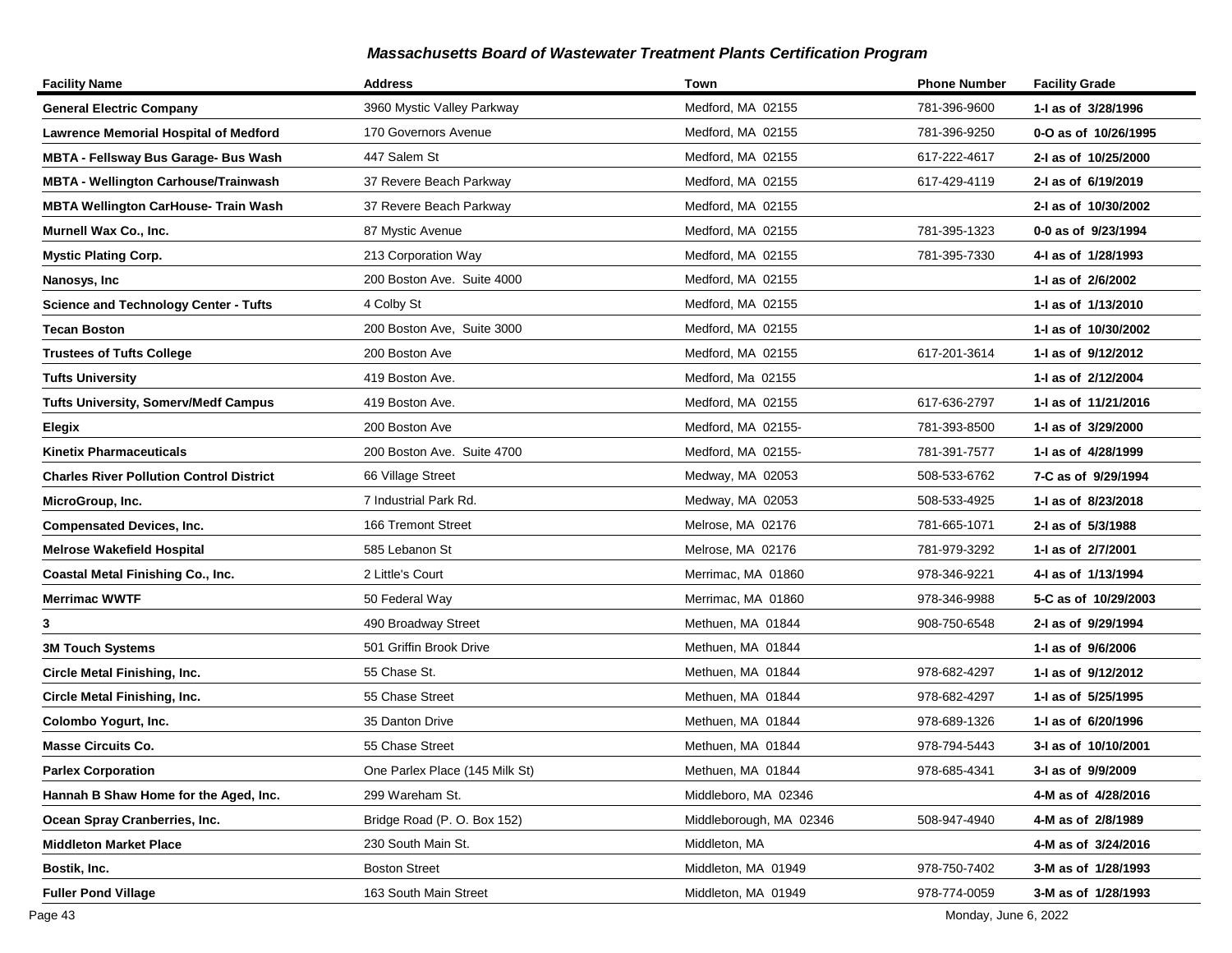| <b>Facility Name</b>                            | <b>Address</b>                         | Town                   | <b>Phone Number</b> | <b>Facility Grade</b> |
|-------------------------------------------------|----------------------------------------|------------------------|---------------------|-----------------------|
| <b>Ardagh Group</b>                             | 1 National Street                      | Milford, MA 01757      | 508-634-7217        | 2-I as of 7/30/2008   |
| Avecia biotechnology, Inc                       | 155 Fortune boulevard                  | Milford, MA 01757      |                     | 1-I as of 12/18/2002  |
| <b>Baxter Healthcare Corporation</b>            | 27 Maple Street                        | Milford, MA 01757      | 508-282-5621        | 1-I as of 4/14/2014   |
| <b>Benjamin Moore &amp; Company</b>             | 49 Summer Street                       | Milford, MA 01757      | 508-473-8900        | 2-M as of 9/29/1994   |
| Hybridon, Inc.                                  | 155 Fortune Boulevard                  | Milford, MA 01757      | 508-751-7750        | 1-I as of 2/29/1996   |
| <b>Milford Power, LP</b>                        | 108 National St.                       | Milford, MA 01757      | 508-876-8114        | 1-I as of 9/7/2005    |
| <b>Milford WWTP</b>                             | Route 140 (P.O. Box 644)               | Milford, MA 01757      | 508-473-2054        | 7-C as of 9/3/1992    |
| <b>Omega PharmServices</b>                      | 113 Cedar St                           | Milford, MA 01757      |                     | 1-I as of 12/12/2001  |
| Photofabrication Engineering Inc.               | 500 Fortune Boulevard                  | Milford, MA 01757      | 508-478-2025        | 3-I as of 12/13/2000  |
| <b>Waters Technologies Corporation</b>          | 34 Maple Street                        | Milford, MA 01757      | 508-478-2000        | 1-I as of 6/19/1997   |
| <b>THAT Corp</b>                                | 45 Summer St                           | Milford, MA 01757-1656 | 508-478-9200        | 2-I as of 10/10/2001  |
| Stellar Industries Corp                         | 50 Howe Ave                            | Millbury, MA           |                     | 2-I as of 3/21/2013   |
| <b>Bay State Circuits</b>                       | 4 Latti Farm Rd                        | Millbury, MA 01527     | 508-755-5965        | 4-I as of 10/10/2001  |
| <b>Millbury WWTP</b>                            | 131 Providence Street                  | Millbury, MA 01527     | 508-865-3780        | 2-M as of 12/10/2004  |
| <b>Upper Blackstone WPAD</b>                    | Route 20                               | Millbury, MA 01527     | 508-755-1286        | 7-C as of 10/29/1992  |
| Wheelabrator Millbury, Inc.                     | 331 Southwest Cutoff Rd. P. O. Box 331 | Millbury, MA 01527     | 508-791-8900        | 1-I as of 9/8/2010    |
| Glen Ellen WWTF                                 | 84 Orchird St.                         | Millis, MA 02054       |                     | 4-M as of 4/12/2017   |
| <b>GWR-Shell Service Station</b>                | 857 Main Street                        | Millis, MA 02054       | 508-481-5750        | 2-M as of 1/28/1993   |
| <b>Milton Hospital</b>                          | 92 Highland St                         | Milton, MA 02186       |                     | 1-I as of 10/29/2003  |
| HP Hood (Temporary Fire Waste Treat)            | 44 Wharf St                            | Milton, MA 02186-      | 781-341-1777        | 2-I as of 12/15/1999  |
| <b>Monroe WWTP</b>                              | Mill Street, Monroe Bridge             | Monroe, MA 01350       | 413-424-7723        | 3-M as of 7/28/1994   |
| <b>Montague Sanitary Landfill</b>               | WWTF, Leachate Pretreat                | Montague, MA 01351     | $413 - -$           | 3-M as of 5/21/1991   |
| <b>Montague WWTP</b>                            | 34 Greenfield Road                     | Montague, MA 01351     | 413-773-8865        | 6-C as of 2/15/2012   |
| <b>Gould Farm</b>                               | 100 Gould Road                         | Monterey, MA 01245     | 413-538-180         | 2-M as of 6/10/2015   |
| Northfield Mount Hermon School WWTP             | 1 Lamplighter Way                      | Mount Hermon, MA 01354 | 413-498-5311        | 3-M as of 5/2/1990    |
| <b>Morton International</b>                     | 60 Willow St                           | N. Andover, MA 01845-  | 978-689-1507        | 2-I as of 8/17/1998   |
| <b>Lantheus Medical Imaging</b>                 | 331 Treble Cove Rd                     | N. Billerica. MA 01862 | 978-671-8244        | 1-I as of 4/15/1998   |
| <b>Siasconset Wastewater Treatment Facility</b> | Low Beach Rd                           | Nantucket, MA          | 508-228-7244        | 4-M as of 2/7/2001    |
| Nantucket-Surfside                              | South Shore Road                       | Nantucket, MA 02554    | 508-325-5333        | 6-C as of 9/7/2005    |
| Conam Inspection, Inc. Loc 0103                 | 6 Huron Drive                          | Natick, MA 01760       | 617-235-7330        | 0-0 as of 9/23/1994   |
| Conam Inspection, Inc. Loc. 0102                | 6 Huron Drive                          | Natick, MA 01760       | 508-235-7330        | 0-0 as of 9/23/1994   |
| <b>Continental Baking Company</b>               | 330 Speen Street                       | Natick, MA 01760       | 508-655-2150        | 0-0 as of 8/17/1994   |
| Duralectra, Inc.                                | 61 North Avenue                        | Natick, MA 01760       | 508-653-7380        | 2-I as of 10/16/1991  |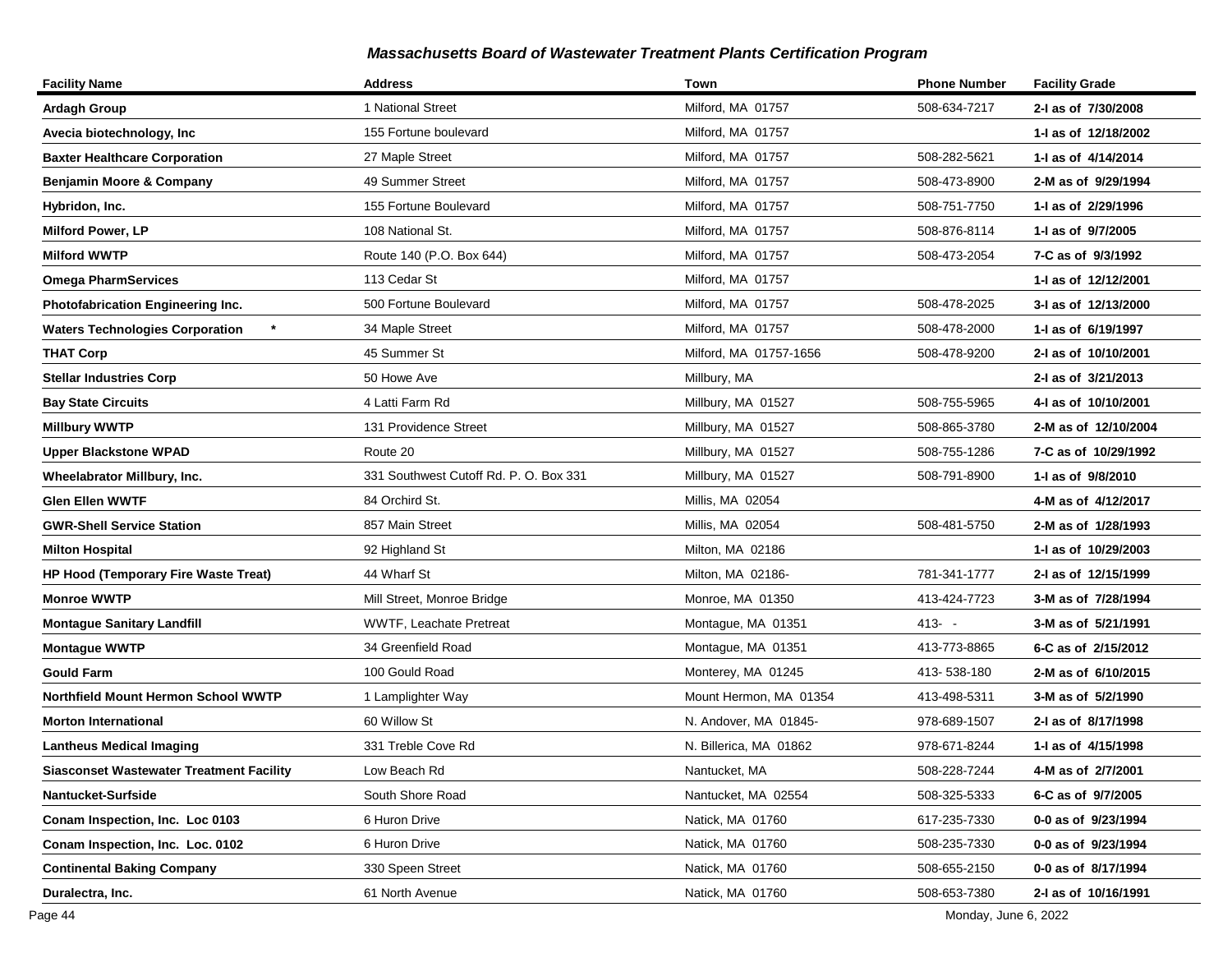| <b>Facility Name</b>                            | <b>Address</b>                           | Town                      | <b>Phone Number</b> | <b>Facility Grade</b> |
|-------------------------------------------------|------------------------------------------|---------------------------|---------------------|-----------------------|
| Metro West Medical Center                       | 67 Union St.                             | Natick, MA 01760          |                     | 2-I as of 9/6/2009    |
| Modar, Inc.                                     | 14 Tech Circle                           | Natick, MA 01760          | 508-655-7741        | 2-I as of 9/29/1994   |
| <b>Natick Paperboard Corporation</b>            | 90 North Main Street                     | Natick, MA 01760          | 508-653-9100        | 2-I as of 12/30/1987  |
| U.S.-Army Natick Research & Dev.                | Kansas Street Attn: SATNC-ZSN            | Natick, MA 01760          | 508-651-4658        | 0-O as of 3/6/1995    |
| Thermo IEC                                      | 300 Second Ave                           | Needham heights, MA 02494 | 781-455-9704        | 2-I as of 2/7/2001    |
| Duracell, Inc.                                  | 37 A Street                              | Needham, MA 02192         | 781-449-7600        | 3-I as of 6/25/1992   |
| <b>Container Recycling Alliance</b>             | 15 Fourth Ave                            | Needham, MA 02194         |                     | 1-I as of 3/27/2002   |
| <b>GTE Goverment Systems Corp.</b>              | 77 A Street                              | Needham, MA 02194         | 781-449-2000        | 4-I as of 12/11/1985  |
| <b>International Equipment Corp.</b>            | 300 Second Avenue                        | Needham, MA 02194         | 781-449-8060        | 2-I as of 8/3/1992    |
| Microwave Development Labs, Inc.                | 135 Crescent Road                        | Needham, MA 02194         | 781-449-0700        | 3-I as of 6/30/1999   |
| <b>Waste Management of Needham</b>              | 15 Fourth Ave                            | Needham, MA 02194-        |                     | 1-I as of 6/10/1998   |
| Franklin W. Olin College of Engineering         | 1000 Olin Way                            | Needham, MA 02492         | 781-292-2300        | 1-J as of 12/19/2007  |
| <b>Burrall Corp</b>                             | 116 Gould St                             | Needham, MA 02494         |                     | 2-I as of 1/29/2003   |
| Coca-Cola Bottling Company of New Englan        | 9 B St                                   | Needham, MA 02494         | 781-449-4300        | 2-I as of 1/29/2003   |
| Sud-Chemie Prototech, Inc                       | 32 Fremont st                            | Needham, MA 02494         | 781-444-5188        | 2-I as of 3/21/2001   |
| <b>Borg-Warner Automotive, Inc</b>              | 200 theodore Rice Blvd.                  | New Bedford, MA           | 781-275-6050        | 3-I as of 3/2/2000    |
| Commonwealth Electric - Cannon St. Sta.         | 180 MacArthur Drive (inactive 11/92)     | New Bedford, MA 02740     | $508 - -$           | 2-I as of 11/1/1992   |
| North East Silicon Technology, Inc.             | 63 David Street                          | New Bedford, MA 02740     | 508-993-9955        | 1-I as of 8/25/1996   |
| Sea Watch International, Ltd.                   | 15 Antonio Costa Avenue                  | New Bedford, MA 02740     | 508-984-1406        | 4-I as of 3/30/1995   |
| <b>Sullivan's Ledge Superfund Site</b>          | 458 Hathaway Rd                          | New Bedford, MA 02740-    | 781-849-1311        | 4-I as of 9/15/1999   |
| Acushnet Co., Rubber Division, Plant B          | 744 Belleville Avenue                    | New Bedford, MA 02742     | 508-998-4058        | 3-I as of 5/23/1988   |
| ATI (formerly Teledyne Rodney Metals)           | 1357 East Rodney French Boulevard        | New Bedford, MA 02742     | 508-996-5691        | 4-I as of 4/27/1995   |
| <b>Brittany Dyeing &amp; Printing</b>           | 1357 East Rodney French Boulevard        | New Bedford, MA 02744     | 508-999-3281        | 1-I as of 6/16/1994   |
| <b>Cornell/Dubilier Electronics, Inc.</b>       | 1605 E.Rodney FrenchBlvd(P.O. Box B-967) | New Bedford, MA 02744     | 508-996-8561        | 2-I as of 12/15/1987  |
| <b>New Bedford WW Pollution Control Facilit</b> | Fort Rodman                              | New Bedford, MA 02744     | 508-991-6165        | 7-C as of 4/30/1991   |
| Chamberlain Manufacturing Corp                  | 117 King Street                          | New Bedford, MA 02745     | 508-996-5621        | 3-I as of 4/30/1992   |
| <b>Fibre Leather Manufacturing Company</b>      | 686 Belleville Avenue                    | New Bedford, MA 02745     | 508-997-4557        | 2-I as of 12/12/1996  |
| Julius Koch USA, Inc.                           | 387 Church Street                        | New Bedford, MA 02745     | $508 - -$           | 0-O as of 3/30/1995   |
| <b>Polaroid Corporation</b>                     | 100 Duchaine Blvd.                       | New Bedford, MA 02745     | $508 - -$           | 4-1 as of 8/15/1991   |
| Precix, Inc. Building B                         | 744 Belleville Ave                       | New Bedford, MA 02745     |                     | 1-I as of 3/20/2014   |
| <b>Symmetry Medical</b>                         | 61 John Vertente Boulevard (see memo)    | New Bedford, MA 02745     | 508-998-1104        | 1- as of 8/28/1997    |
| <b>Star Plating Company</b>                     | 41 Coffin Avenue (P.O. Box 61026)        | New Bedford, MA 02746     | 508-996-9712        | 3-I as of 2/28/1998   |
| <b>Aerovox Electrical Products Group</b>        | 740 Belleville Avenue                    | New Bedford, MA 02754     | 508-994-9661        | 0-I as of 4/28/1994   |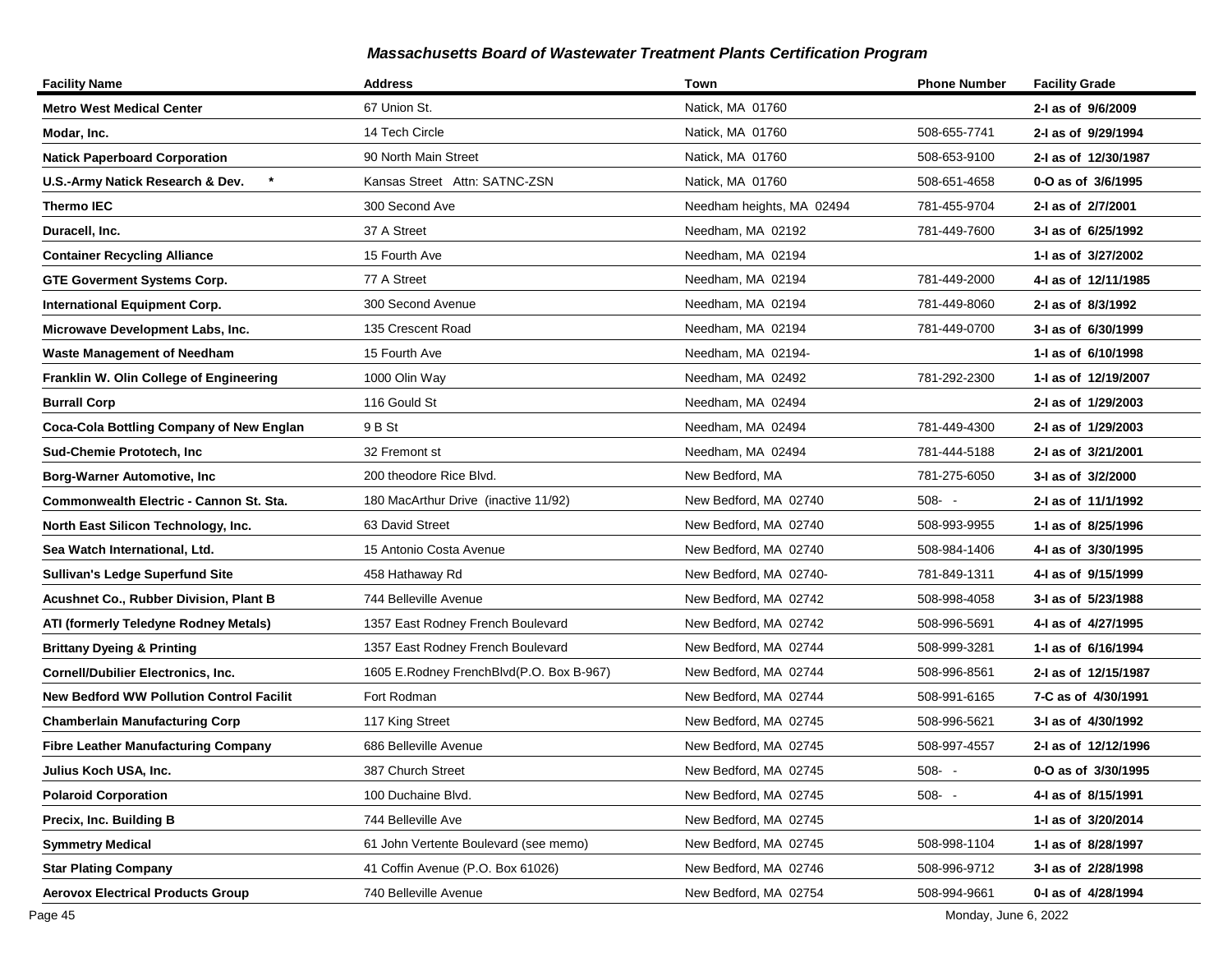| <b>Facility Name</b>                           | <b>Address</b>                           | Town                        | <b>Phone Number</b> | <b>Facility Grade</b> |
|------------------------------------------------|------------------------------------------|-----------------------------|---------------------|-----------------------|
| <b>Comm of MA - State Police WWTP</b>          | 340 West Brookfield Rd                   | New Braintree, MA 01531     | 508-867-1000        | 4-M as of 10/31/1997  |
| <b>Tritown Regional High School</b>            | 112 Elm St.                              | Newbury (Byfield), MA 01922 | 978-465-2397        | 4-M as of 3/29/2000   |
| <b>Triton Regional Junior-High School</b>      | 112 Elm Street                           | Newbury, MA 01922           | 978-465-2397        | 2-M as of 12/14/1995  |
| <b>Govenor Dummer Academy</b>                  | Elm St                                   | Newbury, MA 01922-          | 508-465-1763        | 4-M as of 9/1/1999    |
| Micro Metal Technologies, Inc.                 | 24 Graf Road                             | Newburyport, MA 01590       | 978-462-3600        | 2-I as of 12/14/2011  |
| <b>Alden Merrell Fine Desserts</b>             | 4 Graf Road                              | Newburyport, MA 01950       | 978-462-3248        | 3-M as of 10/10/2001  |
| <b>Electronic Products, Inc.</b>               | 24 Gaff Road                             | Newburyport, MA 01950       | 978-462-8101        | 4-I as of 11/19/1992  |
| <b>General Linen Services</b>                  | 11 Mulliken Way                          | Newburyport, MA 01950       | 978-462-7703        | 2-I as of 5/24/1993   |
| <b>Materion Technologies Inc.</b>              | 22 Graf Road                             | Newburyport, MA 01950       | 978-462-9361        | 3-I as of 10/10/2001  |
| <b>Merrimac Corporation</b>                    | 260 Merrimac Street                      | Newburyport, MA 01950       | 978-465-9676        | 2-I as of 6/16/1994   |
| <b>Newburyport WWTF</b>                        | 157 Water Street                         | Newburyport, MA 01950       | 508-465-4422        | 6-C as of 4/17/1984   |
| <b>Plastek Corporation</b>                     | 3 Perkins Way                            | Newburyport, MA 01950       | 978-462-9006        | 1- as of 6/16/1994    |
| Poly Carbon Industries (dba PCI, Inc.)         | 9 Opportunity Way                        | Newburyport, MA 01950       | 978-465-2057        | 2-I as of 1/9/1990    |
| <b>Mersen USA</b>                              | 374 Merrimac St                          | Newburyport, MA 01950-      | 978-465-4220        | 4-I as of 10/25/2006  |
| H. C. Stark, Inc. Plant 3 Outfall 0401         | 45 Industrial PI                         | Newton, MA 02161            | 617-630-4886        | 2-I as of 10/27/2004  |
| H. C. Stark, Inc.-Fines Recovery               | 45 Industrial Way                        | Newton, MA 02161            | 617-630-5952        | 1-I as of 10/27/2004  |
| H. C. Stark, Inc.-Ion Exchange Plant 1         | Outfall -0103                            | Newton, MA 02161            | 617-630-4886        | 1-I as of 10/27/2004  |
| H. C. Stark, Inc.-lab, Plant 1A                | 45 Industrial Place                      | Newton, MA 02161            | 617-630-5952        | 0-0 as of 9/21/1994   |
| H. C. Stark, Inc.-Plant 6 -Outfall 0603        | 45 Industrial Plac                       | Newton, MA 02161            | 617-630-4886        | 0-0 as of 10/27/2004  |
| $\star$<br>H. C. Stark, Inc.-RTC Plant 2       | 152 Charlemont Street(45 Industrial Way) | Newton, MA 02161            | 617-630-5952        | 2-I as of 2/29/1996   |
| H. C. Stark, Inc.-SGQ Plant 1 0102 *           | 45 Industrial Place                      | Newton, MA 02161            | 617-630-4886        | 1-I as of 9/28/1995   |
| <b>Newton-Wellesley Hospital</b>               | 2014 Washington Street                   | Newton, MA 02162            | 617-243-6000        | 0-0 as of 8/26/1994   |
| Shipley Company, Inc.                          | 2300 Washington Street                   | Newton, MA 02162            | 617-481-7950        | 2-I as of 5/3/1988    |
| Newton-Wellesley Hospital- Mercury Rem.        | 2014 Washington St                       | Newton, MA 02162-           | 617-243-6000        | 2-I as of 9/2/1999    |
| <b>Ivex Corp</b>                               | 55 Tower Road                            | Newton, MA 02164            | 617-527-4980        | 3-I as of 12/17/1992  |
| <b>Regalite Plastics Corporation</b>           | 300 Needham Street                       | Newton, MA 02164            | 617-969-6000        | 1-I as of 7/28/1994   |
| <b>MBTA - Riverside Carhouse - Steam Clean</b> | 325 Grove St                             | Newton, MA 02165            | 617-222-4617        | 2-I as of 10/25/2000  |
| Boston College-Devlin Bldg.                    | 140 Commonwealth Avenue                  | Newton, MA 02167            | 617-552-0307        | 1-I as of 12/15/1994  |
| LabShares - Newton, LLC                        | 55 Chapel St.                            | Newton, MA 02451            |                     | 1-I as of 4/13/2022   |
| Comm of MA-Norfolk/Walpole MCI WWTP *          | 10 Old Campbell Road (P.O. Box 43)       | Norfolk, MA 02056           | 508-520-3313        | 5-C as of 7/18/2012   |
| Town of Norfolk                                | Independence Way                         | Norfolk, MA 02056           |                     | 4-M as of 2/11/2015   |
| <b>Berkshire Aluminum Anodiizing</b>           | 59 Hodges Cross Road                     | North Adams, MA 01247       | 413-458-8423        | 3-I as of 2/23/2010   |
| Sprague Electric Co. - Research Center         | 96 Marshall Street                       | North Adams, MA 01247       | 413-664-4525        | 2-I as of 7/6/1987    |

Page 46 Monday, June 6, 2022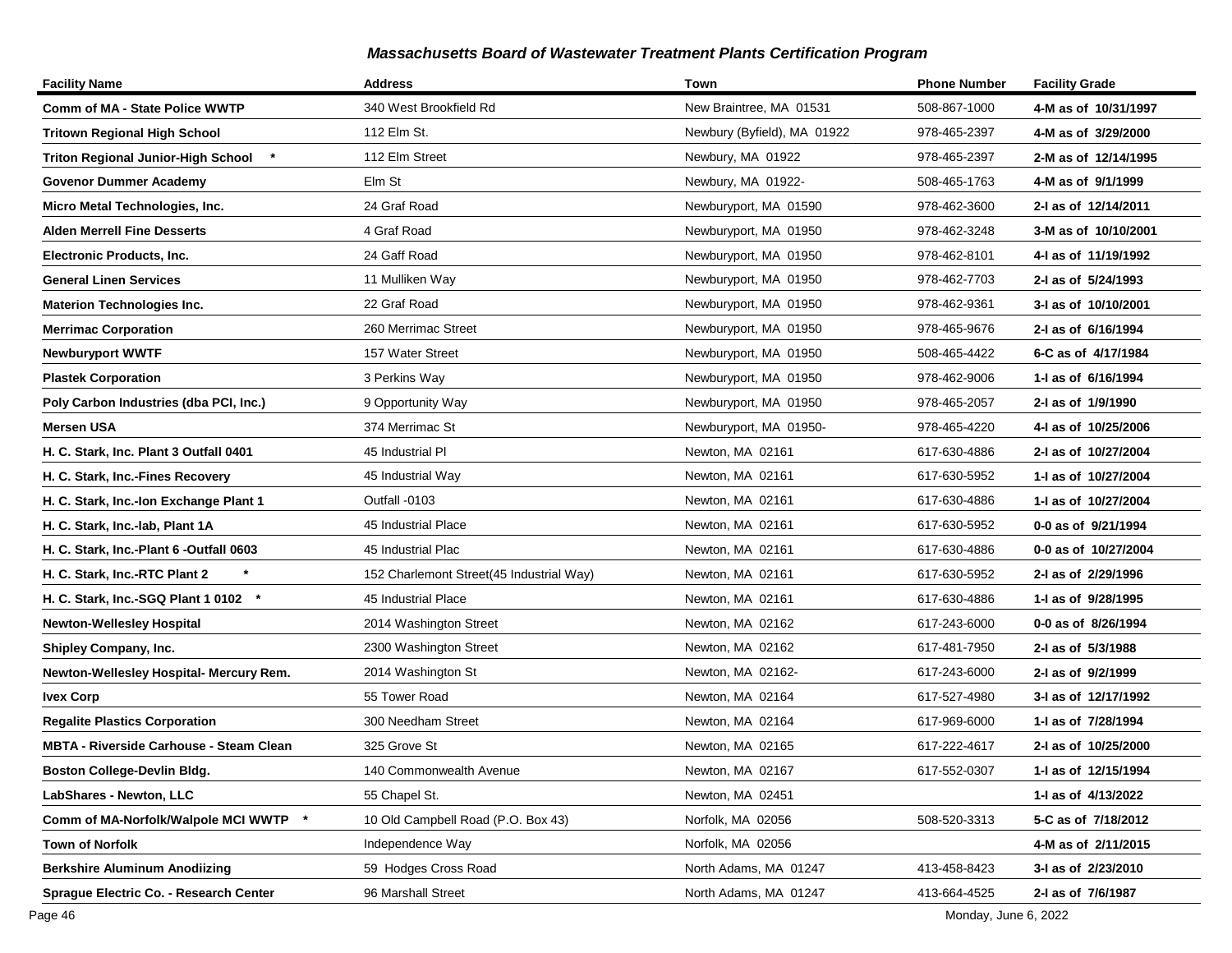| <b>Facility Name</b>                          | <b>Address</b>                        | Town                          | <b>Phone Number</b> | <b>Facility Grade</b> |
|-----------------------------------------------|---------------------------------------|-------------------------------|---------------------|-----------------------|
| <b>Advance Reproductions Corporation</b>      | 100 Flagship Drive                    | North Andover, MA 01845       | 978-685-2911        | 2-I as of 1/13/1994   |
| Bake'n Joy                                    | 351 Willow Street South               | North Andover, MA 01845       | 978 683 1414        | 3-M as of 9/26/2013   |
| <b>Biosolids Drying and Pelletizing GLSD</b>  | 40 Charles St                         | North Andover, MA 01845       |                     | 2-M as of 5/1/2002    |
| Film Microelectronics, Inc.                   | 530 Turnpike Street                   | North Andover, MA 01845       | 978-975-3385        | 0-O as of 5/25/1995   |
| <b>Greater Lawrence Sanitary District</b>     | 240 Charles Street (P.O. Box 325)     | North Andover, MA 01845       | 978-685-1612        | 7-C as of 8/22/2001   |
| <b>GWR-Laidlaw Chemical Services, Inc.</b>    | 221 Sutton Street                     | North Andover, MA 01845       | 978-683-1002        | 3-I as of 10/26/1995  |
| Laidlaw Chemical Services, Inc.               | 221 Sutton Street                     | North Andover, MA 01845       | 978-683-1002        | 2-M as of 4/30/1991   |
| Lucent Tech.                                  | 1600 Osgood Street                    | North Andover, MA 01845       | 978-960-2670        | 6-C as of 11/18/1993  |
| $\star$<br><b>Microwave Engineering Corp</b>  | 1429 Osgood Street                    | North Andover, MA 01845       | 978-685-2776        | 2-I as of 2/27/1992   |
| North Andover High School                     | 430 Osgood Street                     | North Andover, MA 01845       |                     | 1- as of 1/13/2010    |
| Rohm and Haas Electronic Materials            | 60 Willow St.                         | North Andover, MA 01845       | 978-557-1700        | 2-I as of 10/27/2010  |
| Wheelabrator (formerly Refusetech, Inc.)      | Old Clark & 285 Holt Roads            | North Andover, MA 01845       | 978-688-9011        | 2-I as of 7/17/1992   |
| <b>Handy and Harman Electronic Materials</b>  | 72 Elm St                             | North Attleboro, MA 02760-    | 508-695-1401        | 5-C as of 7/22/1998   |
| <b>Metalor Technologies</b>                   | 255 John L. Dietsch Blvd.             | North Attleboro, MA 02761     | 508-699-8800        | 2-I as of 12/15/2010  |
| <b>Standard Chain</b>                         | 84 Chestnut St                        | North Attleboro, MA 02761-    | 508-695-6611        | 2-I as of 6/30/1999   |
| C. Ray Randall Co.                            | 426 Mount Hope Street                 | North Attleborough, MA 02760  | $508 - -$           | 2-I as of 7/1/1985    |
| <b>Cooke Horton, Division of Sterndent</b>    | (P.O. Box 351)                        | North Attleborough, MA 02760  | $508 - -$           | 1-I as of 7/1/1985    |
| Handy & Harmon Electronic Materials Cor*      | 72 Elm Street                         | North Attleborough, MA 02760  | 617-695-1401        | 4-1 as of 3/30/1995   |
| Handy & Harmon Electronic Materials Corp      | 72 Elm Street                         | North Attleborough, MA 02760  | 508-226-1000        | 4-I as of 9/17/1986   |
| L. G. Balfour Company                         | 15 John Dietsch Boulevard             | North Attleborough, MA 02760  | 508-222-3600        | 3-I as of 9/29/1994   |
| L. S. Peterson                                | (P.O. Box 388)                        | North Attleborough, MA 02760  | 508-695-9516        | 2-I as of 11/1/1985   |
| $\pmb{\ast}$<br>Leach & Garner Company,       | 57 John L. Dietsch Square             | North Attleborough, MA 02760  | 508-695-7800        | 4-I as of 12/12/1996  |
| North Attleboro Taps, Inc.                    | 162 Orne Street                       | North Attleborough, MA 02760  | $508 - -$           | 2-I as of 3/20/1987   |
| Universal/Univis, Inc.                        | P. O. Box 1072-Triboro Industial Park | North Attleborough, MA 02761  | 508-695-2575        | 2-I as of 1/30/1992   |
| $\star$<br>V. H. Blackinton & Company, Inc    | 221 John Dietsch Blvd (P.O. Box 1300) | North Attleborough, MA 02761  | 508-699-4436        | 4-I as of 8/25/1996   |
| <b>Polymetallurgical Corporation</b>          | 262 Broad Street                      | North Attleborough, MA 02761- | 508-695-9312        | 2-I as of 9/8/1999    |
| Creative Modeling & Die Mfg Co. Inc.          | 417 John Dietsch Blvd                 | North Attleborough, MA 02763  | 508-699-4020        | 3-I as of 8/31/1995   |
| North Brookfield Sewage Treatment Plant*      | 59 East Brookfield Road               | North Brookfield, MA 01535    | 508-867-0211        | 5-C as of 12/14/1995  |
| <b>Wind River Environmental (formally MES</b> | One Park Ave                          | North Carver, MA 02355        | 508-866-8141        | 5-C as of 5/9/2007    |
| University of Massachusetts Dartmouth         | 285 Old Westport Road                 | North Dartmouth, MA 02747     | 508-999-8000        | 1-I as of 7/30/2008   |
| University of Massachusetts Dartmouth         | 285 Old Westport Road                 | North Dartmouth, MA 02747     | 508-999-8000        | 1-1 as of 7/30/2008   |
| AFL (formerly Intelcore Technologies)         | 15 Centennial Drive                   | North Grafton, MA 01536       | 508-890-7121        | 1-I as of 10/30/2002  |
| <b>Suttles Truck Leasing LLC</b>              | 88 Westboro Road                      | North Grafton, MA 01536       | 508-839-5000        | 2-I as of 12/14/2011  |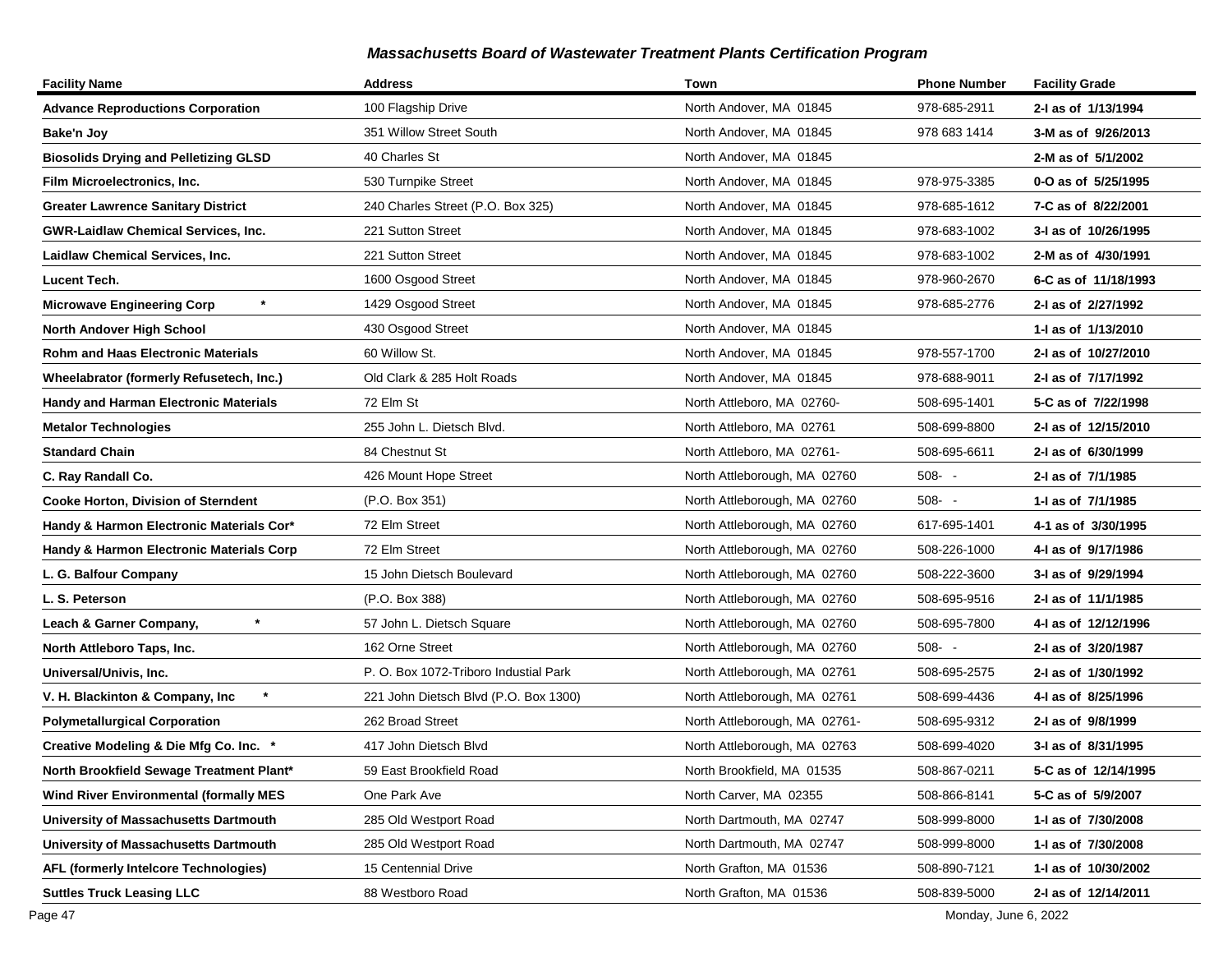| <b>Facility Name</b>                           | <b>Address</b>                           | Town                     | <b>Phone Number</b> | <b>Facility Grade</b> |
|------------------------------------------------|------------------------------------------|--------------------------|---------------------|-----------------------|
| <b>Tufts Cumming School of Veterianary Med</b> | 200 Westboro Road                        | North Grafton, MA 01536  | 508-839-7921        | 1-I as of 12/20/2006  |
| Tufts Cumming School of Veterianary Med.       | 200 Westboro Road                        | North Grafton, MA 01536  | 508-839-7921        | 1-I as of 12/20/2006  |
| <b>Edgewood Luxury Apartments</b>              | 100 Lowell Rd.                           | North Reading, MA        |                     | 4-M as of 3/24/2016   |
| <b>Atlantic Shopping Plaza</b>                 | 267-271 Main St.                         | North Reading, MA 01864  |                     | 4-M as of 9/5/2018    |
| <b>North Reading High School</b>               | 191 Park St.                             | North Reading, MA 01864  |                     | 4-M as of 3/24/2016   |
| <b>Meadowview Healthcare Nursing Center</b>    | 134 North St                             | North Reading, MA 01864- | 508-947-1700        | 4-M as of 9/1/1999    |
| <b>United States Postal Service</b>            | 74-76 Main St.                           | North Reading, MA 01889  |                     | 4-M as of 3/24/2016   |
| Fore River Development, LLC                    | 9 Bridge St.                             | North Weymouth, Ma 02191 | 617-381-2350        | 4-I as of 10/13/2004  |
| <b>GWR-U. S. Postal Service RW Remediation</b> | 37 Bridge Street                         | Northampton, MA          | 508-682-1980        | 2-I as of 10/27/1994  |
| Coca-Cola                                      | 45 Industrial Dr.                        | Northampton, MA 01060    |                     | 6-C as of 3/21/2013   |
| Coca-Cola, NBG Northampton Production          | 45 Industrial Drive                      | Northampton, MA 01060    | 413-584-7444        | 2-I as of 4/25/1996   |
| <b>Northampton WWTF</b>                        | Hockanum Road                            | Northampton, MA 01060    | 413-587-1090        | 7-C as of 8/22/2001   |
| BioChem Pharma, Inc.                           | 30 Bearfoot Rd                           | Northboro, MA 01532      |                     | 1-I as of 4/25/2001   |
| <b>Saint-Gobain Ceramics and Plastics</b>      | Goddard rd                               | Northboro, MA 01532      |                     | 1-I as of 5/1/2002    |
| Zecco, Inc                                     | 345 West Main Street                     | Northborough, MA 01532   | 508-393-2537        | 2-M as of 1/30/1992   |
| Zecco, Inc                                     | 345 West Main Street                     | Northborough, MA 01532   | 508-393-2537        | 2-M as of 1/30/1992   |
| <b>Riverdale Mill Corporation</b>              | 130 Riverdale Street (P.O. Box 200)      | Northbridge, MA 01534    | 508-234-8715        | 1-I as of 3/24/1994   |
| Northbridge Wastewater Treatment Plant         | 643 Providence Rd(Town Hall, Memorial Sq | Northbridge, MA 01588    | 508-234-2154        | 5-C as of 6/18/2003   |
| <b>Northfield WW Pollution Control Plant</b>   | <b>Meadow Street</b>                     | Northfield, MA 01360     | 413-498-5116        | 3-M as of 5/28/1993   |
| <b>Pioneer Valley Regional School</b>          | 97 F. Sumner Turner Rd                   | Northfield, MA 01360     |                     | 3-M as of 3/21/2001   |
| Reliable Electroplating, Inc.                  | 304 West Main Street (P.O. Box 91)       | Norton, MA 02712         | 508-222-0620        | 2-I as of 12/3/1986   |
| <b>Alnylam Pharmaceuticals</b>                 | 20 Commerce Way                          | Norton, MA 02766         | 617-551-8200        | 1-I as of 12/18/2019  |
| <b>Mansfield WWTF</b>                          | Hill at Crane Street                     | Norton, MA 02766         | 508-285-5746        | 7-C as of 1/30/2000   |
| <b>Norton Middle School</b>                    | 64 West Main St.                         | Norton, MA 02766         |                     | 4-M as of 4/28/2016   |
| Tweave Inc. - (Old Def.Bleachery)              | 138 Barrows Street (P.O. Box AV)         | Norton, MA 02766         | 508-285-6701        | 2-I as of 6/21/1982   |
| <b>Wheaton College</b>                         | 26 East Main Street                      | Norton, MA 02766         | 508-285-8200        | 3-M as of 3/30/1995   |
| <b>Silver Brook Farm</b>                       | South St                                 | Norwell, MA              | 781-938-3535        | 3-M as of 2/7/2001    |
| Wildcat Hill                                   | <b>Wildcat Lane</b>                      | Norwell, MA              |                     | 4-M as of 4/28/2016   |
| Norwell High School                            | 18 South Street                          | Norwell, MA 02061        | 781-659-8800        | 4-M as of 8/22/2001   |
| <b>Washington Place</b>                        | 239 Washington St.                       | Norwell, MA 02061        |                     | 4-M as of 4/28/2016   |
| <b>Bayer Corporation</b>                       | Two Edgewater Drive                      | Norwood, Ma 02062        |                     | 1-I as of 10/25/2004  |
| Four Points Sheraton Hotel Laundry             | 1151 Boston-Providence Turnpike          | Norwood, MA 02062        | 781-440-8020        | 1-I as of 2/7/2001    |
| *<br><b>GWR-Norwood PCB Superfund</b>          | 921 Providence Highway (see memo)        | Norwood, MA 02062        | 781-762-7462        | 4-I as of 3/30/1995   |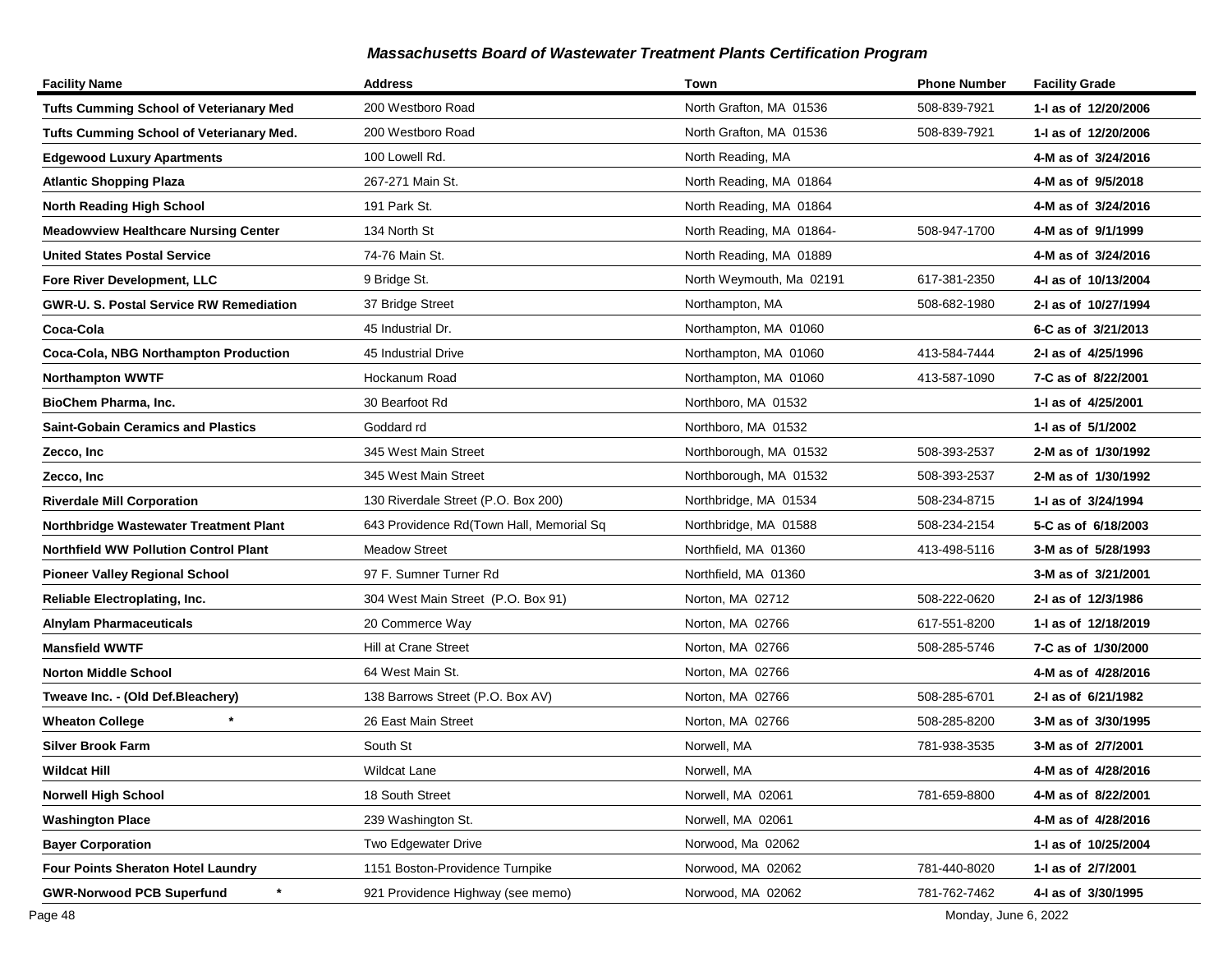| <b>Facility Name</b>                         | <b>Address</b>                           | Town                            | <b>Phone Number</b> | <b>Facility Grade</b> |
|----------------------------------------------|------------------------------------------|---------------------------------|---------------------|-----------------------|
| Home Market Foods, Inc.                      | 140 Morgan Drive                         | Norwood, Ma 02062               | 781-948-1500        | 3-M as of 10/26/2005  |
| <b>Moderna Therapeutics</b>                  | 1 Upland Rd., Building 100               | Norwood, MA 02062               | 617-714-6500        | 1-I as of 11/27/2017  |
| Northrop Corp., Electronic Systems Div.      | 100 Morse Street                         | Norwood, MA 02062               | 781-762-5300        | 3-I as of 1/15/1987   |
| Per-Mark Printed Circuits, Inc.              | Endicott Street, Bldg 5 (P.O. Box 306)   | Norwood, MA 02062               | 781-762-5732        | 4-I as of 11/13/1990  |
| <b>Polaroid Corporation</b>                  | 1 Upland Road                            | Norwood, MA 02062               | 781-386-6124        | 2-I as of 10/10/2001  |
| <b>TE Connectivity</b>                       | 63 Nahatan St                            | Norwood, MA 02062               | 781-278-5292        | 4-I as of 2/6/2002    |
| Telco Systems, Inc.                          | 63 Nahatan Street                        | Norwood, MA 02062               | 781-255-2204        | 2-I as of 6/22/1995   |
| $\star$<br><b>United Parcel Service</b>      | 1045 University Avenue                   | Norwood, MA 02062               | 781-551-2587        | 1-I as of 6/9/1999    |
| <b>Absolute Metal Finishing</b>              | 20 Northview Avenue                      | Norwood, MA 02154               | 781-551-8235        | 4-I as of 1/28/1993   |
| <b>Factory Mutual Global</b>                 | 1151 Boston Providence Turnpike          | Norwood, Ma 02154               |                     | 1-1 as of 6/22/2005   |
| Organogenesis, Inc.                          | 333 Providence Highway                   | Nowood, MA 02062                | 781-401-1208        | 1-I as of 2/7/2007    |
| <b>Martha's Vineyard Hospital</b>            | Linton Lane (P.O. Box 1477)              | Oak Bluffs, MA 02557            | $508 - -$           | 4-M as of 5/1/1992    |
| <b>Town of Oak Bluffs</b>                    | 17 Pennsylvania Ave.                     | Oak Bluffs, MA 02557            |                     | 6-C as of 4/28/2016   |
| <b>Orange WWTF</b>                           | West Main Street (P.O. Box 267)          | Orange, MA 01364                | 978-544-1114        | 4-M as of 5/28/1993   |
| <b>Community of Jesus</b>                    | 5 Bay View Drive                         | Orleans, MA 02653               | $508 - -$           | 4-M as of 9/29/1994   |
| <b>Community of Jesus</b>                    | 5 Bay View Drive                         | Orleans, MA 02653               |                     | 4-M as of 4/28/2016   |
| <b>Orleans Coin-A-Matic Laundry</b>          | 191 Cranberry Highway                    | Orleans, MA 02653               | 508-255-0636        | 0-M as of 1/28/1993   |
| <b>Orleans Housing Authority</b>             | 94 Hopkins Lane                          | Orleans, MA 02653               |                     | 4-M as of 4/28/2016   |
| <b>Skaket Corners Shopping Center</b>        | 9 West Rd.                               | Orleans, MA 02653               |                     | 4-M as of 4/28/2016   |
| <b>Tri Town Septage Treatment Facility</b>   | 29 Overland Way (P.O. Box 2773)          | Orleans, MA 02653               | 508-255-1150        | 5-C as of 8/31/1995   |
| <b>Massachusetts Military Reservation GW</b> | Plt. 1: 228 Wheeler Rd, Pl2: 27 Hillside | Otis ANG Base(Mashpe, MA 02542- | 508-564-5746        | 2-I as of 9/2/1999    |
| GWR-U.S.-Mass Military Reservation FS-12     | 322 East Inner Road                      | Otis ANG Base, MA 02542         | 508-371-4670        | 4-I as of 6/19/1997   |
| Mass. Military Res, Sandwich Rd (SRTF)       | 322 East Inner Road                      | Otis ANG Base, MA 02542         | 508-371-4670        | 4-I as of 10/25/2000  |
| Mass. Military Res. Rest. (Otis ANG)         | 318 East Inner Rd                        | Otis ANG Base, MA 02542-        | 508-564-5746        | 2-I as of 3/29/2000   |
| <b>Massachusetts Military Plume Response</b> | 322 E. Inner Rd                          | Otis ANG Base, MA 02542-        | 508-564-5746        | 2-I as of 8/30/2000   |
| Comm of MA-DEM Tolland State Park            | P.O. Box 342                             | Otis, MA 01029                  | 413-269-6002        | 2-M as of 11/7/1996   |
| Seaman Paper Company of Mass., Inc.          | 51 Main Street (P. O. Box 21)            | Otter River, MA 01436           | 978-939-5356        | 5-C as of 7/17/1991   |
| <b>Oxford-Rochdale WWTP</b>                  | Comminsville Road (P.O. Box 246)         | Oxford (Rochdale), MA 01542     | 508-892-9549        | 4-M as of 9/26/1996   |
| <b>Thayer Pond Village</b>                   | Route 20                                 | Oxford, MA 10537                | 508-754-1901        | 2-M as of 3/31/1986   |
| Profiles Inc.                                | 7 First St. P.O. Box 850                 | Palmer, Ma 01069                | 508-283-7790        | 3-I as of 10/13/2004  |
| <b>Palmer WasteWater Treatment Plant</b>     | <b>Norbell Street</b>                    | Palmer, MA 01080                | 413-283-2671        | 6-C as of 5/25/1995   |
| <b>Tan-Rite Leather Corp</b>                 | NO TELEPHONE LISTING 3-28-95             | Peabody, MA                     | $978 - -$           | 3-I as of 5/3/1988    |
| Alliance Leather Inc.                        | 58 Pulaski St.                           | Peabody, Ma 01960               | 978-531-6771        | 2-M as of 2/8/2006    |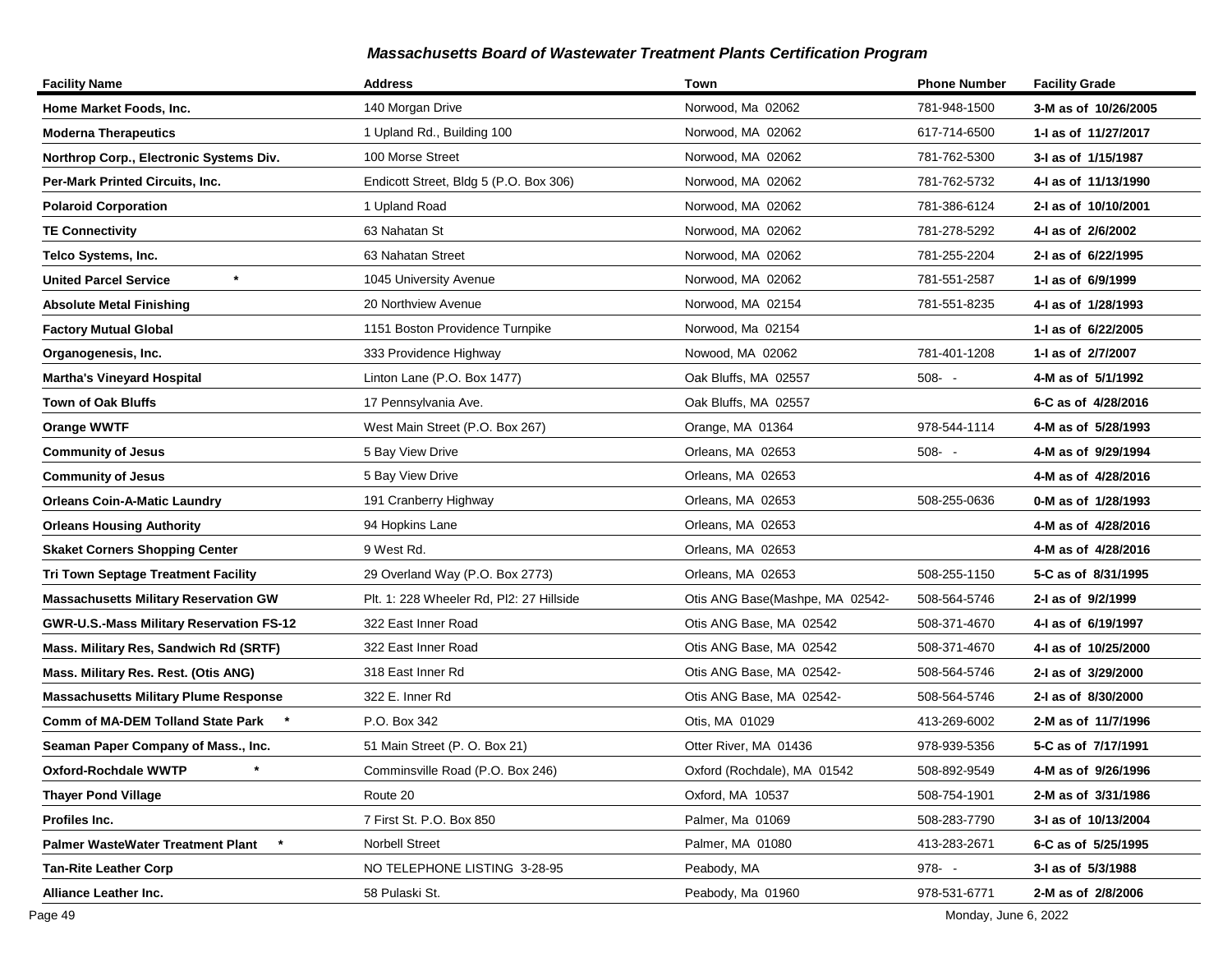| <b>Facility Name</b>                          | <b>Address</b>                       | Town                  | <b>Phone Number</b> | <b>Facility Grade</b> |
|-----------------------------------------------|--------------------------------------|-----------------------|---------------------|-----------------------|
| <b>Backer-Loring Corp.</b>                    | 65 Walnut Street                     | Peabody, MA 01960     | 978-531-3600        | 2-I as of 1/30/1992   |
| <b>Bond Leather</b>                           | 4 Rear Summit Street                 | Peabody, MA 01960     | 978-531-3227        | 3-I as of 12/19/1991  |
| <b>Fredjohn Corporation</b>                   | 58 Pulaski Street                    | Peabody, MA 01960     | 978-599-2511        | 3-M as of 3/24/1994   |
| <b>Lahey Clinic - North</b>                   | One Essex Center Drive               | Peabody, MA 01960     | 978-273-8051        | 1-I as of 1/26/1995   |
| Rousselot Peabody, Inc.                       | 227 Washington Street, Allens Lane   | Peabody, MA 01960     | 978-573-3774        | 4-M as of 12/12/2012  |
| Travel Leather Company, Inc.                  | 39 Wallis Street                     | Peabody, MA 01960     | 978-531-4456        | 3-I as of 12/12/2001  |
| Goodrich Corp. - Turbine Comp. Serv.          | <b>Fifth Street</b>                  | Peabody, MA 01961     | 978-977-6760        | 3-I as of 12/12/2001  |
| Stahl USA (ICI)                               | 13 Corwin Street                     | Peabody, MA 01961     | 978-531-0371        | 2-I as of 8/31/1995   |
| <b>Lowe's Home Center</b>                     | 108 Old Church Rd.                   | Pembroke, MA          |                     | 4-M as of 4/28/2016   |
| <b>Pembroke High School</b>                   | Learning Lane                        | Pembroke, MA 02359    |                     | 4-M as of 4/28/2016   |
| Pembroke Woods                                | Pembroke Woods Dr.                   | Pembroke, MA 02539    |                     | 4-M as of 4/28/2016   |
| James River Paper Co.                         | Main Street (P.O. Box 1370)          | Pepperell, MA 01463   | 978-433-6951        | 3-M as of 9/17/1998   |
| <b>Pepperell WWTP</b>                         | 47 Nashua Road (P.O. Box 319)        | Pepperell, MA 01463   | 978-433-9859        | 6-C as of 10/26/2005  |
| AH Rice                                       | 55 Spring Road                       | Pittsfield, MA 01201  | 413-443-6477        | 1-I as of 12/22/1987  |
| <b>Altresco Pittsfield Cogeneration Proj.</b> | 235 Merrill Road                     | Pittsfield, MA 01201  | 413-442-6905        | 0-I as of 4/14/1993   |
| General Dynamics Def. Sys. - OP1              | 100 Plastics Avenue                  | Pittsfield, MA 01201  | 413-494-3728        | 3-I as of 3/24/1992   |
| General Electric Co. 120X                     | 100 Woodlawn Avenue                  | Pittsfield, MA 01201  | 413-494-3728        | 3-I as of 3/9/1992    |
| General Electric Co. 64G                      | 100 Woodlawn Avenue                  | Pittsfield, MA 01201  | 413-494-3728        | 4-I as of 3/9/1992    |
| General Electric Co. 64T-64Z,G                | 100 Woodlawn Avenue                  | Pittsfield, MA 01201  | 413-494-3728        | 4-I as of 3/9/1992    |
| Interprint, Inc. (Organic Ink System)         | 125 Pecks Rd.                        | Pittsfield, Ma 01201  | 413-443-4733        | 3-I as of 9/7/2005    |
| Interprint, Inc.(Chrome Treatment)            | 125 Pecks Road                       | Pittsfield, Ma 01201  | 413-443-4733        | 3-I as of 9/7/2005    |
| Neenah Technical Materials Govt Mill          | 1080 Dalton Ave.                     | Pittsfield, MA 01201  | 4135534355          | 1-I as of 8/7/2019    |
| <b>Pittsfield Generating Plant</b>            | 235 Merrill Rd                       | Pittsfield, MA 01201  | 413-442-6905        | 2-I as of 2/7/2001    |
| <b>Pittsfield WWTF</b>                        | 901 Holmes Road                      | Pittsfield, MA 01201  | 413-447-7460        | 7-C as of 3/7/2019    |
| <b>Rice Corp</b>                              | 55 Spring St                         | Pittsfield, MA 01201  |                     | 1-I as of 6/18/2003   |
| Omni-Laundry                                  | 74 Downing Parkway                   | Pittsfield, MA 01201- | 540-829-4705        | 3-M as of 4/28/1999   |
| Royal Plating & Polishing, Inc.               | 740 Crane Avenue (P.O. Box 681)      | Pittsfield, MA 01202  | 413-443-4441        | 3-I as of 11/23/1987  |
| <b>Unistress Corp</b>                         | 550 Cheshire Road                    | Pittsfield, MA 01202  | 413-499-1441        | 1-I as of 4/22/2015   |
| COVANTA                                       | 500 Hubbard Avenue                   | Pittsfield, MA 02101  | 413-443-7373        | 3-I as of 6/19/1997   |
| <b>RPS Realty Trust, MCP</b>                  | 31 West Bacon st                     | Plainville, MA        |                     | 2-I as of 9/11/2002   |
| <b>Thermo Fisher Scientific</b>               | 5 Commerce Blvd.                     | Plainville, MA 02127  |                     | 1-I as of 2/9/2022    |
| $\ast$<br><b>GWR-Englehard Corporation</b>    | 30 Taunton Street (see memo)         | Plainville, MA 02762  | 508-457-8200        | 4-I as of 6/19/1997   |
| <b>Hilsinger Corp.</b>                        | 33 West Bacon Street (P.O. Box 1538) | Plainville, MA 02762  | 508-699-4406        | 2-I as of 7/1/1985    |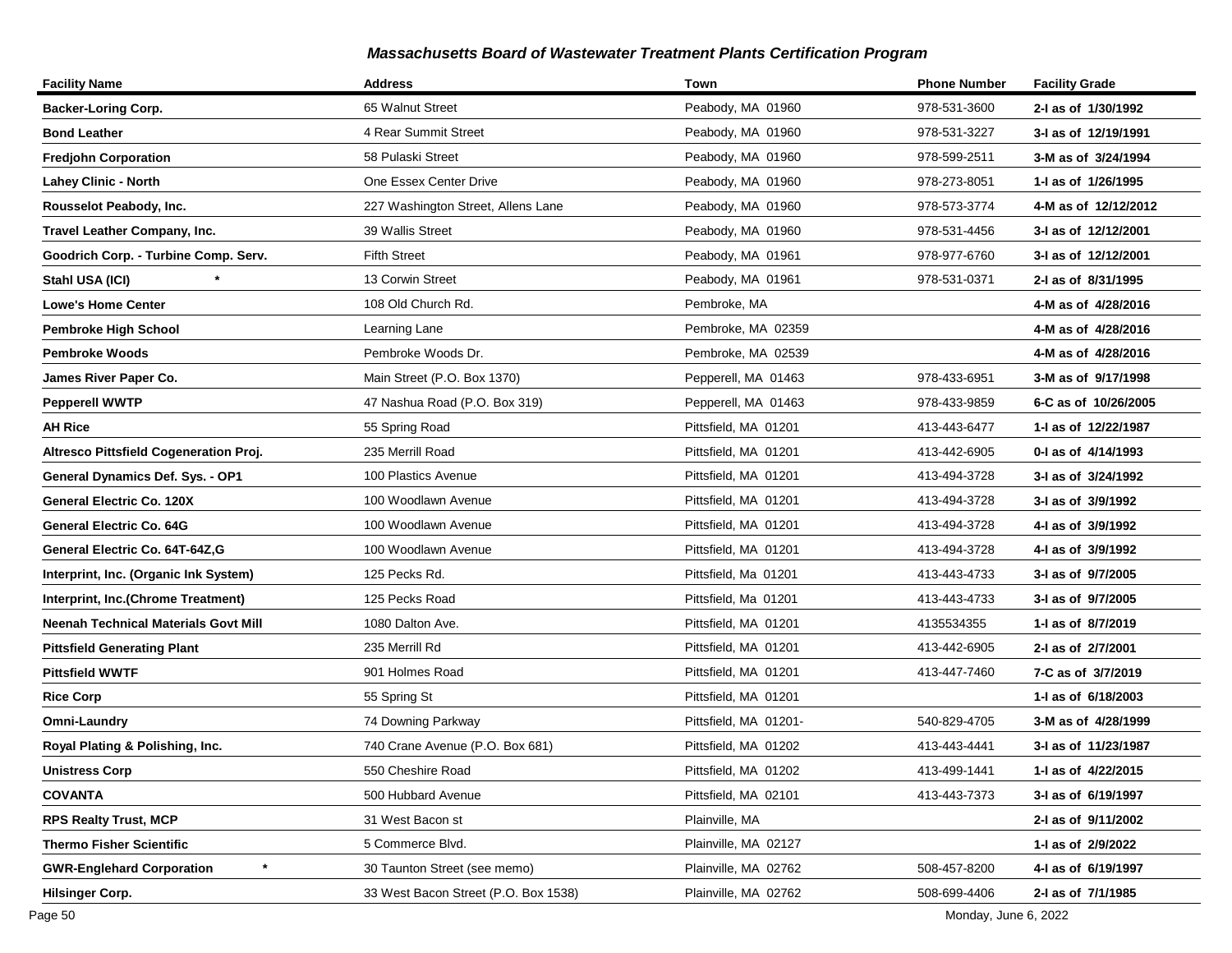| <b>Facility Name</b>                            | <b>Address</b>                          | Town                           | <b>Phone Number</b> | <b>Facility Grade</b> |
|-------------------------------------------------|-----------------------------------------|--------------------------------|---------------------|-----------------------|
| <b>Whiting &amp; Davis Company</b>              | 23 West Bacon Street                    | Plainville, MA 02762           | 508-699-4411        | 3-I as of 4/1/1987    |
| <b>Summer Hill Condominiums Association</b>     | 293 Summer Street (P.O. Box 2069)       | Plymouth(Framingham), MA       | $508 - -$           | 3-M as of 3/4/1988    |
| <b>Mayflower on the Bay</b>                     | Manomet Point Road (463 Worcester Road) | Plymouth(Framingham), MA 02360 | $508 - -$           | 3-M as of 4/7/1989    |
| <b>MCI Plymouth</b>                             | 1 Bumps Pond Rd.                        | Plymouth, MA                   |                     | 4-M as of 4/28/2016   |
| <b>Village Crossing</b>                         | 200 Old Forge Rd.                       | Plymouth, MA 02345             |                     | 4-M as of 4/28/2016   |
| Boston Edison-Pilgrim 1 Nuclear Station*        | Rocky Hill Road RFD #1                  | Plymouth, MA 02360             | 508-946-3500        | 4-M as of 5/28/1993   |
| <b>Infosystems Company</b>                      | 70 Armstrong Road                       | Plymouth, MA 02360             | 508-747-5520        | 3-I as of 4/17/1997   |
| Plymouth Septage Treatment Plant 6-1-96*        | 197 Water Street                        | Plymouth, MA 02360             | 508-830-4159        | 5-C as of 11/27/1985  |
| <b>Plymouth WWTP</b>                            | 131 Camelot Dr                          | Plymouth, MA 02360             |                     | 6-C as of 6/18/2003   |
| Revere Graphics Products, Inc.                  | 28 Boundary Street                      | Plymouth, MA 02360             | $508 - -$           | 3-I as of 4/27/1995   |
| <b>Sunrise Assisted Livingof Plymouth</b>       | 97 Warren Ave.                          | Plymouth, MA 02360             |                     | 4-M as of 4/28/2016   |
| <b>Taunton Energy Center</b>                    | c/o Silver City Energy L.P.             | Plymouth, MA 02360             | $508 - -$           | 4-I as of 11/18/1993  |
| $\star$<br>Tech-Etch, Inc.                      | 45 Aldrin Road                          | Plymouth, MA 02360             | 508-747-0300        | 5-C as of 3/30/1995   |
| <b>White Cliffs of Cape Cod</b>                 | off Route 3A (P.O. Box 1098)            | Plymouth, MA 02360             | 508-888-0793        | 3-I as of 5/22/1986   |
| Electropolishing Systems, Inc.                  | 24 Aldrin Rd                            | Plymouth, MA 02360-            | 508-830-1717        | 4-I as of 3/29/2000   |
| <b>Sysco Boston, Freedom Trail</b>              | 99 Spring St.                           | Plympton, MA                   |                     | 4-M as of 4/28/2016   |
| <b>Quincy High School</b>                       | 100 Coddington Street                   | Quincy, MA 02169               | 617-376-1542        | 1-I as of 7/14/2011   |
| <b>Quincy Hospital</b>                          | 114 Whitwell Street                     | Quincy, MA 02169               | 617-376-4092        | 1-I as of 2/29/1996   |
| <b>Quincy Medical Center</b>                    | 114 Whitwell St.                        | Quincy, MA 02169               |                     | 1-1 as of 9/12/2012   |
| <b>Raytheon Co.-Industrial Components</b>       | 465 Centre Street                       | Quincy, MA 02169               | 617-479-8483        | 2-I as of 1/31/1987   |
| <b>Raytheon Remediation Facility</b>            | 465 Centre St                           | Quincy, MA 02169               | 508-490-1707        | 1-I as of 4/25/2001   |
| South Shore Plating Company, Inc.               | 28 Forest Avenue                        | Quincy, MA 02169               | 617-773-8064        | 4-I as of 7/1/1987    |
| Twin Rivers Technologies, Inc.                  | 780 Washington Street                   | Quincy, MA 02169               | 617-472-9200        | 3-M as of 10/10/2001  |
| <b>MBTA (Quincy Bus Garage)</b>                 | 954 Hancock St                          | Quincy, MA 02169-              | 617-222-4617        | 2-I as of 8/19/1998   |
| <b>Swingle's Quarry Dewatering</b>              | Riciutti Dr.                            | Quincy, MA 02169-              | 617-964-0100        | 2-I as of 9/2/1999    |
| Herbert V. Shuster, Inc.                        | Quincy Research Park, 5 Hayward Street  | Quincy, MA 02171               | 617-328-7600        | 0-O as of 2/29/1996   |
| <b>Shuster Laboratories</b>                     | 5 Hyward St                             | Quincy, MA 02171               | 617-328-7600        | 0- as of 10/25/2000   |
| Abbot Box Company, Inc.<br>$\ast$               | 58 Teed Drive                           | Randolph, MA 02368             | 781-986-1500        | 2-I as of 8/31/1995   |
| <b>Accurate Metal Finishing</b>                 | 414 South Street                        | Randolph, MA 02368             | 781-963-7300        | 3-I as of 3/11/1992   |
| Ares Advnaced Technology, Inc                   | Ares/Serono                             | Randolph, MA 02368             | 781- -              | 2-1 as of 9/18/1990   |
| <b>Brush Hill Transportation</b>                | 439 High St                             | Randolph, MA 02368             |                     | 1-I as of 3/27/2002   |
| CPC, Inc.                                       | One Circuit Drive                       | Randolph, MA 02368             | 781-986-8600        | 3-I as of 6/16/1994   |
| <b>Emerson &amp; Cuming Composite Materials</b> | 24 Teed Street                          | Randolph, MA 02368             | 800-225-9936        | 2-I as of 6/19/1997   |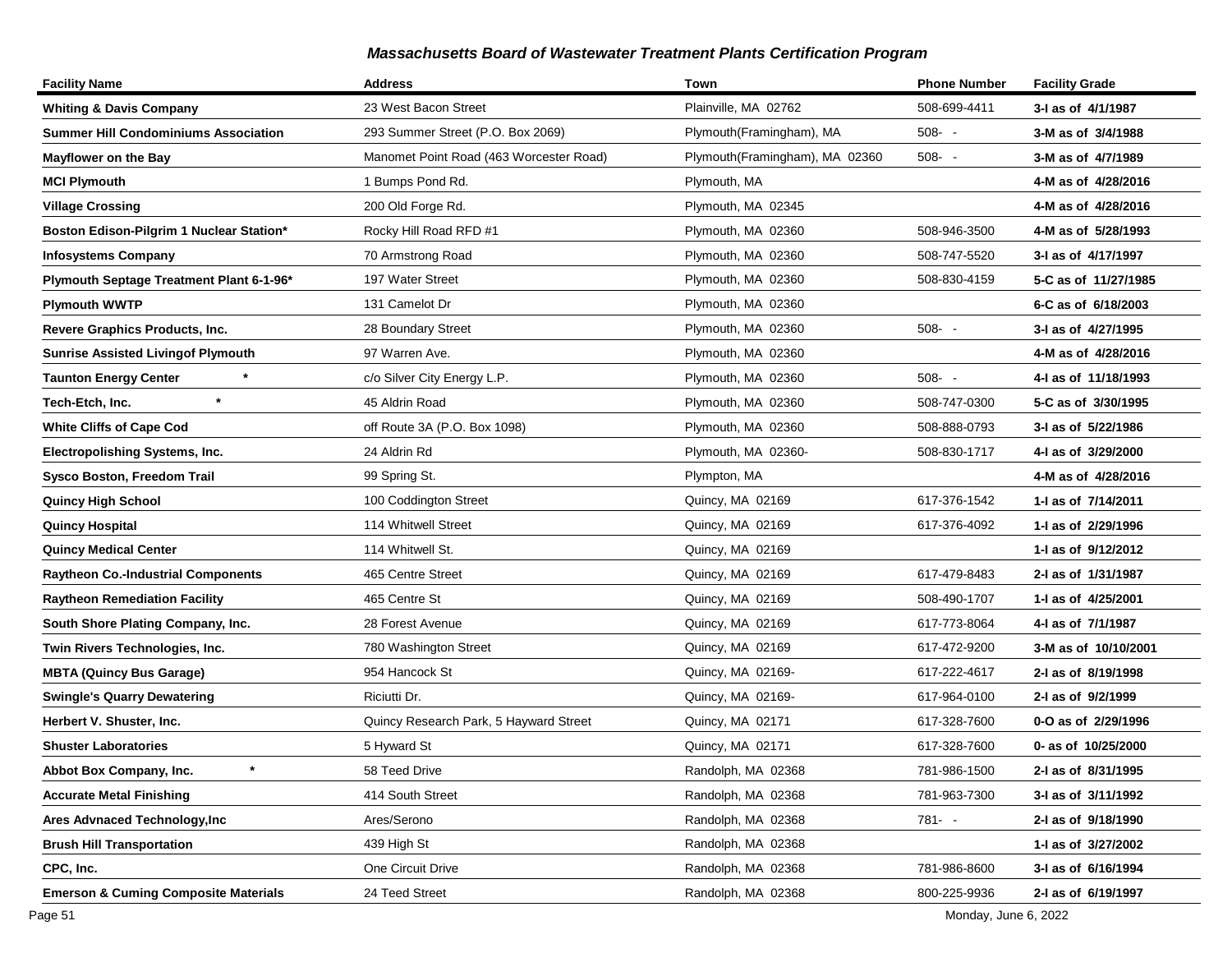| <b>Facility Name</b>                            | <b>Address</b>                         | Town                   | <b>Phone Number</b> | <b>Facility Grade</b> |
|-------------------------------------------------|----------------------------------------|------------------------|---------------------|-----------------------|
| <b>Extrusion Technology, Inc.</b>               | 80 Trim Way                            | Randolph, MA 02368     | 781-963-7200        | 1-I as of 4/28/1994   |
| <b>Flexcon Industries</b>                       | 300 Pond Street (P.O. Box 782          | Randolph, MA 02368     | 781-986-2424        | 1-I as of 1/13/1994   |
| <b>Ingersoll-Rand Company</b>                   | 87 York Avenue                         | Randolph, MA 02368     | 781-961-2063        | 1-I as of 9/29/1994   |
| Randolph Engineering, Inc.                      | 26 Thomas Patten Dr                    | Randolph, MA 02368     | 781-961-6070        | 2-I as of 12/12/2012  |
| Randolph Enginnering Inc.                       | 26 Thomas Pattern Drive                | Randolph, MA 02368     | 781-961-6070        | 1-I as of 12/19/2007  |
| $\ast$<br>Serono Laboratories, Inc.             | 76 Pacella Park Drive                  | Randolph, MA 02368     | 781-963-8154        | 1-M as of 8/28/1997   |
| Trellerborg Offshore Boston, Inc.               | 24 Teed Drive                          | Randolph, MA 02368     | 781-763-6834        | 2-I as of 9/9/2009    |
| Earthsource Raynham Wasetwater Treat            | 1958 Broadway                          | Raynham, MA 02767      | 508-822-1310        | 5-C as of 3/23/2005   |
| <b>Electrochem Solutions Inc.</b>               | 670 Paramount Drive                    | Raynham, MA 02767      | 781-830-5800        | 1-I as of 12/12/2012  |
| Olson's Greenhouse, Inc.                        | 590 South Street East                  | Raynham, MA 02767      |                     | 2-I as of 1/13/2010   |
| New England Confectionery Co.                   | 135 American Legion Highway            | Revere, MA 02151       |                     | 1-I as of 6/11/2008   |
| Dyna-Fab Co., Inc.                              | Air Station Industrial Park            | Rockland, MA 02370     | 781-871-0930        | 2-I as of 4/29/1993   |
| <b>GWR-ESL Laboratory Site GW Remediation</b>   | 1099 Hingham Street                    | Rockland, MA 02370     | 207-828-1272        | 2-I as of 7/28/1994   |
| Rockland WWTP                                   | 587 Sumer St. Rear                     | Rockland, MA 02370     | 781-878-1863        | 7-C as of 9/10/2008   |
| Serono, Inc                                     | One Technology PI                      | Rockland, MA 02370     |                     | 1-1 as of 10/10/2001  |
| <b>Rockport WWTP</b>                            | Pleasant Street (P.O. Box 329)         | Rockport, MA 01966     | 978-546-7888        | 5-C as of 8/9/2017    |
| <b>Yankee Nucleal Power Station</b>             | 49 Yankee Road                         | Rowe, MA 01367         | 413-424-5261        | 0-O as of 4/27/1995   |
| <b>Hertz Equipment Rental Facility</b>          | 45 Gerard St                           | Roxbury, MA            |                     | 1-1 as of 2/6/2002    |
| <b>MBTA Southampton Street Maintenance Fac.</b> | 240 Southampton Street Maint. Facility | Roxbury, MA 02118      | 617-222-1592        | 2-I as of 2/8/2006    |
| <b>MWRA - Ward Street Headworks</b>             | 47 Ward St                             | Roxbury, MA 02120      | 617-445-7729        | 2-M as of 4/25/2001   |
| <b>Royalston WW Pollution Control Facility</b>  | <b>Blossom Street</b>                  | Royalston, MA 01374    | 978-249-3318        | 3-M as of 8/9/2017    |
| Russell WWTP                                    | 200 Main Street                        | Russell, MA 01071      | 413-862-3101        | 4-M as of 1/13/1994   |
| <b>Woronoco Village</b>                         | Teko Avenue                            | Russell, MA 01097      | 413-862-3101        | 2-M as of 1/13/1994   |
| Hardigg Industries, Inc.                        | 147 N. Main St.                        | S. Deerfield, MA 01373 |                     | 1-I as of 6/11/2008   |
| E. G. & G., Inc.                                | 35 Congress Street                     | Salem, MA 01970        | 978-745-3200        | 4-I as of 10/27/1987  |
| <b>Excelitas Technologies</b>                   | 35 Congress St.                        | Salem, MA 01970        | 978-224-4100        | 3-I as of 1/22/2016   |
| Salem Harbor Station - Wastewater System        | 24 Fort Avenue                         | Salem, MA 01970        | 978.502.8058        | 2-I as of 10/20/2017  |
| Salem Oil & Grease Co.                          | 60 Grove Street                        | Salem, MA 01970        | 978-745-0585        | 3-M as of 3/24/1994   |
| Salem Suede, Inc.                               | 72 Flint Street                        | Salem, MA 01970        | 978-744-1303        | 4-1 as of 2/28/1998   |
| <b>South Essex Sewer District</b>               | 50 Fort Avenue (P.O. Box 989)          | Salem, MA 01970        | 978-744-4550        | 7-C as of 8/9/2017    |
| <b>Sunburst Fruite Juices, Inc.</b>             | 220 Highland Avenue                    | Salem, MA 01970        | 978-744-1267        | 2-I as of 9/9/1992    |
| Thermal Circuits, Inc.                          | One Technology Way                     | Salem, Ma 01970        | 978-745-1162        | 4-I as of 2/9/2005    |
| Vincent Potato Chip Company, Inc.               | 205 Highland Avenue                    | Salem, MA 01970        | 978-745-1505        | 4-M as of 5/25/1995   |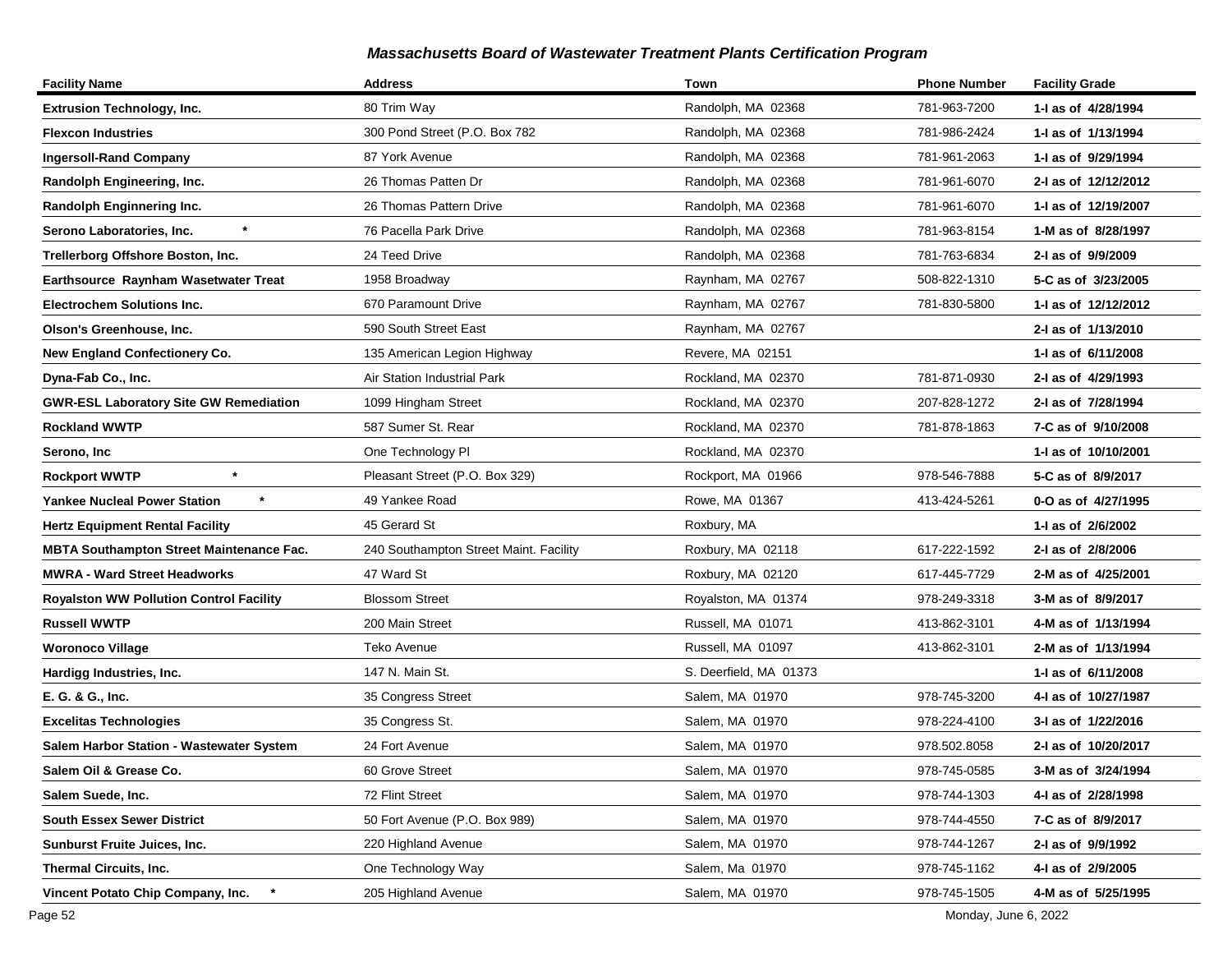| <b>Facility Name</b>                            | <b>Address</b>                           | Town                       | <b>Phone Number</b> | <b>Facility Grade</b> |
|-------------------------------------------------|------------------------------------------|----------------------------|---------------------|-----------------------|
| <b>Allen Acres Subdivision STP</b>              | <b>Allen Drive</b>                       | Salisbury, MA 01952        | 978-388-0152        | 1-M as of 12/15/1994  |
| <b>Salisbury Wastewater Treatment Facility</b>  | 187 Elm Street                           | Salisbury, MA 01952        | 978-465-1430        | 4-M as of 1/1/1989    |
| <b>Sandwich Public Schools</b>                  | <b>Ridge Elementary School</b>           | Sandwich, MA               | $508 - -$           | 3-M as of 4/17/1990   |
| <b>Sandwich Public Schools</b>                  | <b>Forestdale Elementary</b>             | Sandwich, MA               | $508 - -$           | 3-M as of 4/17/1990   |
| <b>Sandwich Public Schools</b>                  | Sandwich High School                     | Sandwich, MA               | $508 - -$           | 2-M as of 8/9/2017    |
| <b>Sandwich Public Schools</b>                  | <b>Combined Facilities</b>               | Sandwich, MA               | $508 - -$           | 4-M as of 4/20/1990   |
| <b>Riverview School</b>                         | 551 Route 6A                             | Sandwich, MA 02537         |                     | 4-M as of 4/28/2016   |
| <b>U.S.-Otis Air Force Base</b>                 | 102 FW/DEE (P.O. Box 22)                 | Sandwich, MA 02542         | 508-968-4438        | 5-C as of 1/13/1994   |
| <b>Canal Electric Co.</b>                       | Freezer Road (P. O. Box 527)             | Sandwich, MA 02563         | 617-291-0950        | 4-I as of 7/15/1985   |
| <b>North Star Industries</b>                    | P.O. Box 1040                            | Sandwich, MA 02563         | 508-888-4177        | 2-M as of 3/20/1992   |
| T-5 Alt.-Analytic Systems Inc.                  | 11 School Street                         | Sandwich, MA 02563         | 508-833-8856        | 2-M as of 8/31/1995   |
| <b>Wheelabrator Saugus (formerly RESCO)</b>     | 100 Salem Turnpike                       | Saugus, MA 01906           | 781-233-7600        | 3-I as of 4/23/2008   |
| <b>Scituate WW Pollution Control Facility</b>   | 161 Driftway Street                      | Scituate, MA 02066         | 781-545-8736        | 6-C as of 12/15/1999  |
| <b>Darling Development Corporation</b>          | 940 Fall River Ave.                      | Seekonk, MA 02324          |                     | 4-M as of 4/28/2016   |
| Ann & Hope of Rhode Island                      | 95 Highland Avenue                       | Seekonk, MA 02771          | 508-336-6000        | 3-M as of 1/28/1993   |
| Johnson & Wales College Inn                     | 217 Taunton Avenue                       | Seekonk, MA 02771          | $508 - -$           | 3-I as of 11/16/1987  |
| <b>Wilber School Apartments</b>                 | 75 South Main St.                        | Sharon, MA                 |                     | 4-M as of 4/28/2016   |
| <b>MacIntosh Farms Condominiums</b>             | Apple Valley Drive                       | Sharon, MA 02067           | $781 - -$           | 4-M as of 1/26/1995   |
| <b>Sharon Public Schools</b>                    | 181 Pond St.                             | Sharon, MA 02067           |                     | 4-M as of 4/28/2016   |
| <b>Mayhew Steel Prod.</b>                       | 2 Sears St                               | Shelburne Falls, MA 01370- | 413-625-6351        | 2-I as of 3/29/2000   |
| <b>Shelburne Falls WWTP</b>                     | 17 State Street                          | Shelburne, MA 01370        | 413-625-2300        | 4-M as of 8/9/2017    |
| <b>Comm of MA-Shirley MCI</b>                   | <b>Harvard Road</b>                      | Shirley, MA 01464          | 978-425-4341        | 3-M as of 4/18/1991   |
| <b>Charles River Laboratories - Cage Wash</b>   | 334 South St.                            | Shrewsbury, MA 01545       |                     | 1-I as of 4/14/2010   |
| <b>Metso Automation</b>                         | 44 Bowditch Drive, Box 8044              | Shrewsbury, Ma 01545       |                     | 1-I as of 2/9/2005    |
| Supercon, Inc.                                  | 830 Boston Turnpike                      | Shrewsbury, MA 01545       | 508-842-0174        | 3-I as of 1/15/1988   |
| <b>TransXenoGen</b>                             | 800 Turnpike Rd PO Box 707               | Shrewsbury, MA 01545       | 508-842-5036        | 1-I as of 12/12/2001  |
| Massachusetts Bay(MBTA) Cabot Bus Garage        | 275 Dorchester Ave                       | So. Boston, MA 02127-      | 617-222-5467        | 2-I as of 10/27/1999  |
| Somerset Plastic Recycling, Inc.                | 1400 Brayton Point Road                  | Somerset, MA 02725         | 508-673-6201        | 2-I as of 12/14/1995  |
| <b>Somerset Water Pollution Control Fac.</b>    | 116 Walker Street                        | Somerset, MA 02725         | 508-646-2838        | 7-C as of 3/27/2002   |
| <b>Montaup Electric Co.</b>                     | 1606 Riverside Avenue                    | Somerset, MA 02726         | 508-235-2000        | 4-I as of 9/9/2009    |
| <b>GWR-Comm of MA-MBTA Commuter Rail Maint.</b> | Monsignor O'Brien Highway & Industrial P | Somerville, MA             | 617-222-5806        | 3-I as of 6/20/1996   |
| <b>Tufts University M.Pearson Chemistry Bld</b> | 62 Talbot Ave                            | Somerville, MA 01608       |                     | 2-I as of 3/19/2008   |
| American Electroplating Co.                     | 26 Chestnut Street                       | Somerville, MA 02143       | 617-623-5800        | 4-I as of 5/21/1986   |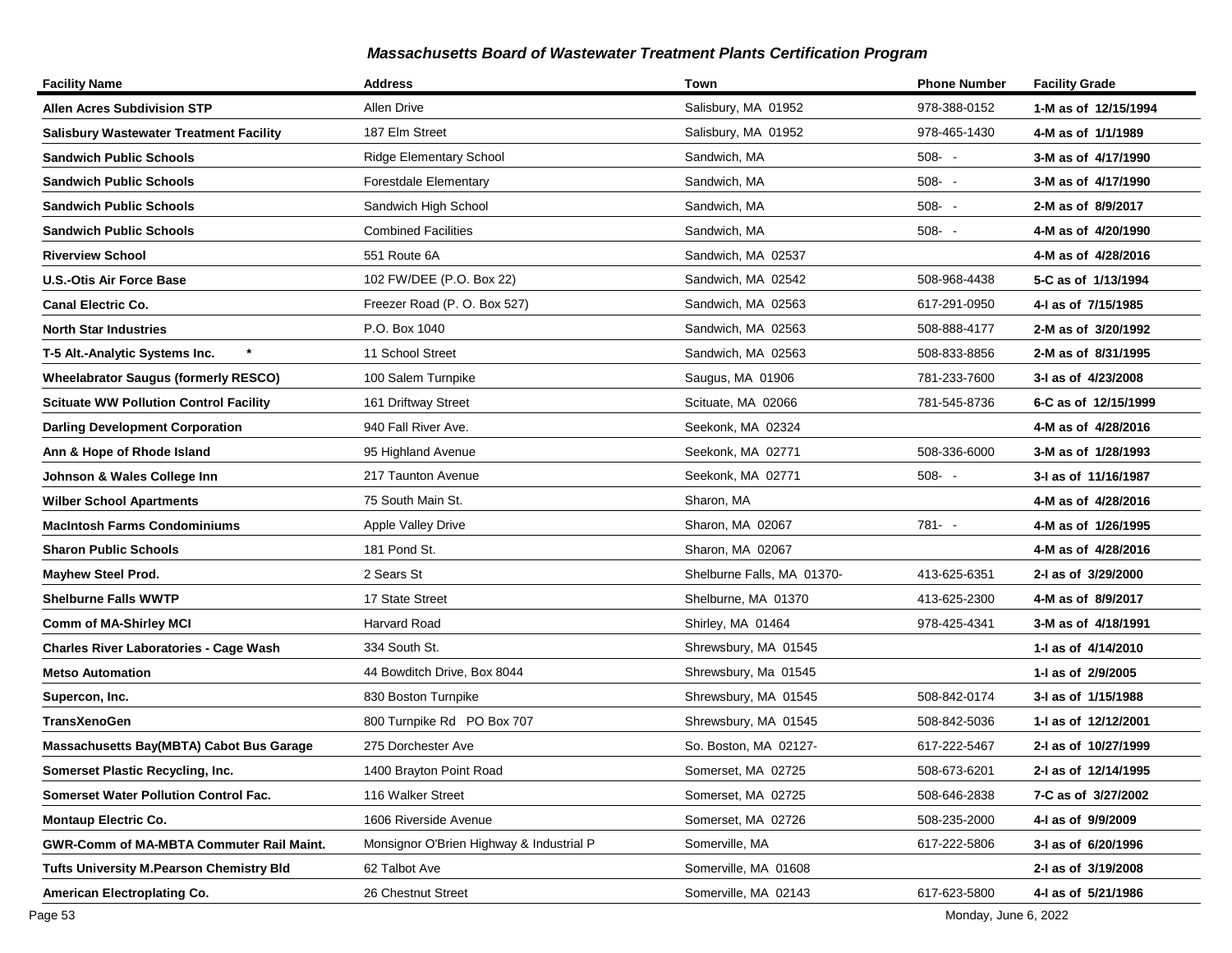| <b>Facility Name</b>                        | <b>Address</b>                       | Town                       | <b>Phone Number</b> | <b>Facility Grade</b> |
|---------------------------------------------|--------------------------------------|----------------------------|---------------------|-----------------------|
| <b>GWR-Sunoco Service Station</b>           | 395 Alewife Brook Parkway            | Somerville, MA 02143       | 508-481-5750        | 2-M as of 1/28/1993   |
| Royal Institutional Services, Inc.          | 520 Columbia Street (P.O. Box 45279) | Somerville, MA 02143       | 617-776-1500        | 1-I as of 9/29/1994   |
| Metaplastics, Inc.                          | 12 Newbury Street                    | Somerville, MA 02144       | 617-666-4080        | 0-O as of 6/20/1996   |
| <b>MWRA - Somerville Marginal CSO</b>       | 274 Mystic Ave                       | Somerville, MA 02145       |                     | 1-M as of 9/3/2003    |
| <b>Royal White Laundry</b>                  | 13 Warwick St                        | Somerville, MA 02145       |                     | 1-M as of 3/31/2011   |
| Universal Laundry Co.                       | 43 Fremont Street                    | Somerville, MA 02145       | 617-623-1200        | 1-I as of 4/26/2001   |
| <b>Semiconductor Processing Co.</b>         | 12 Channel St                        | South Boston, MA 02110-    | 617-423-5639        | 1-I as of 4/28/1999   |
| <b>Greyhound Lines Inc</b>                  | 571 East First St                    | South Boston, MA 02127     | 617-849-8148        | 1-I as of 12/12/2001  |
| <b>Integra Lifesciences</b>                 | 7 Elkins St.                         | South Boston, MA 02127     | 617-268-1616        | 1-I as of 1/30/2018   |
| <b>Milletech Corporation</b>                | Route 116, South (P.O. Box 109)      | South Deerfield, MA 01373  | 413-665-8551        | 2-I as of 1/13/1994   |
| $\star$<br><b>South Deerfield WWTP</b>      | Route 116                            | South Deerfield, MA 01373  | 413-665-2651        | 4-M as of 2/29/1996   |
| <b>Eagle Pond Condominiums</b>              | One Love Ln (PO Box 208)             | South Dennis, MA 02660     | 508-528-2803        | 3-M as of 10/31/1997  |
| <b>BRIntec Corp.</b>                        | (Brand-Rex Nonotuck Div)             | South Hadley, MA 01075     | $413 - -$           | 2-I as of 1/17/1987   |
| E Ink                                       | 7 Gaylord Street                     | South Hadley, MA 01075     |                     | 3-I as of 9/8/2010    |
| <b>General Cable</b>                        | 75 Canal St                          | South Hadley, MA 01075     | 413-534-0271        | 2-I as of 5/12/1992   |
| Intelicoat                                  | 28 Gaylord Street                    | South Hadley, MA 01075     | $413 - -$           | 0-I as of 12/18/2002  |
| <b>Mount Holyoke</b>                        | 50 College St.                       | South Hadley, Ma 01075     |                     | 1-I as of 2/17/2004   |
| <b>Precision Lithograining Corp</b>         | 755 New Ludlow Rd                    | South Hadley, MA 01075     | 413-539-9111        | 2-I as of 12/12/2001  |
| <b>Grodon Conwell Theological Seminary</b>  | 130 Essex Street                     | South Hamilton, MA 01982   | 978-468-7111        | 4-M as of 6/26/2014   |
| <b>Wedgewood Estates WWTF</b>               | 211 Parkerville Rd                   | Southboro, MA 01772-       |                     | 4-M as of 4/15/1998   |
| <b>Madison Place</b>                        | Crystal Pond Rd.                     | Southborough, MA 01772     | 508-523-7997        | 4-M as of 9/26/2013   |
| Clean Part                                  | 10 Cabot St Suite 100                | Southbridge, MA            | 508-765-4848        | 3-I as of 11/7/2013   |
| <b>American Optical Corporation</b>         | 14 Mechanic Street (P.O. Box 1)      | Southbridge, MA 01550      | 508-765-2030        | 3-I as of 11/18/1993  |
| <b>Schott Electronic Packaging</b>          | 15 Wells Street                      | Southbridge, MA 01550      |                     | 4-I as of 12/14/2011  |
| <b>Schott Lighting and Imaging</b>          | 122 Charlton Street                  | Southbridge, MA 01550      | 508-765-9774        | 4-I as of 8/25/1994   |
| $\star$<br><b>Southbridge WWTP</b>          | 83 Dresser Hill Road (P.O. Box 1020) | Southbridge, MA 01550      | 508-764-4927        | 6-C as of 9/26/1996   |
| <b>United Lens Co.</b>                      | 259 Worcester St                     | Southbridge, MA 01550-1325 | 508-765-5421        | 2-I as of 2/7/2001    |
| <b>Spencer Sewage Treatment Plant</b>       | 69 West Main Street                  | Spencer, MA 01562          | 508-885-7542        | 5-C as of 8/9/2017    |
| Jahn Foundry Corp.                          | 115 Stevens St                       | Springfield, MA            | 262-879-1212        | 2-I as of 6/27/2000   |
| <b>National Metal Finishing Corporation</b> | 175 Progress Avenue                  | Springfield, MA            | 413-781-5261        | 4-I as of 9/8/2010    |
| Smith and Wesson, Inc.                      | 2100 Roosevelt Ave.                  | Springfield, MA            | 413-562-1600        | 4-I as of 3/1/1978    |
| Astro Chemicals, Inc.                       | 64-70 Shaw's Lane (P.O. Box 2248)    | Springfield, MA 01101      | 413-781-7240        | 1-I as of 3/25/1993   |
| <b>Hampden Color and Chemical Company</b>   | 126 Memorial Drive (P.O. Box 558)    | Springfield, MA 01101      | 413-732-2112        | 1-I as of 11/18/1993  |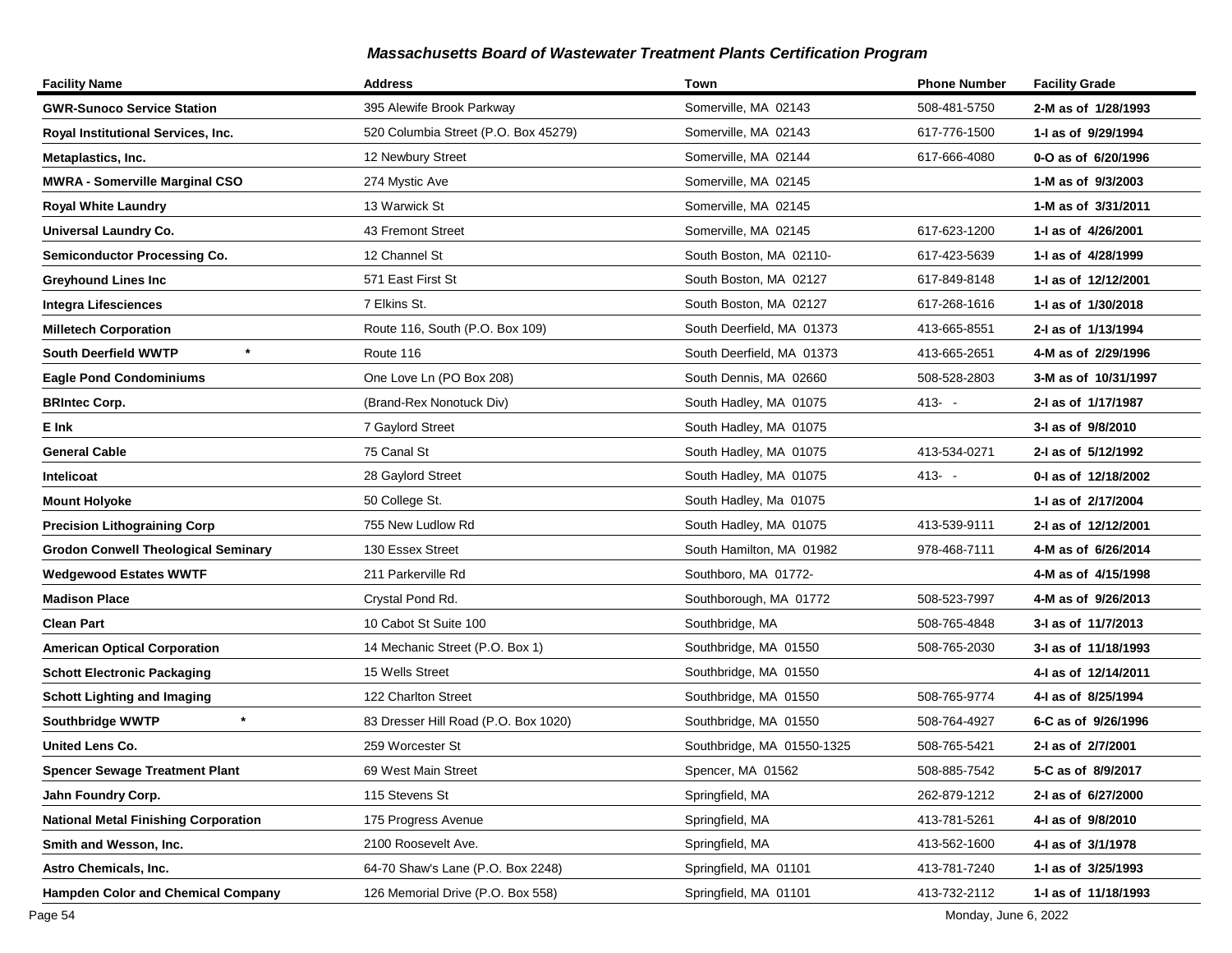| <b>Facility Name</b>                            | <b>Address</b>                           | Town                   | <b>Phone Number</b> | <b>Facility Grade</b> |
|-------------------------------------------------|------------------------------------------|------------------------|---------------------|-----------------------|
| Joseph Freedman Company, Inc.                   | 40 Albany Street (P.O. Box 3555)         | Springfield, MA 01101  | 413-781-0790        | 0-O as of 12/14/1995  |
| <b>Springfield Water Department</b>             | Box 2551, City Hall                      | Springfield, MA 01101  | 413-562-4737        | 2-M as of 6/25/1992   |
| Carando, Inc.                                   | 20 Carando Drive (P.O. Box 491)          | Springfield, MA 01102  | 413-781-5620        | 2-M as of 8/28/1997   |
| <b>Storms Forge (Harperizer Process)</b>        | 160 Cartage Street                       | Springfield, MA 01102  | 413-785-1801        | 2-I as of 7/21/1992   |
| Storms Forge (Zyglo Process)                    | 160 Cartage Street                       | Springfield, MA 01102  | 413-785-1801        | 2-I as of 7/21/1992   |
| W.F. Young, Inc.                                | 111 Lyman Street (P.O. Box 14)           | Springfield, MA 01102  | 413-737-0201        | 2-M as of 10/28/1993  |
| <b>Springfield Regional WWTP</b>                | 1600 East Columbus Avenue                | Springfield, MA 01103  | 413-787-6256        | 7-C as of 2/1/2013    |
| Falvey Linen Supply, Inc.                       | 100 Brookdale Dr.                        | Springfield, MA 01104  | 800-338-4334        | 4-M as of 10/16/2019  |
| Jahn Foundry Corp.                              | 115 Stevens Street                       | Springfield, MA 01104  | 413-781-3220        | 2-I as of 4/29/1993   |
| <b>Pure Tech International</b>                  | 180 Avocado Street                       | Springfield, MA 01104  | 413-736-0830        | 1-I as of 10/28/1993  |
| Superior Carriers, INC (old Milestone)          | 85-121 Shaws Lane                        | Springfield, MA 01104  | 413-739-3022        | 3-M as of 6/22/2005   |
| <b>Danaher Tool</b>                             | 116 Wason Avenue                         | Springfield, MA 01107  | 413-731-6132        | 4-1 as of 4/25/1996   |
| <b>Poly-Metal Finishing</b>                     | 1 Allen St, Bld 218                      | Springfield, MA 01108- | 413-562-1600        | 3-I as of 9/8/1999    |
| <b>Luster-On Products</b>                       | 54 Waltham Avenue                        | Springfield, MA 01109  | 413-739-2541        | 2-I as of 8/20/1986   |
| <b>MASS POWER Cogeneration Facility</b>         | 750 Worcester Street                     | Springfield, MA 01151  | 413-731-6611        | 2-I as of 12/17/1992  |
| <b>Monsanto Chemical Co.(Indian Orchard PI)</b> | 730 Worcester Street                     | Springfield, MA 01151  | 413-730-2454        | 2-I as of 9/5/1989    |
| <b>Bay State Medical Center</b>                 | 759 Chestnut Street                      | Springfield, MA 01199  | 413-784-4200        | 1-I as of 8/31/1995   |
| <b>Chocksett Crossing</b>                       | Chocksett Road                           | Sterling, MA           | 978-345-1794        | 4-M as of 12/12/2012  |
| Kripalu Center                                  | Rt 183, West St(P.O. Box 793-Lenox01240) | Stockbridge, MA 01262  | 413-637-3280        | 3-I as of 5/22/1986   |
| <b>Stockbridge WWTP</b>                         | 1 West Stockbridge Road                  | Stockbridge, MA 01262  | 413-298-4067        | 4-M as of 6/24/1993   |
| <b>Brookfield Engineering Laboratories, Inc</b> | 240 Cushing Street                       | Stoughton, MA 02072    | 781-344-4310        | 3-I as of 12/17/1992  |
| <b>Environmental Compliance Corporation</b>     | 441 R. Canton St                         | Stoughton, MA 02072    |                     | 4-I as of 5/9/2007    |
| F. C. Phillips Inc.                             | 471 Washington Street                    | Stoughton, MA 02072    | 781-344-9400        | 1-I as of 12/1/1987   |
| Spoontiquies, Inc.                              | 208 Tosca Drive                          | Stoughton, MA 02072    | 781-344-9530        | 2-I as of 2/25/1993   |
| <b>MeetingHouse at Stow</b>                     | 189 Great Rd                             | Stow, MA               |                     | 3-M as of 3/21/2001   |
| <b>Meeting House at Stow</b>                    | 34 Meeting Lane Unit 100                 | Stow, MA 01755         | 978-823-0600        | 4-M as of 6/11/2015   |
| Bose                                            | 688 Great Rd. RT117                      | Stow, MA 01775         |                     | 4-M as of 9/12/2007   |
| <b>Stow Shopping Center</b>                     | 155 Great Rd.                            | Stow, MA 01775         |                     | 4-M as of 6/3/2016    |
| <b>Burle Electro-Optics</b>                     | Sturbridge IP, Route 20                  | Sturbridge, MA 01566   |                     | 2-I as of 6/18/2003   |
| <b>OFS</b>                                      | 50 Hall Road                             | Sturbridge, MA 01566   | 508-347-6090        | 3-I as of 9/4/2014    |
| <b>Sturbridge Outdoor World/Resorts USA</b>     | Massapoag Road                           | Sturbridge, MA 01566   | 717-588-6661        | 3-M as of 8/28/1997   |
| <b>Sturbridge Retirement Corporation</b>        | 1 Kelly Rd.                              | Sturbridge, MA 01566   |                     | 4-M as of 3/28/2016   |
| <b>Sturbridge WW Pollution Control Facility</b> | Water Works Drive, P.O. Box 975          | Sturbridge, MA 01566   | 508-347-2514        | 7-C as of 12/12/2012  |

Page 55 Monday, June 6, 2022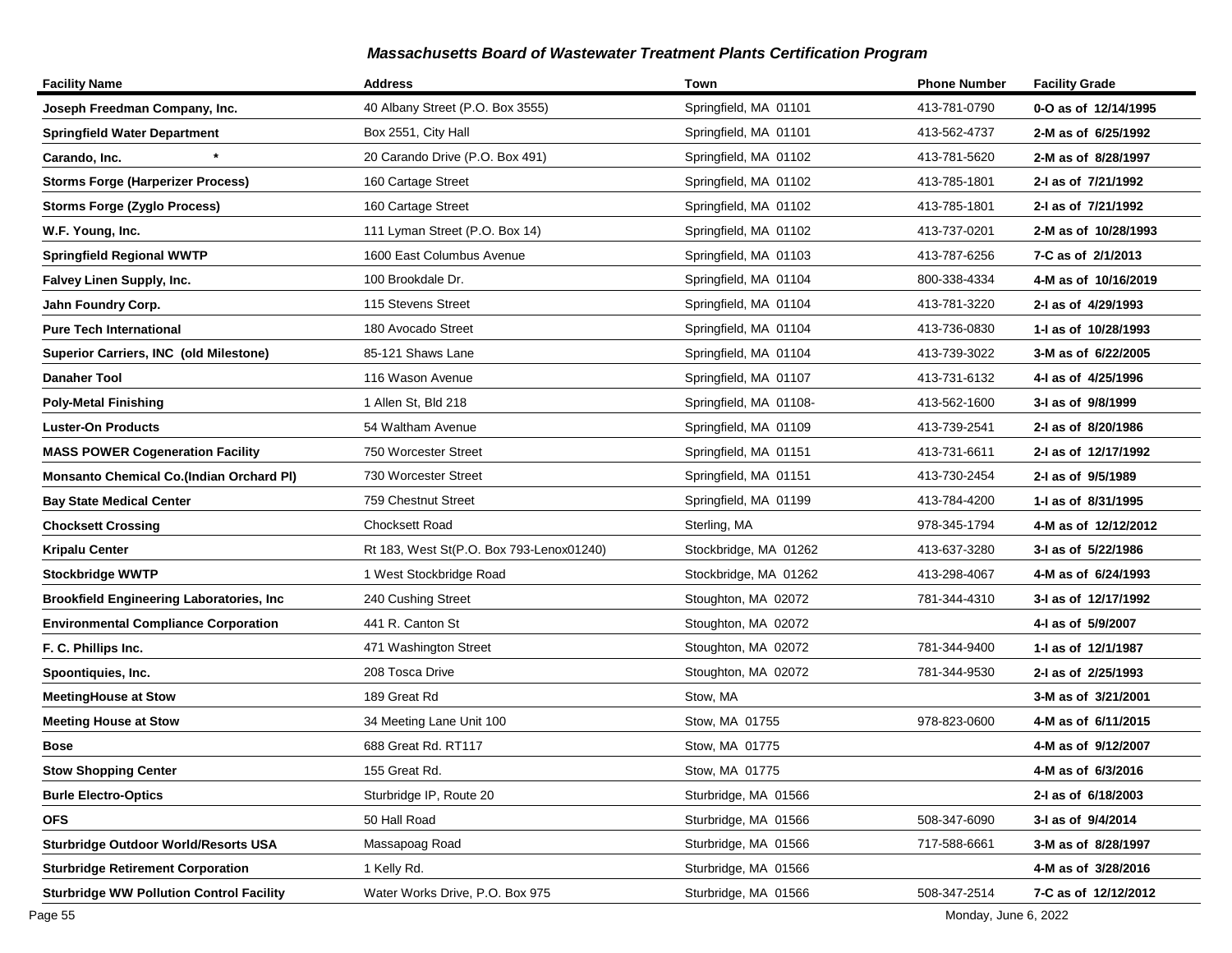| <b>Facility Name</b>                            | <b>Address</b>                    | Town                 | <b>Phone Number</b> | <b>Facility Grade</b> |
|-------------------------------------------------|-----------------------------------|----------------------|---------------------|-----------------------|
| Cold Brook Crossing                             | 36 North Rd.                      | Sudbury, MA 01766    |                     | 4-M as of 10/14/2020  |
| Lincoln-Sudbury Regional High School            | 390 Lincoln Road                  | Sudbury, MA 01776    | $978 - -$           | 4-M as of 1/28/1993   |
| Meadow Walk Sudbury WWTF                        | 203 Bay Dr.                       | Sudbury, MA 01776    | 508-925-7575        | 5-C as of 1/23/2017   |
| <b>PRI Longfellow Glen</b>                      | 655 Boston Post Rd.               | Sudbury, MA 01776    | 866-797-7557        | 4-M as of 6/30/2016   |
| Raytheon Co., Equipment Development Lab*        | 528 Boston Post Road              | Sudbury, MA 01776    | 978-440-2215        | 4-M as of 8/28/1997   |
| Sunderland WWTP                                 | Route 47, River Road              | Sunderland, MA 01375 | 413-665-4304        | 4-M as of 5/28/1993   |
| <b>Sutton Wastewater Collection System</b>      | 4 Uxbridge Road                   | Sutton, MA 01527     | 508-865-            | 1-M as of 8/31/1995   |
| <b>Sutton Wastewater Treatment Facility</b>     | 4 Uxbridge Rd.                    | Sutton, Ma 01527     |                     | 4-M as of 9/7/2005    |
| <b>Atlas Box and Crating and Crafting</b>       | 38 Providence Road                | Sutton, MA 01590     | 508-865-1155        | 2-I as of 10/18/2004  |
| J&G Foods Inc.                                  | 1 Blackstone Road                 | Sutton, MA 01590     | 508-865-1101        | 0- as of 4/14/2010    |
| Swansea Mall                                    | Route 118                         | Swansea, MA          | 508-679-2543        | 4-M as of 12/12/1990  |
| GlobalCycle, Inc.                               | 700 Richmond St.                  | Taunton, MA 02718    |                     | 2-I as of 4/28/2016   |
| Harodite Finishing Co.                          | 66 South Street                   | Taunton, MA 02764    | 508-824-6961        | 1- as of 7/18/2012    |
| Bacon Felt Company, Inc.                        | 395 Water Street                  | Taunton, MA 02780    | 508-823-0791        | 2-I as of 9/29/1994   |
| C. G. I. Circuits, Inc.                         | 300 Myles Standish Boulevard      | Taunton, MA 02780    | 508-880-5727        | 4-I as of 7/28/1994   |
| Dyecraftsman                                    | 437 Whittendon Street             | Taunton, MA 02780    | 508-823-0741        | 2-I as of 12/29/1987  |
| F. B. Rogers Silver Company Inc.                | 414 West Water Street             | Taunton, MA 02780    | $508 - -$           | 2-I as of 8/12/1993   |
| Haskon Corp., Burke Industries                  | 336 Weir St                       | Taunton, MA 02780    | 508-824-4011        | 0- as of 2/28/1998    |
| <b>IQE KC, LLC</b>                              | 200 John Hancock Rd               | Taunton, MA 02780    | 508-824-6696        | 1-I as of 9/26/2013   |
| Keystone Automotive/LKQ Corporation             | 250 John Hancock Road             | Taunton, MA 02780    | 508-692-6706        | 3-I as of 12/15/2010  |
| <b>Quebecor World Retail Printing Group</b>     | 50 John Hancock Road              | Taunton, Ma 02780    |                     | 1-I as of 7/26/2004   |
| <b>Reed &amp; Barton Co. Silversmiths</b>       | 144 West Britannia Street         | Taunton, MA 02780    | 508-824-6611        | 3-I as of 9/12/2007   |
| Royce Aluminum Corp.                            | 704 West Water Street             | Taunton, MA 02780    | 508-824-8631        | 3-I as of 11/1/1985   |
| <b>Silver City Aluminum Corp.</b>               | 704 West Water St.                | Taunton, MA 02780    |                     | 1-I as of 10/22/2008  |
| <b>Taunton Municipal Light Plant</b>            | 1314 Somerset Avenue              | Taunton, MA 02780    | 508-824-5844        | 2-I as of 7/18/1988   |
| <b>Taunton Septage Treatment Facility</b>       | 35 Mazzone Boulevard              | Taunton, MA 02780    |                     | 4-M as of 2/27/1997   |
| <b>Taunton WWTP</b>                             | 825 West Water Street             | Taunton, MA 02780    | 508-823-3582        | 7-C as of 3/27/2002   |
| <b>Tribe Mediterranean Foods</b>                | 110 Prince Henry Drive            | Taunton, MA 02780    | 508-844-5114        | 3-M as of 11/6/2014   |
| Waters Corporation                              | 177 Robert Treat Paine Dr.        | Taunton, MA 02780    | 508-482-5200        | 2-I as of 4/15/2020   |
| Templeton/Erseco-Baldwinville                   | NO TELEPHONE LISTING 3-29-95      | Templeton, MA        | $978 - -$           | 2-I as of 6/4/1987    |
| <b>Comm of MA-Templeton Developmental Cente</b> | 126 Royalston Road                | Templeton, MA 01436  | 978-939-2161        | 5-C as of 2/25/1993   |
| <b>Gardner WW Pollution Control Facility</b>    | 52 Plant Road (Gardner City Hall) | Templeton, MA 01468  | 978-632-4137        | 7-C as of 12/15/1994  |
| Acusphere, Inc.                                 | 890 East St.                      | Tewksbury, Ma 01876  |                     | 1-I as of 9/7/2005    |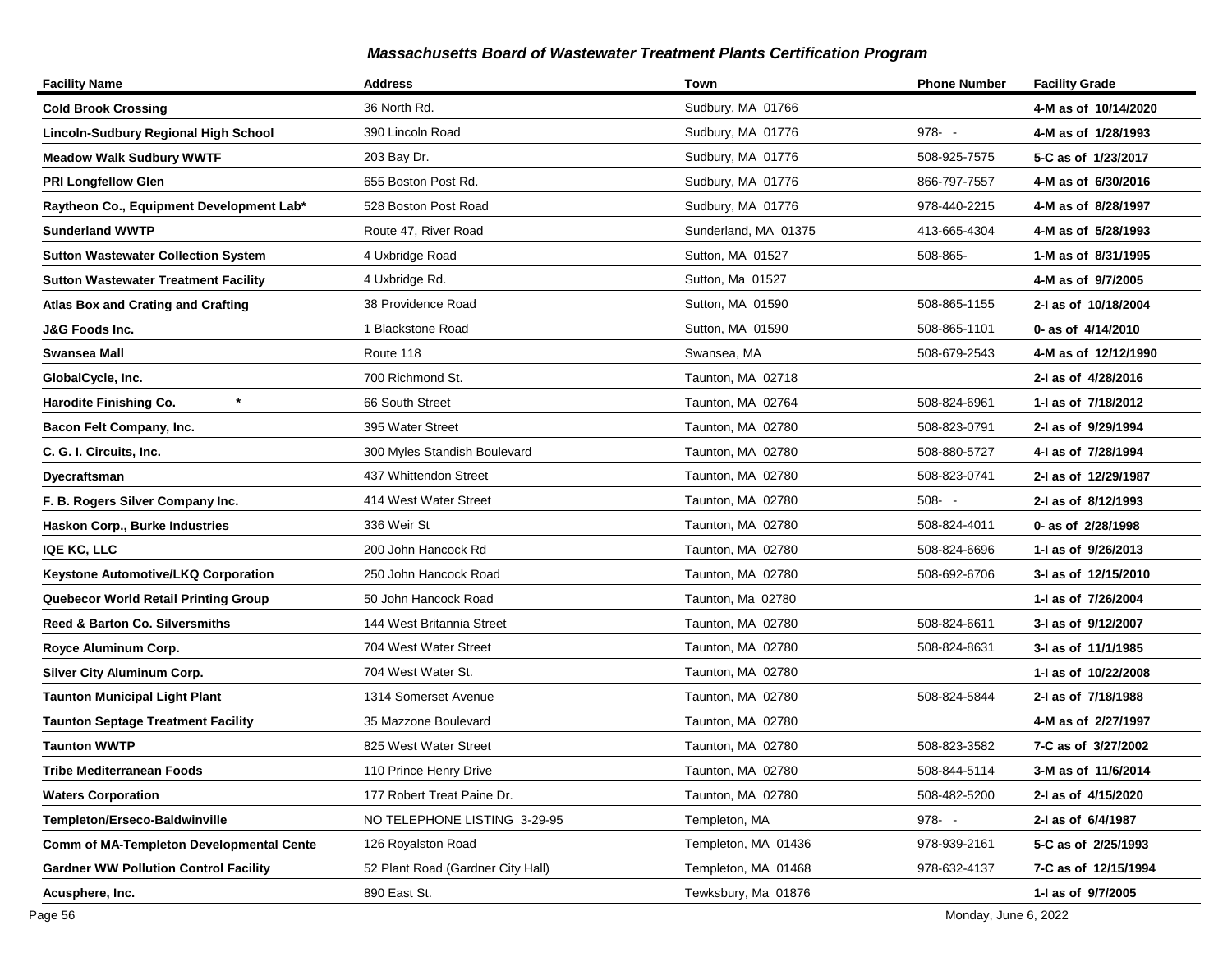| <b>Facility Name</b>                            | <b>Address</b>                           | Town                          | <b>Phone Number</b> | <b>Facility Grade</b> |
|-------------------------------------------------|------------------------------------------|-------------------------------|---------------------|-----------------------|
| <b>DuraFlow</b>                                 | 120 Lumber Lane, Bldg #5, Unit #27       | Tewksbury, MA 01876           | 978-851-0447        | 1- as of 8/14/2019    |
| <b>Evoqua Water Technologies</b>                | 558 Clark Rd                             | Tewksbury, MA 01876           |                     | 1-1 as of 8/22/2018   |
| Marine Polymer Technologies, Inc.               | 159 Lorum Street                         | Tewksbury, MA 01876           | 978-640-6926        | 1-1 as of 3/17/2016   |
| <b>Thermo Fisher Scientific</b>                 | 2 Radcliffe Road                         | Tewksbury, MA 01876           | 978-670-7460        | 2-I as of 9/26/2013   |
| Tisbury Adv. Wastewater Treatment Plant         | 115 High Point                           | Tisbury, Ma 02568             |                     | 6-C as of 11/7/2013   |
| <b>Tolland State Forest</b>                     | 2313 East Otis Rd.                       | Tolland, MA                   |                     | 3-M as of 3/28/2016   |
| <b>Little Brook Village WWTP</b>                | Washington Street (69 Washington Street) | Topsfield, MA 01983           | 978-887-8407        | 3-M as of 7/28/1994   |
| <b>Masconomet Health Care Center</b>            | 123 High St.                             | Topsfield, MA 01983           | 978-556-5858        | 4-M as of 5/16/2016   |
| <b>Masconomet Regional School District</b>      | 20 Endicott Rd.                          | Topsfield, MA 01983           |                     | 4-M as of 3/24/2016   |
| <b>Townsend Sanitary Landfill</b>               | Turnpike Rd                              | Townsend, MA 01469-           | 508-597-1713        | 2-M as of 2/28/1998   |
| Corona Films, Inc.                              | 241 Dudley Road                          | Townsend, MA 01474            | 978-597-6444        | 1-I as of 9/29/1994   |
| Lightlife Food, Inc.                            | 153 Industrial Blvd.                     | Turner Falls, MA 01376        |                     | 2-I as of 6/9/2021    |
| Indeck Energy Services, Inc.                    | 5 Canal Road (P.O. Box 8)                | Turners Falls (Mon), MA 01376 | 413-863-3116        | 2-I as of 10/18/1988  |
| <b>Esleeck Manufacturing Company, Inc.</b>      | Canal Street (P.O. Box 717)              | Turners Falls, MA 01376       | 413-863-3194        | 2-I as of 10/26/1995  |
| <b>Great Falls Aquaculture</b>                  | 15 Industrial Boulevard                  | Turners Falls, MA 01376       | 413-863-5334        | 2-M as of 4/17/1997   |
| T J Maxx Plaza                                  | 440 Middlesex Road                       | Tyngsborough, MA 01879        | $978 - -$           | 4-M as of 2/29/1996   |
| <b>Upton POTW</b>                               | 1 Main St., Box 13                       | Upton, MA 01568               | 508-529-3993        | 5-C as of 2/7/2007    |
| <b>Uxbridge Wastewater Treatment Facility</b>   | 80 River Road                            | Uxbridge, MA 01569            | 508-278-2887        | 6-C as of 9/6/2006    |
| C. P. Clare Corporation                         | 8 Corporate Place, 107 Audubon Road      | Wakefield, MA 01880           | 781-246-4000        | 2-I as of 8/12/1993   |
| $\star$<br><b>Jefferson Smurfit Corporation</b> | 365 Audubon Road                         | Wakefield, MA 01880           | 781-245-6846        | 0-0 as of 6/19/1997   |
| <b>Nucryst Pharmaceuticals, Inc.</b>            | 50 Audubon Road, Suite B                 | Wakefield, MA 01880           | 781-224-1444        | 1-1 as of 12/20/2006  |
| <b>Wakefield Engineering Corporation</b>        | 60 Audubon Road                          | Wakefield, MA 01880           | 781-245-5900        | 3-I as of 3/30/1995   |
| Xyleco Inc                                      | 360 Audobon Road                         | Wakefield, MA 01880           | 617 365-9175        | 3-I as of 7/22/2015   |
| <b>MWRA - Allison Hayes Pumping Station</b>     | 100 Redfield Rd                          | Wakefield, MA 01888           | 781-944-7156        | 2-M as of 8/22/2001   |
| <b>Ciba Corning Diagnostics Corp.-Mfg WWT</b>   | 333 Coney Street                         | Walpole, MA 02032             | 508-668-5000        | 2-I as of 10/27/1994  |
| <b>Ciba Corning Diagnostics Corp.-PMP WWT</b>   | 333 Coney Street                         | Walpole, MA 02032             | 508-668-5000        | 2-I as of 10/27/1994  |
| <b>Ciba Corning Diagnostics Corp-Lab WWT</b>    | 333 Coney Street                         | Walpole, MA 02032             | 508-668-5000        | 2-I as of 10/27/1994  |
| Hollingsworth & Vose Co.                        | 112 Washington Street                    | Walpole, MA 02032             | 508-668-0295        | 3-I as of 5/2/1990    |
| <b>Bird Machine Co.</b>                         | 100 Neponset Street                      | Walpole, MA 02081             | 508-668-0400        | 2-M as of 12/19/1991  |
| <b>Bird-Johnson Company</b>                     | 110 Norfolk Street                       | Walpole, MA 02081             | 508-668-9610        | 1-M as of 1/5/1988    |
| <b>MacMillan Bloedel Building Materials</b>     | 21 Summer Street                         | Walpole, MA 02081             | 508-660-1101        | 2-I as of 8/25/1996   |
| Minuteman Ford Truck Sales, Inc.                | Route One                                | Walpole, MA 02081             | $508 - -$           | 2-I as of 4/30/1992   |
| <b>Walpole Septage Receiving Facility</b>       | 135 School Street                        | Walpole, MA 02081             | 508-660-7310        | 2-M as of 2/19/1991   |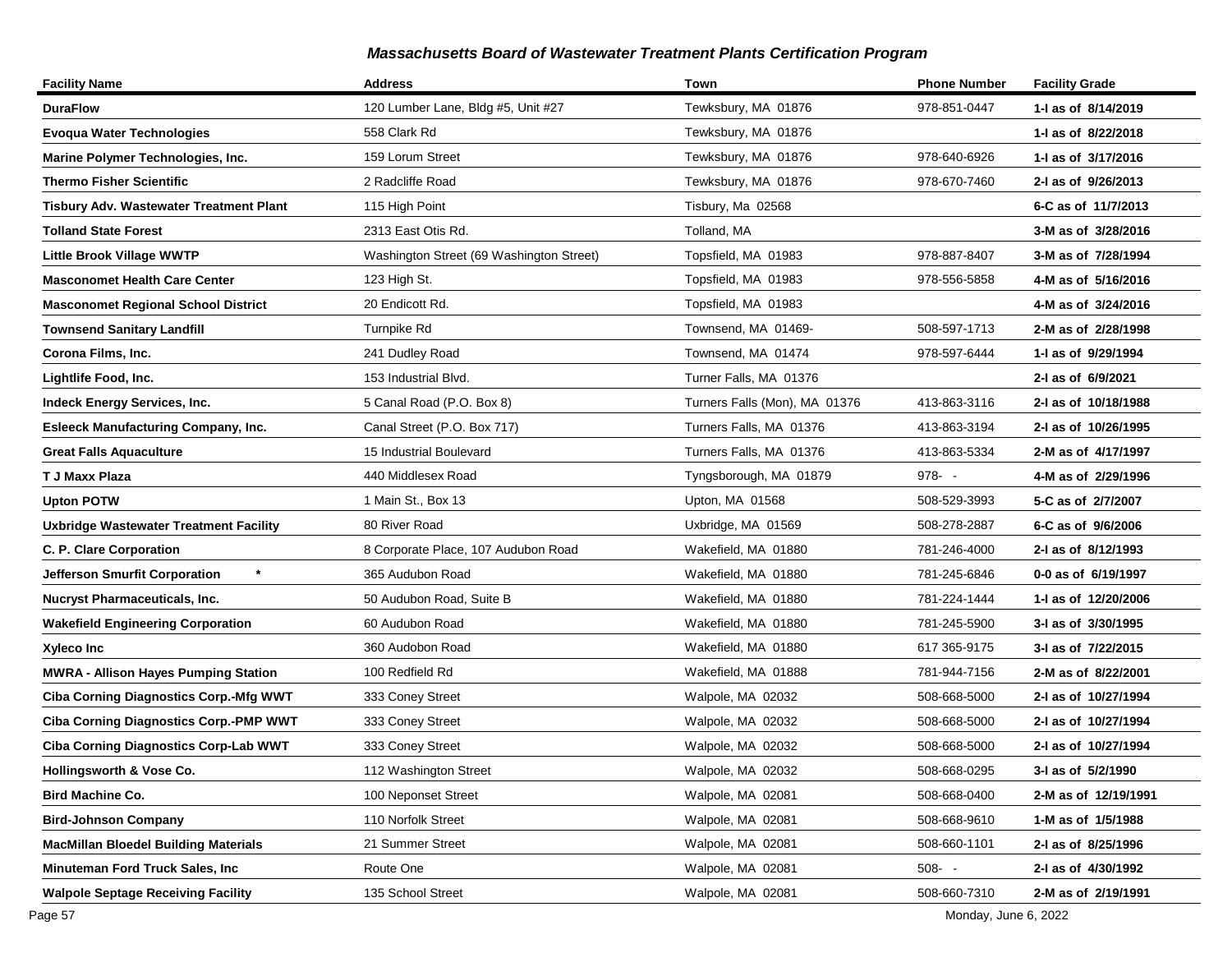| <b>Facility Name</b>                         | <b>Address</b>                        | Town               | <b>Phone Number</b> | <b>Facility Grade</b> |
|----------------------------------------------|---------------------------------------|--------------------|---------------------|-----------------------|
| <b>Modalis Therapeutics</b>                  | 43 Foundry Ave.                       | Waltham, MA        |                     | 1-I as of 2/9/2022    |
| <b>Orionis Biosciences</b>                   | 950 Winter St.                        | Waltham, MA        |                     | 0-I as of 12/16/2020  |
| Raytheon Co, Microwave & Power Tube Div.     | <b>Foundry Avenue</b>                 | Waltham, MA        | 781-642-4000        | 4-I as of 6/14/1990   |
| <b>Immunologic Pharmaceutical</b>            | 610 Lincoln Street                    | Waltham, MA 02139  | 781-494-0060        | 2-I as of 10/29/1992  |
| <b>Acton Metal Processing Corp.</b>          | 47 Athletic Field Road (P.O. Box 671) | Waltham, MA 02154  | 781-893-5890        | 4-I as of 2/4/1986    |
| $\star$<br><b>Bardon Trimount, Inc.</b>      | 537 South Street                      | Waltham, MA 02154  | 781-221-8400        | 1-I as of 9/26/1996   |
| <b>Bentley College</b>                       | 175 Forest Street                     | Waltham, MA 02154  | 781-891-2205        | 0-0 as of 8/17/1994   |
| <b>Circuitboard Fabrication Company</b>      | 179 Bear Hill Road                    | Waltham, MA 02154  | 781-890-1878        | 3-I as of 3/24/1994   |
| <b>GWR-Honeywell GW Remediation Facility</b> | 200 Smith Street                      | Waltham, MA 02154  | 207-828-1272        | 2-M as of 9/30/1993   |
| Keltron Power Systems, Inc.                  | 225 Crescent Street                   | Waltham, MA 02154  | 781-894-8700        | 0-0 as of 9/8/1994    |
| <b>Longview Fiber Company</b>                | 20 Copper Lane (P. O. Box 350)        | Waltham, MA 02154  | 781-894-0040        | 2-I as of 10/27/1994  |
| M/A Com, Inc., Omni Spectra                  | 140 Fourth Avenue                     | Waltham, MA 02154  | 781-890-4750        | 4-1 as of 11/6/1986   |
| Parker Hannifin Corp., Nichols Div. Lapp     | 48 Woerd Avenue (P.O. Box 9115)       | Waltham, MA 02154  | 781-894-0650        | 0-I as of 1/26/1995   |
| Parker Hannifin Corp., Nichols Div. Zygl     | 48 Woerd Avenue (P.O. Box 9115)       | Waltham, MA 02154  | 781-894-0650        | 2-I as of 1/26/1995   |
| Parker Hannifin Corp., Nichols Div. Evap*    | 48 Woerd Avenue (P.O. Box 9115)       | Waltham, MA 02154  | 781-894-0650        | 0-O as of 3/30/1995   |
| Plating for Electronics, Inc.                | 94 Calvery Street (P.O. Box 492)      | Waltham, MA 02154  | 781-893-2368        | 4-I as of 9/8/1987    |
| TGM Detectors, Inc.                          | 160 Bear Hill Road                    | Waltham, MA 02154  | 781-890-2090        | 2-I as of 10/29/1992  |
| <b>Genome Therapeutics</b>                   | 100 Beaver St                         | Waltham, MA 02154- | 617-893-5007        | 1-I as of 8/19/1998   |
| <b>Brandeis University</b>                   | 415 South Street                      | Waltham, MA 02254  | 781-736-4262        | 1-I as of 4/14/2010   |
| <b>Eastern Reproduction Corp.</b>            | 1250 Main Street                      | Waltham, MA 02254  | 781-893-0555        | 2-I as of 2/7/2001    |
| GTE Laboratories, Inc.                       | 40 Sylvan Road                        | Waltham, MA 02254  | 781-466-2583        | 1-I as of 9/29/1994   |
| Light Metal Platers, Inc.                    | 96 Clematis Avenue (P.O. Box 150)     | Waltham, MA 02254  | 781-899-8855        | 3-I as of 3/24/1994   |
| <b>Polaroid Corporation, Location W-2</b>    | 1265 Main Street                      | Waltham, MA 02254  | 781-386-1876        | 1-I as of 9/29/1994   |
| <b>Polaroid Corporation, Location W-4</b>    | 1265 Main Street                      | Waltham, MA 02254  | 781-386-1876        | 3-I as of 9/29/1994   |
| <b>Polaroid Corporation, Location W-8</b>    | 1265 Main Street                      | Waltham, MA 02254  | 781-386-1876        | 2-I as of 9/29/1994   |
| Polaroid Corporation, Location W9 & W9X      | 1265 Main Street                      | Waltham, MA 02254  | 781-386-1876        | 4-I as of 9/29/1994   |
| <b>Raytheon Co.-Equipment Division</b>       | 20 Seyon Street (Mail Stop 136)       | Waltham, MA 02254  | 781-642-2304        | 4-I as of 1/31/1987   |
| Smith Kline Beecham Clinical Lab.            | 343 Winter Street                     | Waltham, MA 02254  | 781-890-6161        | 2-I as of 9/30/1993   |
| <b>Standard-Thomson Corporation</b>          | 152 Grove Street                      | Waltham, MA 02254  | 781-894-7310        | 3-I as of 9/29/1994   |
| Research Bld.                                | 85 First Ave                          | Waltham, MA 02254- | 978-371-1422        | 2-I as of 2/28/1998   |
| 266 and 275 Second Ave., LLC                 | 266 Second Ave.                       | Waltham, MA 02451  | 617-543-1573        | 1-1 as of 8/11/2016   |
| Alkermes Inc.                                | 852 Winter Street                     | Waltham, MA 02451  | 781-609-6000        | 1-I as of 2/23/2010   |
| <b>Apogent Discoveries/Matrix Tech</b>       | 303 Bear Hill Rd                      | Waltham, MA 02451  |                     | 1-I as of 10/25/2000  |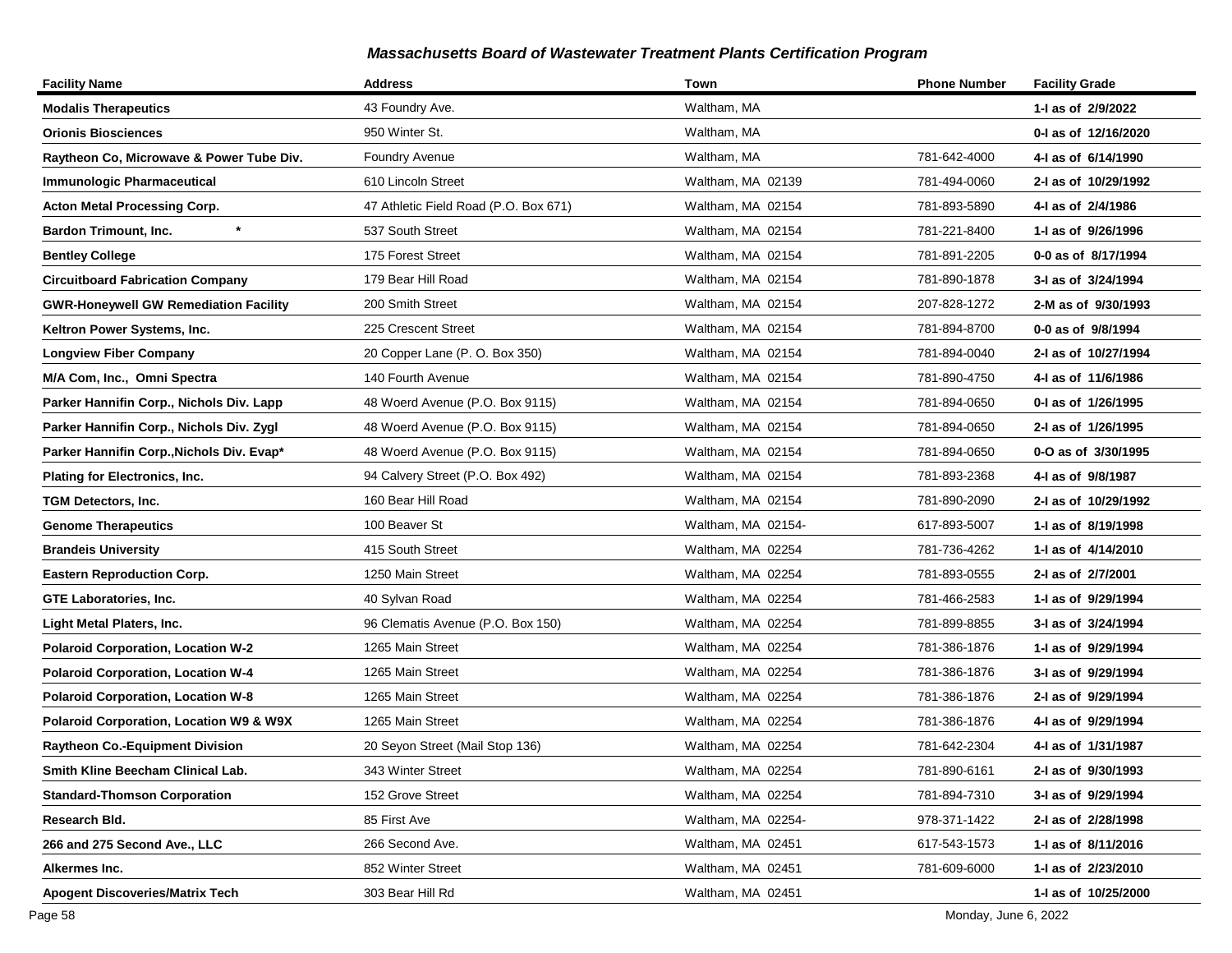| <b>Facility Name</b>                           | <b>Address</b>                          | Town                | <b>Phone Number</b> | <b>Facility Grade</b> |
|------------------------------------------------|-----------------------------------------|---------------------|---------------------|-----------------------|
| ARE-MA Region No. 51, LLC                      | 225 Second Ave.                         | Waltham, MA 02451   | 508-373-4149        | 1-1 as of 8/23/2016   |
| <b>Arrakis Therapeutics</b>                    | 828 Winter St., 1st and 2nd Floor       | Waltham, MA 02451   |                     | 1-I as of 4/14/2021   |
| <b>Arrakis Therapeutics</b>                    | 830 Winter St., 3rd Floor               | Waltham, MA 02451   | 617-947-5577        | 1-1 as of 6/19/2019   |
| AstraZeneca Pharmaceuticals (K00)              | 35 Gratehouse Drive                     | Waltham, MA 02451   | 781-839-4704        | 1-I as of 5/8/2013    |
| AstraZeneca Pharmaceuticals Z 00               | 266 Second Ave                          | Waltham, MA 02451   | 781-839-4704        | 1-I as of 5/8/2013    |
| <b>Axial Biotherapeutics</b>                   | 9 Fourth Ave.                           | Waltham, MA 02451   | 781-222-1022        | 0-1 as of 4/17/2019   |
| <b>Dyne Therapeutics</b>                       | 830 Winter St., 2nd Floor               | Waltham, MA 02451   |                     | 1- as of 4/14/2021    |
| <b>Forum Pharmaceuticals</b>                   | 225 Second Ave                          | Waltham, MA 02451   |                     | 1-I as of 3/11/2015   |
| <b>GPC Biotech Inc.</b>                        | 610 Lincoln St.                         | Waltham, MA 02451   |                     | 1-I as of 10/25/2004  |
| <b>Histogenics Corporation</b>                 | 830 Winter St., 3rd Floor               | Waltham, MA 02451   | 781-547-7900        | 1-1 as of 2/14/2018   |
| <b>Histogenics Corporation Laboratory</b>      | 830 Winter Street                       | Waltham, MA 02451   | 781-547-7912        | 1- as of 12/14/2011   |
| <b>Histogenics Corporation Laboratory</b>      | 830 Winter Street                       | Waltham, MA 02451   | 7815477912          | 1-I as of 2/15/2012   |
| <b>Immunitas Therapeutics</b>                  | 830 Winter St., 2nd Floor               | Waltham, MA 02451   |                     | 1- as of 8/12/2020    |
| ImmunoGen, Inc.                                | 830 Winter St.                          | Waltham, Ma 02451   |                     | 1-1 as of 6/11/2008   |
| <b>Infoscitex Coraporation</b>                 | 303 Bare Hill Road                      | Waltham, MA 02451   |                     | 1- as of 7/21/2010    |
| Net Bio, Inc.                                  | 266 Second Ave.                         | Waltham, MA 02451   | 781-916-8301        | 1-I as of 3/11/2015   |
| <b>Northway Biotech</b>                        | 828 Winter St., 2nd Floor               | Waltham, MA 02451   |                     | 1- as of 6/15/2020    |
| Ovascience                                     | 94th Ave.                               | Waltham, MA 02451   | 617-500-2802        | 1-1 as of 6/15/2017   |
| <b>Tscan Therapeutics</b>                      | 830 Winter St.                          | Waltham, MA 02451   | 857-399-9519        | 1-1 as of 4/15/2020   |
| <b>Xilio Therapeutics</b>                      | 828 Winter St., 2nd Floor               | Waltham, MA 02451   |                     | 1-I as of 6/15/2020   |
| AstraZeneca                                    | 760 Winter St                           | Waltham, MA 02451-  | 617-234-2616        | 1-I as of 9/1/1999    |
| <b>Hyster New England</b>                      | 358 Second Ave                          | Waltham, MA 02451-  | 781-890-7950        | 2-I as of 10/27/1999  |
| Polaroid Corp. - Reservoir                     | 850 and 920 Winter St                   | Waltham, MA 02451-  | 781-386-8216        | 1- as of 8/22/2001    |
| Beaver Visitec International, Inc.             | 411 Waverly Oaks Road                   | Waltham, MA 02452   | 781-906-7979        | 3-I as of 9/29/1994   |
| <b>Praecis Pharmaceuticals, Inc.</b>           | 830 Winter St                           | Waltham, MA 02452   |                     | 1-I as of 6/13/2001   |
| <b>Becton Dickinson</b>                        | 411 Waverly Oaks Rd., Bld. 2, Suite 229 | Waltham, MA 02452-  | 781-906-7979        | 3-I as of 9/1/1999    |
| <b>Olink Proteomics</b>                        | 130 Turner St., Building 2, Suite 230   | Waltham, MA 02453   |                     | 0-I as of 12/15/2021  |
| <b>Repligen Corporation</b>                    | 41 Seyon St. Building #1, Suite 100     | Waltham, Ma 02453   | 781-250-0111        | 1-I as of 2/9/2005    |
| <b>Brandeis University</b>                     | 415 South St                            | Waltham, MA 02454   |                     | 1- as of 9/12/2007    |
| <b>Brandeis University - Kosow Building</b>    | 415 South Street                        | Waltham, MA 02454   | 781-736-4262        | 3-I as of 7/21/2010   |
| <b>Brandeis University -New Science Build.</b> | 412 South Street                        | Waltham, MA 02454   | 781-736-4262        | 1-I as of 10/22/2008  |
| <b>Cedar's Foods</b>                           | 50 Foundation Ave.                      | Ward Hill, MA 01835 | 978-372-8010        | 3-I as of 6/19/2019   |
| <b>Runtal North America</b>                    | 187 Neck Rd.                            | Ward Hill, MA 01835 |                     | 1-I as of 4/30/2018   |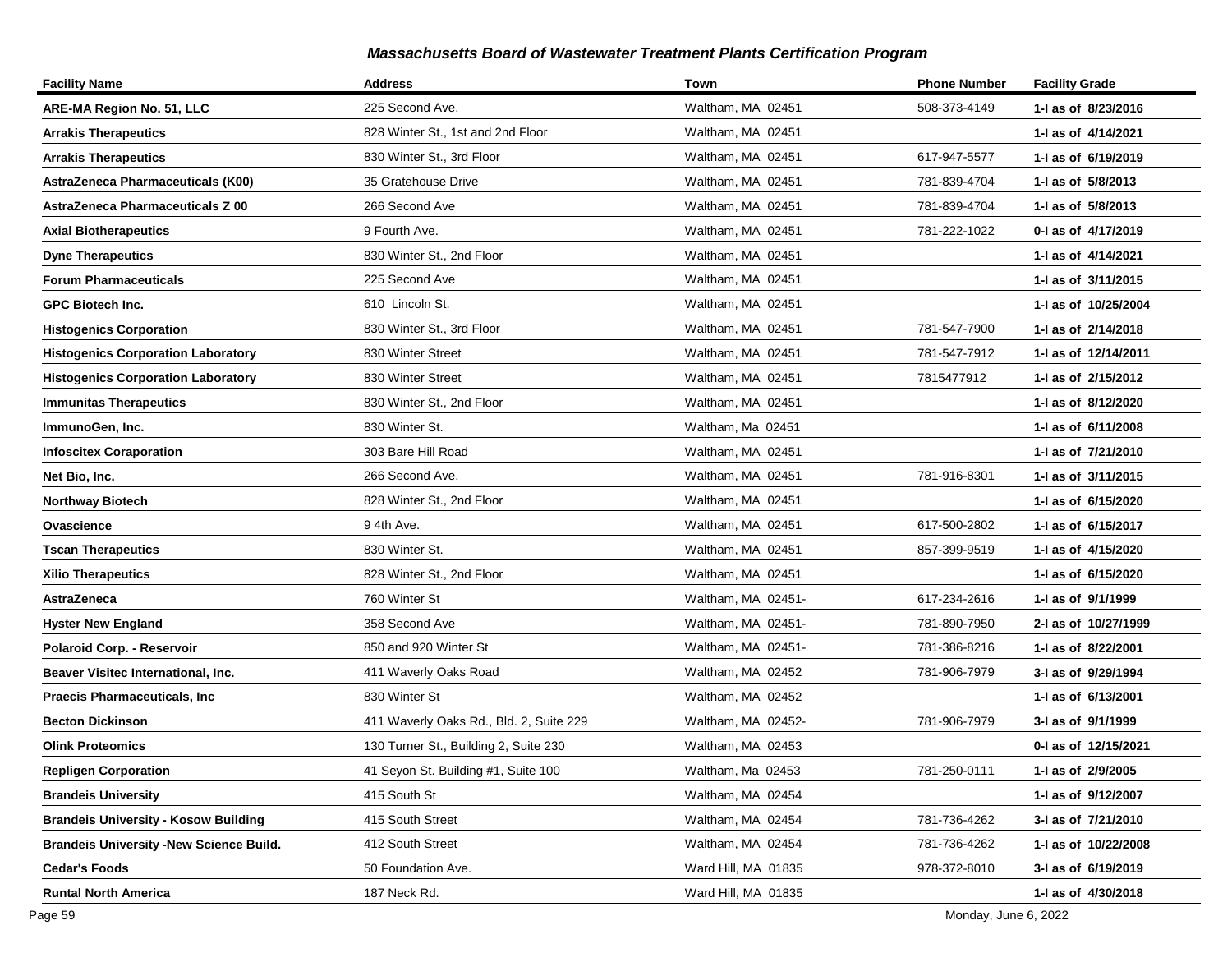| <b>Facility Name</b>                           | <b>Address</b>                   | Town                | <b>Phone Number</b> | <b>Facility Grade</b> |
|------------------------------------------------|----------------------------------|---------------------|---------------------|-----------------------|
| <b>Kanzaki Specialty Papers</b>                | 20 Cummings Street               | Ware, MA 01082      |                     | 3-I as of 4/22/2015   |
| Ware Wastewater Treatment Plant                | Robbins Road (P.O. Box 89)       | Ware, MA 01082      | 413-437-5852        | 5-C as of 5/25/1995   |
| Wareham WWTP                                   | 6 Tony's Lane                    | Wareham, MA 02571   | 508-295-6144        | 6-C as of 8/20/1979   |
| <b>Warren WWTP</b>                             | (P.O. Box 1537)                  | Warren, MA 01083    | 413-436-5796        | 5-C as of 6/24/1992   |
|                                                | 81 South Street                  | Warren, MA 01092    | 413-436-7704        | 2-M as of 1/26/1995   |
| <b>General Electric Infastructure Water</b>    | 65 Grove St.                     | Watertown, MA 01608 |                     | 2-I as of 9/9/2009    |
| Aggregate Industries                           | 105 Coolidge Hill Road           | Watertown, Ma 02172 | 978-535-8600        | 1-I as of 7/27/2004   |
| <b>Chrome Plating of Waltham, Inc.</b>         | 265 Pleasant Street              | Watertown, MA 02172 | 781-924-8021        | 2-I as of 9/29/1994   |
| <b>Engineered Screw Products, Inc.</b>         | 28 Bridge Street                 | Watertown, MA 02172 | 781-926-1099        | 0-O as of 12/14/1995  |
| <b>General Scanning Incorporated</b>           | 500 Arsenal Street               | Watertown, MA 02172 | 781-924-1010        | 0-0 as of 11/14/1994  |
| Micro USPD, Inc. (frmrly Unitrode Corp.)       | 580 Pleasant Street              | Watertown, MA 02172 | 781-926-0404        | 2-M as of 4/21/1987   |
| <b>Swisstronics Inc.</b>                       | 100 Parker Street (P.O. Box 76)  | Watertown, MA 02172 | 781-924-1050        | 4-1 as of 8/2/1989    |
| <b>Pulpdent Corporation Location 0101</b>      | 80 Oakland Street (P.O. Box 780) | Watertown, MA 02272 | 781-926-6666        | 1-I as of 9/29/1994   |
| <b>Pulpdent Corporation Location 0201</b>      | 80 Oakland Street (P.O. Box 780) | Watertown, MA 02272 | 781-926-6666        | 0-0 as of 8/26/1994   |
| 480 Biomedical, Inc.                           | 480 Arsenal Street               | Watertown, MA 02472 | 617-393-4600        | 0-1 as of 5/8/2013    |
| Acusphere, Inc.                                | 500 Arsenal St.                  | Watertown, Ma 02472 |                     | 1-I as of 7/27/2004   |
| Arranta Bio                                    | 650 Pleasant St.                 | Watertown, MA 02472 |                     | 1-I as of 10/14/2020  |
| <b>Arsenal Medical (Formerly WMR Biomedica</b> | 480 Arsenal Street               | Watertown, MA 02472 | 617-393-4600        | 1-I as of 7/21/2010   |
| Boston Biomedical Research Institute           | 64 Grove st                      | Watertown, MA 02472 |                     | 1-I as of 3/12/2003   |
| <b>C4 Therapeutics</b>                         | 490 Arsenal Way                  | Watertown, MA 02472 | 617-588-6118        | 1-I as of 2/14/2018   |
| Delaney Linen Services, Inc.                   | 79 Grove St.                     | Watertown, MA 02472 | 617-926-9126        | 1-I as of 7/26/2004   |
| <b>Enanta Pharmaceuticals</b>                  | 500 Arsenal St                   | Watertown, MA 02472 | 617-621-9575        | 1-I as of 10/10/2001  |
| <b>Forma Therapeutics</b>                      | 500 Arsenal St. Suite 100        | Watertown, MA 02472 | 617-679-1970        | 1-1 as of 5/24/2012   |
| <b>GE lonics Incorporated</b>                  | 65 Grove St.                     | Watertown, MA 02472 | 617-673-4508        | 1-I as of 9/6/2006    |
| <b>Ionics Equipment and Systems Division</b>   | 65 Grove St                      | Watertown, MA 02472 | 617-926-2500        | 1-I as of 6/13/2001   |
| <b>Ionics Incorporated - Stack System</b>      | 58 Irving St.                    | Watertown, Ma 02472 |                     | 1-I as of 7/27/2004   |
| Ionics, Incorporated -R&D Test System          | 58 Irving St.                    | Watertown, MA 02472 |                     | 1-I as of 7/27/2004   |
| Kala Pharmaceuticals                           | 490 Arsenal Way, Suite 120       | Watertown, MA 02472 | 617-828-2899        | 1-I as of 4/17/2019   |
| <b>Living Micro Systems</b>                    | 480 Arsenal St.                  | Watertown, Ma 02472 | 617-926-1011        | 1-1 as of 5/10/2006   |
| Microsemi Corp.                                | 580 Pleasant St.                 | Watertown, Ma 02472 | 617-673-7518        | 3-I as of 7/27/2004   |
| Microsemi USPD                                 | 580 Pleasant St.                 | Watertown, MA 02472 | 617-673-7518        | 1- as of 2/17/2004    |
| <b>SQZ Biotech</b>                             | 200 Arsenal Yards Blvd           | Watertown, MA 02472 | 617-758-8672        | 1-I as of 12/18/2019  |
| <b>Tarveda Therapeutics</b>                    | 134 Coolidge Ave                 | Watertown, MA 02472 | 617-923-4100        | 1-I as of 9/12/2012   |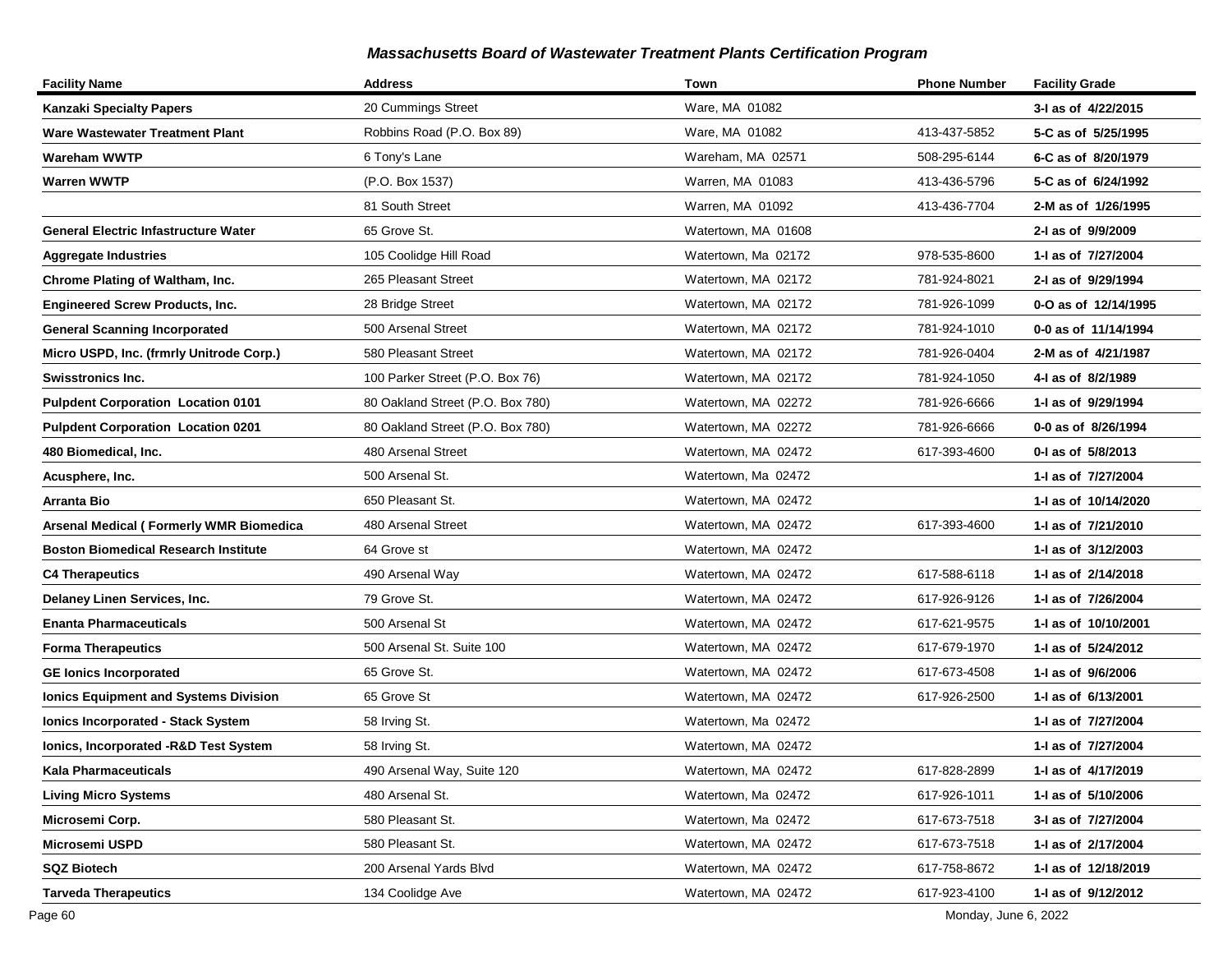| <b>Facility Name</b>                        | <b>Address</b>                  | Town                       | <b>Phone Number</b> | <b>Facility Grade</b> |
|---------------------------------------------|---------------------------------|----------------------------|---------------------|-----------------------|
| <b>Tetraphase Pharmaceuticals</b>           | 480 Arsenauit St., Suite 110    | Watertown, Ma 02472        | 617-715-3500        | 1-I as of 12/20/2006  |
| <b>Chrome Plating of Waltham</b>            | 265 Pleasant St                 | Watertown, MA 02472-       |                     | 2-I as of 6/27/2000   |
| <b>Delaney Linen Service</b>                | 79 Grove St                     | Watertown, MA 02472-       | 617-926-9126        | 1-M as of 12/15/1999  |
| Alta at Rivers Edge                         | 490 Boston Post Rd.             | Wayland, MA 01778          |                     | 4-M as of 12/18/2020  |
| <b>Hills at Mainstone</b>                   | 133 Hillside Dr.                | Wayland, MA 01778          | 508-358-4936        | 4-M as of 12/21/2018  |
| The Hills at Mainstone                      | Mainstone Road                  | Wayland, MA 01778          | 508-358-1145        | 4-M as of 9/28/1995   |
| The Meadows at Mainstone Farm               | 126 Rice Rd.                    | Wayland, MA 01778          |                     | 4-M as of 3/24/2016   |
| <b>Traditions of Wayland</b>                | Cochituate Rd.                  | Wayland, MA 01778          |                     | 4-M as of 3/24/2016   |
| <b>Wayland High School</b>                  | 264 Old Connecticut Path        | Wayland, MA 01778          | 508-358-3673        | 4-M as of 6/1/2010    |
| <b>Wayland Town Center WWTP</b>             | 185 Elissa Ave.                 | Wayland, MA 01778          | 888-377-7678        | 5-C as of 9/15/1998   |
| <b>Wayland-Sudbury Septage Treatment</b>    | 490 Boston Post Road [Route 20] | Wayland, MA 01778          | 508-358-7328        | 5-C as of 9/29/1994   |
| <b>Cam's Oil Service</b>                    | Old Worcester Road              | Webster, MA                | 401-232-3353        | 2-M as of 8/25/1994   |
| Anglo Fabrics Company, Inc.                 | 35 Pearl Street (P.O. Box 40)   | Webster, MA 01570          | 508-943-1440        | 1-I as of 2/28/1998   |
| <b>Cranston Print Works Company</b>         | 2 Worcester Road                | Webster, MA 01570          | 508-943-0520        | 3-I as of 10/25/1988  |
| <b>Webster Lens Company</b>                 | Tracy Court (P.O. Box 10)       | Webster, MA 01570          | 508-943-1550        | 3-I as of 4/27/1995   |
| <b>Webster Sewage Treatment Plant</b>       | Hill Street (P.O. Box 793)      | Webster, MA 01570          | 508-949-3865        | 7-C as of 3/25/1993   |
| <b>Wellesley College</b>                    | 106 Central St                  | Wellesley, MA 02481-       | 617-283-3882        | 1-I as of 3/29/2000   |
| <b>Massasoit Hills Trailer Park</b>         | 210 West Rd.                    | Wellfleet, MA 02663        |                     | 4-M as of 4/28/2016   |
| T-5 Alt.-Drummer Boy Cottages               | off Cannon Hill Road            | Wellfleet, MA 02667        | $508 - -$           | 2-M as of 8/31/1995   |
| <b>Alternative Recirculating Sandfilter</b> | 9 E. Commercial St              | Wellfleet, MA 02667-       |                     | 2-M as of 12/16/1998  |
| <b>Curtis Industries, LLC</b>               | 70 Hartwell St.                 | West Boylston, MA 01583    | 508-853-2200        | 1-I as of 9/8/2010    |
| Shell Oil Co. Distribution Terminal         | 137 Shrewsbury Street           | West Boylston, MA 01583    | $508 - -$           | 2-I as of 4/25/1996   |
| <b>Chadwick's of Boston, Ltd.</b>           | 35 United Drive                 | West Bridgewater, MA 02379 | 508-583-8110        | 4-M as of 8/28/1997   |
| <b>Howard Elementary School</b>             | <b>Howard Street</b>            | West Bridgewater, MA 02379 | 508-586-2484        | 1-M as of 5/25/1995   |
| Rose L. McDonald School                     | North Elm Street                | West Bridgewater, MA 02379 | 508-586-2486        | 1-M as of 5/25/1995   |
| West Bridgewater High School<br>$\ast$      | 155 West Center Street          | West Bridgewater, MA 02379 | 508-586-2486        | 1-M as of 5/25/1995   |
| <b>Quabog on the Common</b>                 | 47 East Main Street             | West Brookfield, MA 01585  | 508-867-7716        | 4-M as of 11/7/2013   |
| <b>Precision Wire Shapes</b>                | 11 Long Hill Rd                 | West Brookfield, MA 01585- | 508-867-3859        | 0- as of 10/27/1999   |
| Safety-Kleen - Waste Wizard                 | PO Box 750                      | West Brookfield, MA 01585- | 508-867-7184        | 1-I as of 3/29/2000   |
| <b>MWRA - Alewife Brook Pumping Station</b> | 392 Alewife Brook Parkway       | West Somerville, MA 02144  | 617-628-4030        | 2-M as of 10/10/2001  |
| Agri-Mark, Inc.                             | 958 Riverdale Street            | West Springfield, MA 01089 | 413-732-4169        | 1-I as of 2/25/1993   |
| Mount Tom Box Company, Inc.                 | 190 Interstate Drive            | West Springfield, Ma 01089 | 413-781-5300        | 2-I as of 1/27/2009   |
| <b>Sullivan Paper</b>                       | 42 Progress Ave                 | West Springfield, MA 01089 |                     | 2-I as of 1/27/2009   |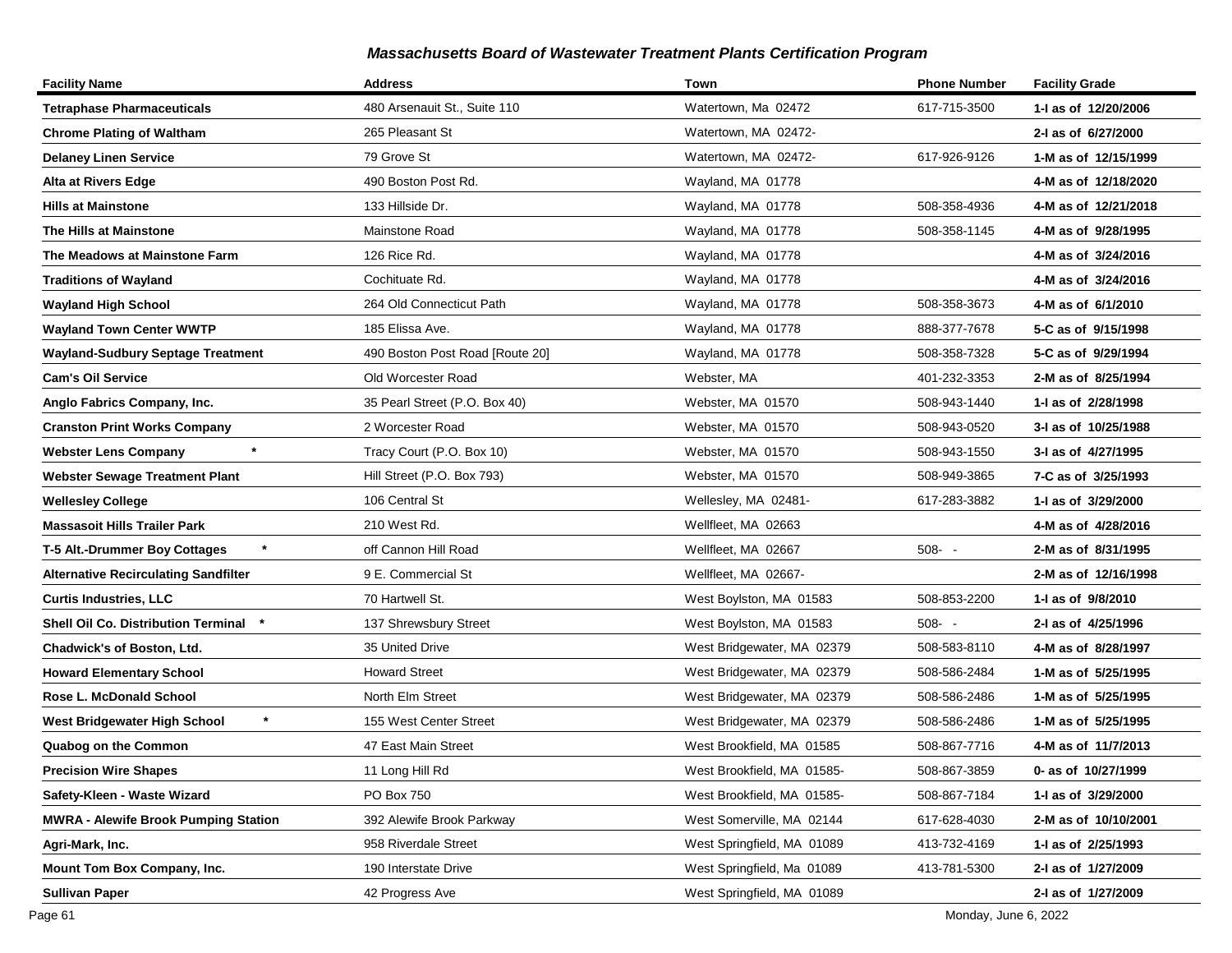| <b>Facility Name</b>                         | <b>Address</b>                       | Town                        | <b>Phone Number</b> | <b>Facility Grade</b> |
|----------------------------------------------|--------------------------------------|-----------------------------|---------------------|-----------------------|
| Western Massachusetts Electric Co.           | 15 Agawam Street                     | West Springfield, MA 01089  | 203-665-5000        | 0-O as of 5/25/1995   |
| Fountain Plating                             | 492 Prospect Ave                     | West Springfield, MA 01089- | 413-781-4651        | 3-I as of 6/30/1999   |
| <b>Decorative Specialties International</b>  | Front Street (P.O. Box 6001)         | West Springfield, MA 01090  | 413-735-4554        | 2-M as of 5/12/1992   |
| <b>National Metal Industries</b>             | 203 Circuit Avenue (P.O. Box 1776)   | West Springfield, MA 01090  | 413-785-5861        | 1-I as of 8/29/1996   |
| <b>Valentine Plating</b>                     | 155 Allston Ave                      | West Springfield, MA 01090  |                     | 3-I as of 11/7/2013   |
| <b>West Stockbridge WWTF</b>                 | 9 Moscow Road (P.O. Box 322)         | West Stockbridge, MA 01266  | 413-232-0309        | 4-M as of 6/24/1993   |
| <b>Martha's Vineyard Airport</b>             | "off" West Tisbury Road              | West Tisbury, MA 02575      | 508-693-3783        | 5-C as of 6/13/2001   |
| Wrights                                      | 85 South St                          | West Warren, MA 01092       |                     | 1-I as of 10/25/2000  |
| <b>Pall Corporation</b>                      | 20 Walkup Dr.                        | Westboro, MA 01581          | 508-429-5696        | 1-I as of 8/22/2001   |
| <b>Hocomonco Pond Site</b>                   | Otis St.                             | Westboro, MA 01581-         |                     | 3-I as of 2/28/1998   |
| Osmonics                                     | 125 Flanders rd                      | Westboro, MA 01581-6046     | 508-366-8212        | 1-I as of 3/21/2001   |
| <b>American Superconductor Corporation</b>   | Two Technology Drive                 | Westborough, MA 01581       | 508-836-4200        | 2-I as of 2/27/1997   |
| AstraZeneca                                  | 50 Otis Street                       | Westborough, MA 01581       | 508-366-1100        | 2-I as of 9/11/2002   |
| <b>Esoterix Genetic Laboratories, LLC</b>    | 3400 Computer Dr                     | Westborough, MA 01581       |                     | 1-I as of 5/14/2014   |
| <b>GE Healthcare</b>                         | 14 Walkup Dr.                        | Westborough, MA 01581       | 508-616-3027        | 1-1 as of 6/10/2016   |
| <b>GWR-Shell Service Station</b>             | 128 Turnpike Road                    | Westborough, MA 01581       | 508-481-5750        | 2-M as of 1/28/1993   |
| <b>Kopin Corporation</b>                     | 125 North Drive                      | Westborough, MA 01581       |                     | 2-I as of 3/19/2008   |
| <b>Tyrolit (Bay State Abrasives)</b>         | 12 Union Street                      | Westborough, MA 01581       | 508-366-4431        | 3-I as of 4/17/1997   |
| Westboro/Shrewsbury WWTP                     | 238 Turnpike Road                    | Westborough, MA 01581       | 508-366-7615        | 6-C as of 7/7/1992    |
| <b>Columbia Manufacturing Company</b>        | One Cycle Street                     | Westfield, MA 01085         | 413-562-3664        | 2-I as of 4/15/1993   |
| <b>McNairn Packaging</b>                     | 6 Elise St.                          | Westfield, MA 01085         |                     | 2-I as of 10/12/2020  |
| Savage Arns, Inc.                            | 100 Springdale Road                  | Westfield, MA 01085         |                     | 1-I as of 5/14/2014   |
| <b>Western Massachusetts Hospital</b>        | 91 East Mountain Road                | Westfield, MA 01085         | 413-562-4131        | 2-M as of 3/25/1993   |
| <b>Westfield Electroplating Co.</b>          | 68 North Elm Street (P.O. Box 298)   | Westfield, MA 01086         | 413-568-3716        | 4-I as of 12/17/2008  |
| <b>Westfield Gardens Nursing &amp; Rehab</b> | 37 Feeding Hills Road (P.O. Box 578) | Westfield, MA 01086         | 413-568-2341        | 2-M as of 5/25/1995   |
| Graniteville Woods                           | North Main St.                       | Westford, MA                |                     | 4-M as of 3/24/2016   |
| Westford Middle School                       | Proposed                             | Westford, MA                | 978-                | 3-M as of 1/30/1991   |
| Nashoba View II Assoc.                       | Robbins Rd                           | Westford, MA 01 -           | 617-330-8850        | 4-M as of 4/15/1998   |
| <b>Abbott School</b>                         | 25 Depot St.                         | Westford, MA 01886          |                     | 4-M as of 3/24/2016   |
| <b>Brookside Mill Condominiums</b>           | 12 Brookside Road                    | Westford, MA 01886          |                     | 4-M as of 9/9/2015    |
| <b>Cornerstone Square</b>                    | Boston and Littleton Roads           | Westford, MA 01886          |                     | 4-M as of 9/9/2015    |
| One Westford Technology Park West            | Littleton Rd.                        | Westford, MA 01886          |                     | 4-M as of 8/24/2015   |
| <b>Primrose Park</b>                         | 2 Lan Drive                          | Westford, MA 01886          | 978 692-9450        | 4-M as of 7/22/2015   |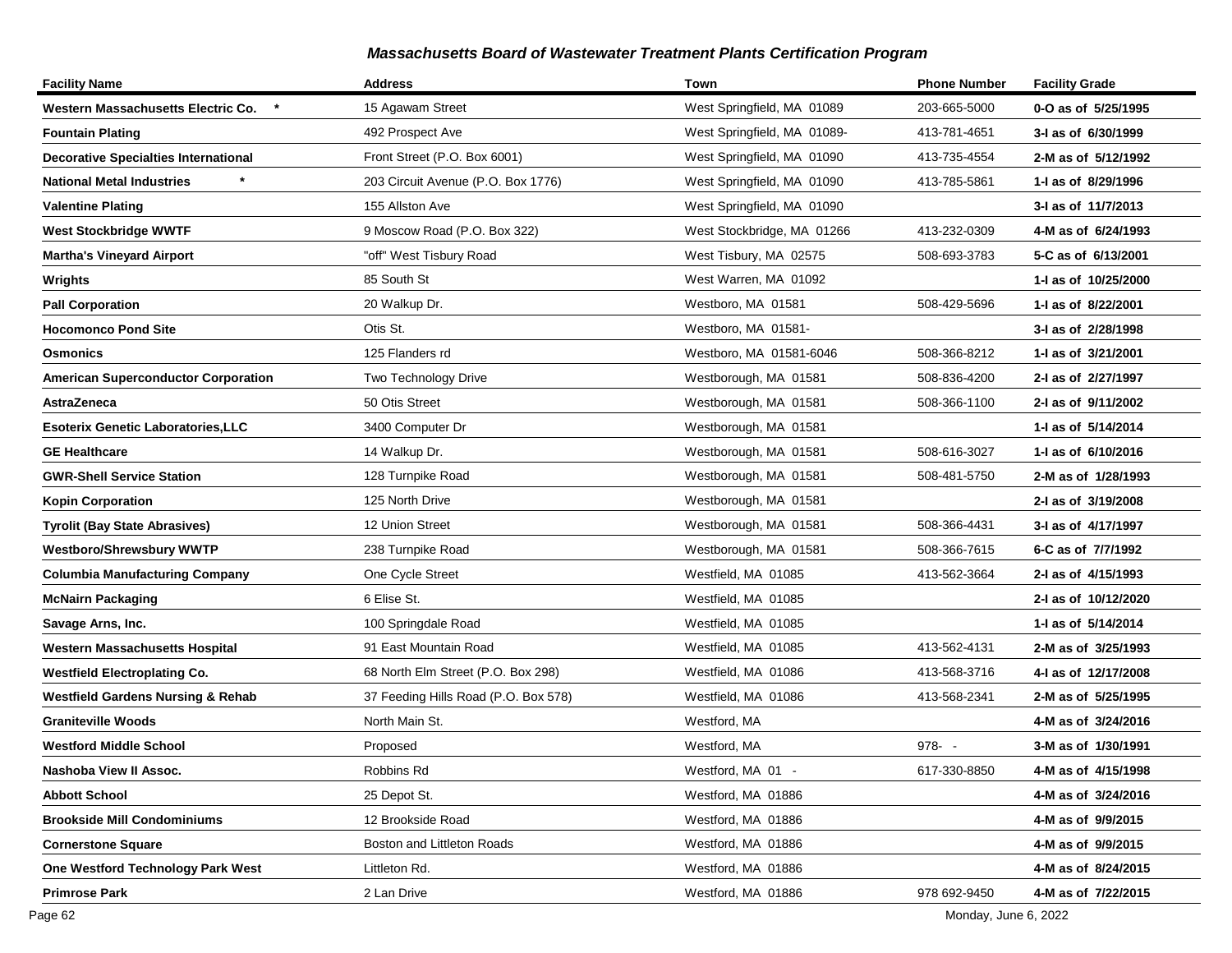| <b>Facility Name</b>                             | <b>Address</b>                       | Town                  | <b>Phone Number</b> | <b>Facility Grade</b> |
|--------------------------------------------------|--------------------------------------|-----------------------|---------------------|-----------------------|
| The Sunny Delight Beverage Company               | 210 Littleton Road (P.O. Box 670)    | Westford, MA 01886    | 978-692-0030        | 6-C as of 2/27/1992   |
| <b>Westford Academy High School</b>              | 30 Patten Rd.                        | Westford, MA 01886    |                     | 4-M as of 3/24/2016   |
| $\star$<br><b>Westford Anodizing Corporation</b> | 12 North Main Street (P.O. Box 3246) | Westford, MA 01886    | 978-692-3396        | 4-1 as of 4/27/1995   |
| <b>Westford Regency Inn</b>                      | 219 Littleton Road                   | Westford, MA 01886    | 978-692-8200        | 2-M as of 4/27/1995   |
| <b>Westford Tech Park</b>                        | <b>Littleton Road</b>                | Westford, MA 01886    | 978-272-7000        | 4-M as of 9/29/1994   |
| Woodlands at Laurel Hill (Avalon Acton)          | off Durfee Lane                      | Westford, MA 01886    |                     | 4-M as of 12/16/2016  |
| <b>Earth Tech Ground Water Site</b>              | 180 State Road East                  | Westminster, Ma       |                     | 2-I as of 3/23/2005   |
| <b>Advance Coatings Co.</b>                      | 42 Depot Road, P.O. Box 457          | Westminster, MA 01473 | 978-874-5921        | 3-I as of 3/23/2005   |
| <b>Digital Equipment Corporation</b>             | 1 Digital Drive                      | Westminster, MA 01473 | 978-597-2717        | 2-I as of 2/16/1979   |
| <b>Interstate Container (DS Smith)</b>           | 100 Simplex Drive, Unit 5            | Westminster, MA 01473 | 978-606-1587        | 2-I as of 1/13/2010   |
| <b>Center Street Solar Aquatics System WWTF</b>  | <b>Center Street</b>                 | Weston, MA            | 781- -              | 4-M as of 6/19/1997   |
| <b>Highland Meadows</b>                          | Highland St.                         | Weston, MA            |                     | 4-M as of 3/24/2016   |
| <b>Regis College Pump Station</b>                | Regis College                        | Weston, MA            |                     | 1-M as of 10/10/2001  |
| <b>The Corporate Center</b>                      | 133 Boston Post Rd.                  | Weston, MA            |                     | 4-M as of 3/24/2016   |
| The Stonegate at Weston Condiminiums             | Jericho Rd.                          | Weston, MA            |                     | 4-M as of 3/24/2016   |
| <b>Maplewood at Weston</b>                       | 75 Norumbega Road                    | Weston, MA 02193      | 781-891-6100        | 4-M as of 5/28/1993   |
| <b>Regis College</b>                             | 235 Wellesley Street                 | Weston, MA 02193      | 781-893-1820        | 3-M as of 12/29/1987  |
| Liberty Mutual Insurance Company                 | 9 Riverside Rd.                      | Weston, MA 02493      |                     | 4-M as of 3/24/2016   |
| <b>The Rivers School</b>                         | 333 Winter St.                       | Weston, MA 02493      |                     | 4-M as of 3/24/2016   |
| <b>U.S.-Westover Air Force Base</b>              | HQ, 439th CS Group                   | Westover, MA 01022    | 413-557-2434        | 2-I as of 4/27/1992   |
| Damon Clinical Laboratories, Inc.                | 82 Wilson Way                        | Westwood, MA 02090    | 781-329-4800        | 1- as of 10/16/1990   |
| <b>Fairlaine Acceptance Company</b>              | 62 Everett Street                    | Westwood, MA 02090    | 781-329-4400        | 2-I as of 2/27/1997   |
| Nstar Gas Co- Kendall Nat. Gas Interconn         | One Nstar Way                        | Westwood, MA 02111    |                     | 1- as of 6/12/2002    |
| Magna Metal Finishing, Inc.                      | 65 C Mathewson Drive                 | Weymouth, MA 02189    | 781-340-0200        | 2-I as of 12/15/1994  |
| Raytheon Engineers & Constructors, Inc.          | 56 Woodrock Road                     | Weymouth, MA 02189    | 781-337-7650        | 0-0 as of 9/7/1994    |
| Recycleworks, Inc.                               | 200 Libbey Industrial Parkway        | Weymouth, MA 02189    | 781-337-0547        | 1-1 as of 4/15/2016   |
| <b>South Shore Hospital</b>                      | 55 Fogg Road                         | Weymouth, MA 02190    | 781-340-8700        | 2-M as of 2/25/1993   |
| <b>Braintree Weymouth Tunnel and shafts</b>      | 10 Bridge st                         | Weymouth, MA 02190-   | 617-788-4392        | 4-M as of 10/25/2000  |
| TNCO, Inc.                                       | 356 South Avenue                     | Whitman, MA 02382     | 781-447-6661        | 2-I as of 9/29/1994   |
| Whitman Company, Inc.                            | 356 South Avenue                     | Whitman, MA 02382     | 781-447-2422        | 1-I as of 4/28/1994   |
| Whitman-Hanson Regional High School *            | <b>Franklin Street</b>               | Whitman, MA 02382     | 781-447-0471        | 0-O as of 3/21/1995   |
| <b>Friendly Food Service Division</b>            | 1855 Boston Road                     | Wilbraham, MA 01095   | 413-543-2400        | 3-M as of 12/15/1994  |
| Wilbraham Wastewater Treatment Plant             | (P.O. Box 98)                        | Wilbraham, MA 01095   | $413 - -$           | 4-M as of 2/20/1987   |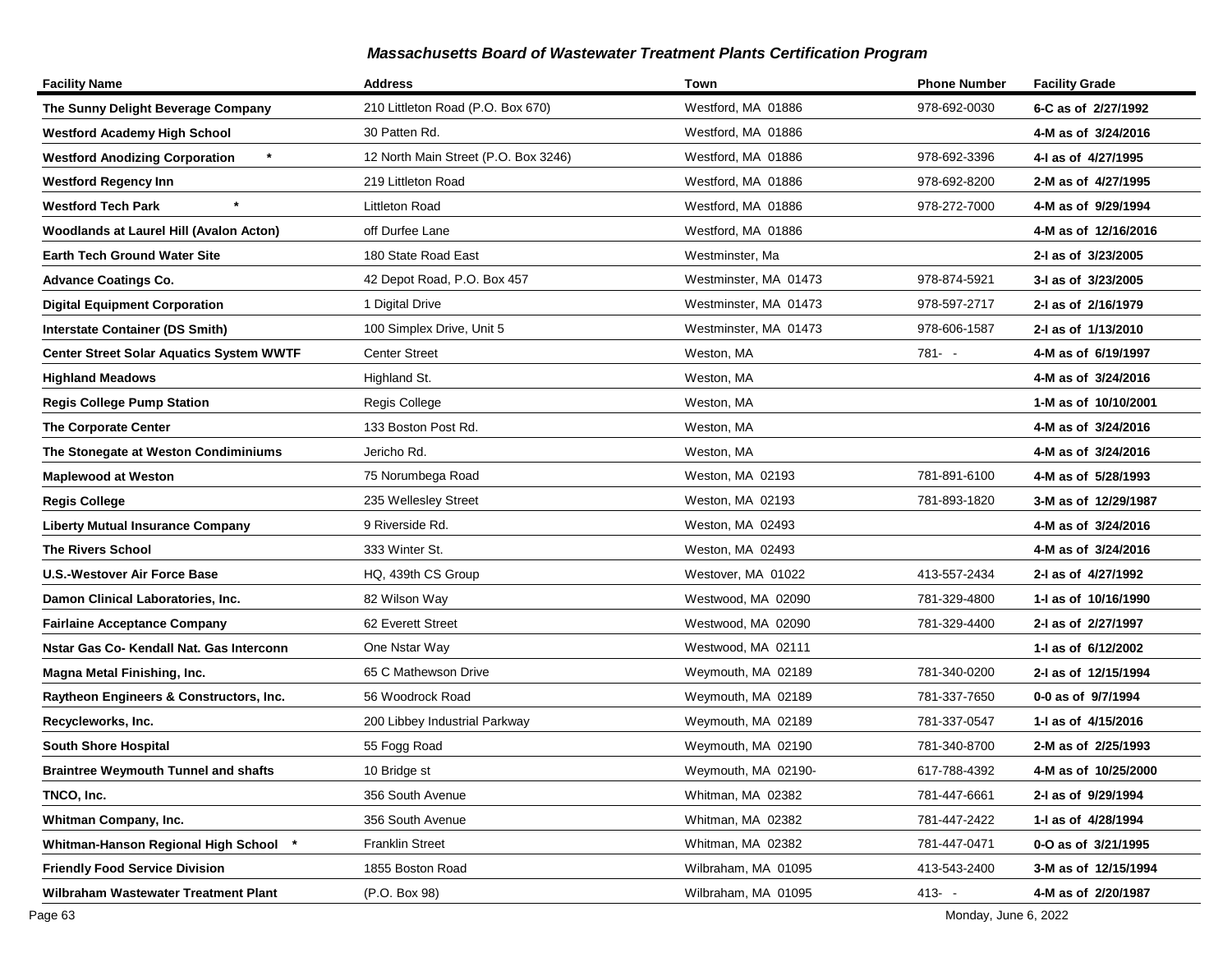| <b>Facility Name</b>                            | <b>Address</b>                           | Town                   | <b>Phone Number</b> | <b>Facility Grade</b> |
|-------------------------------------------------|------------------------------------------|------------------------|---------------------|-----------------------|
| <b>Hoosac Water Quality District</b>            | 667 Simmonds Road (P.O. Box 172)         | Williamstown, MA 01267 | 413-458-5016        | 5-C as of 2/25/1993   |
| <b>Wilmington Realty Trust</b>                  | 50 Fordham Rd.                           | Wilmington, MA         |                     | 4-M as of 3/24/2016   |
| <b>Analog Devices Building 5</b>                | 831 Woburn St.                           | Wilmington, MA 01807   |                     | 1-I as of 7/30/2008   |
| <b>AGFA Division, Miles Inc.</b>                | 80 Industrial Way                        | Wilmington, MA 01887   | 978-658-5600        | 4-I as of 3/25/1993   |
| Ametek Aerospace Products, Inc.                 | 50 Fordham Road                          | Wilmington, MA 01887   | 978-988-4101        | 3-M as of 2/25/1993   |
| Analog Devices Inc. Building 4                  | 804 Woburn Street                        | Wilmington, MA 01887   | 978-935-5565        | 2-I as of 6/27/2013   |
| Analog Devices, Inc. Building 3                 | 804 Woburn St.                           | Wilmington, MA 01887   |                     | 2-I as of 7/30/2008   |
| <b>Azurity Pharmaceuticals</b>                  | 841 Woburn St.                           | Wilmington, MA 01887   |                     | 1-I as of 6/9/2021    |
| <b>Charles River Laboratories</b>               | 251 Ballardvale Street                   | Wilmington, MA 01887   | 781-222-6346        | 1-I as of 6/27/2016   |
| DSM (Formerly Zeneca, ICI Americas)             | 730 Main Street                          | Wilmington, MA 01887   | 978-658-6600        | 4-M as of 4/27/1995   |
| <b>Dynamics Research Corp.</b>                  | 50 Concord Street                        | Wilmington, MA 01887   | 978-658-6100        | 2-I as of 12/29/1987  |
| Eisai Research Institute of Boston, Inc.        | 100 Research Drive (see memo)            | Wilmington, MA 01887   | 978-794-1117        | 1-I as of 8/28/1997   |
| Jet-Com, Inc.                                   | 201 Ballardvale Street                   | Wilmington, MA 01887   | 978-933-8181        | 1-I as of 9/29/1994   |
| Koch Membrane Systems, Inc.                     | 850 Main Street                          | Wilmington, MA 01887   | 978-657-4250        | 3-I as of 6/10/2009   |
| $\star$<br><b>Lightolier-KLP Genlyte</b>        | 45 Industrial Way                        | Wilmington, MA 01887   | 978-657-7600        | 0-0 as of 6/20/1996   |
| <b>Mayo Medical Laboratories, NE</b>            | 265 Ballardvale St.                      | Wilmington, MA 01887   |                     | 2-I as of 12/19/2007  |
| <b>MKS Instruments, Inc.</b>                    | 90 Industrial Way                        | Wilmington, Ma 01887   | 978-284-4134        | 1-I as of 10/27/2004  |
| <b>Olin Chemical</b>                            | 51 Eames Street                          | Wilmington, MA 01887   | 978-658-6121        | 2-I as of 8/19/1987   |
| <b>Regency Place</b>                            | 7000 Horseshoe Lane                      | Wilmington, MA 01887   |                     | 4-M as of 11/6/2014   |
| <b>Surface Coatings, Inc.</b>                   | 100 Eames Street                         | Wilmington, MA 01887   | 978-993-4200        | 2-I as of 8/26/1992   |
| $\star$<br><b>Textron Systems</b>               | 201 Lowell Street                        | Wilmington, MA 01887   | 978-371-4237        | 3-I as of 3/1/2000    |
| <b>Xenon Corporation</b>                        | 37 Upton Drive                           | Wilmington, MA 01887   | 978-661-9033        | 1-I as of 7/21/2010   |
| <b>Winchendon WW Pollution Control Facility</b> | 637 River Street (Town Hall, 109 Front)  | Winchendon, MA 01475   | 978-297-0536        | 6-C as of 2/8/2006    |
| <b>Martignetti Brothers Realty Trust</b>        | P.O. Box 102                             | Winchester, MA 01890   | 781-543-2681        | 2-I as of 6/25/1992   |
| <b>McCord Winn/Textron</b>                      | 620 Washington Street                    | Winchester, MA 01890   | 781-526-6163        | 1-M as of 11/13/1990  |
| Comm of MA-MWRA Deer Island Pilot WWTP          | 147 Sea Avenue (P. O. Box 100)           | Winthrop, MA 02152     | 617-539-3693        | 7-C as of 3/24/1994   |
| Comm of MA-MWRA Deer Island WWTP                | 147 Sea Avenue (P.O. Box 100)            | Winthrop, MA 02152     | 617-846-3500        | 7-C as of 5/19/1991   |
| A. W. Chesterton Company                        | 9 Forbes Road (225 Fallon Rd., Stoneham) | Woburn, MA 01801       | 781-438-7013        | 2-I as of 3/30/1995   |
| A-1 Precious Metal Plating                      | 36 Sixth Road                            | Woburn, MA 01801       | 781-938-4300        | 4-1 as of 4/13/1999   |
| <b>Aero Brazing Corporation</b>                 | 23 New Boston Street                     | Woburn, MA 01801       | 781-933-7511        | 3-I as of 12/11/2013  |
| <b>BioTrove Inc.</b>                            | 10 Gill St.                              | Woburn, MA 01801       | 781-721-3600        | 1- as of 10/25/2004   |
| <b>BioVex</b>                                   | 34 Commerce Way                          | Woburn, MA 01801       |                     | 1-I as of 4/14/2021   |
| Biovex Inc.                                     | 34 Commerce Way                          | Woburn, MA 01801       | 781-376-4920        | 1-I as of 12/12/2012  |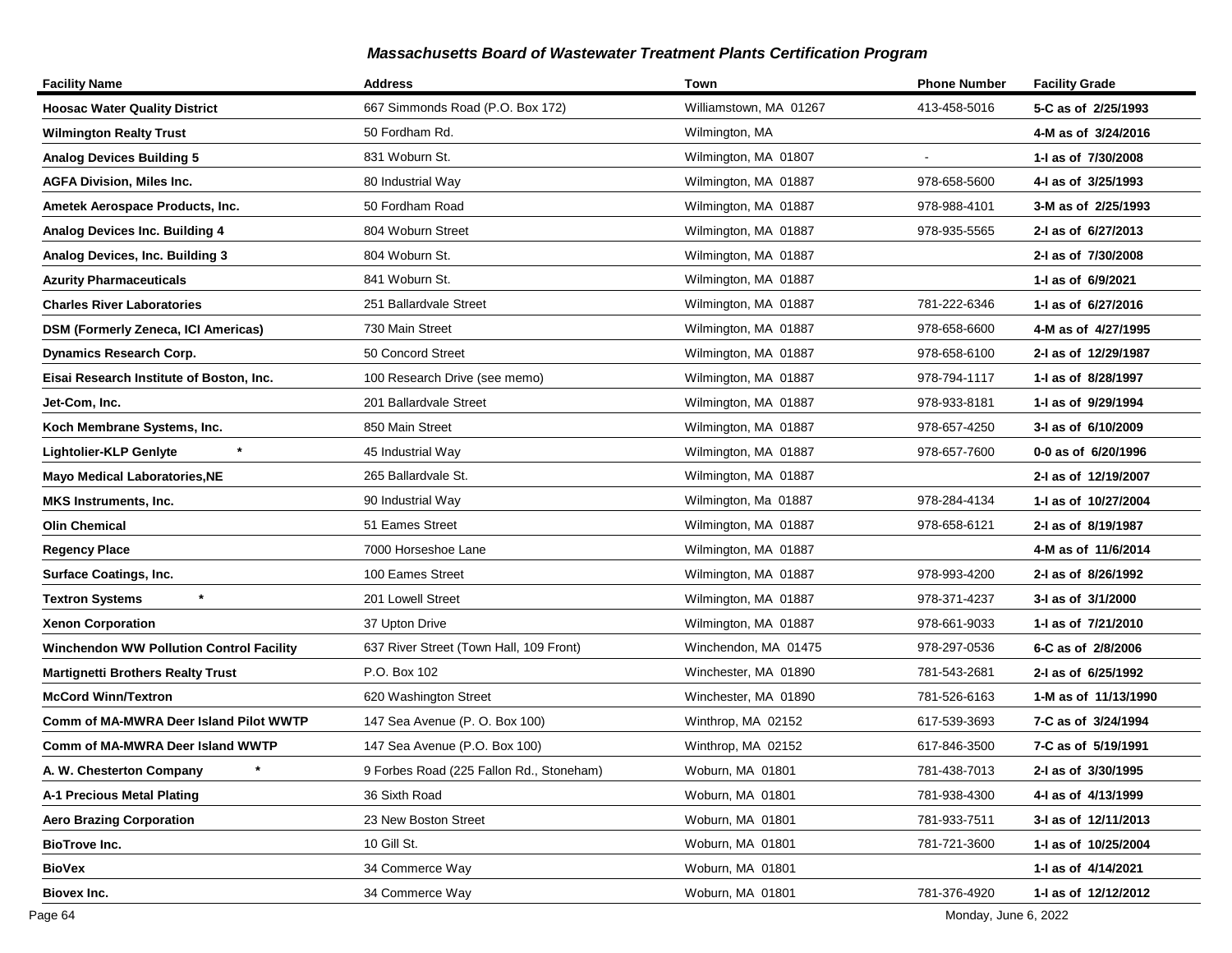| <b>Facility Name</b>                               | <b>Address</b>                     | Town                 | <b>Phone Number</b> | <b>Facility Grade</b> |
|----------------------------------------------------|------------------------------------|----------------------|---------------------|-----------------------|
| <b>Boston MicroSystems Inc.</b>                    | 30-H Sixth Road                    | Woburn, MA 01801     | 781-933-5100        | 1-I as of 7/21/2010   |
| Davol                                              | 160 New Boston St                  | Woburn, MA 01801     |                     | 2-I as of 2/6/2002    |
| Herley - Micro Dynamics, Inc.                      | 10 Sonar Drive                     | Woburn, MA 01801     | 781-729-9450        | 2-I as of 12/15/1994  |
| <b>Integrated System Assembly</b>                  | 600 West Cummings Park, Suite 6000 | Woburn, MA 01801     | 781-937-0177        | 1-I as of 9/29/1994   |
| Kraft Foods                                        | <b>Hill Street</b>                 | Woburn, MA 01801     | 781-933-2800        | 2-I as of 8/12/1993   |
| L. A. Donovan Co., Inc.                            | 32 Webster Street                  | Woburn, MA 01801     | 781-933-4120        | 4-I as of 4/19/1990   |
| <b>LEAF Pharmaceuticals</b>                        | 216 West Cummings Park             | Woburn, MA 01801     | 781-305-4192        | 1-1 as of 2/14/2018   |
| Luminus Devices, Inc.                              | 175 New Boston St                  | Woburn, MA 01801     |                     | 1-I as of 10/29/2003  |
| Luminus Devices, Inc.                              | 175 New Boston St                  | Woburn, MA 01801     | 617-499-6140        | 1-I as of 11/1/2012   |
| Morton International, Inc.                         | 185 New Boston Street              | Woburn, MA 01801     | 781-933-9243        | 2-I as of 5/28/1993   |
| <b>Myriant</b>                                     | 42 Cumming Park                    | Woburn, MA 01801     | 781-569-6249        | 1-I as of 12/17/2008  |
| Northern Research & Engineering Corp.              | 39 Olympia Avenue                  | Woburn, MA 01801     | 781-935-9050        | 0-0 as of 8/17/1994   |
| Organix, Inc                                       | 240 Salem St                       | Woburn, MA 01801     |                     | 1-1 as of 6/12/2002   |
| Patrick J. Gill & Sons, Inc.                       | 9 Fowle Street                     | Woburn, MA 01801     | 781-933-3275        | 1-I as of 12/1/1987   |
| <b>Printed Circuit Corporation</b>                 | 10 Micro Drive                     | Woburn, MA 01801     | 781-935-9570        | 4-I as of 6/19/1987   |
| Skyworks, Inc.                                     | 20 Sylvan Road (P.O. Box 1044)     | Woburn, MA 01801     | 781-935-5150        | 1-I as of 9/29/1994   |
| <b>Xenon Corporation</b>                           | 20 Commerce Way                    | Woburn, MA 01801     | 781-938-3594        | 0-O as of 3/16/1995   |
| Arqule                                             | 19 Presidential Way                | Woburn, MA 01801-    | 781-994-0323        | 1-I as of 3/2/2000    |
| Boston Microsystems, Inc.                          | 30-H Sixth Rd                      | Woburn, MA 01801-    | 781-933-5100        | 1-I as of 3/2/2000    |
| Endogen                                            | 30 Commerce Way                    | Woburn, MA 01801-    | 781-937-0890        | 1-I as of 3/2/2000    |
| Epic Technologies, Inc.                            | 500 West Cummings Park, Suite 6950 | Woburn, MA 01801-    | 781-932-7870        | 2-I as of 4/28/1999   |
| Thermo-Electron-Tecomet                            | 170 New Boston St                  | Woburn, MA 01801-    | 781-938-9977        | 3-I as of 3/29/2000   |
| <b>Wildwood Property Wells G &amp; H Superfund</b> | 278 Rear Salem St                  | Woburn, MA 01801-    | 617-935-5523        | 3-I as of 4/15/1998   |
| <b>Chomerics</b>                                   | 8 Commonwealth Ave                 | Woburn, MA 01888     |                     | 3-I as of 3/31/2011   |
| <b>Chomerics, Inc.</b>                             | 77 Dragon Court                    | Woburn, MA 01888     | 781-935-4850        | 3-I as of 1/30/1992   |
| <b>Woods Hole Oceanographic Institution</b>        | Quissett Campus                    | Woods Hole, MA 02543 |                     | 4-M as of 10/26/2005  |
| A. A. Brunell Electroplating                       | 41 Sutton Lane                     | Worcester, MA        | 508-752-7595        | 4-I as of 3/12/1991   |
| Thomas Smith Co.                                   | 288 Grove St                       | Worcester, MA 01 -   |                     | 1-I as of 3/2/2000    |
| A Schulman                                         | 53 Milbrook Street                 | Worcester, MA 01060  |                     | 2-I as of 9/9/2015    |
| L. Farber Company, Inc.                            | 160 Fremont Street                 | Worcester, MA 01601  | 508-752-1945        | 2-I as of 1/26/1995   |
| Prema Tech Advanced Ceramics                       | 160 Goddard Memorial Dr.           | Worcester, MA 01602  | 508-791-9549        | 1-I as of 12/10/2014  |
| $\star$<br><b>Concord Wire Company, Inc.</b>       | 115 Stafford Street                | Worcester, MA 01603  | 508-756-4643        | 3-I as of 4/27/1995   |
| <b>Coyne Textile</b>                               | 10 Webster PI                      | Worcester, MA 01603  | 508-754-2676        | 1-M as of 2/28/1998   |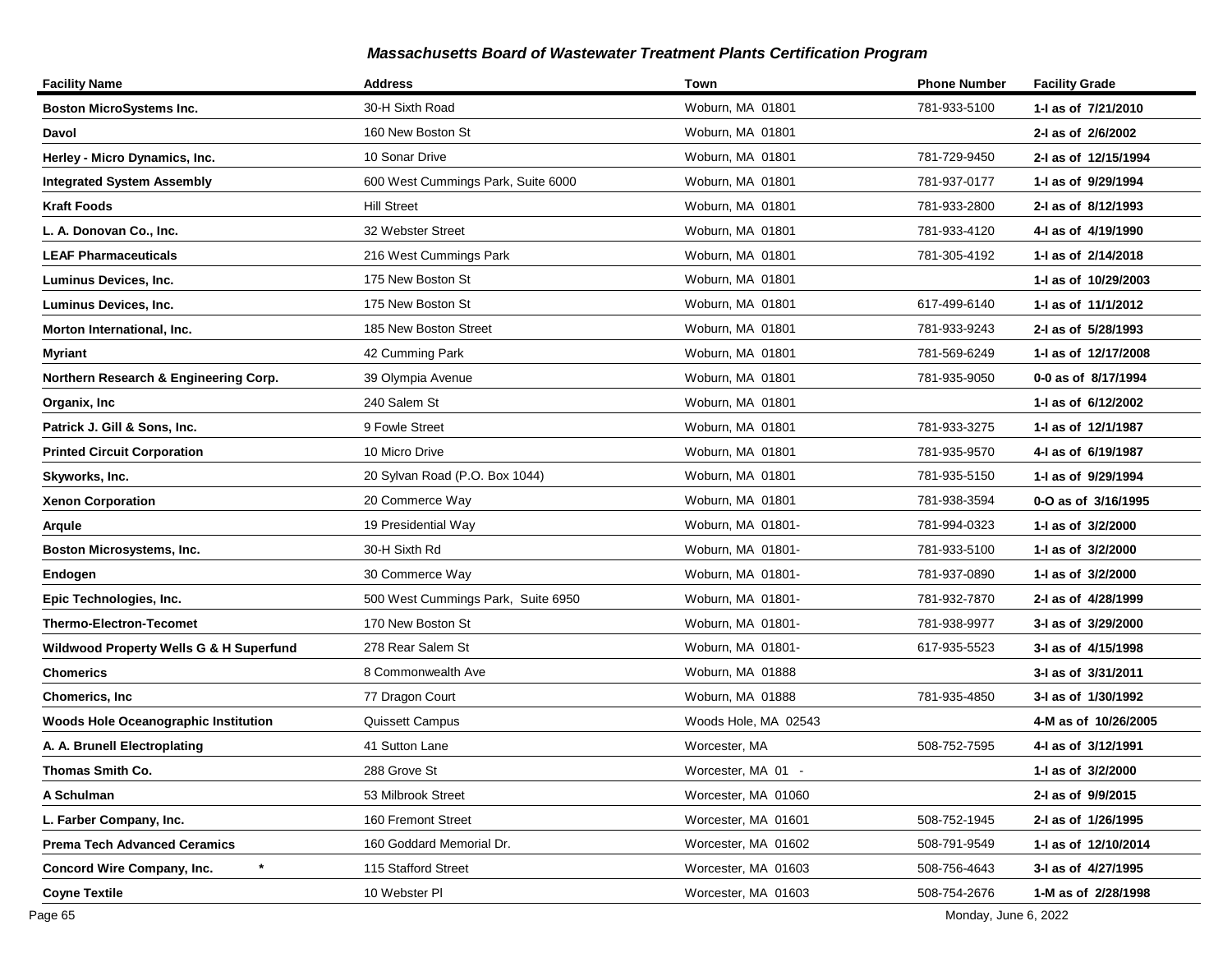| <b>Facility Name</b>                             | <b>Address</b>                           | Town                     | <b>Phone Number</b> | <b>Facility Grade</b> |
|--------------------------------------------------|------------------------------------------|--------------------------|---------------------|-----------------------|
| G. F. Wright Steel & Wire Co.                    | 243 Stafford Street (P.O. Box 45)        | Worcester, MA 01603      | 508-754-6824        | 1-I as of 9/29/1994   |
| Kennedy Die Castings, Inc.                       | 15 Coppage Drive, Airport Industrial Prk | Worcester, MA 01603      | 508-791-5594        | 2-I as of 8/28/1997   |
| <b>TE Connectivity</b>                           | 125 Goddard Memorial Dr.                 | Worcester, MA 01603      |                     | 1-I as of 5/30/2017   |
| <b>Advance Plating Corp</b>                      | 363 Franklin Street                      | Worcester, MA 01604      | 508-799-0665        | 2-I as of 9/18/1990   |
| <b>Presmet Corp of Worcester</b>                 | 112 Harding Street                       | Worcester, MA 01604      | 508-792-6400        | 2-I as of 12/19/1991  |
| <b>Worcester Department of Public Works CSO</b>  | Quinsigimond Ave                         | Worcester, MA 01604      | 508-799-1481        | 2-M as of 1/13/2010   |
| Saint Vincent Hospital                           | 25 Winthrop st                           | Worcester, MA 01604-4593 | 508-798-6236        | 0- as of 12/13/2000   |
| AbbVie Bioresearch Center, Inc.                  | 100 Research Drive                       | Worcester, MA 01605      | 508-688-3097        | 1-I as of 6/16/1994   |
| <b>Barstow Corp. d/b/a Garrepy Platers</b>       | <b>722 Plantation Street</b>             | Worcester, MA 01605      | 508-852-2880        | 1-I as of 3/24/1994   |
| <b>CoorsTEK (formerly Saint- Gobain)</b>         | Plant 7 Building Microabrasive Mixing Ar | Worcester, MA 01605      |                     | 1-I as of 6/11/2008   |
| <b>Independent Plating</b>                       | 35 New St                                | Worcester, MA 01605      | $508 - -$           | 3-I as of 6/22/1987   |
| $\star$<br>L & J of New England, Inc.            | 15 Sagamore Road                         | Worcester, MA 01605      | 508-756-8080        | 1-I as of 6/20/1996   |
| <b>Metso Automation USA</b>                      | 640 Lincoln st                           | Worcester, MA 01605      | 508-852-0200        | 1-I as of 8/22/2001   |
| New England Plating Co., Inc.                    | 31 Garden Street                         | Worcester, MA 01605      | 508-799-0557        | 4-I as of 12/24/1986  |
| <b>ECM Plastic's</b>                             | 53 Millbrook St.                         | Worcester, MA 01606      | 508-756-0022        | 1-I as of 12/12/2012  |
| <b>Micro Networks</b>                            | 324 Clark Street                         | Worcester, MA 01606      |                     | 1-I as of 6/18/2003   |
| <b>Micro-Networks Corporation</b>                | 324 Clark Street                         | Worcester, MA 01606      | 508-852-5400        | 5-C as of 5/12/1987   |
| Wright Line Inc.                                 | 160 Gold Star Boulevard                  | Worcester, MA 01606      | 508-852-4300        | 2-I as of 11/20/1987  |
| Ameripride Linen & Apparel Services Faci         | 280 Greenwood St.                        | Worcester, MA 01607      |                     | 4-I as of 6/1/2010    |
| <b>Cargrill Inc</b>                              | 1120 Millbury Street                     | Worcester, MA 01607      |                     | 1-I as of 6/26/2014   |
| <b>Black Oxide Company, Inc.</b>                 | 95 Grand Street                          | Worcester, MA 01610      | 508-757-0340        | 1-I as of 12/12/1996  |
| <b>Family Health &amp; Social Service Center</b> | 26 Queen Street                          | Worcester, MA 01610      | 508-860-7975        | 1-I as of 12/14/1995  |
| New Method Plating Co.                           | 43 Hammond Street                        | Worcester, MA 01610      | 508-754-2671        | 4-I as of 8/17/1987   |
| <b>Polar Beverages</b>                           | 1001 Southbridge St.                     | Worcester, MA 01610      | 508-749-2822        | 1-I as of 12/14/2016  |
| $\star$<br><b>Wyman Gordan Company</b>           | 105 Madison Street (see memo)            | Worcester, MA 01610      | 508-839-8253        | 3-I as of 5/25/1995   |
| Holy Cross Lab Wastewater, O'Neill Bld           | 1 College St                             | Worcester, MA 01610-     | 508-793-3925        | 1-I as of 9/2/1999    |
| Parker Metal Corp.                               | 150 Grove Street (P.O. Box 15052)        | Worcester, MA 01615      | 508-791-7131        | 4-I as of 12/30/1987  |
| <b>Wrentham Village Outlets</b>                  | South St.                                | Wrentham, MA             |                     | 4-M as of 4/28/2016   |
| Comm of MA-Wrentham State Hospital WWTP          | <b>Emerald Street</b>                    | Wrentham, MA 02093       | 508-384-3116        | 4-M as of 12/18/1980  |
| Comm of MA-Wrentham State School WWTP            | Emerald Street (P.O. Box 44)             | Wrentham, MA 02093       | 508-384-3115        | 4-M as of 9/30/1993   |
| Fox Run                                          | Warren Ave.                              | Wrentham, MA 02093       |                     | 4-M as of 4/28/2016   |
| <b>Maples Rehab and Nursing</b>                  | 90 Taunton St.                           | Wrentham, MA 02093       |                     | 4-M as of 4/28/2016   |
| The Preserve at Oak Hill                         | 12 Oak Hill Ave.                         | Wrentham, MA 02093       |                     | 4-M as of 4/28/2016   |